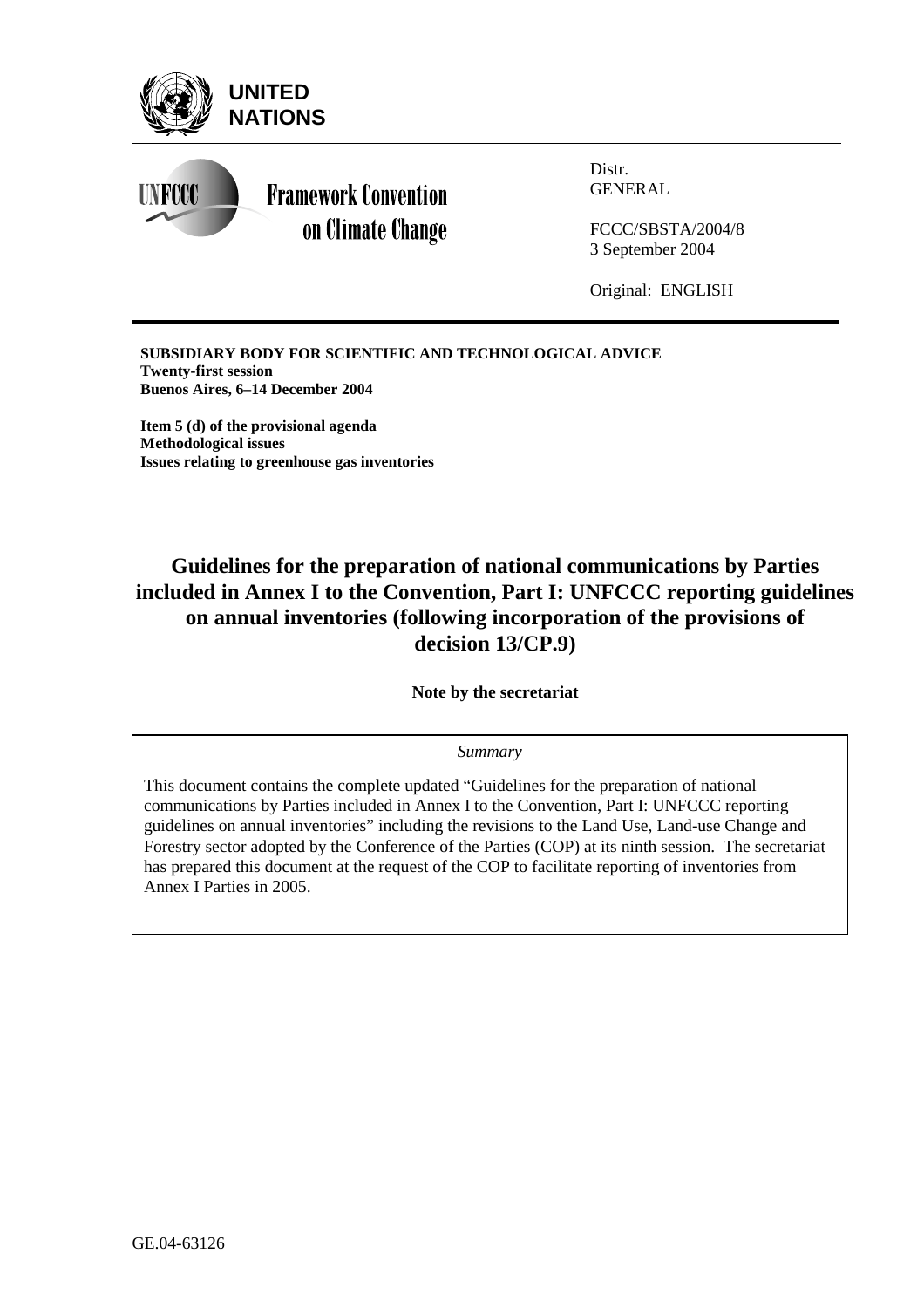#### **CONTENTS**

|                |                                                                                                                                                          | Paragraphs | Page           |
|----------------|----------------------------------------------------------------------------------------------------------------------------------------------------------|------------|----------------|
|                |                                                                                                                                                          | $1 - 5$    | 3              |
| A <sub>1</sub> |                                                                                                                                                          | $1 - 3$    | 3              |
| $\mathbf{B}$ . |                                                                                                                                                          | $4 - 5$    | 3              |
|                | <b>GUIDELINES FOR THE PREPARATION OF NATIONAL</b><br><b>COMMUNICATIONS BY PARTIES INCLUDED IN ANNEX I</b><br>TO THE CONVENTION, PART I: UNFCCC REPORTING | $1 - 53$   | 4              |
| A.             |                                                                                                                                                          | 1          | $\overline{4}$ |
| <b>B.</b>      |                                                                                                                                                          | $2 - 5$    | $\overline{4}$ |
| $\mathsf{C}$   |                                                                                                                                                          | $6 - 7$    | 5              |
| D.             |                                                                                                                                                          | 8          | 5              |
| $E_{\rm c}$    |                                                                                                                                                          | $9 - 17$   | 6              |
| F.             |                                                                                                                                                          | $18 - 50$  | 7              |
| G.             |                                                                                                                                                          | 51         | 14             |
| H.             |                                                                                                                                                          | 52         | 14             |
| I.             |                                                                                                                                                          | 53         | 15             |

#### Annexes

| II. |  |
|-----|--|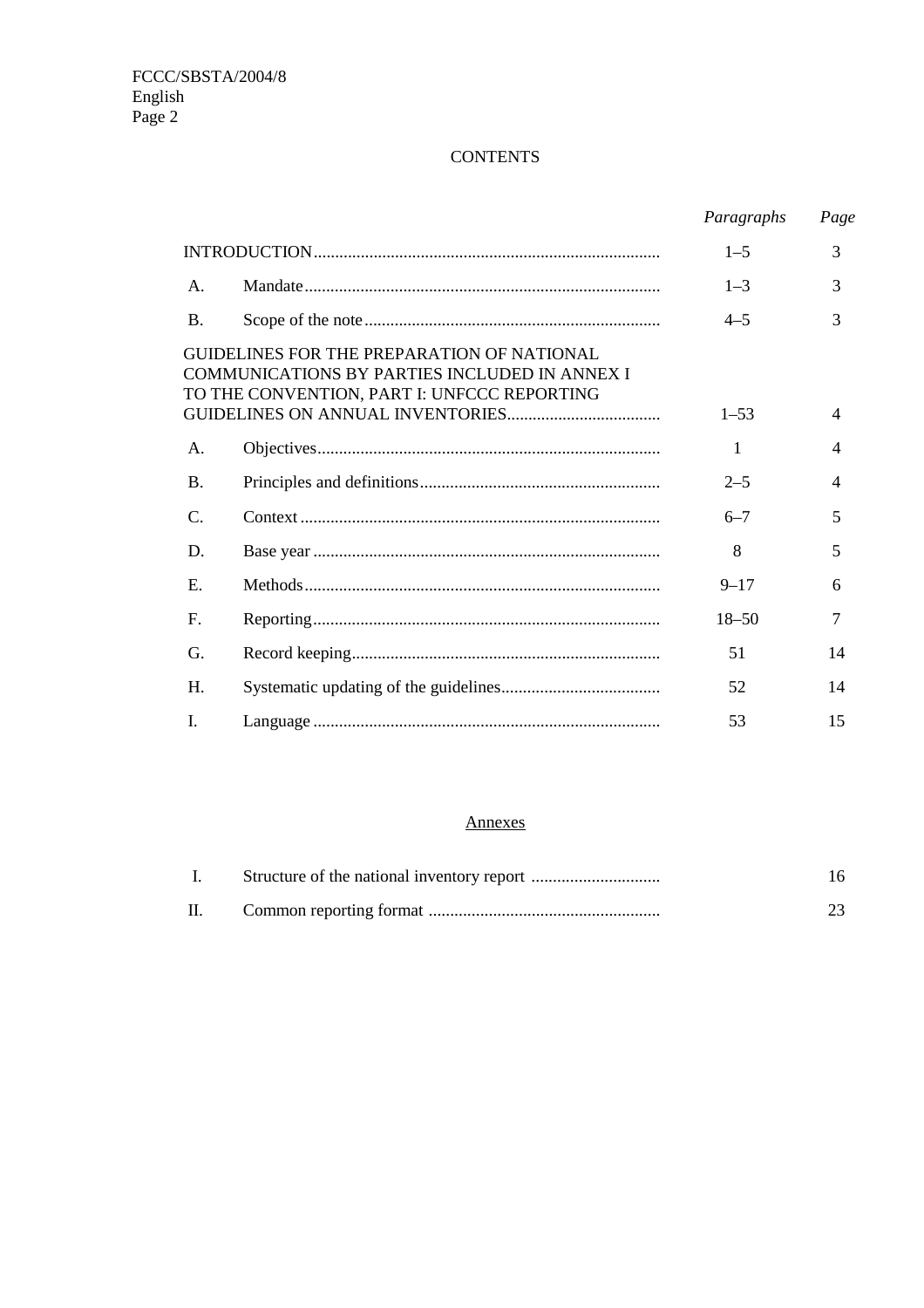## **Introduction**

#### **A. Mandate**

1. The Conference of Parties (COP), by its decision 13/CP.9, completed the tables of the common reporting format for reporting on the land use, land-use change and forestry (LULUCF) sector and decided to use these tables for a trial period covering inventory submissions due in 2005.

2. The COP, by the same decision, also requested the secretariat to incorporate the LULUCF tables, and related technical modifications, into the "Guidelines for the preparation of national communications by Parties included in Annex I to the Convention, Part I: UNFCCC reporting guidelines on annual inventories" adopted by decision 18/CP.8 (hereinafter referred to as the UNFCCC reporting guidelines on annual inventories).

3. The COP further requested the secretariat to integrate these tables into the new reporting software (hereinafter referred to as the CRF Reporter) currently under development, in order to facilitate the submission of inventories from Parties included in Annex I to the Convention due by 15 April 2005.

#### **B. Scope of the note**

4. This document contains the complete updated UNFCCC reporting guidelines for annual inventories for all inventory sectors, including the revisions to the LULUCF sector. In preparing this document, the secretariat has made the changes necessary to incorporate the common reporting format (CRF) tables, technical modifications and other changes as requested by decision 13/CP.9 and as specified in its annexes I, II and III. In addition, a few editorial changes have been made in both the text portion of the guidelines, and the tables, to ensure consistency across sectors and with the CRF tables adopted by decision 18/CP.8. Examples of these editorial changes include replacement of the term 'source category' with 'category', as explained in footnote 4 to the UNFCCC reporting guidelines on annual inventories, and the introduction of shading in the CRF tables of the LULUCF sector consistent with other sectors of the CRF. As described in paragraphs 11 and 12 of annex II to these guidelines (see page 24), the shading indicates where data are to be entered by the Party in the CRF tables or automatically calculated by the software.

5. The LULUCF section of these guidelines may be further modified following the consideration by the Subsidiary Body for Scientific and Technological Advice (SBSTA), at its twenty-third session, of the views and experiences of Parties on the CRF tables. In accordance with decision 18/CP.8, the SBSTA will consider any possible revision of the UNFCCC reporting guidelines on annual inventories at its twenty-fourth session, which may include those relating to the LULUCF sector, taking into account experiences with the use of these guidelines.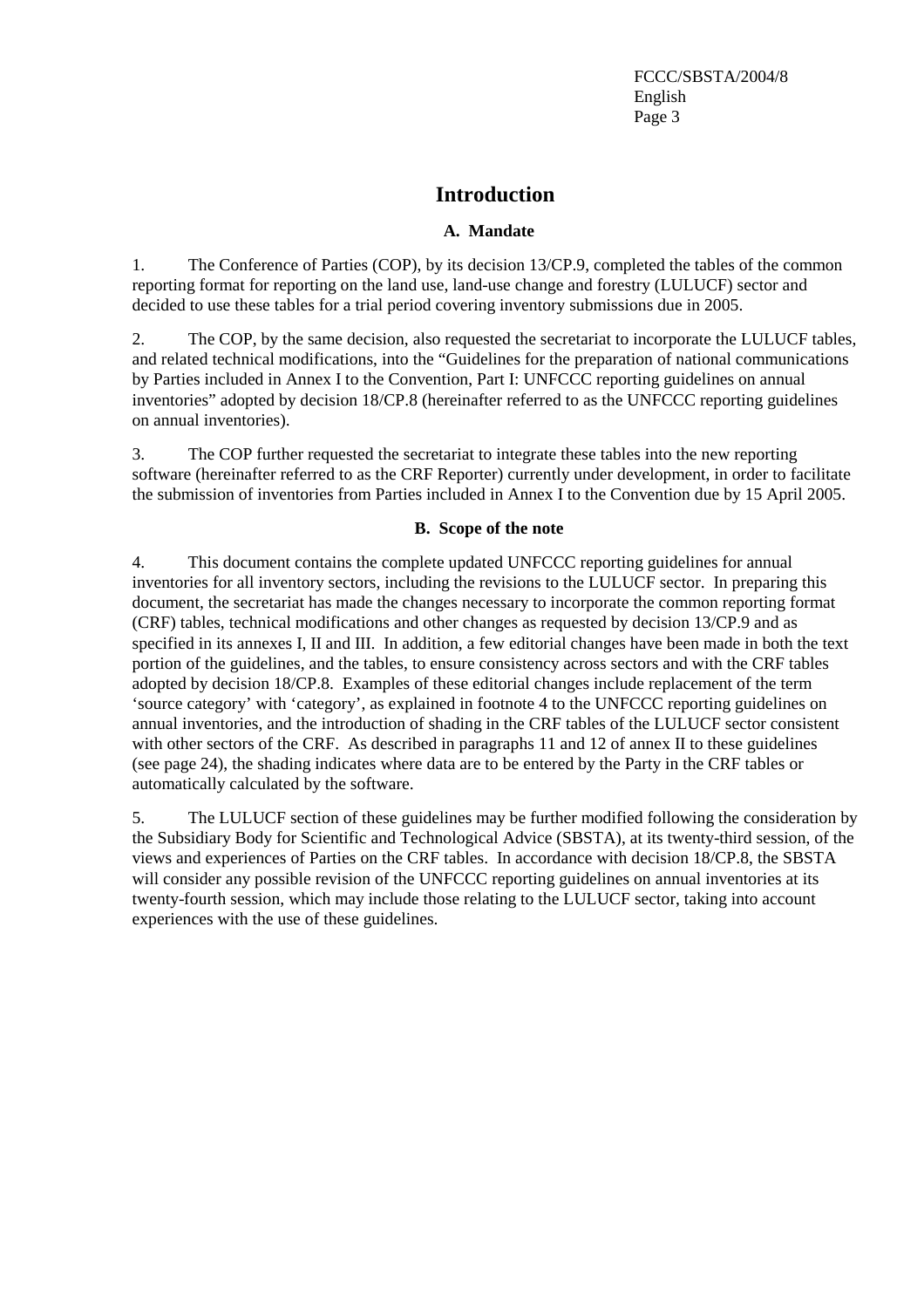$\overline{a}$ 

## **Guidelines for the preparation of national communications by Parties included in Annex I to the Convention, Part I: UNFCCC reporting guidelines on annual inventories**

## **A. Objectives**

- 1. The objectives of the UNFCCC reporting guidelines on annual inventories are:
	- (a) To assist Parties included in Annex I to the Convention (Annex I Parties) in meeting their commitments under Articles 4 and 12 of the Convention and to assist Annex I Parties to the Kyoto Protocol in preparing to meet commitments under Articles 3, 5 and 7 of the Kyoto Protocol;
	- (b) To facilitate the process of considering annual national inventories, including the preparation of technical analysis and synthesis documentation;
	- (c) To facilitate the process of verification, technical assessment and expert review of the inventory information.

#### **B. Principles and definitions**

2. National greenhouse gas inventories, referred to below only as inventories, should be transparent, consistent, comparable, complete and accurate.

3. Inventories should be prepared using comparable methodologies agreed upon by the Conference of the Parties (COP), as indicated in paragraph 9 below.

4. In the context of these UNFCCC reporting guidelines on annual inventories:

*Transparency* means that the assumptions and methodologies used for an inventory should be clearly explained to facilitate replication and assessment of the inventory by users of the reported information. The transparency of inventories is fundamental to the success of the process for the communication and consideration of information;

*Consistency* means that an inventory should be internally consistent in all its elements with inventories of other years. An inventory is consistent if the same methodologies are used for the base and all subsequent years and if consistent data sets are used to estimate emissions or removals from sources or sinks. Under certain circumstances referred to in paragraphs 15 and 16, an inventory using different methodologies for different years can be considered to be consistent if it has been recalculated in a transparent manner, in accordance with the Intergovernmental Panel on Climate Change (IPCC) Good Practice Guidance and Uncertainty Management in National Greenhouse Gas Inventories and *Good Practice Guidance for Land Use, Land-Use Change and Forestry*; 1

*Comparability* means that estimates of emissions and removals reported by Annex I Parties in inventories should be comparable among Annex I Parties. For this purpose, Annex I Parties should use

<sup>1</sup> In this document, the term IPCC good practice guidance is used to refer collectively to the *IPCC Good Practice Guidance and Uncertainty Management in National Greenhouse Gas Inventories* and *Good Practice Guidance for Land Use, Land-Use Change and Forestry*. Where only the latter is intended, the term good practice guidance for LULUCF is used.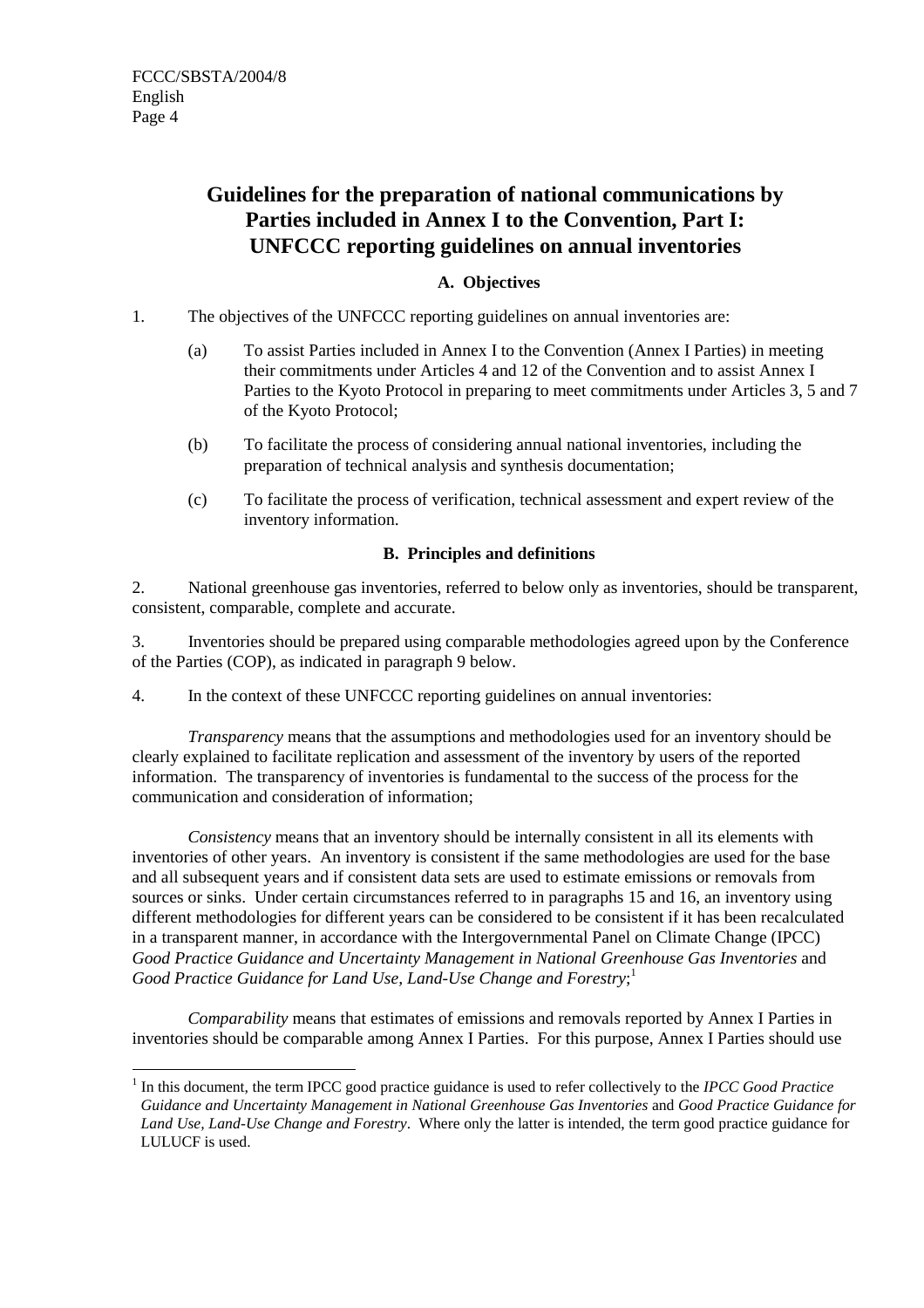the methodologies and formats agreed by the COP for estimating and reporting inventories. The allocation of different source/sink categories should follow the split of the *Revised 1996 IPCC*  Guidelines for National Greenhouse Gas Inventories,<sup>2</sup> and the IPCC Good Practice Guidance for *Land Use, Land-Use Change and Forestry,* at the level of its summary and sectoral tables;

*Completeness* means that an inventory covers all sources and sinks, as well as all gases, included in the IPCC Guidelines as well as other existing relevant source/sink categories which are specific to individual Annex I Parties and, therefore, may not be included in the IPCC Guidelines. Completeness also means full geographic coverage of sources and sinks of an Annex I Party;<sup>3</sup>

*Accuracy* is a relative measure of the exactness of an emission or removal estimate. Estimates should be accurate in the sense that they are systematically neither over nor under true emissions or removals, as far as can be judged, and that uncertainties are reduced as far as practicable. Appropriate methodologies should be used, in accordance with the IPCC good practice guidance, to promote *accuracy* in inventories.

5. In the context of these guidelines, definitions of common terms used in greenhouse gas inventory preparation are those provided in the IPCC good practice guidance.

#### **C. Context**

6. These UNFCCC reporting guidelines on annual inventories cover the estimation and reporting of greenhouse gas emissions and removals in both annual inventories and inventories included in national communications, as specified by decision 11/CP.4 and other relevant decisions of the COP.

7. An annual inventory submission shall consist of a national inventory report (NIR) and the common reporting format (CRF) tables, as described in paragraphs 38 through 43 and 44 through 50, respectively.

#### **D. Base year**

8. The year 1990 should be the base year for the estimation and reporting of inventories. According to the provisions of Article 4.6 of the Convention and decisions 9/CP.2 and 11/CP.4, the following Annex I Parties that are undergoing the process of transition to a market economy are allowed to use a base year or a period of years other than 1990, as follows:

| 1988                                  |
|---------------------------------------|
| the average of the years 1985 to 1987 |
| 1988                                  |
| 1989                                  |
| 1986                                  |
|                                       |

 $2^2$  Referred to in this document as the IPCC Guidelines.

<sup>&</sup>lt;sup>3</sup> According to the instrument of ratification, acceptance, approval or accession to the Convention of each Annex I Party.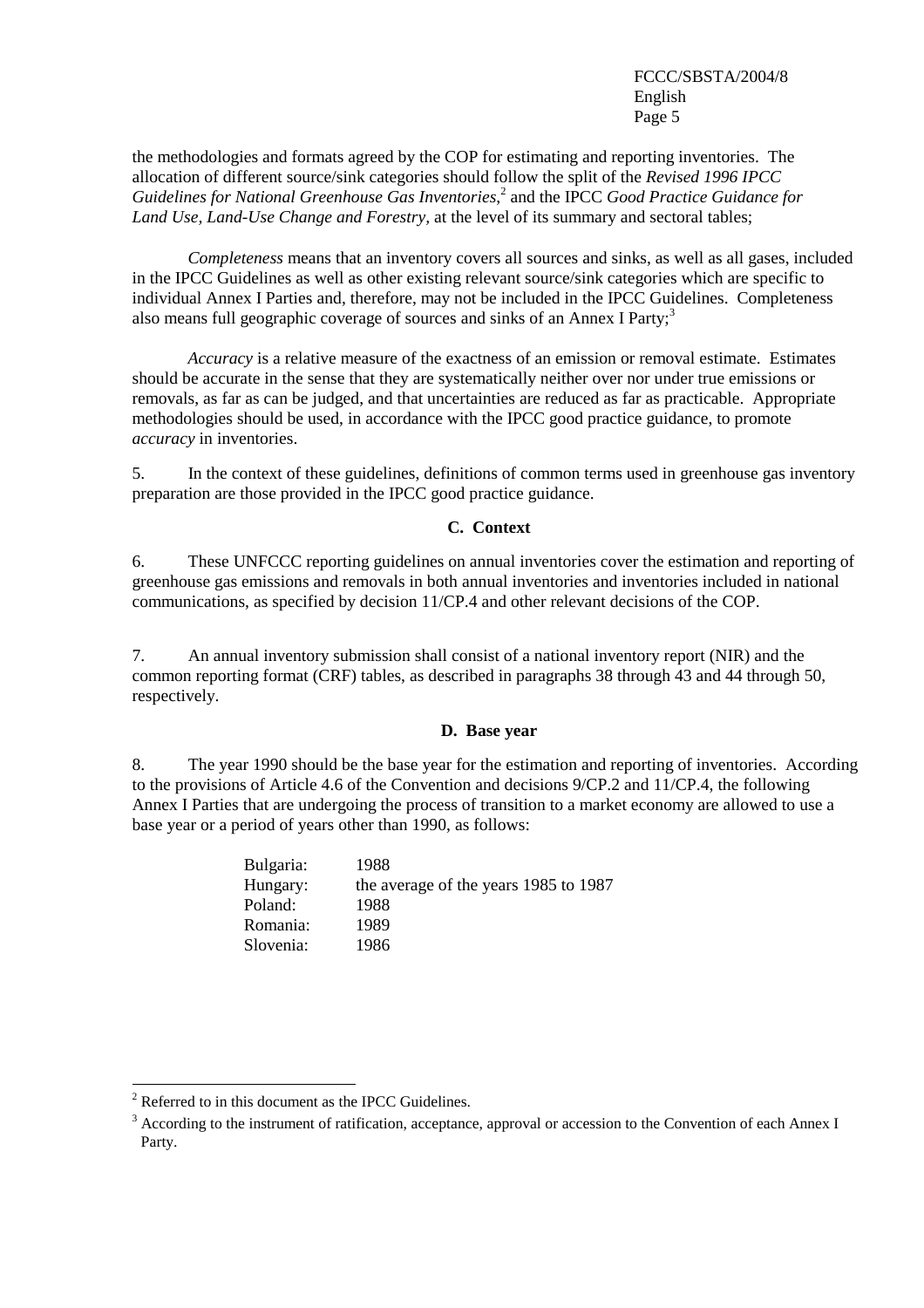#### **E. Methods**

#### Methodology

9. Annex I Parties shall use the IPCC Guidelines to estimate and report on anthropogenic emissions by sources and removals by sinks of greenhouse gases not controlled by the Montreal Protocol. In preparing national inventories of these gases, Annex I Parties shall also use the IPCC good practice guidance in order to improve transparency, consistency, comparability, completeness and accuracy.

10. In accordance with the IPCC Guidelines, Annex I Parties may use different methods (tiers) included in those guidelines, giving priority to those methods which, according to the decision trees in the IPCC good practice guidance, produce more accurate estimates. In accordance with the IPCC Guidelines, Annex I Parties may also use national methodologies which they consider better able to reflect their national situation, provided that these methodologies are compatible with the IPCC Guidelines and IPCC good practice guidance and are well documented and scientifically based.

11. For categories<sup>4</sup> that are determined to be key categories, in accordance with IPCC good practice guidance, and estimated in accordance with the provisions in paragraph 13 below, Annex I Parties should make every effort to use a recommended method, in accordance with the corresponding decision trees of the IPCC good practice guidance. Annex I Parties should also make every effort to develop and/or select emission factors, and collect and select activity data, in accordance with the IPCC good practice guidance.

12. For most categories, the IPCC Guidelines provide a default methodology which includes default emission factors and in some cases default activity data references. Furthermore, the IPCC good practice guidance provides updated default emission factors and default activity data for some categories and gases. As the assumptions implicit in these default data, factors and methods may not be appropriate for specific national contexts, it is preferable for Annex I Parties to use their own national emission factors and activity data, where available, provided that they are developed in a manner consistent with the IPCC good practice guidance, are considered to be more accurate, and reported transparently. The updated default activity data or emission factors provided in the IPCC good practice guidance should be used, where available, if Annex I Parties choose to use default factors or data due to lack of country-specific information.

#### Key category determination

13. Annex I Parties shall identify their national key categories for the base year and the latest reported inventory year, as described in the IPCC good practice guidance, using the tier 1 or tier 2 level and trend assessment.

#### Uncertainties

 $\overline{a}$ 

14. Annex I Parties shall quantitatively estimate the uncertainties in the data used for all source and sink categories using at least the tier 1 method, as provided in the IPCC good practice guidance. Alternatively, Annex I Parties may use the tier 2 method in the IPCC good practice guidance to address technical limitations in the tier 1 method. Uncertainty in the data used for all source and sink categories

<sup>&</sup>lt;sup>4</sup> The term "categories" refers to both source and sink categories. The term "key categories" refers to both key source categories as addressed in the IPCC *Good Practice Guidance and Uncertainty Management in National Greenhouse Gas Inventories* and to the key categories as addressed in the IPCC *Good Practice Guidance for Land Use, Land-Use Change and Forestry.*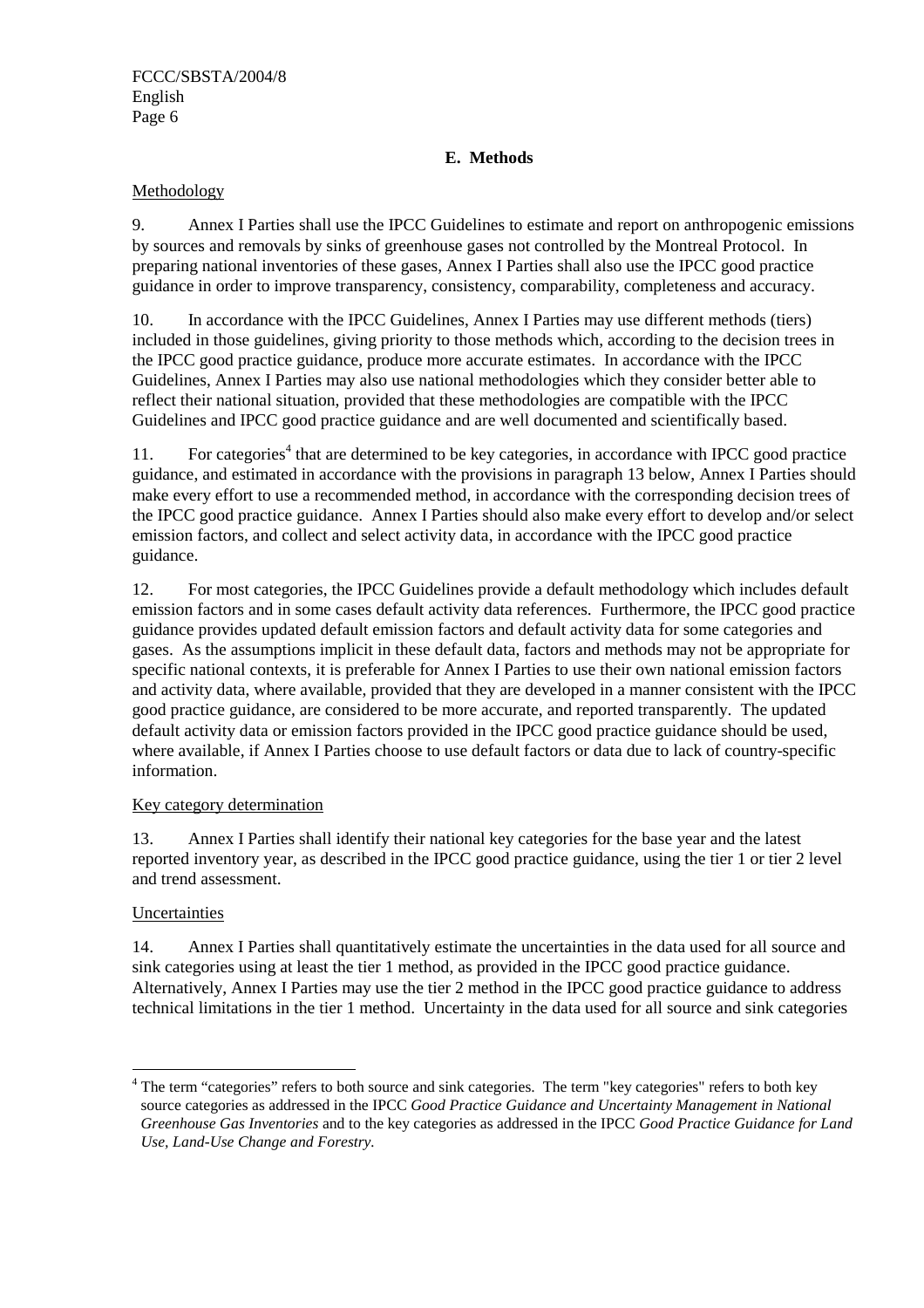should also be qualitatively discussed in a transparent manner in the NIR, in particular for categories that were identified as key categories.

#### Recalculations

15. The inventories of an entire time series, including the base year and all subsequent years for which inventories have been reported, should be estimated using the same methodologies, and the underlying activity data and emission factors should be obtained and used in a consistent manner. Recalculations should ensure consistency of the time series and shall be carried out only to improve accuracy and/or completeness. Where the methodology or manner in which underlying activity data and emission factors are gathered has changed, Annex I Parties should recalculate inventories for the base and subsequent years. Annex I Parties should evaluate the need for recalculations relative to the reasons provided by the IPCC good practice guidance, in particular for key categories. Recalculations should be performed in accordance with IPCC good practice guidance and the general principles set down in these UNFCCC guidelines.

16. In some cases it may not be possible to use the same methods and consistent data sets for all years due to a possible lack of activity data, emission factors or other parameters directly used in the calculation of emission estimates for some historical years, including the base year. In such cases, emissions or removals may need to be recalculated using alternative methods not generally covered by paragraphs 9 through 12. In these instances, Annex I Parties should use one of the techniques provided by the IPCC good practice guidance (e.g., overlap, surrogate, interpolation, and extrapolation) to determine the missing values. Annex I Parties should document and demonstrate in the NIR that the time series is consistent, wherever such techniques are used.

#### Quality assurance/quality control (QA/QC)

17. Each Annex I Party shall elaborate an inventory QA/QC plan and implement general inventory QC procedures (tier  $1$ )<sup>5</sup> in accordance with its QA/QC plan following the IPCC good practice guidance. In addition, Annex I Parties should apply category-specific QC procedures (tier 2) for key categories and for those individual categories in which significant methodological changes and/or data revisions have occurred, in accordance with IPCC good practice guidance. The implementation of tier 2 QC may be more efficiently implemented in conjunction with the evaluation of uncertainties in data sources. In addition, Annex I Parties should implement QA procedures by conducting a basic expert peer review (tier 1 QA) of their inventories in accordance with IPCC good practice guidance.

#### **F. Reporting**

#### 1. General guidance

#### Estimates of emissions and removals

 $\overline{a}$ 

18. Article 12.1(a) of the Convention requires that each Party shall communicate to the COP, through the secretariat, inter alia, a national inventory of anthropogenic emissions by sources and removals by sinks of all greenhouse gases not controlled by the Montreal Protocol. As a minimum requirement, inventories shall contain information on the following greenhouse gases: carbon dioxide  $(CO<sub>2</sub>)$ , methane  $(CH<sub>4</sub>)$ , nitrous oxide  $(N<sub>2</sub>O)$ , perfluorocarbons (PFCs), hydrofluorocarbons (HFCs) and sulphur hexafluoride  $(SF_6)$ . Annex I Parties should report anthropogenic emissions and removals of any other greenhouse gases whose 100-year global warming potential (GWP) values have been identified by

<sup>5</sup> As outlined in table 8.1 of the IPCC *Good Practice Guidance and Uncertainty Management in National Greenhouse Gas Inventories*.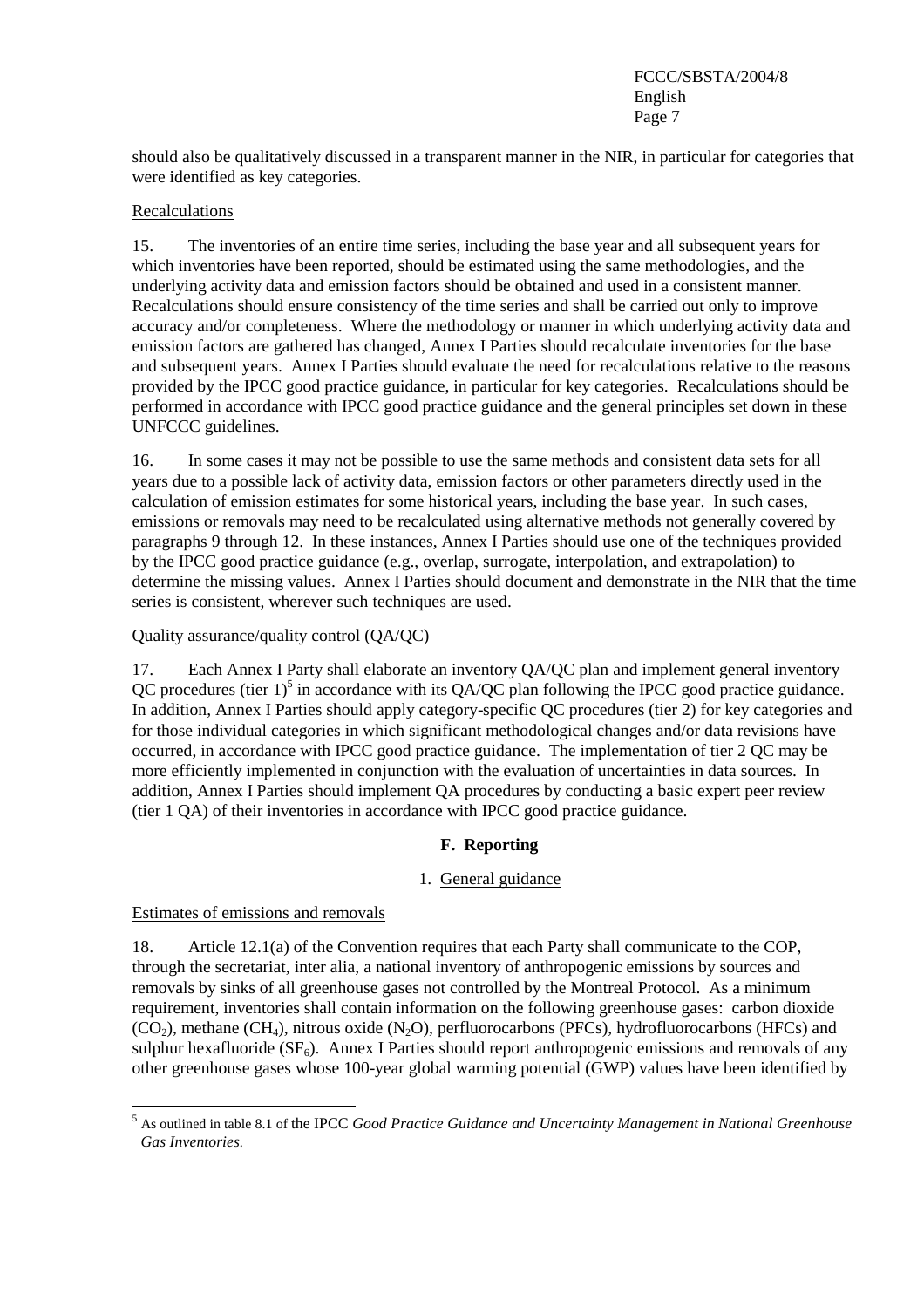the IPCC and adopted by the COP. Annex I Parties should also provide information on the following indirect greenhouse gases: carbon monoxide (CO), nitrogen oxides  $(NO<sub>X</sub>)$  and non-methane volatile organic compounds (NMVOCs), as well as sulphur oxides (SOx).

19. Greenhouse gas emissions and removals should be presented on a gas-by-gas basis in units of mass with emissions by sources listed separately from removals by sinks, except in cases where it may be technically impossible to separate information on sources and sinks in the areas of land use, land-use change and forestry. For HFCs and PFCs, emissions should be reported for each relevant chemical in the category on a disaggregated basis, except in cases where paragraph 27 below applies.

20. In addition, consistent with decision 2/CP.3, Annex I Parties should report aggregate emissions and removals of greenhouse gases, expressed in  $CO<sub>2</sub>$  equivalent terms at summary inventory level,<sup>6</sup> using GWP values provided by the IPCC in its Second Assessment Report, referred to below as 1995 IPCC GWP values, based on the effects of greenhouse gases over a 100-year time horizon. A list of these values is given in table 1 at the end of these guidelines. Table 1 on page 15 will be amended to include any additional greenhouse gases and their 100-year GWP values, once the GWP values have been adopted by the COP.

21. Consistent with decision 2/CP.3, Annex I Parties should report actual emissions of HFCs, PFCs and  $SF<sub>6</sub>$ , where data are available, providing disaggregated data by chemical (for example, HFC-134a) and source category in units of mass and in  $CO<sub>2</sub>$  equivalents. Annex I Parties should make every effort to develop the necessary sources of data for reporting actual emissions. For the source categories where the concept of potential emissions applies, and Annex I Parties do not yet have the necessary data to calculate actual emissions, Annex I Parties should report disaggregated potential emissions. Annex I Parties reporting actual emissions should also report potential emissions for the sources where the concept of potential emissions applies, for reasons of transparency and comparability.

22. Any Annex I Party that is a Party to the Kyoto Protocol and that in accordance with Article 3, paragraph 8 of the Kyoto Protocol chooses to use 1995 as its base year for HFCs, PFCs and  $SF<sub>6</sub>$  for the purposes of calculating assigned amounts pursuant to Article 3, paragraphs 7 and 8 of the Kyoto Protocol, should indicate this in its NIR and in the documentation boxes of the relevant tables of the CRF. Irrespective of the base year chosen for these gases for the purpose of the Kyoto Protocol, such Annex I Parties should report, to the extent that data are available, emission estimates and trends for these gases from 1990 onward, in accordance with the provisions of these guidelines.

23. Annex I Parties are strongly encouraged to also report emissions and removals of additional greenhouse gases for which 100-year GWP values are available, but not yet adopted by the COP. These emissions and removals should be reported separately from national totals. The GWP value and reference should be indicated.

24. In accordance with the IPCC Guidelines, international aviation and marine bunker fuel emissions should not be included in national totals but should be reported separately. Annex I Parties should make every effort to both apply and report according to the IPCC good practice guidance method for separation between domestic and international emissions. Annex I Parties should also report emissions from international aviation and marine bunker fuels as two separate entries in their inventories.

25. Annex I Parties should clearly indicate how feedstocks and non-energy use of fuels have been accounted for in the inventory, in the energy or industrial processes sector, in accordance with the IPCC good practice guidance.

 $\overline{a}$  $6$  CO<sub>2</sub> equivalent emissions should be provided at a level of category disaggregation similar to that specified in table Summary 1.A of the common reporting format.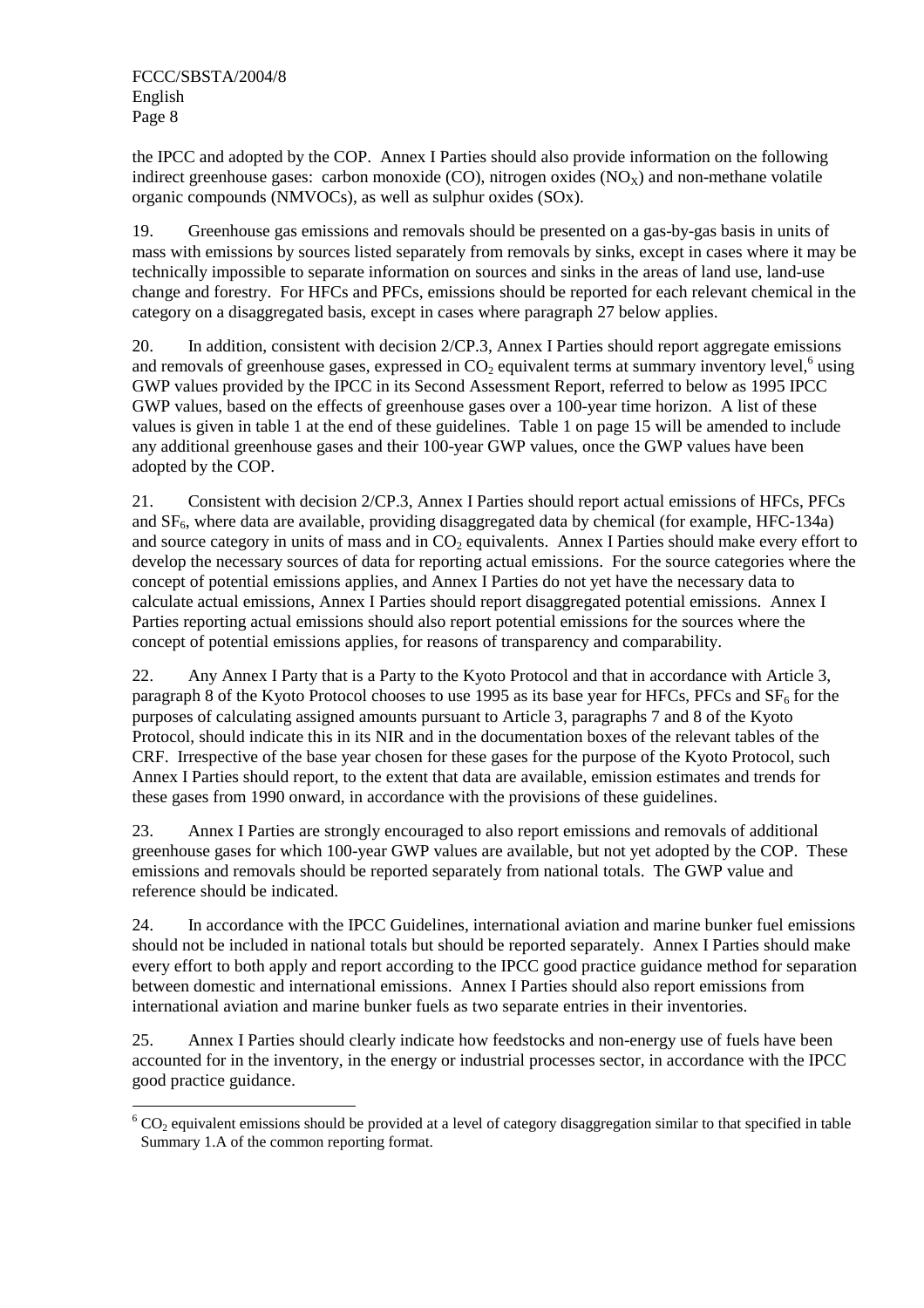26. If Annex I Parties account for effects of  $CO_2$  capture from flue gases and subsequent  $CO_2$  storage in their inventory, they should indicate in which source categories such effects are included, and provide transparent documentation of the methodologies used and the resulting effects.

27. Emissions and removals should be reported at the most disaggregated level of each source/sink category, taking into account that a minimum level of aggregation may be required to protect confidential business and military information.

#### Completeness

28. Where methodological or data gaps in inventories exist, information on these gaps should be presented in a transparent manner. Annex I Parties should clearly indicate the sources and sinks not considered in their inventories but which are included in the IPCC Guidelines, and explain the reasons for such exclusion. Similarly, Annex I Parties should indicate the parts of their geographical area, if any, not covered by their inventory and explain the reasons for their exclusion. In addition, Annex I Parties should use the notation keys presented below to fill in the blanks in all the tables in the  $CRF<sup>7</sup>$ This approach facilitates assessment of the completeness of an inventory.

The notation keys are as follows:

- (a) "NO" (not occurring) for activities or processes in a particular source or sink category that do not occur within a country;
- (b) "NE" (not estimated) for existing emissions by sources and removals by sinks of greenhouse gases which have not been estimated. Where "NE" is used in an inventory for emissions or removals of  $CO_2$ , N<sub>2</sub>O, CH<sub>4</sub>, HFCs, PFCs or  $SF_6$ , the Annex I Party should indicate in both the NIR and the CRF completeness table why emissions or removals have not been estimated;<sup>8</sup>
- (c) "NA" (not applicable) for activities in a given source/sink category that do not result in emissions or removals of a specific gas. If categories in the CRF for which "NA" is applicable are shaded, they do not need to be filled in;
- (d) "IE" (included elsewhere) for emissions by sources and removals by sinks of greenhouse gases estimated but included elsewhere in the inventory instead of the expected source/sink category. Where "IE" is used in an inventory, the Annex I Party should indicate, using the CRF completeness table, where in the inventory the emissions or removals from the displaced source/sink category have been included and the Annex I Party should explain such a deviation from the expected category;
- (e) "C" (confidential) for emissions by sources and removals by sinks of greenhouse gases which could lead to the disclosure of confidential information, given the provisions of paragraph 27 above.

29. If Annex I Parties estimate and report emissions and removals from country-specific sources or sinks or of gases which are not part of the IPCC Guidelines, they should explicitly describe what source/sink categories or gases these are, as well as what methodologies, emission factors and activity data have been used for their estimation and provide the references for these data.

 $<sup>7</sup>$  If notation keys are used in the NIR they should be consistent with those reported in the CRF.</sup>

<sup>&</sup>lt;sup>8</sup> Even if emissions are considered to be negligible, Parties should either report the emission estimate if calculated or use the notation key "NE".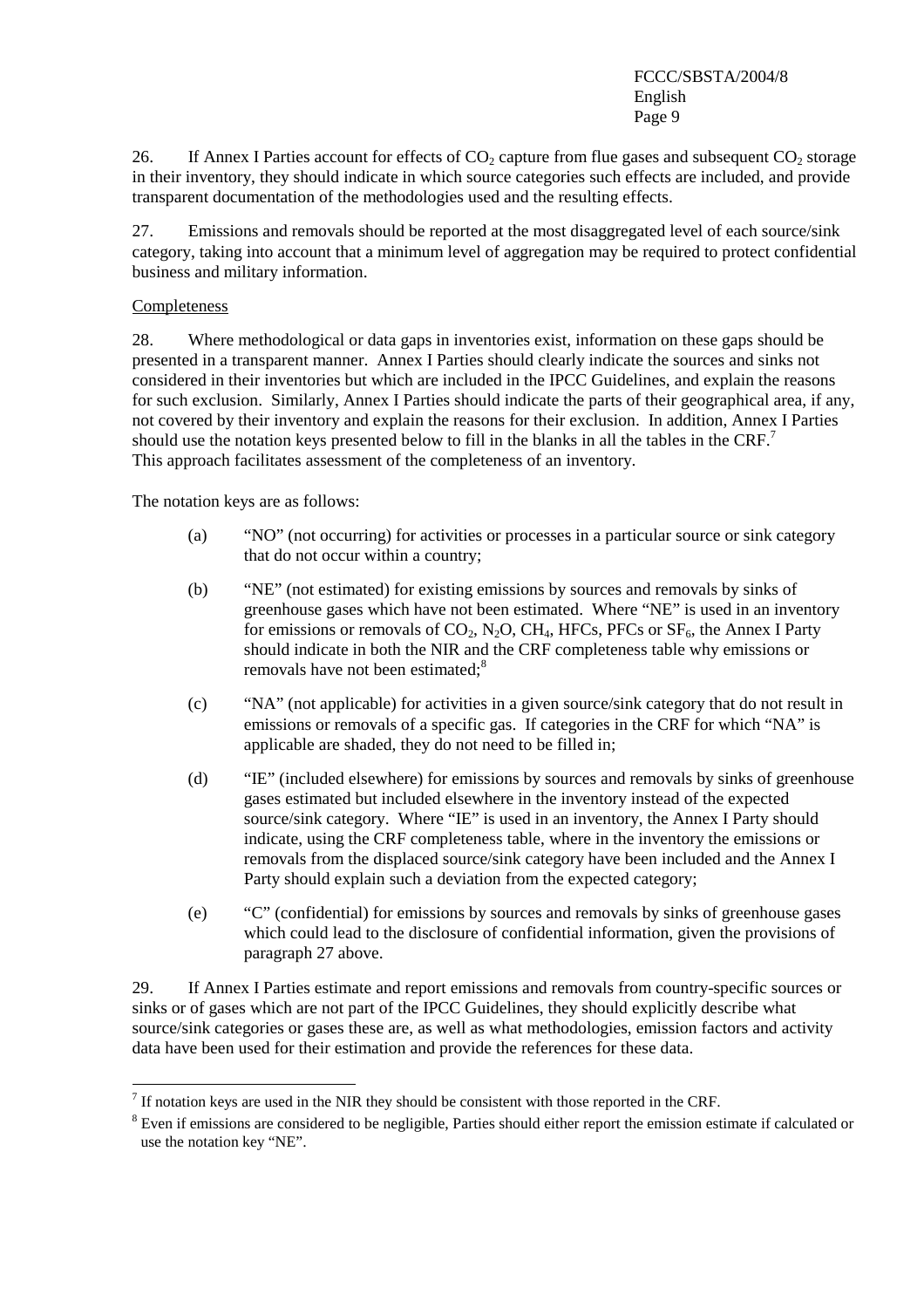#### Key categories

30. Annex I Parties shall estimate and report the individual and cumulative percentage contributions from key categories to their national total, with respect to both level and trend. The emissions should be expressed in terms of  $CO<sub>2</sub>$  equivalents using the methods provided in the IPCC good practice guidance. As indicated in paragraphs 41 and 47 below, this information should be included in table 7 of the CRF as well as the NIR using tables 7.1 – 7.3 of the IPCC *Good Practice Guidance and Uncertainty Management in National Greenhouse Gas Inventories* and tables 5.4.1 – 5.4.3 of the *Good Practice Guidance for Land Use, Land-Use Change and Forestry* adapted to the level of category disaggregation that the Annex I Party used for determining its key categories.<sup>9</sup>

#### Verification

31. In accordance with the IPCC Guidelines, as well as for verification purposes, Annex I Parties should compare their national estimates of carbon dioxide emissions from fuel combustion with those estimates obtained using the IPCC reference approach, and report the results of this comparison in the CRF and NIR. Annex I Parties are also encouraged to report on any peer review of their inventory conducted nationally.

#### Uncertainties

32. Annex I Parties shall report, in the NIR, uncertainties estimated as indicated in paragraph 14 above, as well as methods used and underlying assumptions, with the purpose of helping to prioritize efforts to improve the accuracy of national inventories in the future and guide decisions on methodological choice. This information should be presented using tables 6.1 and 6.2 of the IPCC *Good Practice Guidance and Uncertainty Management in National Greenhouse Gas Inventories*  adding the lines for the relevant LULUCF categories as indicated in section 5.2.5 of the *Good Practice Guidance for Land Use, Land-Use Change and Forestry*. In these tables, the term "national total" refers to the absolute value of emissions by sources minus the magnitude of removals by sinks. In addition, Annex I Parties should indicate in these tables those categories that have been identified as key categories in their inventory. If the methods used to estimate the level of uncertainty depart from the IPCC good practice guidance, these methods should be described.

#### Recalculations

33. Recalculations of previously submitted estimates of emissions and removals as a result of changes in methodologies, changes in the manner in which emission factors and activity data are obtained and used, or the inclusion of new sources or sinks which have existed since the base year but were not previously reported, should be reported for the base year and all subsequent years up to the year in which the recalculations are made.

34. Recalculations should be reported in the NIR, with explanatory information including justification for recalculations, and in the relevant CRF tables. Annex I Parties should also provide explanations for those cases in which they have not recalculated an estimate when such a recalculation is called for in the IPCC good practice guidance. Information on the procedures used for performing the recalculations, changes in the calculation methods, emission factors and activity data used, and the inclusion of sources or sinks not previously covered, should be reported with an indication of the relevant

 9 Table 7.1 of the IPCC *Good Practice Guidance and Uncertainty Management in National Greenhouse Gas Inventories* and table 5.4.1 of the *Good Practice Guidance for Land Use, Land-Use Change and Forestry* should be used as the basis for preparing key category analysis but do not need to be reported in the NIR.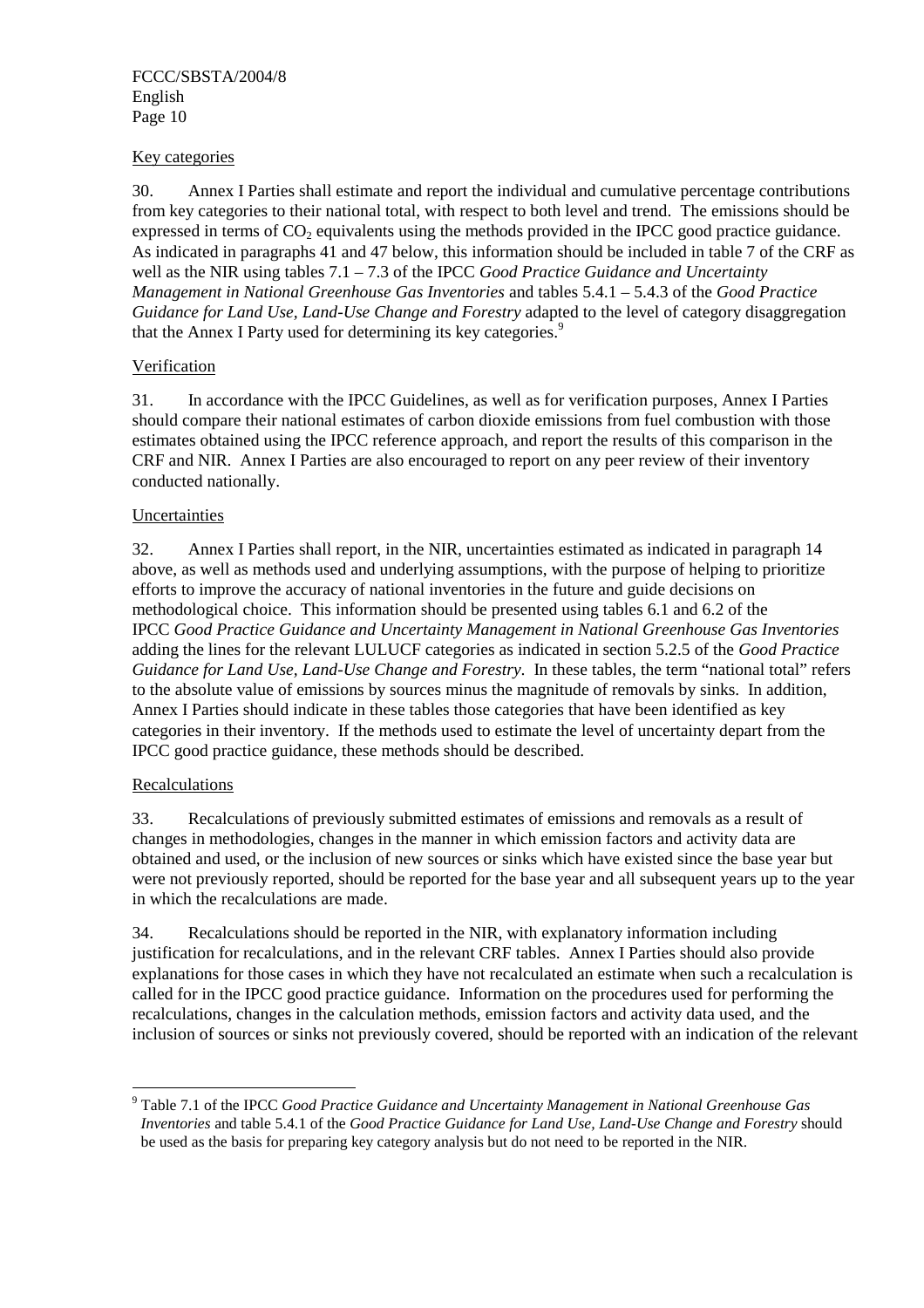changes in each source or sink category where these changes have taken place. For key categories, Annex I Parties should include this information in the NIR, as indicated in paragraph 41 below.

35. Annex I Parties should report any other changes in estimates of emissions and removals, regardless of magnitude, and clearly indicate the reason for the changes compared with previously submitted inventories, e.g., error correction, statistical or editorial changes or reallocation of categories, using the corresponding CRF table, as indicated in paragraph 47 below and outlined in the annex II to these guidelines.

#### Quality assurance/quality control (QA/QC)

36. Annex I Parties shall report in the NIR on their QA/QC plan and give information on QA/QC procedures already implemented or to be implemented in the future.

### $Adjus$ tments<sup>10</sup>

37. Inventories are to be reported without adjustments relating, for example, to climate variations or trade patterns of electricity. If Annex I Parties, in addition, carry out such adjustments to inventory data, they should be reported separately and in a transparent manner, with clear indications of the method followed.

#### 2. National inventory report

38. Annex I Parties shall submit to the COP, through the secretariat, an NIR containing detailed and complete information on their inventories. The NIR should ensure transparency and contain sufficiently detailed information to enable the inventory to be reviewed. This information should cover the entire time series, from the base year<sup>11</sup> to the latest inventory year, and any changes to previously submitted inventories.

39. Each year, an updated NIR shall be electronically submitted in its entirety to the COP, through the secretariat, in accordance with the relevant decisions of the COP; in instances where Annex I Parties have produced published hard copy versions of their NIR, they are also encouraged to submit copies to the secretariat.

40. The NIR shall include annual inventory information, submitted in accordance with paragraph 38 above.

41. The NIR should include:

 $\overline{a}$ 

(a) Descriptions, references and sources of information of the specific methodologies, assumptions, emission factors and activity data, as well as the rationale for their selection. It also should include an indication of the level of complexity (IPCC tiers) applied and a description of any national methodology used by the Annex I Party, as well as information on anticipated future improvements. For key categories, an explanation should be provided if the recommended methods from the appropriate decision tree in the IPCC good practice guidance are not used. In addition, activity data, emission factors and related information should be documented in accordance with the IPCC good practice guidance.

 $10$  The adjustments referred to here relate, for example, to climate variations or trade patterns of electricity. They do not refer to adjustments under Article 5, paragraph 2, of the Kyoto Protocol.

<sup>&</sup>lt;sup>11</sup> According to the provisions of Article 4.6 of the Convention and decisions 9/CP.2 and 11/CP.4, some Parties with economies in transition are allowed to use base years other than 1990, as mentioned in paragraph 8 above.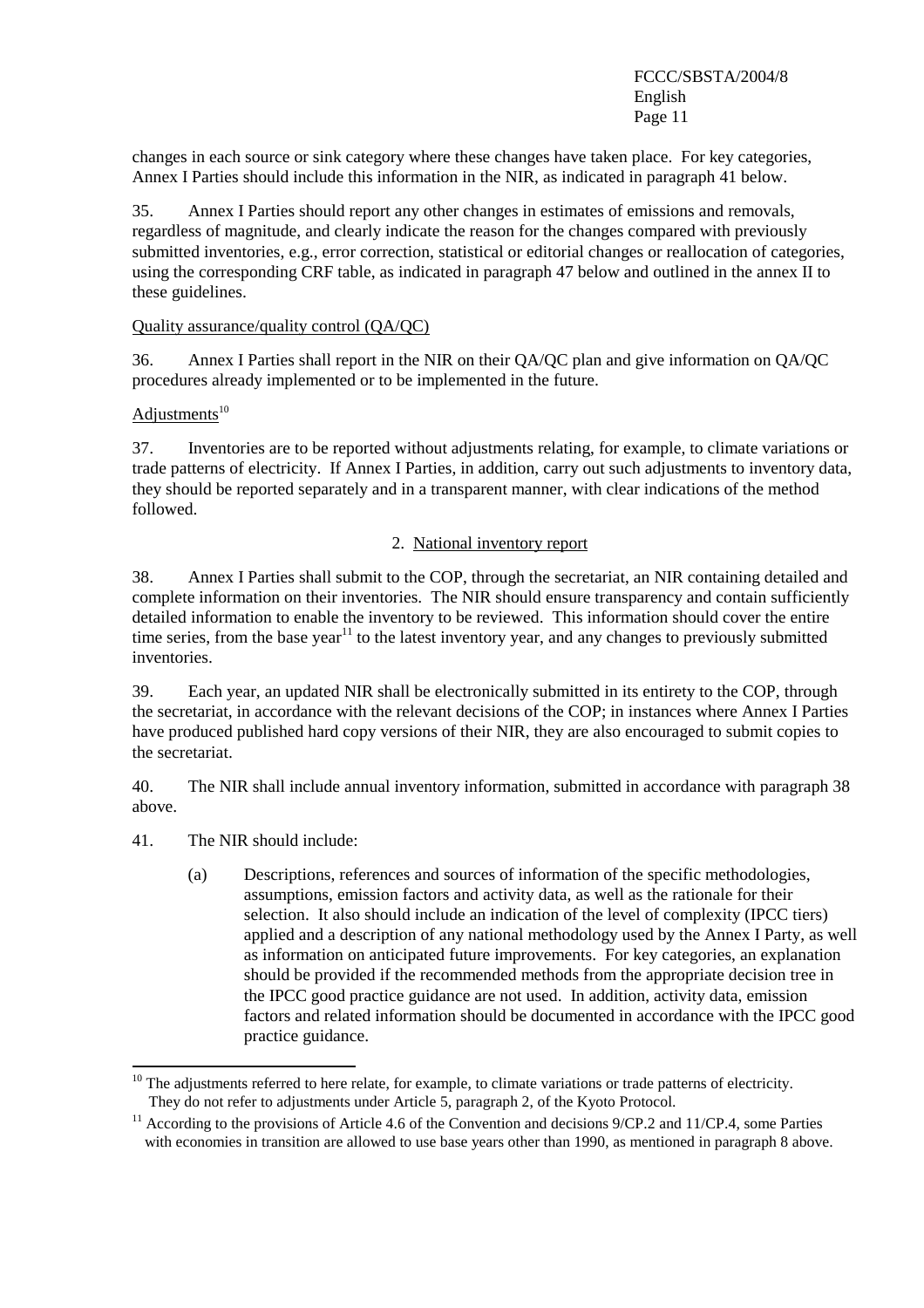$\overline{a}$ 

- (b) A description of the national key categories as indicated in paragraph  $30<sup>12</sup>$  including:
	- (i) Reference to the key category tables in the CRF;
	- (ii) Information on the level of category disaggregation used and its rationale;
	- (iii) Additional information relating to the methodology used for identifying key categories;
- (c) With regard to possible double counting or non-counting of emissions, an indication in the corresponding sectoral part of the NIR:
	- (i) Whether feedstocks and non-energy use of fuels have been accounted for in the inventory, and if so, where they have been accounted for in the energy or industrial processes sector;
	- (ii) Whether  $CO<sub>2</sub>$  from biomass burning has been estimated and where it has been accounted for in the sectoral background data tables of the CRF (tables 5.A-5.F, and table  $5(V)$ ;
	- (iii) Whether emissions of  $CO<sub>2</sub>$  corresponding to atmospheric oxidation of  $CO<sub>2</sub>$ ,  $NMVOCs$  and  $CH<sub>4</sub>$  emissions from non-combustion and from non-biogenic processes, such as solvent use, coal mining and handling, venting and leakages of fossil fuels, have been accounted for in the inventory;
	- (iv) Information on source or sink categories excluded or potentially excluded, including efforts to develop estimates for future submissions;
- (d) Information on how the effects of  $CO_2$  capture from flue gases and subsequent  $CO_2$ storage are accounted for in the inventory;
- (e) Information on uncertainties, as requested in paragraph 32 above;
- (f) Information on any recalculations relating to previously submitted inventory data, as requested in paragraphs 33 to 35 above, including changes in methodologies, sources of information and assumptions, as well as recalculations in response to the review process;
- (g) Information on changes from previous years, not related to recalculations, including the changes in methodologies, sources of information and assumptions, as well as changes in response to the review process;
- (h) Information on QA/QC as requested in paragraph 36 above, describing the QA/QC plan, and the QA/QC activities implemented for the entire inventory as well as for individual categories, in particular key categories, and the entire inventory performed internally, as well as on the external reviews conducted, if any. Key findings on the quality of the input data, methods, processing and archiving and how they have been addressed, should be described;
- (i) A description of the institutional arrangements for inventory preparation.

 $12$  The secretariat will also perform a standardized key source determination for all Parties, based on table 7.1 of the IPCC good practice guidance. Parties may also use this approach if it is consistent with the way they prepare their inventories.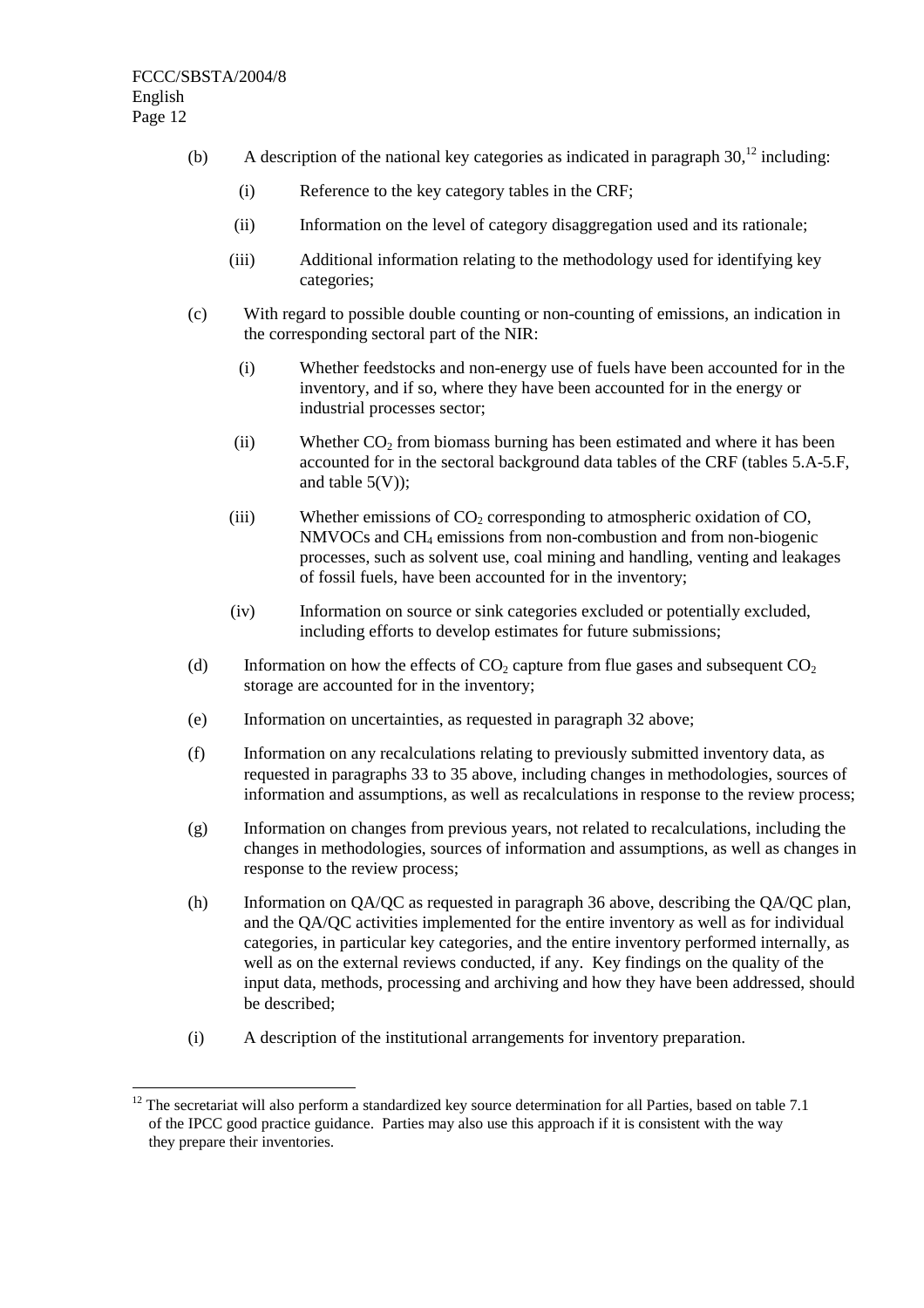42. If any of the information required under paragraph 41 (a) to (h) above is provided in detail in the CRF, Annex I Parties should indicate in the NIR where in the CRF this information is provided.

43. The NIR should be reported in accordance with the outline contained in the annex I to these guidelines, ensuring that all information requested in paragraph 41 above is included.

#### 3. Common reporting format

44. The common reporting format (CRF) is designed to ensure that Annex I Parties report quantitative data in a standardized format and to facilitate comparison of inventory data and trends among Annex I Parties. Explanation of information of a qualitative character should mainly be provided in the NIR rather than in the CRF tables. Such explanatory information should be cross-referenced to the specific section of the NIR.

45. Annex I Parties shall submit annually to the COP, through the secretariat, the information required in the CRF as contained in annex II to these guidelines. This information shall be electronically submitted on an annual basis in its entirety to the COP, through the secretariat, in accordance with the relevant decisions of the COP.

46. The CRF is a standardized format for reporting estimates of greenhouse gas emissions and removals and other relevant information. The CRF allows for the improved handling of electronic submissions and facilitates the processing of inventory information and the preparation of useful technical analysis and synthesis documentation.

47. The CRF consists of:

 $\overline{a}$ 

- (a) Summary, sectoral and trend tables for all greenhouse gas emissions and removals;
- (b) Sectoral background data tables for reporting implied emission factors<sup>13</sup> and activity data, including:
	- (i) IPCC worksheet 1-1 containing estimates of  $CO<sub>2</sub>$  emissions from fuel combustion using the IPCC reference approach and a table for comparing estimates under this reference approach with estimates under the sectoral approach, as well as providing explanations of any significant differences;<sup>14</sup>
	- (ii) Tables for reporting fossil fuel consumption for non-energy feedstocks, international bunkers and multilateral operations;
- (c) Tables for reporting, inter alia, key categories, recalculations and completeness of the inventory.

48. The CRF should be reported in accordance with the tables included in annex II to these guidelines, ensuring that all information requested in paragraph 47 above is included. In completing these tables Annex I Parties should:

<sup>&</sup>lt;sup>13</sup> The sectoral background tables were designed to allow calculation of implied emission factors. These are top-down ratios between an Annex I Party's emission estimates and activity data at the level of aggregation given by the tables. The implied emission factors are intended solely for purposes of data comparison. They will not necessarily be the emission factors actually used in the original emission estimate, unless this was a simple multiplication based on the same aggregate activity data used to calculate the implied emission factor.

 $14$  Detailed explanations should be included in the NIR.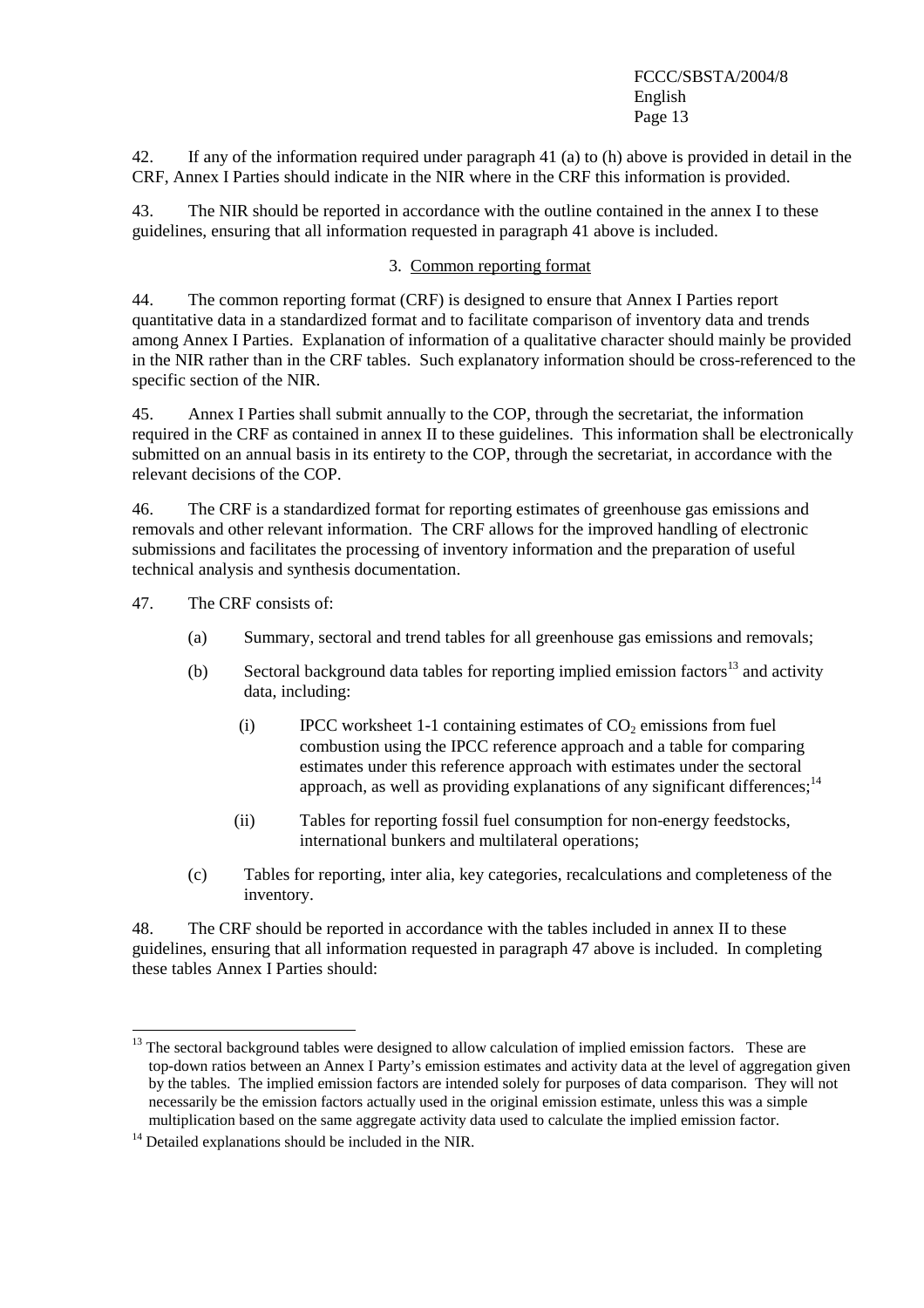- (a) Provide the full CRF for the latest inventory year and for those years for which any change in any sector has been made. For years where no changes are made, resubmission of full CRF tables is not necessary, but a reference should be made to the inventory submission in which the unchanged data were reported originally. Annex I Parties should ensure that a full and time-series consistent set of CRF tables is annually available for the entire time series from the base year onwards;
- (b) Provide the CRF trend tables covering inventory years for the entire time series in one submission only, that is, in the CRF for the last inventory year;
- (c) Provide completeness tables in one submission only if the information applies to all years. If the information in these tables differs for each reported year, then either the tables or information on the specific changes must be provided for each year in the CRF;
- (d) Use the documentation boxes provided at the foot of the sectoral report and background data tables to provide cross-references to detailed explanations in the NIR, or any other information, as specified in those boxes.

49. Annex I Parties should provide the information requested in the additional information boxes. Where the information called for is inappropriate because of the methodological tier used by the Annex I Party, the corresponding cells should be completed using the notation key "NA". In such cases, the Annex I Parties should cross-reference in the documentation box the relevant section in the NIR where equivalent information can be found.

50. Annex I Parties should use the notation keys, as specified in paragraph 28 above, in all tables of the CRF, to fill in the cells where no quantitative data are directly entered. Using the notation keys in this way facilitates the assessment of the completeness of an inventory. Specific guidance is provided on how notation keys should be used in each CRF table where qualitative information is required.

#### **G. Record keeping**

51. Annex I Parties should gather and archive all relevant inventory information for each year, including all disaggregated emission factors, activity data and documentation on how these factors and data were generated, including expert judgement where appropriate, and how they have been aggregated for reporting in the inventory. This information should allow reconstruction of the inventory by the expert review teams, inter alia. Inventory information should be archived from the base year and should include corresponding data on the recalculations applied. The "paper trail", which can include spreadsheets or databases used to compile inventory data, should enable estimates of emissions and removals to be traced back to the original disaggregated emission factors and activity data. Also, relevant supporting documentation related to QA/QC implementation, uncertainty evaluation, or key category analyses should be kept on file. This information should also facilitate the process of clarifying inventory data in a timely manner when the secretariat prepares annual compilations of inventories or assesses methodological issues. Annex I Parties are encouraged to collect and gather the information in a single national inventory facility or, at least, to keep the number of facilities to a minimum.

#### **H. Systematic updating of the guidelines**

52. These UNFCCC reporting guidelines on annual inventories shall be reviewed and revised, as appropriate, in accordance with decisions of the COP on this matter.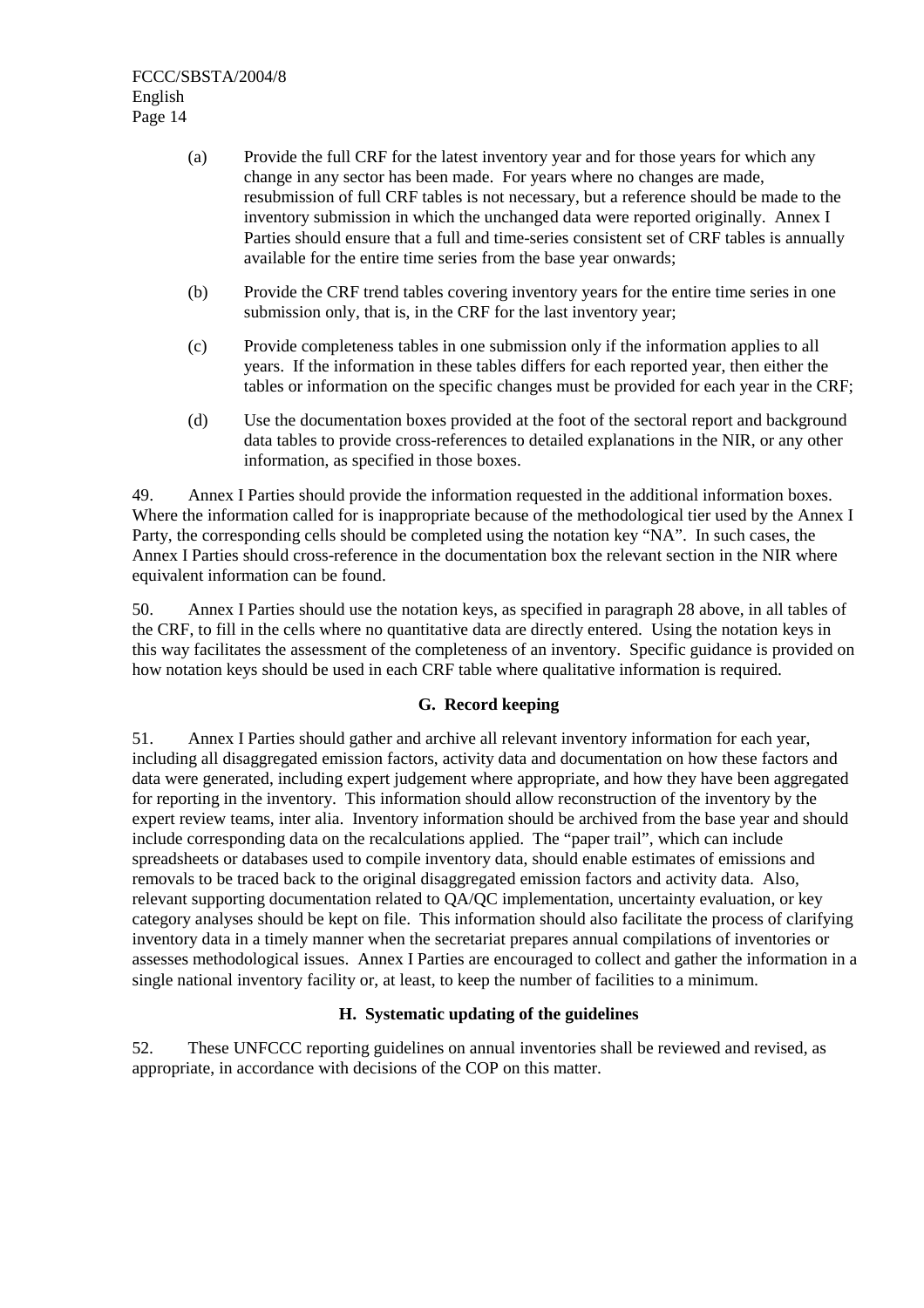#### **I. Language**

53. The national inventory report shall be submitted in one of the official languages of the United Nations. Annex I Parties are also encouraged to submit, where relevant, a translation of the national inventory report into English.

| <b>Greenhouse</b> gas     | <b>1995 IPCC GWP</b>                             |         |  |  |  |  |  |  |
|---------------------------|--------------------------------------------------|---------|--|--|--|--|--|--|
| Carbon dioxide            | CO <sub>2</sub>                                  | 1       |  |  |  |  |  |  |
| Methane                   | CH <sub>4</sub>                                  | 21      |  |  |  |  |  |  |
| Nitrous oxide             | $N_2O$                                           | 310     |  |  |  |  |  |  |
| Hydrofluorocarbons (HFCs) |                                                  |         |  |  |  |  |  |  |
| $HFC-23$                  | CHF <sub>3</sub>                                 | 11700   |  |  |  |  |  |  |
| $HFC-32$                  | $CH_2F_2$                                        | 650     |  |  |  |  |  |  |
| $HFC-41$                  | $CH_3F$                                          | 150     |  |  |  |  |  |  |
| HFC-43-10mee              | $C_5H_2F_{10}$                                   | 1 300   |  |  |  |  |  |  |
| <b>HFC-125</b>            | $C_2HF_5$                                        | 2 800   |  |  |  |  |  |  |
| <b>HFC-134</b>            | $C_2H_2F_4$ (CHF <sub>2</sub> CHF <sub>2</sub> ) | 1 000   |  |  |  |  |  |  |
| HFC-134a                  | $C_2H_2F_4$ (CH <sub>2</sub> FCF <sub>3</sub> )  | 1 300   |  |  |  |  |  |  |
| $HFC-152a$                | $C_2H_4F_2$ (CH <sub>3</sub> CHF <sub>2</sub> )  | 140     |  |  |  |  |  |  |
| <b>HFC-143</b>            | $C_2H_3F_3$ (CHF <sub>2</sub> CH <sub>2</sub> F) | 300     |  |  |  |  |  |  |
| HFC-143a                  | $C_2H_3F_3(CF_3CH_3)$                            | 3800    |  |  |  |  |  |  |
| HFC-227ea                 | $C_3HF_7$                                        | 2 9 0 0 |  |  |  |  |  |  |
| HFC-236fa                 | $C_3H_2F_6$                                      | 6 300   |  |  |  |  |  |  |
| HFC-254ca                 | $C_3H_3F_5$                                      | 560     |  |  |  |  |  |  |
|                           | Perfluorocarbons                                 |         |  |  |  |  |  |  |
| Perfluoromethane          | $CF_4$                                           | 6 500   |  |  |  |  |  |  |
| Perfluoroethane           | $C_2F_6$                                         | 9 200   |  |  |  |  |  |  |
| Perfluoropropane          | $C_3F_8$                                         | 7 0 0 0 |  |  |  |  |  |  |
| Perfluorobutane           | $C_4F_{10}$                                      | 7 0 0 0 |  |  |  |  |  |  |
| Perfluorocyclobutane      | $c$ - $C_4F_8$                                   | 8700    |  |  |  |  |  |  |
| Perfluourpentane          | $C_5F_{12}$                                      | 7500    |  |  |  |  |  |  |
| Perfluorohexane           | $C_6F_{14}$                                      | 7400    |  |  |  |  |  |  |
|                           | Sulphur hexafluoride                             |         |  |  |  |  |  |  |
| Sulphur hexafluoride      | SF <sub>6</sub>                                  | 23 900  |  |  |  |  |  |  |

#### **Table 1. 1995 IPCC global warming potential (GWP) values<sup>a</sup> based on the effects of greenhouse gases over a 100-year time horizon**

<sup>a</sup> As provided by the IPCC in its second assessment report.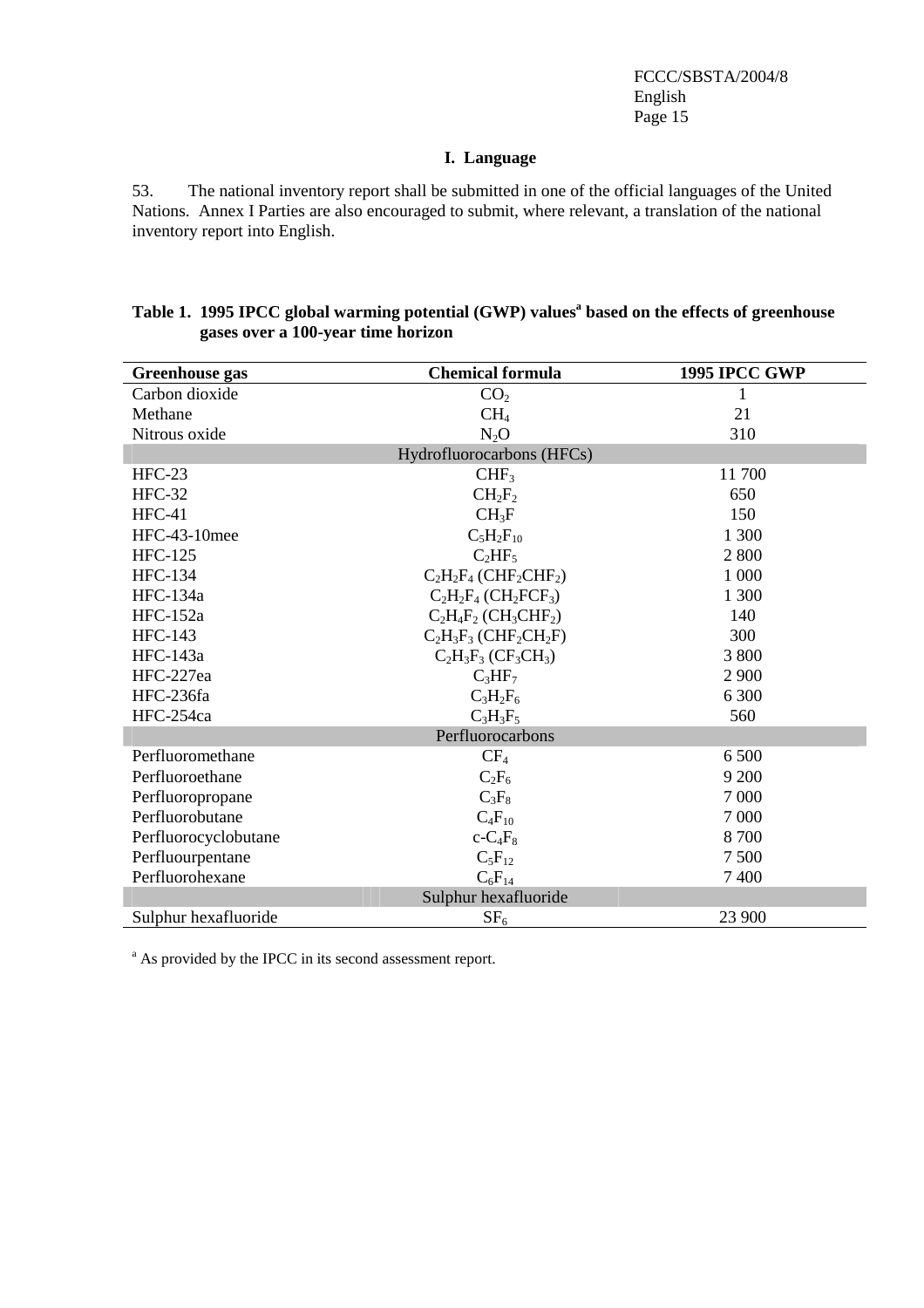#### Annex I

## **Structure of the national inventory report**

#### EXECUTIVE SUMMARY

- ES.1. Background information on greenhouse gas inventories and climate change (e.g., as it pertains to the national context, to provide information to the general public)
- ES.2. Summary of national emission and removal related trends
- ES.3. Overview of source and sink category emission estimates and trends
- ES.4. Other information (e.g., indirect greenhouse gases)

#### Chapter 1: INTRODUCTION

- 1.1. Background information on greenhouse gas inventories and climate change (e.g., as it pertains to the national context, to provide information to the general public)
- 1.2. A description of the institutional arrangement for inventory preparation
- 1.3. Brief description of the process of inventory preparation (e.g., data collection, data processing, data storage)
- 1.4. Brief general description of methodologies and data sources used
- 1.5. Brief description of key categories
- 1.6. Information on the QA/QC plan including verification and treatment of confidentiality issues where relevant
- 1.7. General uncertainty evaluation, including data on the overall uncertainty for the inventory totals
- 1.8. General assessment of the completeness (with reference to annex 5 of the structure of the national inventory report (NIR))

#### Chapter 2: TRENDS IN GREENHOUSE GAS EMISSIONS

*Information should be provided in this chapter that provides an overview of emission trends, but it is not necessary to repeat information that is provided in the sector chapters and in the common reporting format (CRF) trend tables.* 

- 2.1. Description and interpretation of emission trends for aggregated greenhouse gas emissions
- 2.2. Description and interpretation of emission trends by gas
- 2.3. Description and interpretation of emission trends by category
- 2.4. Description and interpretation of emission trends for indirect greenhouse gases and  $SO<sub>2</sub>$

Chapters 3–9: *(e.g. SECTOR NAME (CRF sector number))*

*The structure outlined below should be followed in each of the following sectoral chapters. The information should be reported following the IPCC sectors.* 

- 3.1. Overview of sector (e.g., quantitative overview and description)
- 3.2. *Source category* (CRF source category number)

*For each IPCC source category (i.e., at the level of the table Summary 1.A of the CRF, or the level at which IPCC methods are described, or at the level that the Annex I Party estimates its greenhouse gas emissions) the following information should be provided:*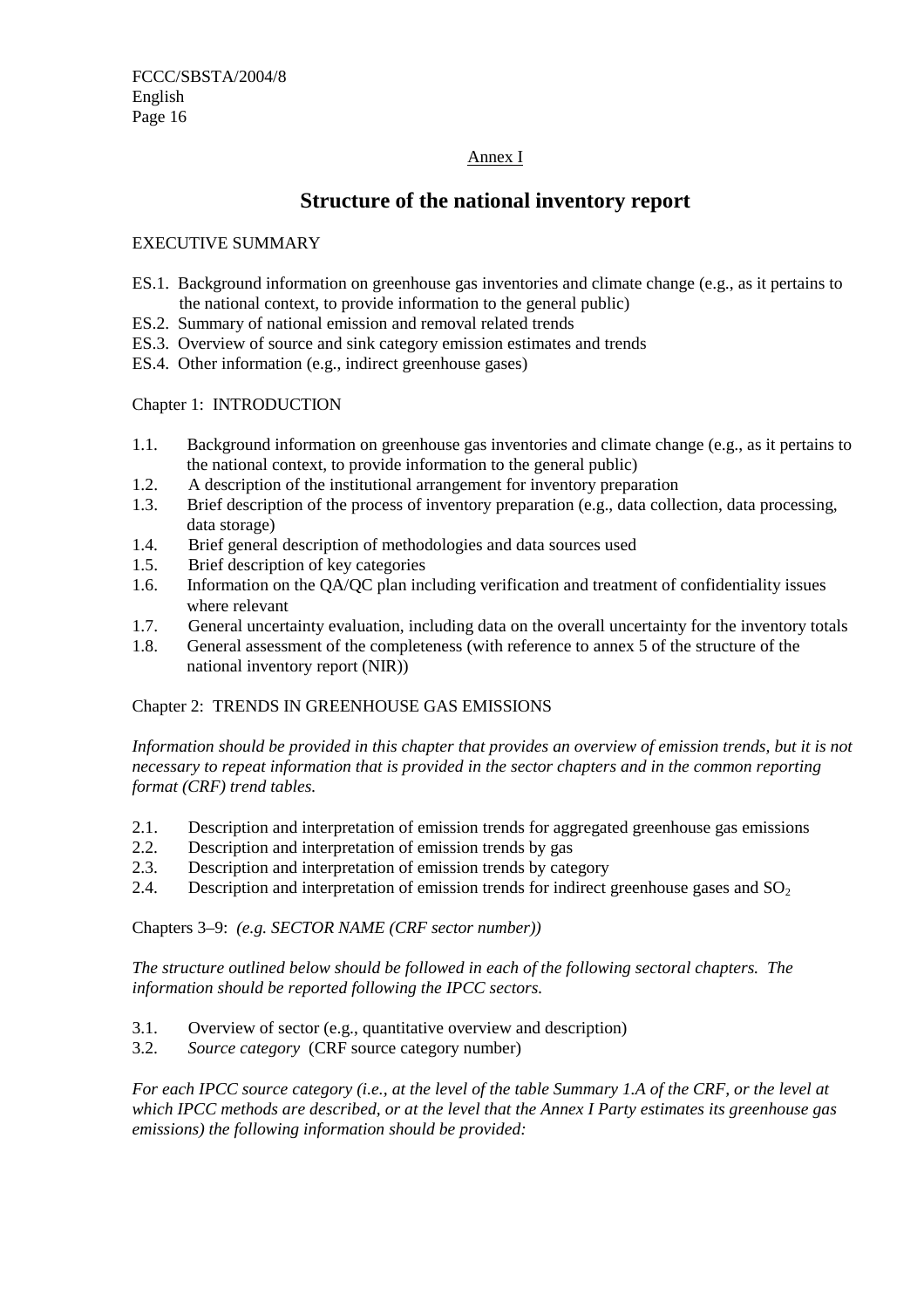- 3.2.1. Source category description (e.g., characteristics of sources)
- 3.2.2. Methodological issues (e.g., choice of methods/activity data/emission factors, assumptions, parameters and conventions underlying the emission and removal estimates – the rationale for their selection, any specific methodological issues (e.g. description of national methods))
- 3.2.3. Uncertainties and time-series consistency
- 3.2.4. Source-specific QA/QC and verification, if applicable
- 3.2.5. Source-specific recalculations, if applicable, including changes made in response to the review process
- 3.2.6 Source-specific planned improvements, if applicable (e.g., methodologies, activity data, emission factors, etc.), including those in response to the review process

*Annex I Parties may report some of the information requested above in an aggregate form for some/several source categories if the same methodology, activity data and/or emission factors are used, in order to avoid repetition of information. For key categories, the information should be detailed in order to enable a thorough review of the inventory.* 

Chapter 3: ENERGY (CRF sector 1)

*In addition, the energy information should include the following:* 

Fuel combustion (CRF 1.A), including detailed information on:

- Comparison of the sectoral approach with the reference approach
- International bunker fuels
- Feedstocks and non-energy use of fuels
- $CO<sub>2</sub>$  capture from flue gases and subsequent  $CO<sub>2</sub>$  storage
- Country-specific issues

Fugitive emissions from solid fuels and oil and natural gas (CRF 1.B)

Chapter 4: INDUSTRIAL PROCESSES (CRF sector 2)

Chapter 5: SOLVENT AND OTHER PRODUCT USE (CRF sector 3)

Chapter 6: AGRICULTURE (CRF sector 4)

Chapter 7: LULUCF (CRF sector 5)

*In addition, the LULUCF information should include the following:* 

- *Information on approaches used for representing land areas and on land-use databases used for the inventory preparation;*
- *Land-use definitions and the classification systems used and their correspondence to the LULUCF categories.*

Chapter 8: WASTE (CRF sector 6)

Chapter 9: OTHER (CRF sector 7) (if applicable)

*In addition, information previously included in the additional information and the documentation boxes of the CRF version for the trial period (FCCC/CP/1999/7) should be included and expanded in the NIR, where relevant, as specified in the appendix to this proposed structure.*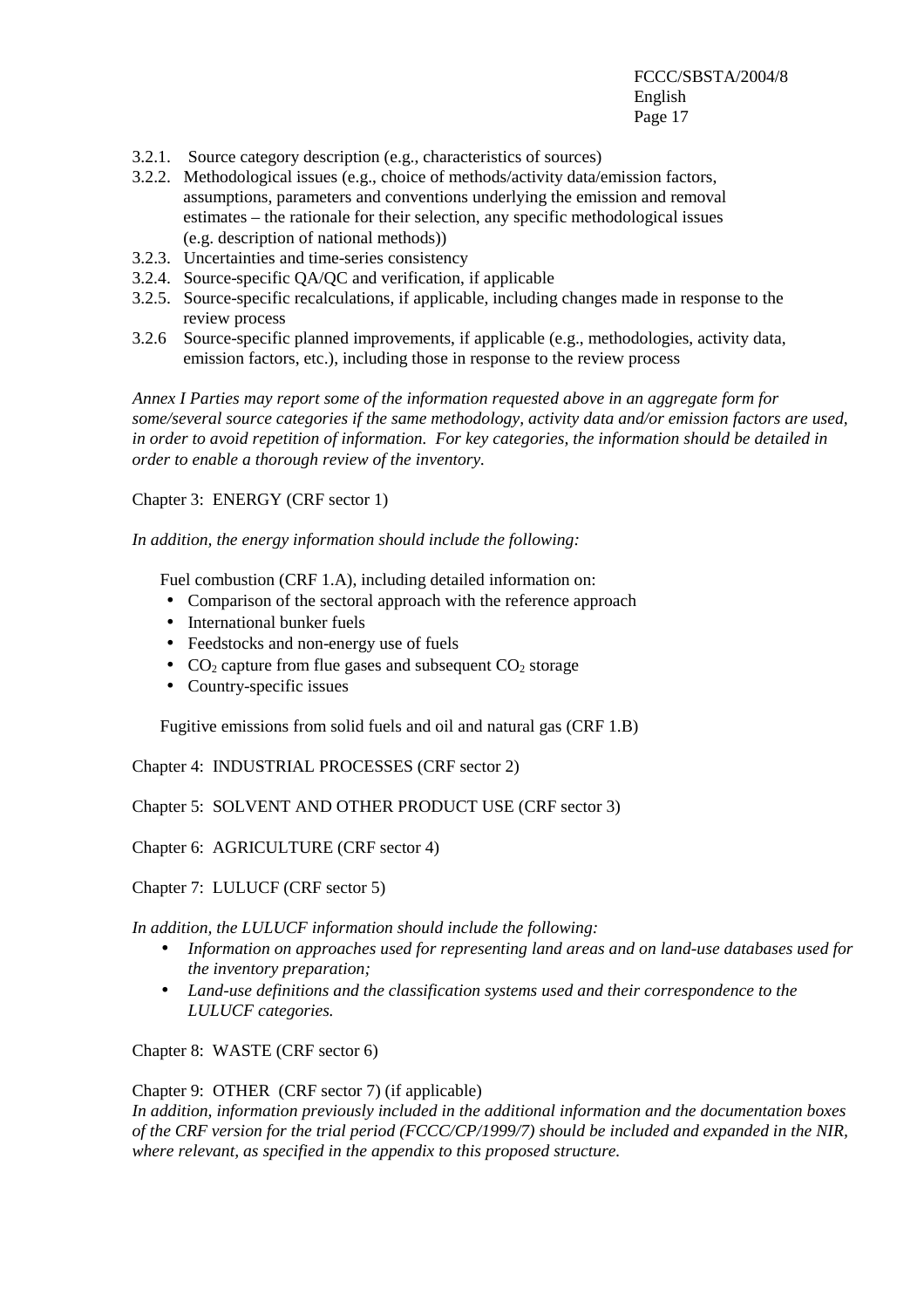#### Chapter 10: RECALCULATIONS AND IMPROVEMENTS

*Information should be provided in this chapter that provides an overview of recalculations and improvements made to the inventory, but it is not necessary to repeat information that is provided in the sector chapters, specifically the category-specific information to be provided, and in particular, Annex I Parties should cross-reference information provided in the sector chapters.* 

- 10.1. Explanations and justifications for recalculations
- 10.2. Implications for emission levels
- 10.3. Implications for emission trends, including time series consistency
- 10.4 Recalculations, including in response to the review process, and planned improvements to the inventory (e.g., institutional arrangements, inventory preparation)

#### **REFERENCES** ANNEXES TO THE NATIONAL INVENTORY REPORT

Annex 1: Key categories

 $\overline{a}$ 

- Description of methodology used for identifying key categories
- Reference to the key category tables in the CRF
- Information on the level of disaggregation
- Tables 7.A1 7.A3 of the IPCC good practice guidance<sup>1</sup>

Annex 2: Detailed discussion of methodology and data for estimating  $CO<sub>2</sub>$  emissions from fossil fuel combustion

Annex 3: Other detailed methodological descriptions for individual source or sink categories (where relevant)

Annex 4:  $CO<sub>2</sub>$  reference approach and comparison with sectoral approach, and relevant information on the national energy balance

Annex 5: Assessment of completeness and (potential) sources and sinks of greenhouse gas emissions and removals excluded

Annex 6: Additional information to be considered as part of the NIR submission (where relevant) or other useful reference information

Annex 7: Tables 6.1 and 6.2 of the IPCC good practice guidance<sup>2</sup>

Annex 8: Other annexes - (Any other relevant information – optional).

 $1$  This item has been added for consistency with the provisions in paragraph 30 of these guidelines.

 $2$  This item has been added for consistency with the provisions in paragraphs 32 and 41 (f) of these guidelines.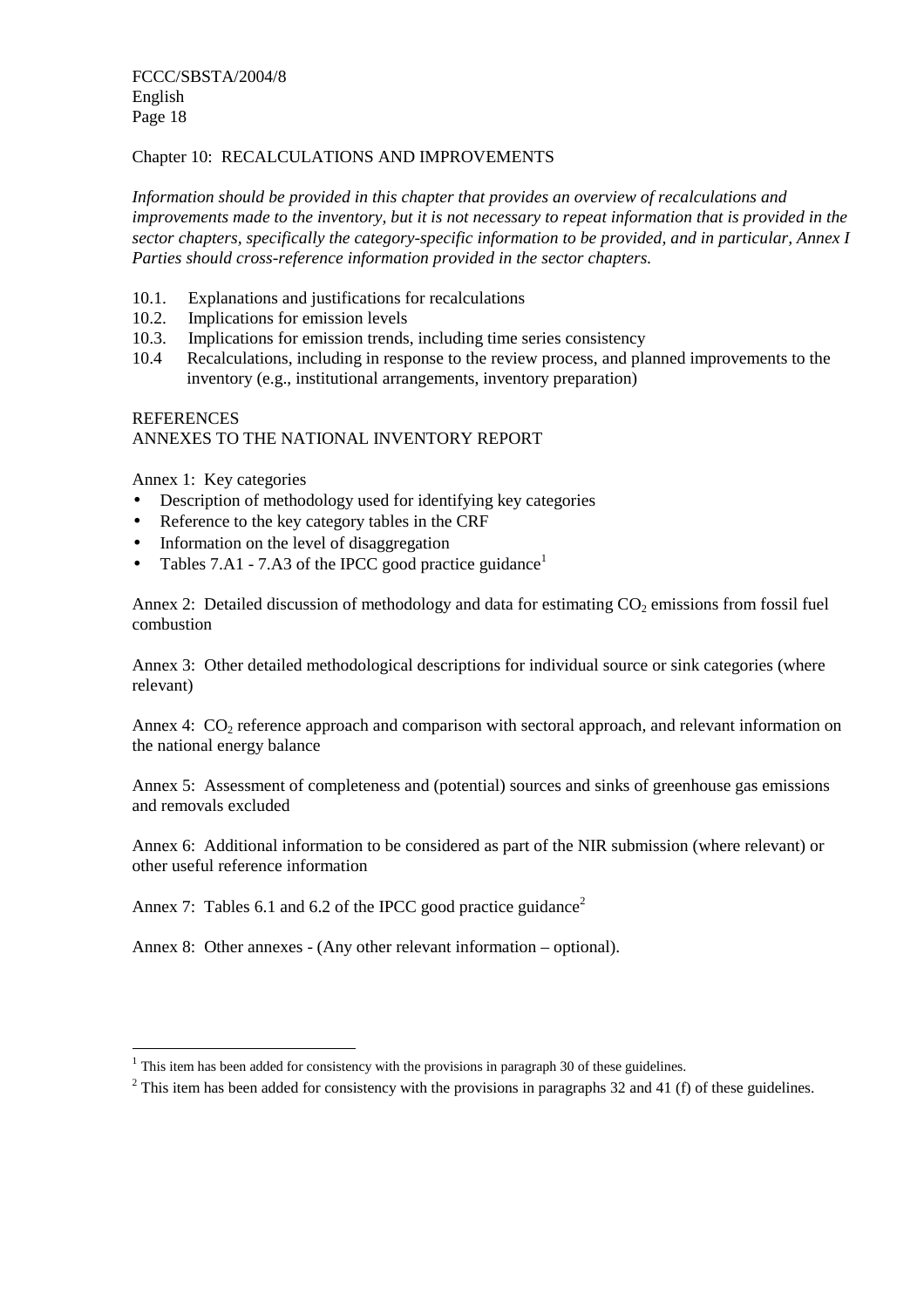#### Appendix

## **Additional guidance on sectoral reporting to be included in the corresponding section of the NIR**

*This appendix provides guidance on additional information that Annex I Parties could include in their NIR in order to facilitate the review of the inventory. This list is not exhaustive. Additional information may be included in the NIR, depending on the Annex I Party's national approach for estimating greenhouse gas emissions and removals.* 

#### **Energy**

Fuel combustion

- More specific information than that required in CRF table 1.A(a) could be provided, e.g.,
- Autoproduction of electricity
- Urban heating (in manufacturing industries, commercial and residential sectors).

#### Fugitive fuel emissions

Coal mining:

More specific information than that required in CRF table 1.B.1 could be provided, e.g.

- Number of active underground mines
- Number of mines with drainage (recovery) systems.

#### Oil and natural gas

More specific information than that required in CRF table 1.B.2 could be provided, e.g.

- Pipeline length
- Number of oil wells
- Number of gas wells
- Gas throughput $1$
- Oil throughput $<sup>1</sup>$ </sup>

#### **Industrial processes**

#### Metal production

More specific information than is required in CRF table 2(I).A-G could be provided, e.g., data on virgin and recycled steel production.

#### Potential emissions of halocarbons and  $SF<sub>6</sub>$

In CRF table 2(II)s2, reporting of "production" refers to production of new chemicals. Recycled substances could be included in that table, but it should be ensured that double counting of emissions is avoided. Relevant explanations should be provided in the NIR.

 $\overline{a}$  $<sup>1</sup>$  In the context of gas and oil production, throughput is a measure of the total production, such as barrels per day of</sup> oil, or cubic metres of gas per year. Specify the units of the reported values. Take into account that these values should be consistent with the activity data reported under production in table 1.B.2 of the CRF.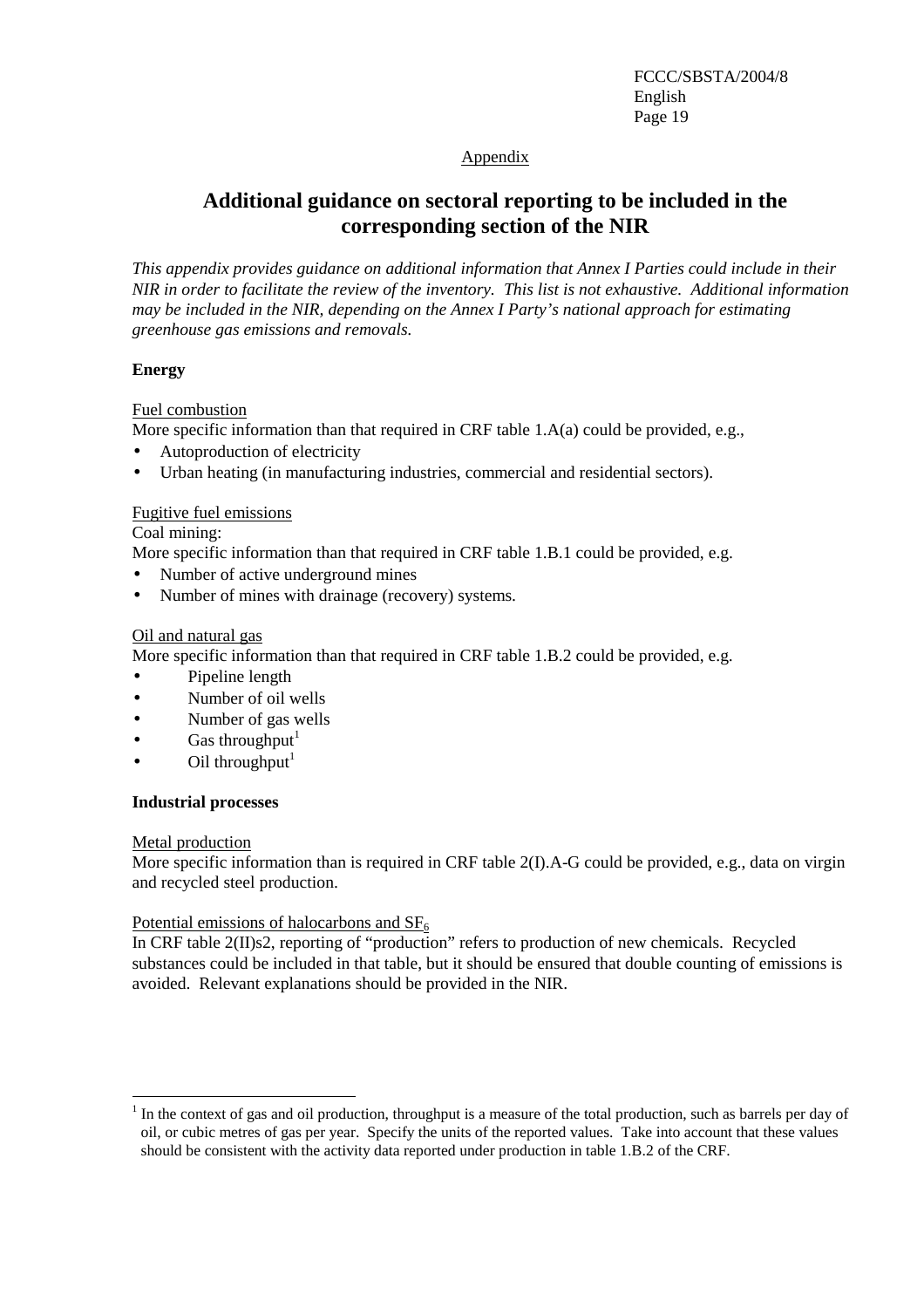PFCs and  $SF<sub>6</sub>$  from metal production / Production of halocarbons and  $SF<sub>6</sub>$ 

The type of activity data used is to be specified in CRF tables 2(II).C-E (under column "description"). Where applying tier 1b (for 2.C Metal production), tier 2 (for 2.E Production of halocarbons and  $SF<sub>6</sub>$ ) and country-specific methods, any other relevant activity data used should be specified.

#### Consumption of HFCs, PFCs and  $SF<sub>6</sub>$

With regard to activity data reported in CRF table 2(II). F ("Amount of fluid remaining in products at decommissioning"), Annex I Parties should provide in the NIR information on the amount of the chemical recovered (recovery efficiency) and other relevant information used in the emission estimation.

CRF table 2.(II).F provides for reporting of the activity data and emission factors used to calculate actual emissions from consumption of halocarbons and  $SF<sub>6</sub>$  using the "bottom-up approach" (based on the total stock of equipment and estimated emission rates from this equipment). Some Annex I Parties may prefer to estimate their actual emissions following the alternative "top-down approach" (based on annual sales of equipment and/or gas). Those Annex I Parties should provide the activity data used in that CRF table and provide any other relevant information in the NIR. Data these Annex I Parties should provide include:

- The amount of fluid used to fill new products
- The amount of fluid used to service existing products
- The amount of fluid originally used to fill retiring products (the total nameplate capacity of retiring products)
- The product lifetime
- The growth rate of product sales, if this has been used to calculate the amount of fluid originally used to fill retiring products.

Alternatively, Annex I Parties may provide alternative formats with equivalent information.

#### **Solvents and other product use**

The IPCC Guidelines do not provide methodologies for the calculation of emissions of  $N_2O$  from solvent and other product use. If reporting such data in the CRF, Annex I Parties should provide additional information (activity data and emission factors) used to make these estimates in the NIR.

#### **Agriculture**

#### Cross-cutting

Annex I Parties should provide livestock population data in CRF table 4.A. Any further disaggregation of these data, e.g. for regions, for type (according to the classification recommended in the IPCC good practice guidance), could be provided in the NIR, where relevant*.* Consistent livestock population data should be used in the relevant CRF tables to estimate  $CH_4$  emissions from enteric fermentation,  $CH_4$  and  $N_2$ O emissions from manure management,  $N_2$ O emissions from soils, and  $N_2$ O emissions associated with manure production and use, as well as emissions from the use of manure as fuel and sewage-related emissions reported in the waste sector.

#### Enteric fermentation

More specific information than is required in CRF table 4.A could be provided, e.g., parameters relevant to the application of good practice guidance.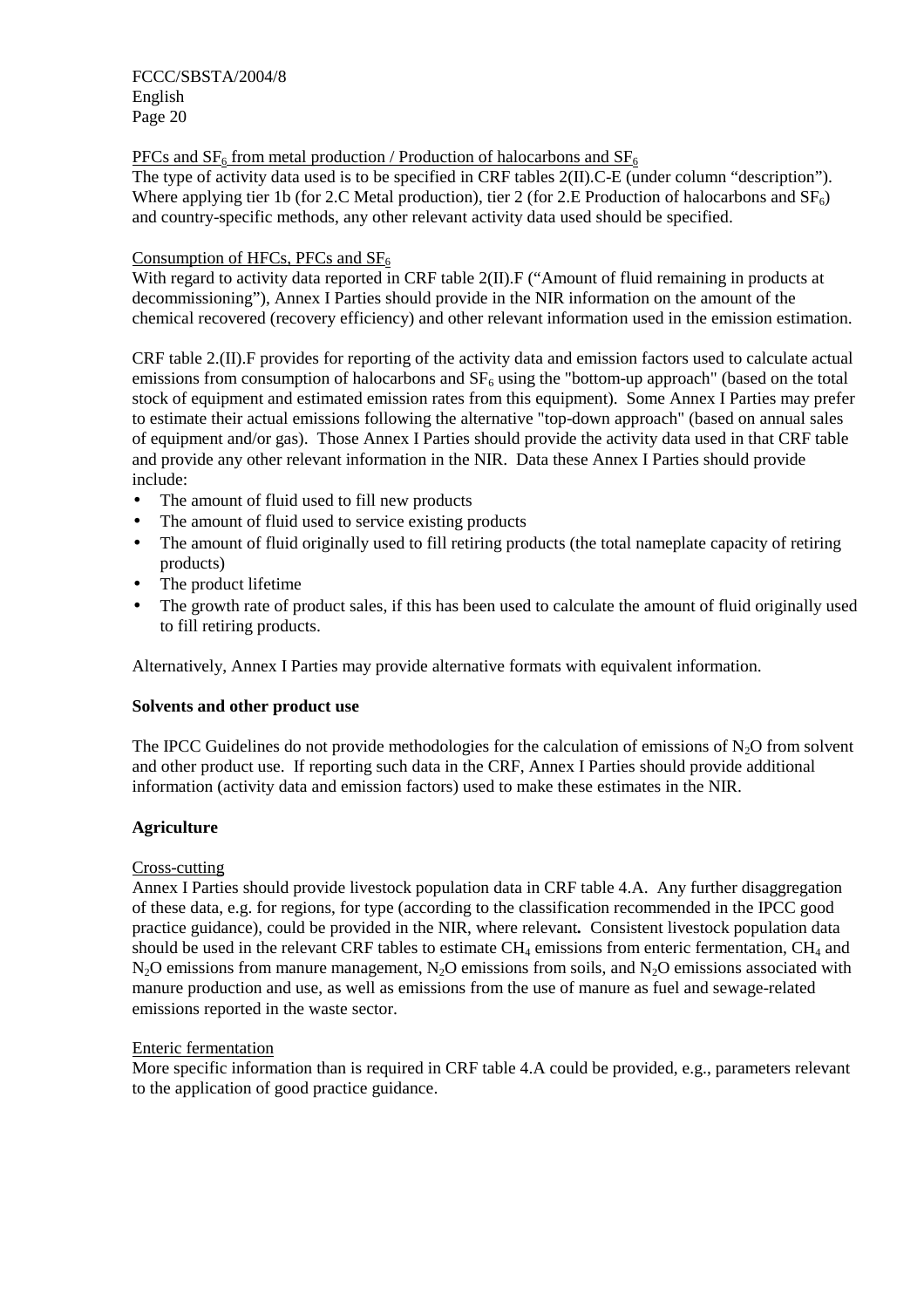#### Manure management

More specific information than is required in CRF tables 4.B(a) and 4.B(b) could be provided, e.g., parameters relevant to the application of the IPCC good practice guidance. Information required in the additional information table may not be directly applicable to country-specific methods developed for methane conversion factor (MCF) calculations. If relevant data cannot be provided in the additional information box, information on how the MCF are derived should be described in the NIR.

#### Rice cultivation

More specific information than is required in CRF table 4.C could be provided. For example, when disaggregating by more than one region within a country and/or by growing season, provide additional information on disaggregation and related data in the NIR. Where available, provide activity data and scaling factors by soil type and rice cultivar in the NIR.

#### Agricultural soils

More specific information than is required in CRF table 4.D could be provided. For example,

- The IPCC Guidelines do not provide methodologies for the calculation of  $CH_4$  emissions or removals by agricultural soils. If reporting such data, Annex I Parties should provide in the NIR additional information (activity data and emission factors) used to make these estimates;
- In addition to the data required in the additional information box of table 4.D, disaggregated values for Frac<sub>GRAZ</sub> according to animal type, and for Frac<sub>BURN</sub> according to crop types, should be provided in the NIR.

#### Prescribed burning of savannas and field burning of agricultural residues

More specific information than is required in CRF tables 4.E and 4.F could be provided. For example, the IPCC Guidelines do not provide methodologies for the calculation of  $CO<sub>2</sub>$  emissions from savanna burning or agricultural residues burning. If reporting such data, Annex I Parties should provide in the NIR additional information (activity data and emission factors) used to make these estimates.

#### **Land-use, land-use change and forestry**

More specific information than is required in the CRF for each land use category and for subcategories could be provided, for example:

- When providing estimates by subdivisions, additional information on disaggregation and related data in the NIR
- Separate reporting of  $CO<sub>2</sub>$  emissions from biomass burning, including wildfires and controlled burning
- For those Parties choosing to report harvested wood products, detailed information on  $CO<sub>2</sub>$ emissions and removals from harvested wood products, including information by product type and disposal
- Information on how double counting and omissions between the Agriculture and LULUCF sectors have been avoided.

#### **Waste**

#### Solid waste disposal and waste incineration

More specific information than is required in CRF tables 6.A and 6.C could be provided, e.g.,

- All relevant information used in the calculation should be provided in the NIR, if it is not already included in the additional information box of the CRF
- Composition of landfilled waste (%), according to paper and paperboard, food and garden waste, plastics, glass, textiles, other (specify according to inert or organic waste, respectively)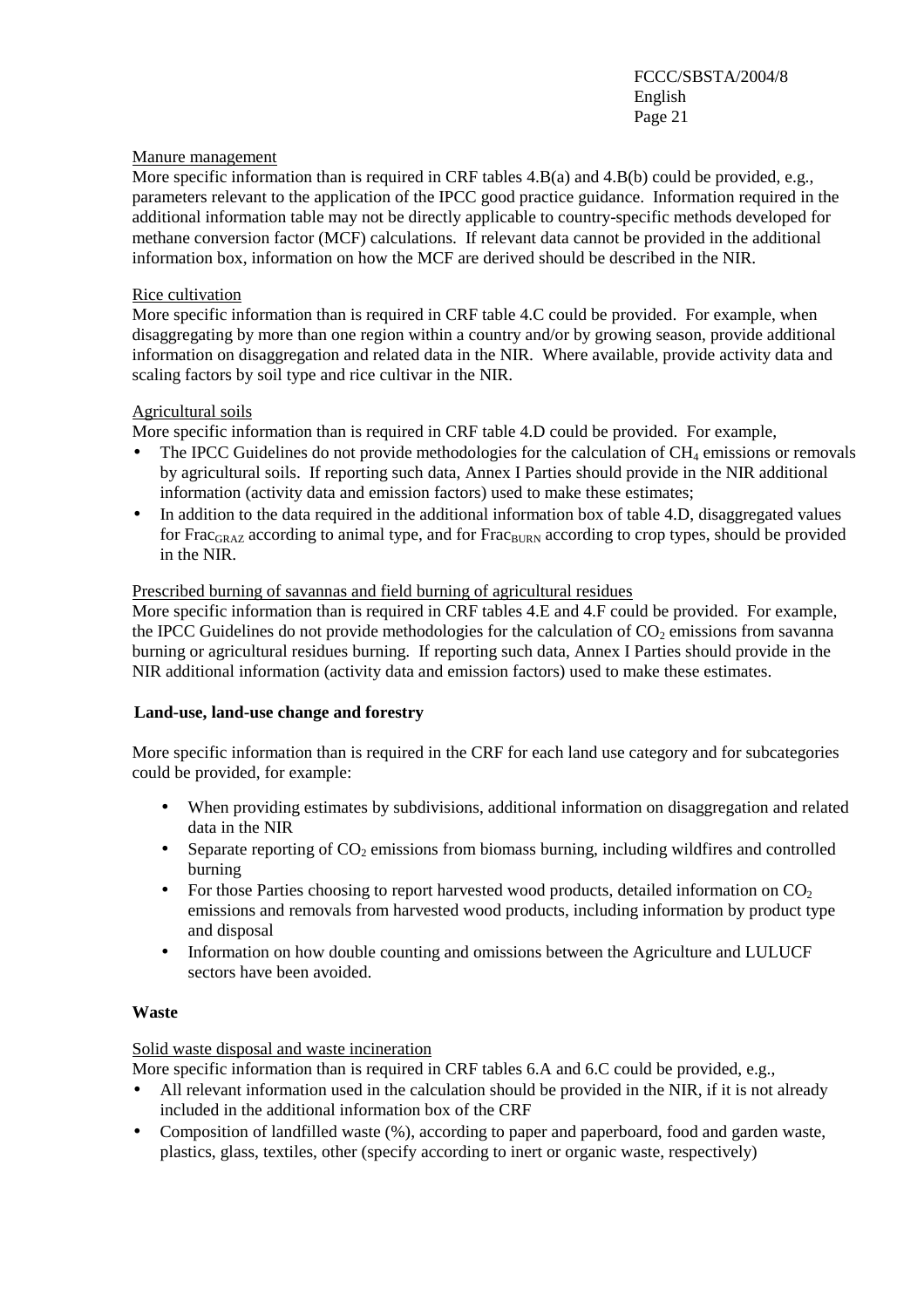- Fraction of wastes recycled
- Fraction of wastes incinerated
- Number of solid waste disposal sites recovering CH<sub>4</sub>.

#### Waste-water handling

More specific information than is required in CRF table 6.B could be provided. For example, with regard to data on N<sub>2</sub>O from waste-water handling to be reported in CRF table 6.B, Annex I Parties using other methods for estimation of N2O emissions from human sewage or waste-water treatment should provide in the NIR corresponding information on methods, activity data and emission factors used.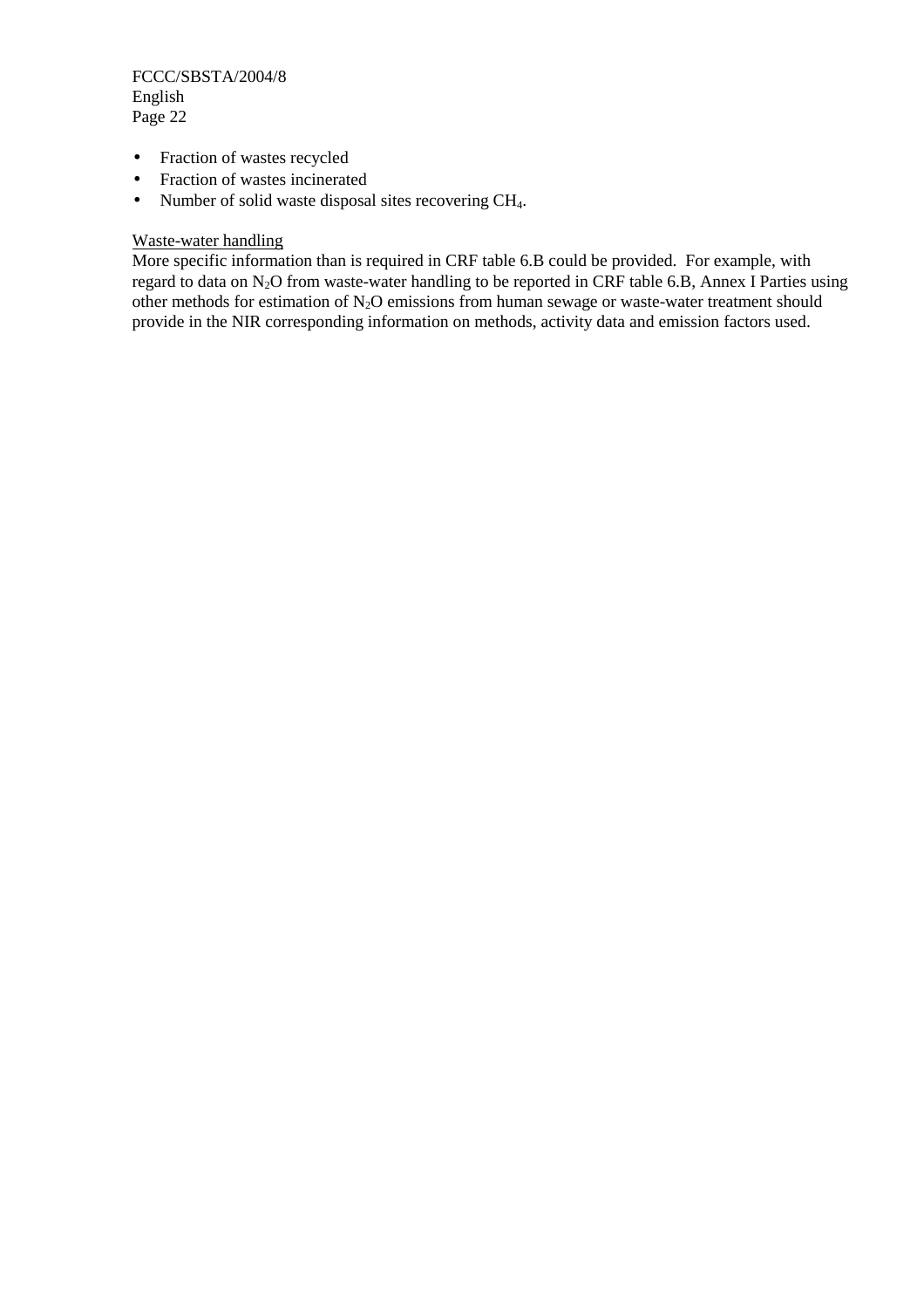Annex II

## **Common reporting format**<sup>1</sup>

#### **Notes on the common reporting format**

1. The common reporting format (CRF) is an integral part of the national inventory submission. It is designed to ensure that Annex I Parties report quantitative data in a standardized format, and to facilitate the comparison of inventory data across Annex I Parties. Details regarding any information of a non-quantitative character should be provided in the NIR.

2. The information provided in the CRF is aimed at enhancing the comparability and transparency of inventories by facilitating, inter alia, activity data and implied emission factor (IEF) cross-comparisons among Annex I Parties, and easy identification of possible mistakes, misunderstandings and omissions in the inventories.

3. As stated in these reporting guidelines, the CRF consists of summary report and sectoral report tables from the Revised 1996 IPCC Guidelines for National Greenhouse Gas Inventories (IPCC Guidelines) plus newly developed sectoral background data tables and other tables that are consistent with the IPCC Guidelines and the IPCC good practice guidance.

4. Some sectoral background tables call for the calculation of IEFs. These are top-down ratios between the Annex I Party's emissions estimate and aggregate activity data. The IEFs are intended solely for purposes of comparison. They will not necessarily be the emission factors actually used in the original emissions estimate, unless this was a simple multiplication based on the same aggregate activity data used to calculate the IEF.

5. Consistent with the IPCC Guidelines, memo items, such as emissions estimates from international marine and aviation bunker fuels,  $CO<sub>2</sub>$  emissions from biomass and emissions from multilateral operations, should be reported in the appropriate tables, but not included in the national totals.

6. Annex I Parties should use the documentation boxes below the tables to provide specific references to the relevant sections of the NIR where full details for a given sector/category are to be provided.

7. Annex I Parties should fill in all the cells calling for emissions or removals estimates, activity data, or emission factors. Notation keys, as described in paragraph 28 of the reporting guidelines, should be used where data have not been entered.

8. In the sectoral background tables, below the category "Other", an empty row indicates that country-specific categories may be added. These categories will automatically be included in the sectoral report tables.

<sup>&</sup>lt;sup>1</sup> The document FCCC/SBSTA/2002/L.5/Add.2, which contains the UNFCCC reporting guidelines on annual inventories, includes on pages 23 to 27 a descriptive section on agreed changes to the tables of the common reporting format. The complete tables were published separately as document FCCC/WEB/SBSTA/2002/1 prior to the eighth session of the Conference of the Parties. Because the complete common reporting format tables with the changes are now included in this document (beginning on page 27), the descriptive section has been deleted from this final version.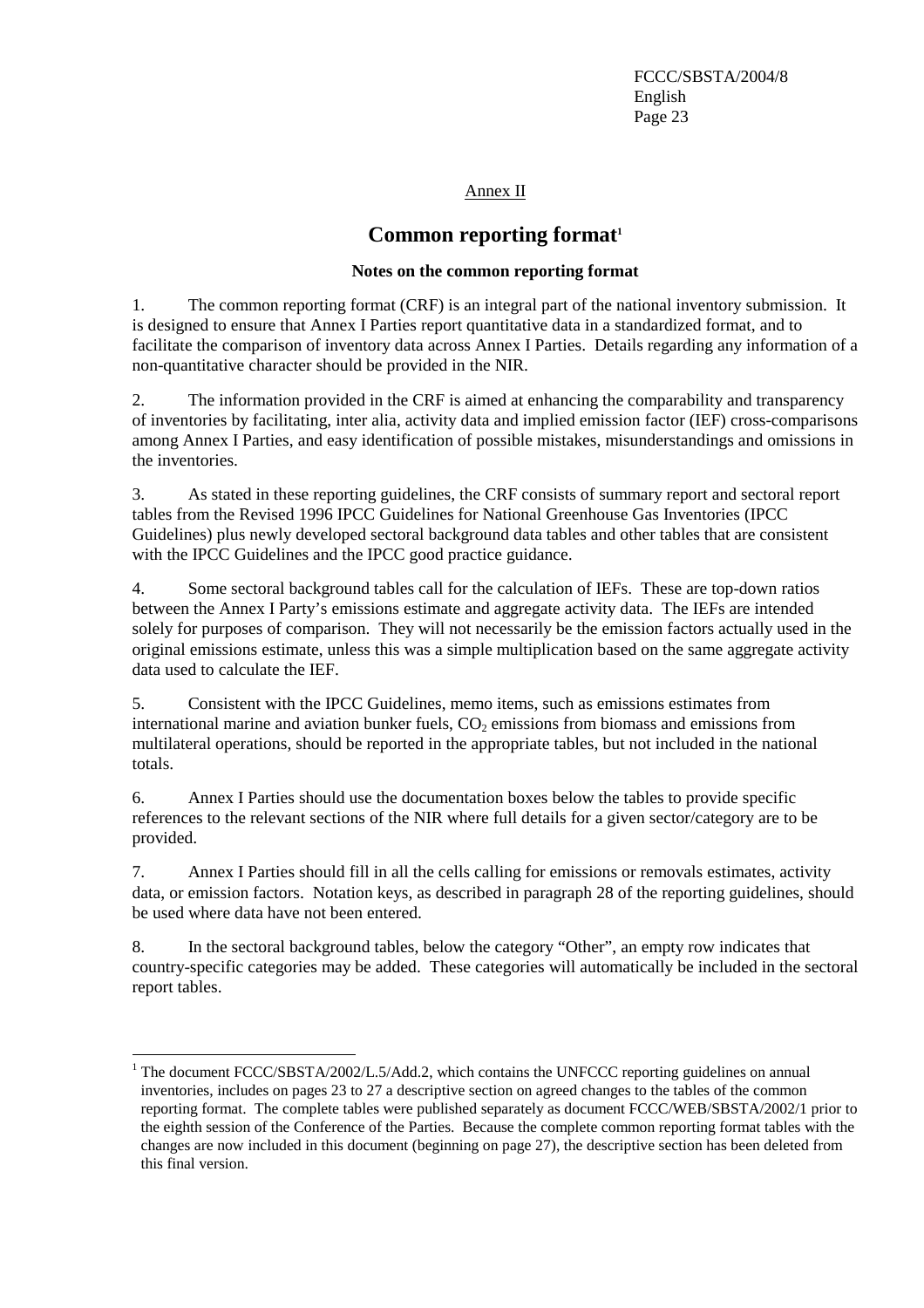9. Annex I Parties should complete the data in the additional information boxes. Where the information called for is inappropriate because of the methodological tier used by the Annex I Party, the corresponding cells should be completed using the indicator "NA".

10. Neither the order nor the notations of the columns, rows or cells should be changed in the tables as this will complicate data compilation. Any additions to the existing disaggregation of source and sink categories should be provided under "Other", if appropriate.

11. To simplify the layout of the tables and indicate clearly the specific reporting requirements for each table, only those cells that require entries by Annex I Parties have been left blank. Slight shading in cells indicates that they are expected to be filled in by software to be provided by the secretariat. However, Annex I Parties that choose not to use any software for completing the CRF would have to provide entries in those cells as well.

12. As in the current CRF, dark shading has been used in those cells that are not expected to contain any information.

13.  $CO<sub>2</sub>$  emissions and removals (carbon increase and decrease) should be listed separately in the LULUCF sectoral background data tables except in cases where, due to the methods used, it may be technically impossible to separate information on increases and decreases.

14. If a Party does not provide information in new CRF tables for LULUCF for all years, and has not recalculated the estimates for LULUCF for these years, it should provide information on mapping categories provided in the IPCC Good Practice Guidance for Land Use, Land-Use Change and Forestry to the LUCF categories (5.A to 5.E) used in the 1996 IPCC Guidelines and should include information on how it calculated totals for forest and grassland conversion. The information provided in the NIR should be cross-referenced to information in the CRF and vice versa.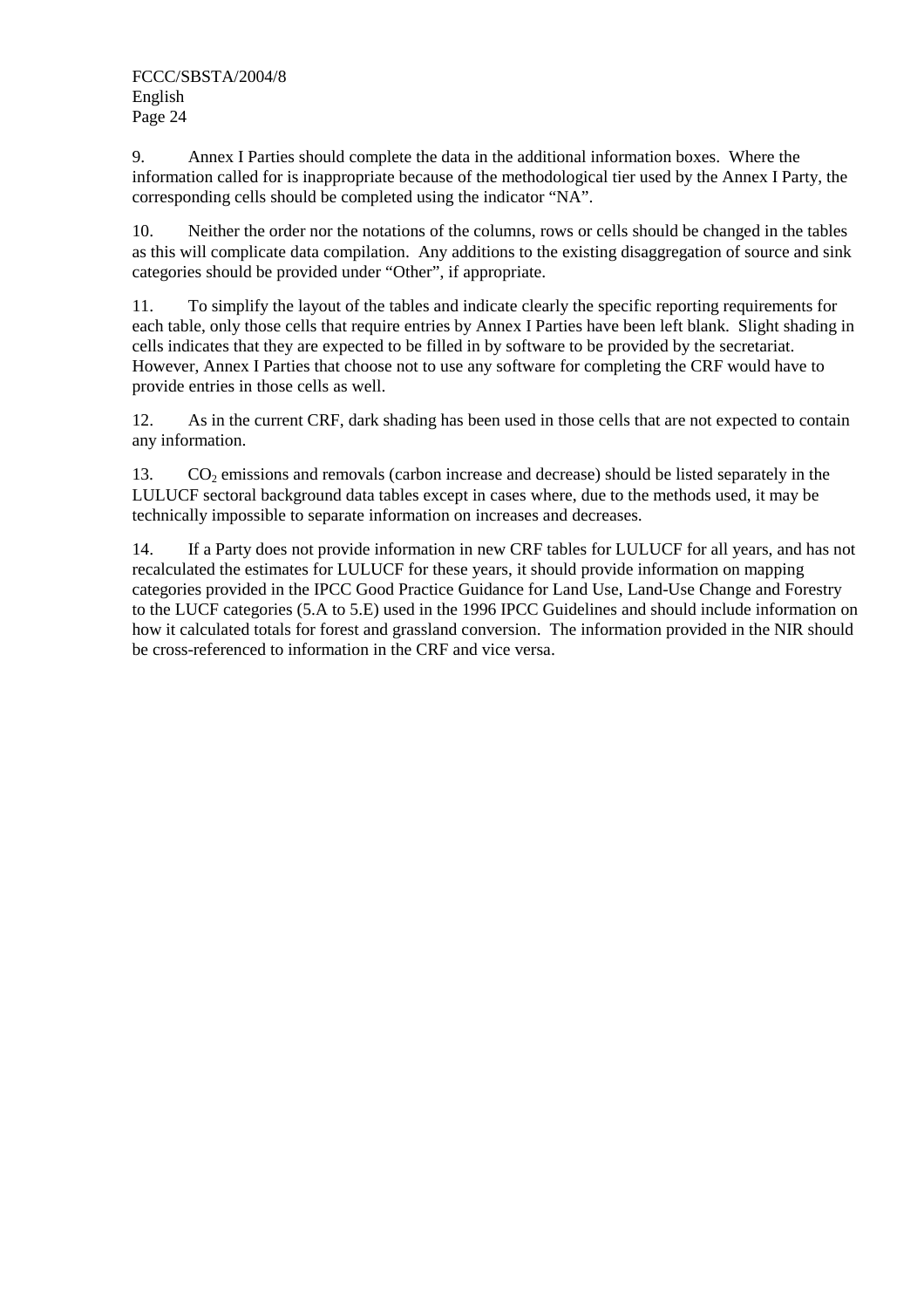#### **List of tables**

|                                                                                     | Page      |
|-------------------------------------------------------------------------------------|-----------|
| <b>Energy</b>                                                                       |           |
|                                                                                     | $27 - 28$ |
| Sectoral Background Data for Energy                                                 |           |
|                                                                                     | $29 - 32$ |
| Table 1.A(b) CO <sub>2</sub> from Fuel Combustion Activities - Reference Approach   | 33        |
|                                                                                     | 34        |
|                                                                                     | 35        |
|                                                                                     | 36        |
| Table 1.B.2 Fugitive Emissions from Oil, Natural Gas and Other Sources              | 37        |
|                                                                                     | 38        |
| <b>Industrial Processes</b>                                                         |           |
|                                                                                     | $39 - 40$ |
| Sectoral Background Data for Industrial Processes                                   |           |
|                                                                                     | $41 - 42$ |
| Table 2(II) Sectoral Report for Industrial Processes - Emissions of                 |           |
|                                                                                     | $43 - 44$ |
|                                                                                     | 45        |
|                                                                                     | $46 - 47$ |
| <b>Solvent and Other Product Use</b>                                                |           |
|                                                                                     | 48        |
| Table 3.A-D Sectoral Background Data for Solvent and Other Product Use              | 49        |
| <b>Agriculture</b>                                                                  |           |
|                                                                                     | $50 - 51$ |
| Sectoral Background Data for Agriculture                                            |           |
|                                                                                     | 52        |
|                                                                                     | 53        |
|                                                                                     | 54        |
|                                                                                     | 55        |
|                                                                                     | 56        |
|                                                                                     | 57        |
|                                                                                     | 58        |
| <b>Land Use, Land-Use Change and Forestry</b>                                       |           |
| Table 5 Sectoral Report for Land Use, Land-Use Change and Forestry                  | 59        |
| Sectoral Background Data for Land Use, Land-Use Change and Forestry                 |           |
|                                                                                     | 60        |
|                                                                                     | 61        |
|                                                                                     | 62        |
|                                                                                     | 63        |
|                                                                                     | 64        |
|                                                                                     | 65        |
|                                                                                     | 66        |
|                                                                                     | 67        |
| Table $5(III)$ N <sub>2</sub> O emissions from disturbance associated with land-use |           |
|                                                                                     | 68        |
|                                                                                     |           |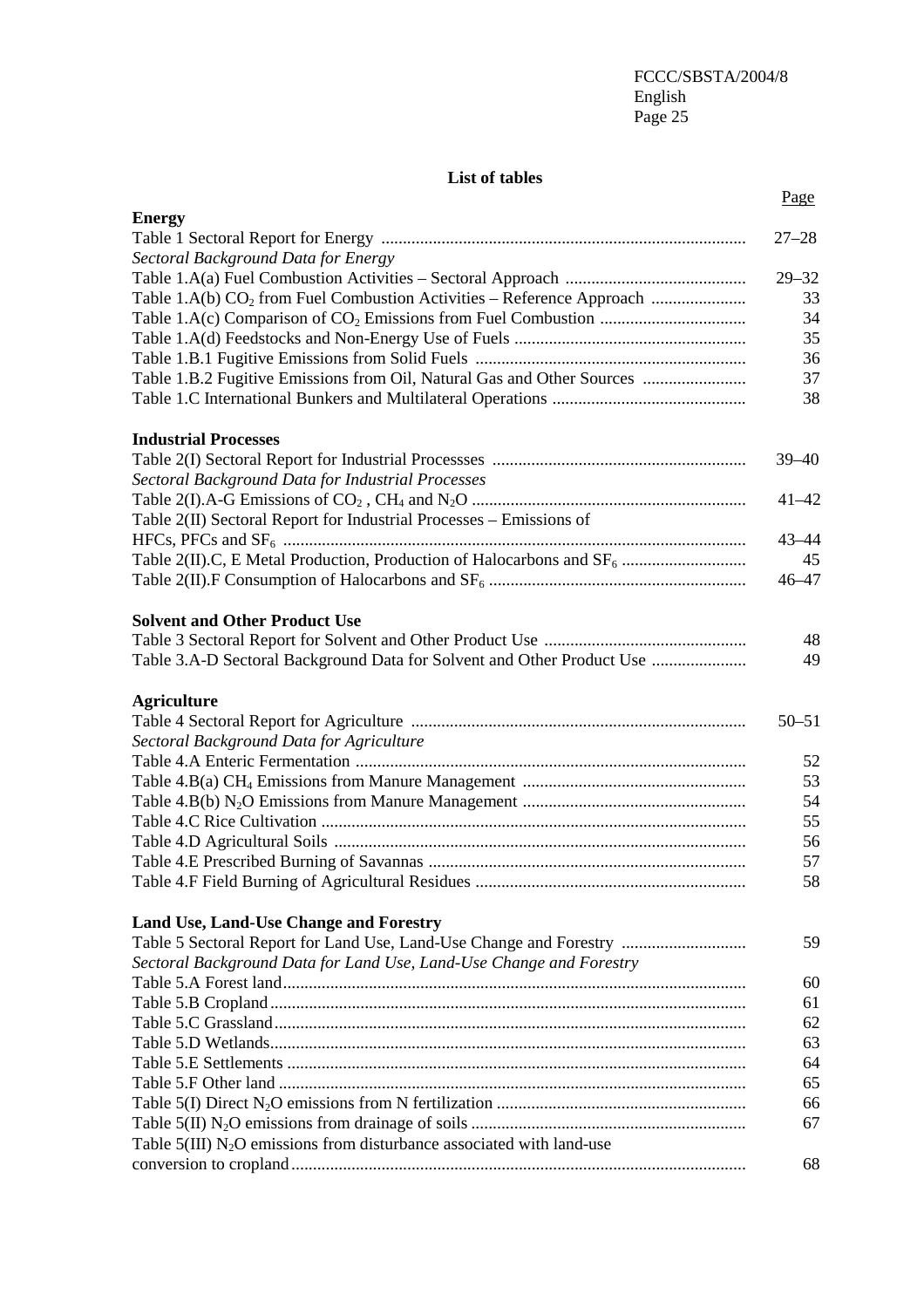|                                                                          | 69<br>70  |
|--------------------------------------------------------------------------|-----------|
| <b>Waste</b>                                                             |           |
|                                                                          | 71        |
| Sectoral Background Data for Waste                                       |           |
|                                                                          | 72        |
|                                                                          | 72        |
|                                                                          | 73        |
| <b>Summary Tables</b>                                                    |           |
| Summary 1.A Summary Report for National Greenhouse Gas Inventories       |           |
|                                                                          | $74 - 76$ |
| Summary 1.B Short Summary Report for National Greenhouse Gas Inventories |           |
|                                                                          | 77        |
|                                                                          | 78        |
|                                                                          | $79 - 80$ |
| <b>Other Tables</b>                                                      |           |
|                                                                          | 81        |
|                                                                          | $82 - 83$ |
|                                                                          | 84        |
|                                                                          | 85        |
| Table 9(b) Completeness - Information on Additional Greenhouse Gases     | 86        |
|                                                                          | 87        |
|                                                                          | 88        |
|                                                                          | 89        |
|                                                                          | 90        |
|                                                                          | 91        |
|                                                                          |           |

#### **Explanatory note:**

In order to avoid changes to the layout of the complex tables of the common reporting format, the tables have not been translated. The common reporting format is a standardized format to be used by Annex I Parties for electronic reporting of estimates of greenhouse gas emissions and removals and any other relevant information. Due to technical limitations, the layout of the printed version of the CRF in this document (e.g., size of tables and fonts) cannot be standardized. The list of tables in this document follows the order of tables in the electronic version of the CRF.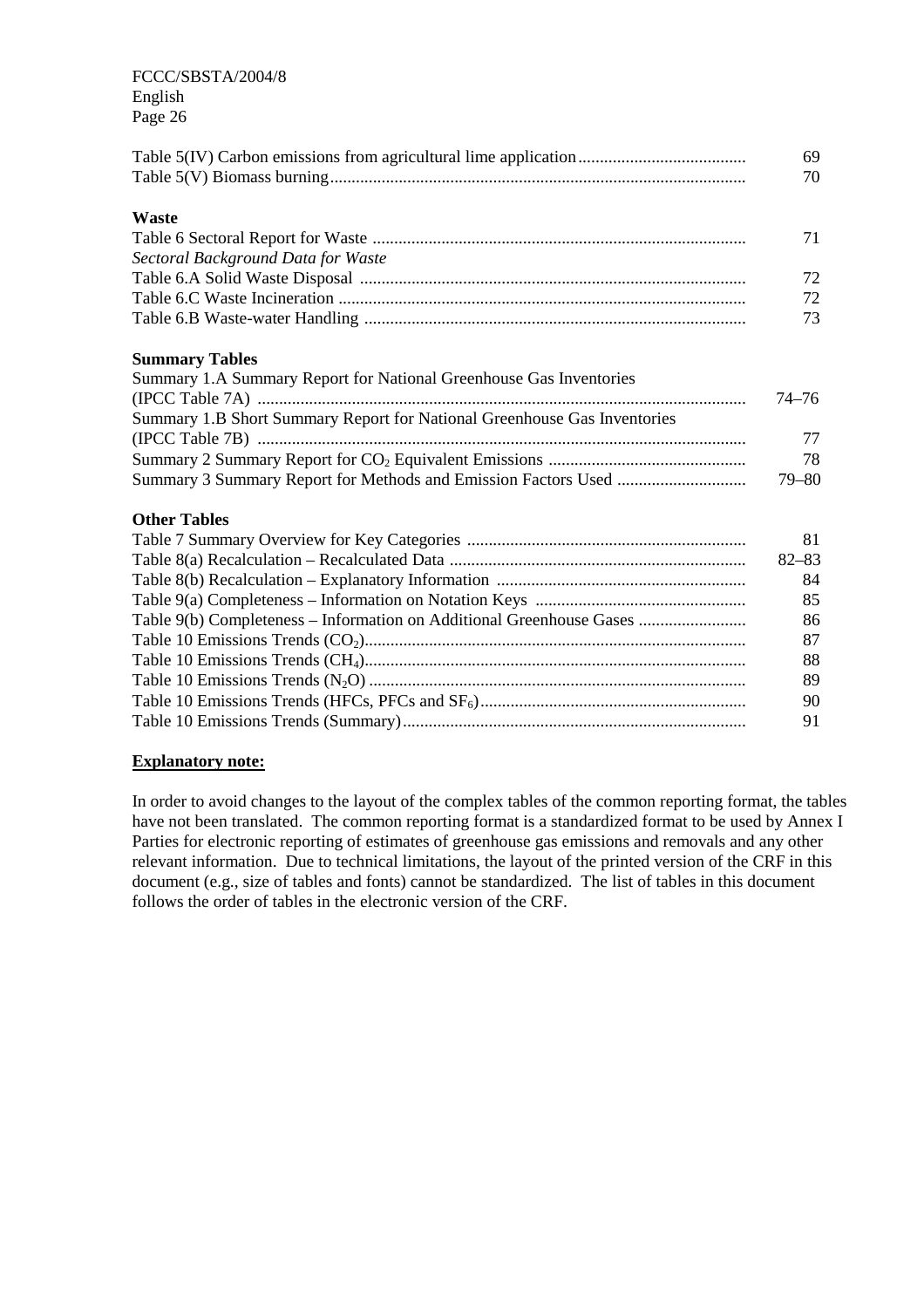## **TABLE 1 SECTORAL REPORT FOR ENERGY** Country **(Sheet 1 of 2)** Year

| <b>GREENHOUSE GAS SOURCE AND SINK CATEGORIES</b>                 | CO <sub>2</sub> | CH <sub>4</sub> | $N_2O$ | NO <sub>X</sub> | CO | <b>NMVOC</b> | SO <sub>2</sub> |
|------------------------------------------------------------------|-----------------|-----------------|--------|-----------------|----|--------------|-----------------|
|                                                                  |                 |                 |        | (Gg)            |    |              |                 |
| <b>Total Energy</b>                                              |                 |                 |        |                 |    |              |                 |
| A. Fuel Combustion Activities (Sectoral Approach)                |                 |                 |        |                 |    |              |                 |
| . Energy Industries                                              |                 |                 |        |                 |    |              |                 |
| a. Public Electricity and Heat Production                        |                 |                 |        |                 |    |              |                 |
| b. Petroleum Refining                                            |                 |                 |        |                 |    |              |                 |
| c. Manufacture of Solid Fuels and Other Energy Industries        |                 |                 |        |                 |    |              |                 |
| 2. Manufacturing Industries and Construction                     |                 |                 |        |                 |    |              |                 |
| a. Iron and Steel                                                |                 |                 |        |                 |    |              |                 |
| b. Non-Ferrous Metals                                            |                 |                 |        |                 |    |              |                 |
| c. Chemicals                                                     |                 |                 |        |                 |    |              |                 |
| d. Pulp, Paper and Print                                         |                 |                 |        |                 |    |              |                 |
| e. Food Processing, Beverages and Tobacco                        |                 |                 |        |                 |    |              |                 |
| f. Other (as specified in table 1.A(a) sheet 2)                  |                 |                 |        |                 |    |              |                 |
| 3. Transport                                                     |                 |                 |        |                 |    |              |                 |
| a. Civil Aviation                                                |                 |                 |        |                 |    |              |                 |
| b. Road Transportation                                           |                 |                 |        |                 |    |              |                 |
| c. Railways                                                      |                 |                 |        |                 |    |              |                 |
| d. Navigation                                                    |                 |                 |        |                 |    |              |                 |
| e. Other Transportation (as specified in table $I.A(a)$ sheet 3) |                 |                 |        |                 |    |              |                 |

Submission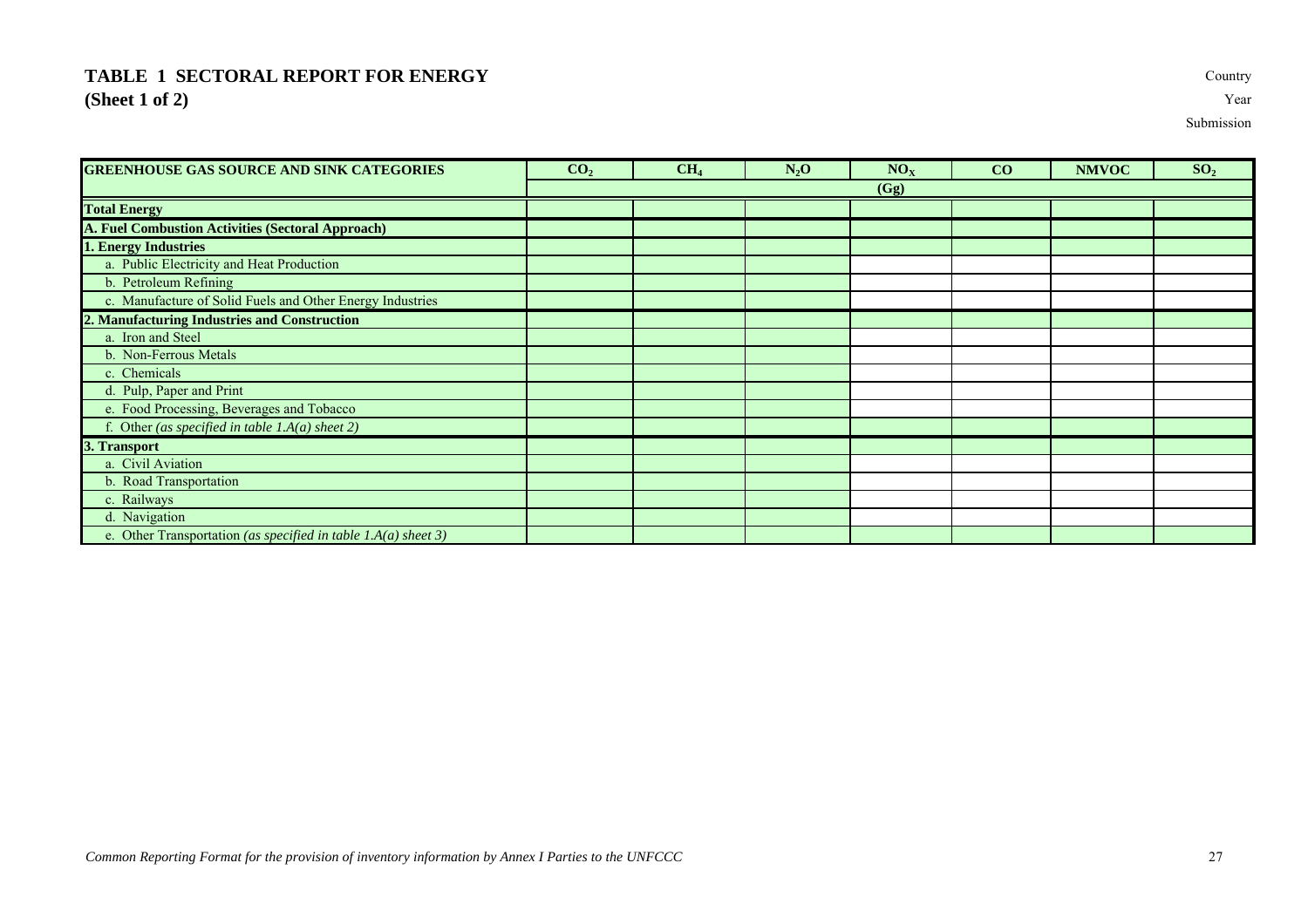#### **TABLE 1 SECTORAL REPORT FOR ENERGY** Country **(Sheet 2 of 2)** Year

| <b>GREENHOUSE GAS SOURCE AND SINK CATEGORIES</b>       | CO <sub>2</sub> | CH <sub>4</sub> | $N_2O$ | $\rm \textbf{NO}_X$ | CO | <b>NMVOC</b> | SO <sub>2</sub> |
|--------------------------------------------------------|-----------------|-----------------|--------|---------------------|----|--------------|-----------------|
|                                                        |                 |                 |        | (Gg)                |    |              |                 |
| 4. Other Sectors                                       |                 |                 |        |                     |    |              |                 |
| a. Commercial/Institutional                            |                 |                 |        |                     |    |              |                 |
| b. Residential                                         |                 |                 |        |                     |    |              |                 |
| c. Agriculture/Forestry/Fisheries                      |                 |                 |        |                     |    |              |                 |
| <b>5. Other</b> (as specified in table 1.A(a) sheet 4) |                 |                 |        |                     |    |              |                 |
| a. Stationary                                          |                 |                 |        |                     |    |              |                 |
| b. Mobile                                              |                 |                 |        |                     |    |              |                 |
| <b>B. Fugitive Emissions from Fuels</b>                |                 |                 |        |                     |    |              |                 |
| 1. Solid Fuels                                         |                 |                 |        |                     |    |              |                 |
| a. Coal Mining and Handling                            |                 |                 |        |                     |    |              |                 |
| b. Solid Fuel Transformation                           |                 |                 |        |                     |    |              |                 |
| c. Other (as specified in table $1.B.1)$               |                 |                 |        |                     |    |              |                 |
| 2. Oil and Natural Gas                                 |                 |                 |        |                     |    |              |                 |
| a. Oil                                                 |                 |                 |        |                     |    |              |                 |
| b. Natural Gas                                         |                 |                 |        |                     |    |              |                 |
| c. Venting and Flaring                                 |                 |                 |        |                     |    |              |                 |
| Venting                                                |                 |                 |        |                     |    |              |                 |
| Flaring                                                |                 |                 |        |                     |    |              |                 |
| d. Other (as specified in table $1.B.2)$               |                 |                 |        |                     |    |              |                 |
| Memo Items: <sup>(1)</sup>                             |                 |                 |        |                     |    |              |                 |
| <b>International Bunkers</b>                           |                 |                 |        |                     |    |              |                 |
| Aviation                                               |                 |                 |        |                     |    |              |                 |
| Marine                                                 |                 |                 |        |                     |    |              |                 |
| <b>Multilateral Operations</b>                         |                 |                 |        |                     |    |              |                 |
| CO <sub>2</sub> Emissions from Biomass                 |                 |                 |        |                     |    |              |                 |

<sup>(1)</sup> Countries are asked to report emissions from international aviation and marine bunkers and multilateral operations, as well as CO<sub>2</sub> emissions from biomass, under Memo Items. These emissions should not be included in sector. Amounts of biomass used as fuel are included in the national energy consumption but the corresponding CO<sub>2</sub> emissions are not included in the national total as it is assumed that the biomass is produced in a sustai unsustainable rate, net CO<sub>2</sub> emissions are accounted for as a loss of biomass stocks in the Land Use, Land-Use Change and Forestry sector.

#### **Documentation Box:**

Parties should provide detailed explanations on the Energy sector in Chapter 3: Energy (CRF sector 1) of the NIR. Use this documentation box to provide references to relevant sections of the NIR if any additional informati understand the content of this table.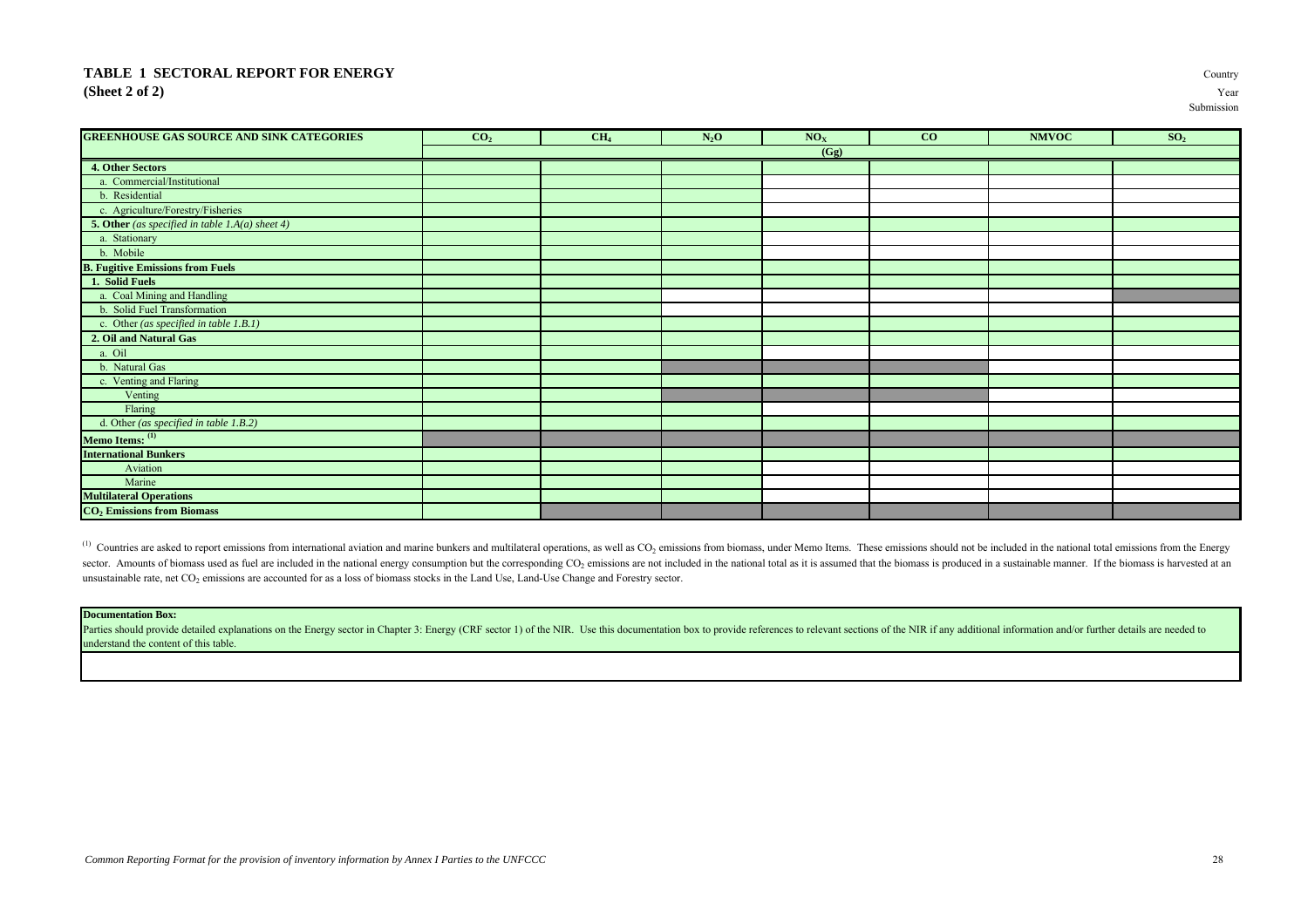#### **TABLE 1.A(a) SECTORAL BACKGROUND DATA FOR ENERGY** Country **Fuel Combustion Activities - Sectoral Approach** Year **(Sheet 1 of 4)** Submission

| <b>GREENHOUSE GAS SOURCE AND SINK CATEGORIES</b>          | <b>AGGREGATE ACTIVITY DATA</b> |                 | <b>IMPLIED EMISSION FACTORS<sup>(2)</sup></b> |                           |  |                 | <b>EMISSIONS</b> |                 |        |  |
|-----------------------------------------------------------|--------------------------------|-----------------|-----------------------------------------------|---------------------------|--|-----------------|------------------|-----------------|--------|--|
|                                                           | <b>Consumption</b>             |                 | CO <sub>2</sub>                               | $N_2O$<br>CH <sub>4</sub> |  | CO <sub>2</sub> |                  | CH <sub>4</sub> | $N_2O$ |  |
|                                                           | (TJ)                           | $NCV/GCV^{(1)}$ | (t/TJ)                                        | (kg/TJ)                   |  |                 |                  | (Gg)            |        |  |
| 1.A. Fuel Combustion                                      |                                |                 |                                               |                           |  |                 |                  |                 |        |  |
| <b>Liquid Fuels</b>                                       |                                |                 |                                               |                           |  |                 |                  |                 |        |  |
| Solid Fuels                                               |                                |                 |                                               |                           |  |                 |                  |                 |        |  |
| <b>Gaseous Fuels</b>                                      |                                |                 |                                               |                           |  |                 |                  |                 |        |  |
| <b>Biomass</b>                                            |                                |                 |                                               |                           |  | (3)             |                  |                 |        |  |
| Other Fuels                                               |                                |                 |                                               |                           |  |                 |                  |                 |        |  |
| <b>1.A.1. Energy Industries</b>                           |                                |                 |                                               |                           |  |                 |                  |                 |        |  |
| <b>Liquid Fuels</b>                                       |                                |                 |                                               |                           |  |                 |                  |                 |        |  |
| Solid Fuels                                               |                                |                 |                                               |                           |  |                 |                  |                 |        |  |
| <b>Gaseous Fuels</b>                                      |                                |                 |                                               |                           |  |                 |                  |                 |        |  |
| <b>Biomass</b>                                            |                                |                 |                                               |                           |  | (3)             |                  |                 |        |  |
| Other Fuels                                               |                                |                 |                                               |                           |  |                 |                  |                 |        |  |
| a. Public Electricity and Heat Production                 |                                |                 |                                               |                           |  |                 |                  |                 |        |  |
| <b>Liquid Fuels</b>                                       |                                |                 |                                               |                           |  |                 |                  |                 |        |  |
| Solid Fuels                                               |                                |                 |                                               |                           |  |                 |                  |                 |        |  |
| <b>Gaseous Fuels</b>                                      |                                |                 |                                               |                           |  |                 |                  |                 |        |  |
| <b>Biomass</b>                                            |                                |                 |                                               |                           |  | (3)             |                  |                 |        |  |
| Other Fuels                                               |                                |                 |                                               |                           |  |                 |                  |                 |        |  |
| b. Petroleum Refining                                     |                                |                 |                                               |                           |  |                 |                  |                 |        |  |
| <b>Liquid Fuels</b>                                       |                                |                 |                                               |                           |  |                 |                  |                 |        |  |
| Solid Fuels                                               |                                |                 |                                               |                           |  |                 |                  |                 |        |  |
| <b>Gaseous Fuels</b>                                      |                                |                 |                                               |                           |  |                 |                  |                 |        |  |
| <b>Biomass</b>                                            |                                |                 |                                               |                           |  | (3)             |                  |                 |        |  |
| Other Fuels                                               |                                |                 |                                               |                           |  |                 |                  |                 |        |  |
| c. Manufacture of Solid Fuels and Other Energy Industries |                                |                 |                                               |                           |  |                 |                  |                 |        |  |
| <b>Liquid Fuels</b>                                       |                                |                 |                                               |                           |  |                 |                  |                 |        |  |
| Solid Fuels                                               |                                |                 |                                               |                           |  |                 |                  |                 |        |  |
| <b>Gaseous Fuels</b>                                      |                                |                 |                                               |                           |  |                 |                  |                 |        |  |
| <b>Biomass</b>                                            |                                |                 |                                               |                           |  | (3)             |                  |                 |        |  |
| Other Fuels                                               |                                |                 |                                               |                           |  |                 |                  |                 |        |  |

**Note:** All footnotes for this table are given at the end of the table on sheet 4.

Note: For the coverage of fuel categories, refer to the IPCC Guidelines (Volume 1. Reporting Instructions - Common Reporting Framework, section 1.2, p. 1.19). If some derived gases (e.g. gas works, gas, coke oven gas, blas are considered, Parties should provide information on the allocation of these derived gases under the above fuel categories (liquid, solid, gaseous, biomass and other fuels) in the NIR (see also documentation box at the en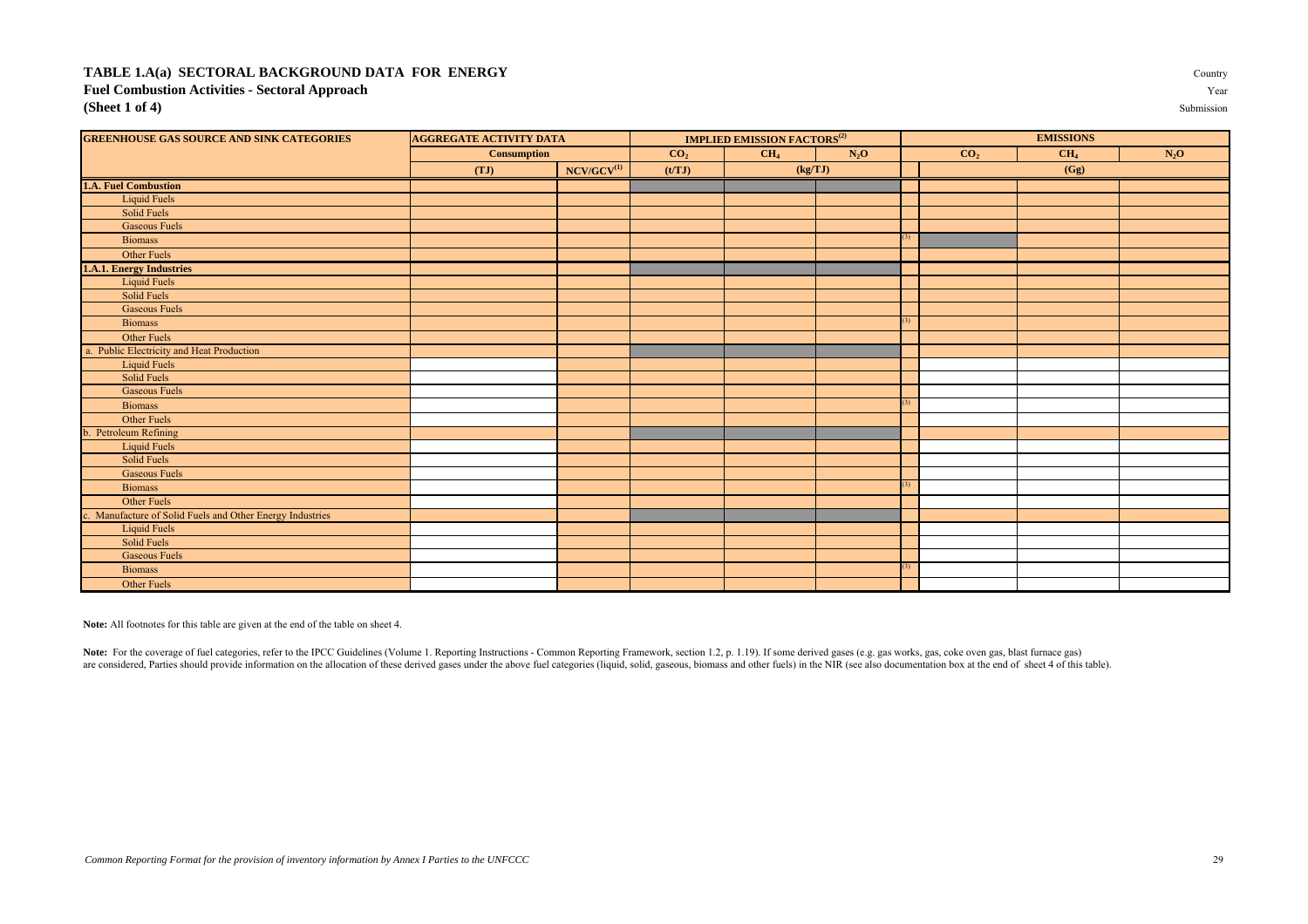#### **TABLE 1.A(a) SECTORAL BACKGROUND DATA FOR ENERGY** Country **Fuel Combustion Activities - Sectoral Approach** Year **(Sheet 2 of 4)** Submission

| <b>GREENHOUSE GAS SOURCE AND SINK CATEGORIES</b><br><b>AGGREGATE ACTIVITY DATA</b> |                    | <b>IMPLIED EMISSION FACTORS<sup>(2)</sup></b> |                 |                 |        | <b>EMISSIONS</b> |                 |                 |        |  |
|------------------------------------------------------------------------------------|--------------------|-----------------------------------------------|-----------------|-----------------|--------|------------------|-----------------|-----------------|--------|--|
|                                                                                    | <b>Consumption</b> |                                               | CO <sub>2</sub> | CH <sub>4</sub> | $N_2O$ |                  | CO <sub>2</sub> | CH <sub>4</sub> | $N_2O$ |  |
|                                                                                    | (TJ)               | $NCV/GCV^{(1)}$                               | (t/TJ)          | (kg/TJ)         |        |                  |                 | (Gg)            |        |  |
| 1.A.2 Manufacturing Industries and Construction                                    |                    |                                               |                 |                 |        |                  |                 |                 |        |  |
| <b>Liquid Fuels</b>                                                                |                    |                                               |                 |                 |        |                  |                 |                 |        |  |
| Solid Fuels                                                                        |                    |                                               |                 |                 |        |                  |                 |                 |        |  |
| <b>Gaseous Fuels</b>                                                               |                    |                                               |                 |                 |        |                  |                 |                 |        |  |
| <b>Biomass</b>                                                                     |                    |                                               |                 |                 |        | 3)               |                 |                 |        |  |
| Other Fuels                                                                        |                    |                                               |                 |                 |        |                  |                 |                 |        |  |
| a. Iron and Steel                                                                  |                    |                                               |                 |                 |        |                  |                 |                 |        |  |
| <b>Liquid Fuels</b>                                                                |                    |                                               |                 |                 |        |                  |                 |                 |        |  |
| <b>Solid Fuels</b>                                                                 |                    |                                               |                 |                 |        |                  |                 |                 |        |  |
| <b>Gaseous Fuels</b>                                                               |                    |                                               |                 |                 |        |                  |                 |                 |        |  |
| <b>Biomass</b>                                                                     |                    |                                               |                 |                 |        | (3)              |                 |                 |        |  |
| Other Fuels                                                                        |                    |                                               |                 |                 |        |                  |                 |                 |        |  |
| b. Non-Ferrous Metals                                                              |                    |                                               |                 |                 |        |                  |                 |                 |        |  |
| <b>Liquid Fuels</b>                                                                |                    |                                               |                 |                 |        |                  |                 |                 |        |  |
| Solid Fuels                                                                        |                    |                                               |                 |                 |        |                  |                 |                 |        |  |
| <b>Gaseous Fuels</b>                                                               |                    |                                               |                 |                 |        |                  |                 |                 |        |  |
| <b>Biomass</b>                                                                     |                    |                                               |                 |                 |        | 3)               |                 |                 |        |  |
| Other Fuels                                                                        |                    |                                               |                 |                 |        |                  |                 |                 |        |  |
| c. Chemicals                                                                       |                    |                                               |                 |                 |        |                  |                 |                 |        |  |
| <b>Liquid Fuels</b>                                                                |                    |                                               |                 |                 |        |                  |                 |                 |        |  |
| Solid Fuels                                                                        |                    |                                               |                 |                 |        |                  |                 |                 |        |  |
| <b>Gaseous Fuels</b>                                                               |                    |                                               |                 |                 |        |                  |                 |                 |        |  |
| <b>Biomass</b>                                                                     |                    |                                               |                 |                 |        | 3)               |                 |                 |        |  |
| Other Fuels                                                                        |                    |                                               |                 |                 |        |                  |                 |                 |        |  |
| d. Pulp, Paper and Print                                                           |                    |                                               |                 |                 |        |                  |                 |                 |        |  |
| <b>Liquid Fuels</b>                                                                |                    |                                               |                 |                 |        |                  |                 |                 |        |  |
| Solid Fuels                                                                        |                    |                                               |                 |                 |        |                  |                 |                 |        |  |
| <b>Gaseous Fuels</b>                                                               |                    |                                               |                 |                 |        |                  |                 |                 |        |  |
| <b>Biomass</b>                                                                     |                    |                                               |                 |                 |        | 3)               |                 |                 |        |  |
| Other Fuels                                                                        |                    |                                               |                 |                 |        |                  |                 |                 |        |  |
| e. Food Processing, Beverages and Tobacco                                          |                    |                                               |                 |                 |        |                  |                 |                 |        |  |
| <b>Liquid Fuels</b>                                                                |                    |                                               |                 |                 |        |                  |                 |                 |        |  |
| Solid Fuels                                                                        |                    |                                               |                 |                 |        |                  |                 |                 |        |  |
| <b>Gaseous Fuels</b>                                                               |                    |                                               |                 |                 |        |                  |                 |                 |        |  |
| <b>Biomass</b>                                                                     |                    |                                               |                 |                 |        | 3)               |                 |                 |        |  |
| Other Fuels                                                                        |                    |                                               |                 |                 |        |                  |                 |                 |        |  |
| Other (please specify)                                                             |                    |                                               |                 |                 |        |                  |                 |                 |        |  |
| $^{(4)}$                                                                           |                    |                                               |                 |                 |        |                  |                 |                 |        |  |
| <b>Liquid Fuels</b>                                                                |                    |                                               |                 |                 |        |                  |                 |                 |        |  |

**Note:** All footnotes for this table are given at the end of the table on sheet 4.

Solid Fuels Gaseous Fuels

Other Fuels

Biomass (3) and the contract of the contract of the contract of the contract of the contract of the contract of the contract of the contract of the contract of the contract of the contract of the contract of the contract o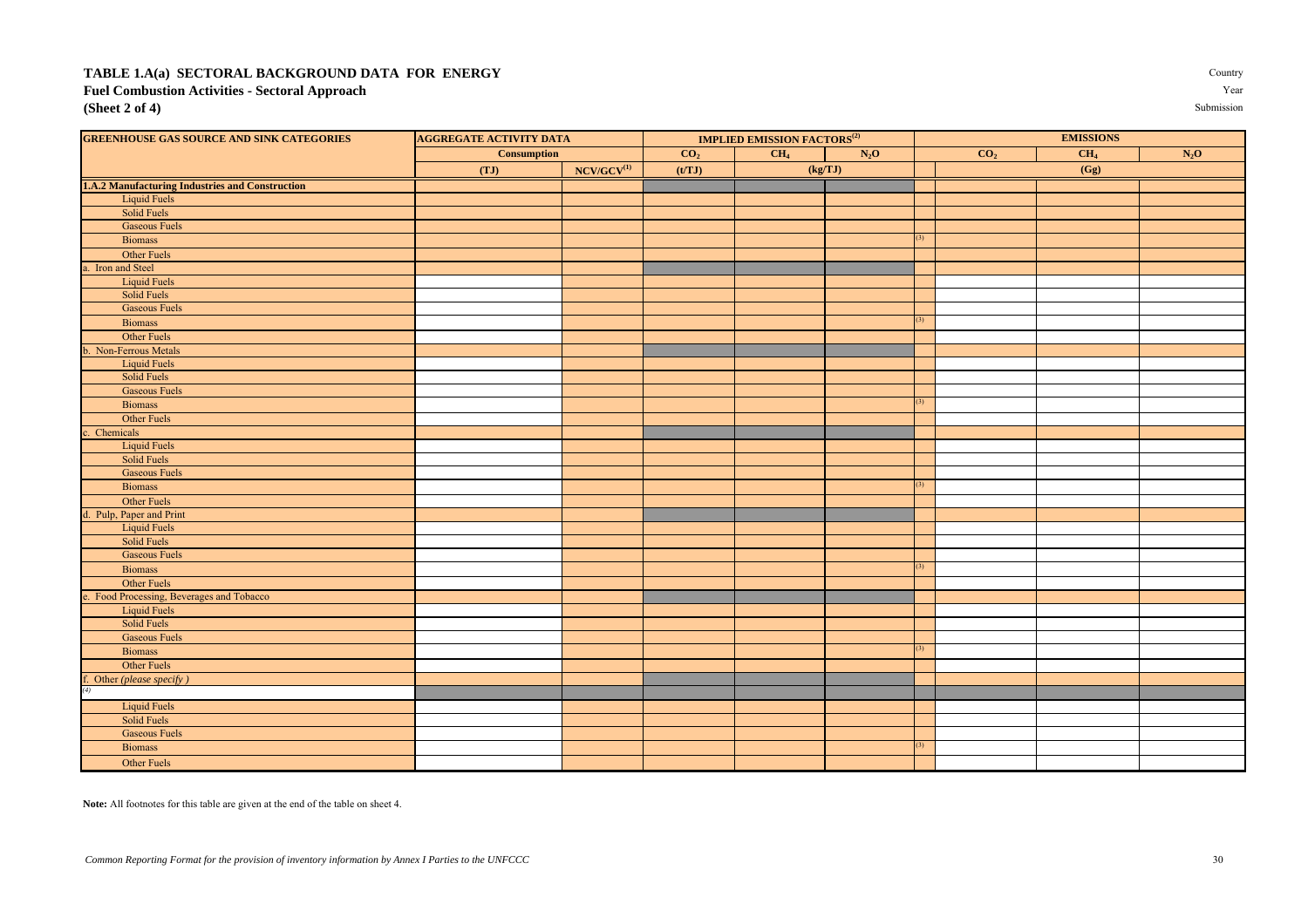#### TABLE 1.A(a) SECTORAL BACKGROUND DATA FOR ENERGY **Fuel Combustion Activities - Sectoral Approach (Sheet 3 of 4)** Submission

| Country             |
|---------------------|
| Year                |
| $0.1.01$ and $0.01$ |

| <b>GREENHOUSE GAS SOURCE AND SINK CATEGORIES</b>        | <b>AGGREGATE ACTIVITY DATA</b> |                 | <b>IMPLIED EMISSION FACTORS<sup>(2)</sup></b> |                 |         |  | <b>EMISSIONS</b> |                 |         |  |
|---------------------------------------------------------|--------------------------------|-----------------|-----------------------------------------------|-----------------|---------|--|------------------|-----------------|---------|--|
|                                                         | <b>Consumption</b>             |                 | CO <sub>2</sub>                               | CH <sub>4</sub> | $N_2O$  |  | CO <sub>2</sub>  | CH <sub>4</sub> | $N_2$ O |  |
|                                                         | (TJ)                           | $NCV/GCV^{(1)}$ | (t/TJ)                                        |                 | (kg/TJ) |  |                  | (Gg)            |         |  |
| 1.A.3 Transport                                         |                                |                 |                                               |                 |         |  |                  |                 |         |  |
| <b>Liquid Fuels</b>                                     |                                |                 |                                               |                 |         |  |                  |                 |         |  |
| Solid Fuels                                             |                                |                 |                                               |                 |         |  |                  |                 |         |  |
| <b>Gaseous Fuels</b>                                    |                                |                 |                                               |                 |         |  |                  |                 |         |  |
| <b>Biomass</b>                                          |                                |                 |                                               |                 |         |  |                  |                 |         |  |
| Other Fuels                                             |                                |                 |                                               |                 |         |  |                  |                 |         |  |
| a. Civil Aviation                                       |                                |                 |                                               |                 |         |  |                  |                 |         |  |
| <b>Aviation Gasoline</b>                                |                                |                 |                                               |                 |         |  |                  |                 |         |  |
| Jet Kerosene                                            |                                |                 |                                               |                 |         |  |                  |                 |         |  |
| b. Road Transportation                                  |                                |                 |                                               |                 |         |  |                  |                 |         |  |
| Gasoline                                                |                                |                 |                                               |                 |         |  |                  |                 |         |  |
| Diesel Oil                                              |                                |                 |                                               |                 |         |  |                  |                 |         |  |
| Liquefied Petroleum Gases (LPG)                         |                                |                 |                                               |                 |         |  |                  |                 |         |  |
| Other Liquid Fuels (please specify)                     |                                |                 |                                               |                 |         |  |                  |                 |         |  |
|                                                         |                                |                 |                                               |                 |         |  |                  |                 |         |  |
| <b>Gaseous Fuels</b>                                    |                                |                 |                                               |                 |         |  |                  |                 |         |  |
| <b>Biomass</b>                                          |                                |                 |                                               |                 |         |  |                  |                 |         |  |
| Other Fuels (please specify)                            |                                |                 |                                               |                 |         |  |                  |                 |         |  |
|                                                         |                                |                 |                                               |                 |         |  |                  |                 |         |  |
| c. Railways                                             |                                |                 |                                               |                 |         |  |                  |                 |         |  |
| <b>Liquid Fuels</b>                                     |                                |                 |                                               |                 |         |  |                  |                 |         |  |
| Solid Fuels                                             |                                |                 |                                               |                 |         |  |                  |                 |         |  |
| <b>Gaseous Fuels</b>                                    |                                |                 |                                               |                 |         |  |                  |                 |         |  |
| Other Fuels (please specify)                            |                                |                 |                                               |                 |         |  |                  |                 |         |  |
|                                                         |                                |                 |                                               |                 |         |  |                  |                 |         |  |
| d. Navigation                                           |                                |                 |                                               |                 |         |  |                  |                 |         |  |
| Residual Oil (Residual Fuel Oil)                        |                                |                 |                                               |                 |         |  |                  |                 |         |  |
| Gas/Diesel Oil                                          |                                |                 |                                               |                 |         |  |                  |                 |         |  |
| Gasoline                                                |                                |                 |                                               |                 |         |  |                  |                 |         |  |
| Other Liquid Fuels (please specify)                     |                                |                 |                                               |                 |         |  |                  |                 |         |  |
|                                                         |                                |                 |                                               |                 |         |  |                  |                 |         |  |
| Solid Fuels                                             |                                |                 |                                               |                 |         |  |                  |                 |         |  |
| <b>Gaseous Fuels</b>                                    |                                |                 |                                               |                 |         |  |                  |                 |         |  |
| Other Fuels (please specify)                            |                                |                 |                                               |                 |         |  |                  |                 |         |  |
|                                                         |                                |                 |                                               |                 |         |  |                  |                 |         |  |
| e. Other Transportation ( <i>please specify</i> ) $(5)$ |                                |                 |                                               |                 |         |  |                  |                 |         |  |
|                                                         |                                |                 |                                               |                 |         |  |                  |                 |         |  |
| <b>Liquid Fuels</b>                                     |                                |                 |                                               |                 |         |  |                  |                 |         |  |
| Solid Fuels                                             |                                |                 |                                               |                 |         |  |                  |                 |         |  |
| <b>Gaseous Fuels</b>                                    |                                |                 |                                               |                 |         |  |                  |                 |         |  |
| <b>Biomass</b>                                          |                                |                 |                                               |                 |         |  |                  |                 |         |  |
| Other Fuels                                             |                                |                 |                                               |                 |         |  |                  |                 |         |  |

**Note:** All footnotes for this table are given at the end of the table on sheet 4.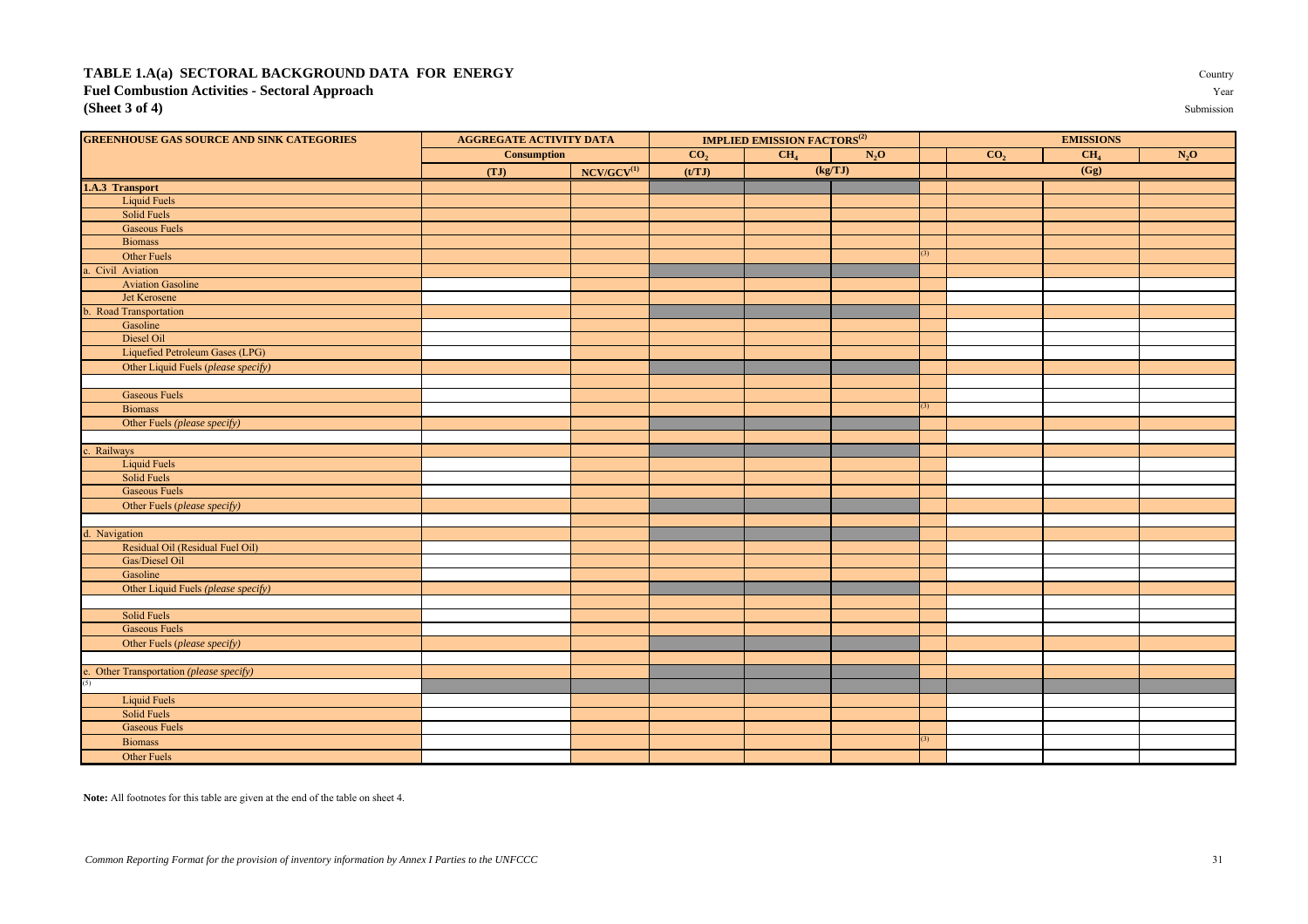#### **TABLE 1.A(a) SECTORAL BACKGROUND DATA FOR ENERGY** Country **Fuel Combustion Activities - Sectoral Approach** Year **(Sheet 4 of 4)** Submission

| <b>GREENHOUSE GAS SOURCE AND SINK CATEGORIES</b>                                                               | <b>AGGREGATE ACTIVITY DATA</b> |                 | <b>IMPLIED EMISSION FACTORS</b> <sup>(2)</sup> |                                      |  | <b>EMISSIONS</b>                   |  |        |  |
|----------------------------------------------------------------------------------------------------------------|--------------------------------|-----------------|------------------------------------------------|--------------------------------------|--|------------------------------------|--|--------|--|
|                                                                                                                | <b>Consumption</b>             |                 | CO <sub>2</sub>                                | CH <sub>4</sub><br>$N_2O$<br>(kg/TJ) |  | CH <sub>4</sub><br>CO <sub>2</sub> |  | $N_2O$ |  |
|                                                                                                                | (TJ)                           | $NCV/GCV^{(1)}$ | (t/TJ)                                         |                                      |  |                                    |  | (Gg)   |  |
| 1.A.4 Other Sectors                                                                                            |                                |                 |                                                |                                      |  |                                    |  |        |  |
| Liquid Fuels                                                                                                   |                                |                 |                                                |                                      |  |                                    |  |        |  |
| Solid Fuels                                                                                                    |                                |                 |                                                |                                      |  |                                    |  |        |  |
| <b>Gaseous Fuels</b>                                                                                           |                                |                 |                                                |                                      |  |                                    |  |        |  |
| Biomass                                                                                                        |                                |                 |                                                |                                      |  |                                    |  |        |  |
| Other Fuels                                                                                                    |                                |                 |                                                |                                      |  |                                    |  |        |  |
| a. Commercial/Institutional                                                                                    |                                |                 |                                                |                                      |  |                                    |  |        |  |
| Liquid Fuels                                                                                                   |                                |                 |                                                |                                      |  |                                    |  |        |  |
| Solid Fuels                                                                                                    |                                |                 |                                                |                                      |  |                                    |  |        |  |
| <b>Gaseous Fuels</b>                                                                                           |                                |                 |                                                |                                      |  |                                    |  |        |  |
| Biomass                                                                                                        |                                |                 |                                                |                                      |  |                                    |  |        |  |
| Other Fuels                                                                                                    |                                |                 |                                                |                                      |  |                                    |  |        |  |
| b. Residential                                                                                                 |                                |                 |                                                |                                      |  |                                    |  |        |  |
| <b>Liquid Fuels</b>                                                                                            |                                |                 |                                                |                                      |  |                                    |  |        |  |
| Solid Fuels                                                                                                    |                                |                 |                                                |                                      |  |                                    |  |        |  |
| <b>Gaseous Fuels</b>                                                                                           |                                |                 |                                                |                                      |  |                                    |  |        |  |
| Biomass                                                                                                        |                                |                 |                                                |                                      |  |                                    |  |        |  |
| Other Fuels                                                                                                    |                                |                 |                                                |                                      |  |                                    |  |        |  |
| c. Agriculture/Forestry/Fisheries                                                                              |                                |                 |                                                |                                      |  |                                    |  |        |  |
| <b>Liquid Fuels</b>                                                                                            |                                |                 |                                                |                                      |  |                                    |  |        |  |
| Solid Fuels                                                                                                    |                                |                 |                                                |                                      |  |                                    |  |        |  |
| <b>Gaseous Fuels</b>                                                                                           |                                |                 |                                                |                                      |  |                                    |  |        |  |
| Biomass                                                                                                        |                                |                 |                                                |                                      |  |                                    |  |        |  |
| Other Fuels                                                                                                    |                                |                 |                                                |                                      |  |                                    |  |        |  |
| <b>1.A.5</b> Other ( <i>Not specified elsewhere</i> ) <sup>(6)</sup><br>a. Stationary( <i>please specify</i> ) |                                |                 |                                                |                                      |  |                                    |  |        |  |
|                                                                                                                |                                |                 |                                                |                                      |  |                                    |  |        |  |
|                                                                                                                |                                |                 |                                                |                                      |  |                                    |  |        |  |
| <b>Liquid Fuels</b>                                                                                            |                                |                 |                                                |                                      |  |                                    |  |        |  |
| Solid Fuels                                                                                                    |                                |                 |                                                |                                      |  |                                    |  |        |  |
| <b>Gaseous Fuels</b>                                                                                           |                                |                 |                                                |                                      |  |                                    |  |        |  |
| Biomass                                                                                                        |                                |                 |                                                |                                      |  |                                    |  |        |  |
| Other Fuels                                                                                                    |                                |                 |                                                |                                      |  |                                    |  |        |  |
| <b>b.</b> Mobile (please specify)                                                                              |                                |                 |                                                |                                      |  |                                    |  |        |  |
| $\sqrt{8}$                                                                                                     |                                |                 |                                                |                                      |  |                                    |  |        |  |
| <b>Liquid Fuels</b>                                                                                            |                                |                 |                                                |                                      |  |                                    |  |        |  |
| Solid Fuels                                                                                                    |                                |                 |                                                |                                      |  |                                    |  |        |  |
| <b>Gaseous Fuels</b>                                                                                           |                                |                 |                                                |                                      |  |                                    |  |        |  |
| <b>Biomass</b>                                                                                                 |                                |                 |                                                |                                      |  |                                    |  |        |  |
| Other Fuels                                                                                                    |                                |                 |                                                |                                      |  |                                    |  |        |  |
|                                                                                                                |                                |                 |                                                |                                      |  |                                    |  |        |  |

<sup>(1)</sup> If activity data are calculated using net calorific values (NCV) as specified by the IPCC Guidelines, write NCV in this column. If gross calorific values (GCV) are used, write GCV in this column.

<sup>(2)</sup> Accurate estimation of CH<sub>4</sub> and N<sub>2</sub>O emissions depends on combustion conditions, technology and emission control policy, as well as on fuel characteristics. Therefore, caution should be used when comparing the impl

<sup>(3)</sup> Although carbon dioxide emissions from biomass are reported in this table, they will not be included in the total CO<sub>2</sub> emissions from fuel combustion. The value for total CO<sub>2</sub> from biomass is recorded in Table1 she

(4) Use this cell to list all activities covered under "f. Other".

(5) Use this cell to list all activities covered under "e. Other transportation".

(6) Include military fuel use under this category.

(7) Use this cell to list all activities covered under "1.A.5.a Other - stationary".

<sup>(8)</sup> Use this cell to list all activities covered under "1.A.5.b Other - mobile"

#### **Documentation Box:**

Parties should provide detailed explanations on the fuel combustion sub-sector in the corresponding part of Chapter 3: Energy (CRF sub-sector 1.A) of the NIR. Use this documentation box to provide references to relevant se • If estimates are based on GCV, use this documentation box to provide reference to the relevant section of the NIR where the information necessary to allow the calculation of the activity data based on NCV can be found.

If some derived gases (e.g. gas works gas, coke oven gas, blast furnace gas) are considered, use this documentation box to provide a reference to the relevant section of the NIR containing the information on the allocation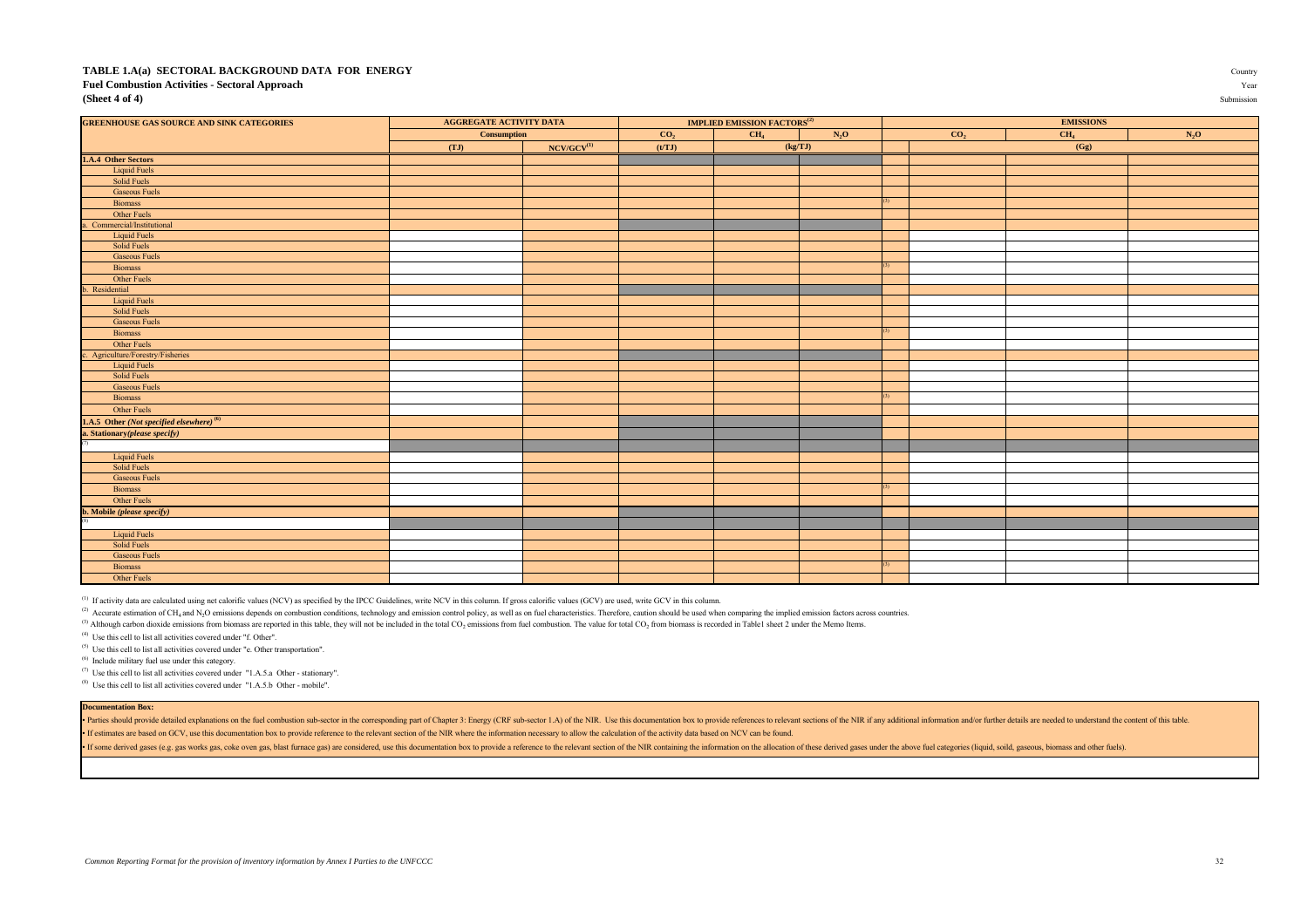#### **TABLE 1.A(b) SECTORAL BACKGROUND DATA FOR ENERGY** Country

#### **CO<sup>2</sup> from Fuel Combustion Activities - Reference Approach (IPCC Worksheet 1-1)** Year **(Sheet 1 of 1)** Submission

FUEL TYPES CONFIDENT Carbon Net carbon Net carbon Net carbon Net carbon Net carbon Net carbon Net carbon Net carbon Net carbon Net carbon Net carbon Net carbon Net carbon Net carbon Net carbon Net carbon Net carbon Net car **bunkers consumption factor consumption factor content stored emissions carbon emissions (TJ/Unit) (TJ) (TJ) (CgC) (GgC) (GgC) (GgC) oxidized (Gg CO**<sub>2</sub>  $(Gg CO<sub>2</sub>)$ Liquid Primary Crude Oil Fossil Fuels Orimulsion Natural Gas Liquids Secondary Gasoline Fuels Jet Kerosen **Other Kerosen** Shale Oil Gas / Diesel Oil Residual Fuel Oil Liquefied Petroleum Gas (LPG) Ethane Naphtha Bitumen Lubricants Petroleum Coke Refinery Feedstocks Other Oil Other Liquid Fossil Liquid Fossil Totals Solid Primary Anthracite<sup>(2)</sup><br>Fossil Fuels Coking Coal **Coking Coal** Other Bituminous Coal Sub-bituminous Coal ionite Oil Shale Peat Secondary BKB<sup>(3)</sup> and Patent Fuel Fuels Coke Oven/Gas Coke Other Solid Fossil olid Fossil Totals<br>Gaseous Fossil Natural Gas (Dry) Other Gaseous Fossil Gaseous Fossil Totals **Total** iomass total Solid Biomass Liquid Biomass Gas Biomass **NCV/ GCV (1)**

<sup>(1)</sup> To convert quantities in previous columns to energy units, use net calorific values (NCV) and write NCV in this column. If gross calorific values (GCV) are used, write GCV in this column.

(2) If data for Anthracite are not available separately, include with Other Bituminous Coal.

<sup>(3)</sup> BKB: Brown coal/peat briquettes.

#### **Documentation Box:**

Parties should provide detailed explanations on the fuel combustion sub-sector, including information relating to CO<sub>2</sub> from the Reference approach, in the corresponding part of Chapter 3: Energy (CRF sub-sector 1.A) of th additional information and/or further details are needed to understand the content of this table.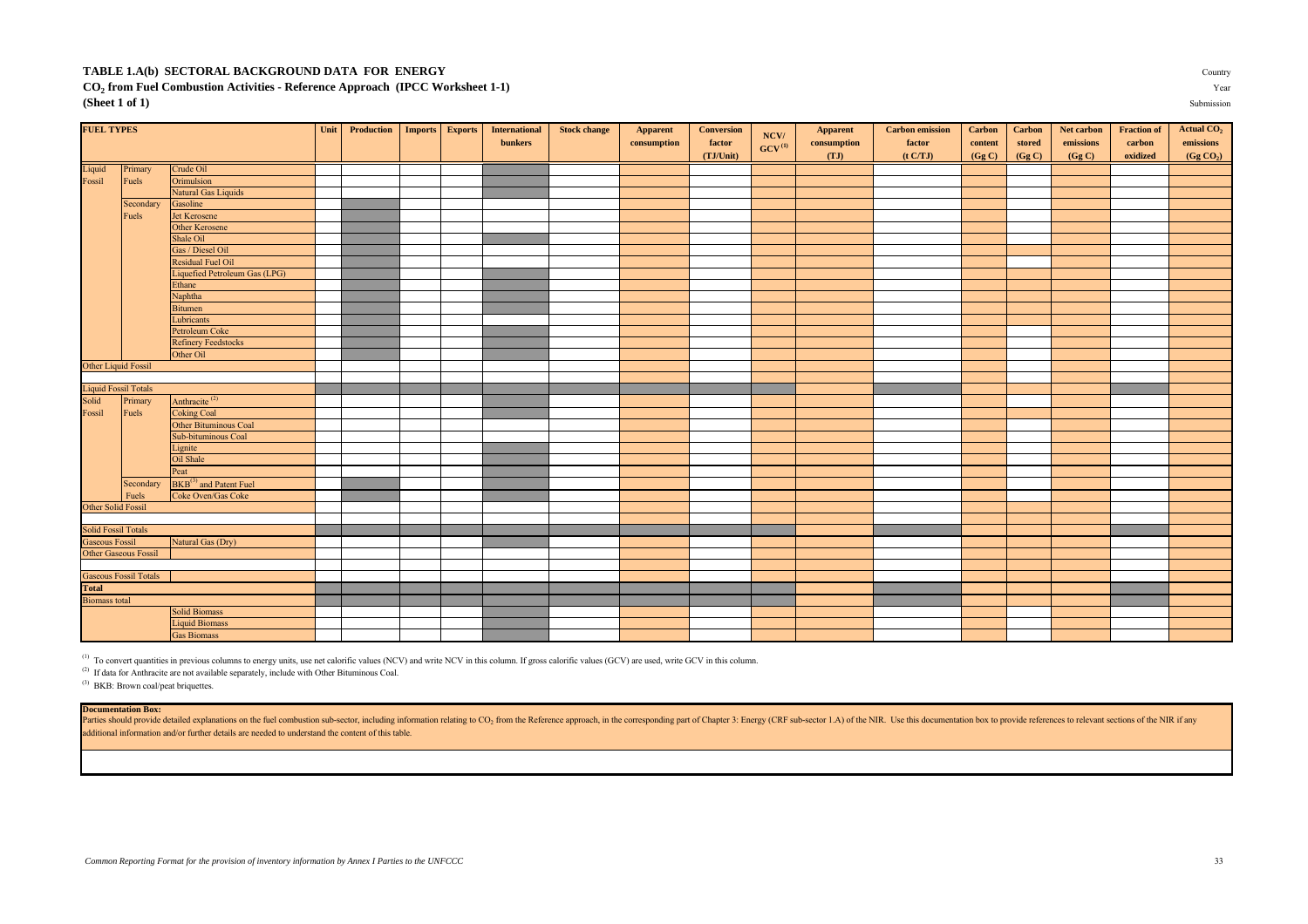#### **TABLE 1.A(c) SECTORAL BACKGROUND DATA FOR ENERGY** Country

**Comparison of CO<sub>2</sub> emissions from Fuel Combustion** 

**(Sheet 1 of 1)** Submission

**FUEL TYPES**  $\overline{\text{CO}_2}$  **Energy**  $\overline{\text{CO}_2}$  **Energy**  $\overline{\text{CO}_2}$ **emissions consumption emissions consumption emissions (PJ) (PJ) (Gg) (PJ) (Gg) (%) (%)** Liquid Fuels (excluding international bunkers) Solid Fuels (excluding international bunkers) $<sup>(5)</sup>$ </sup> Gaseous Fuels Other  $(5)$ *Total (5)* **REFERENCE APPROACH SECTORAL APPROACH(1) DIFFERENCE(2) Apparent energy consumption (3) Apparent energy consumption (excluding non-energy use and feedstocks)(4)**

<sup>(1)</sup> "Sectoral approach" is used to indicate the approach (if different from the Reference approach) used by the Party to estimate  $CO_2$  emissions from fuel combustion as reported in table 1.A(a), sheets 1-4.

<sup>(2)</sup> Difference in CO<sub>2</sub> emissions estimated by the Reference approach (RA) and the Sectoral approach (SA) (difference = 100% x ((RA-SA)/SA)). For calculating the difference in energy consumption between the two approache reported in the column "Apparent energy consumption (excluding non-energy use and feedstocks)" are used for the Reference approach.

(3) Apparent energy consumption data shown in this column are as in table 1.A(b).

<sup>(4)</sup> For the purposes of comparing apparent energy consumption from the Reference approach with energy consumption from the Sectoral approach, Parties should, in this column, subtract from the apparent energy consumption approach) the energy content corresponding to the fuel quantities used as feedstocks and/or for non-energy purposes, in accordance with the accounting of energy use in the Sectoral approach.

 $(5)$  Emissions from biomass are not included.

Note: The Reporting Instructions of the Revised 1996 IPCC Guidelines for National Greenhouse Gas Inventories require that estimates of CO<sub>2</sub> emissions from fuel combustion, derived using a detailed Sectoral approach, be co those from the Reference approach (Worksheet 1-1 of the IPCC Guidelines, Volume 2, Workbook). This comparison is to assist in verifying the Sectoral data.

#### **Documentation Box:**

• Parties should provide detailed explanations on the fuel combustion sub-sector, including information related to the comparison of CO<sub>2</sub> emissions calculated using the Sectoral approach with those calculated using the Re the corresponding part of Chapter 3: Energy (CRF sub-sector 1.A) of the NIR. Use this documentation box to provide references to relevant sections of the NIR if any additional information and/or further details are needed content of this table.

• If the CO<sub>2</sub> emission estimates from the two approaches differ by more than 2 per cent, Parties should briefly explain the cause of this difference in this documentation box and provide a reference to relevant section of difference is explained in more detail.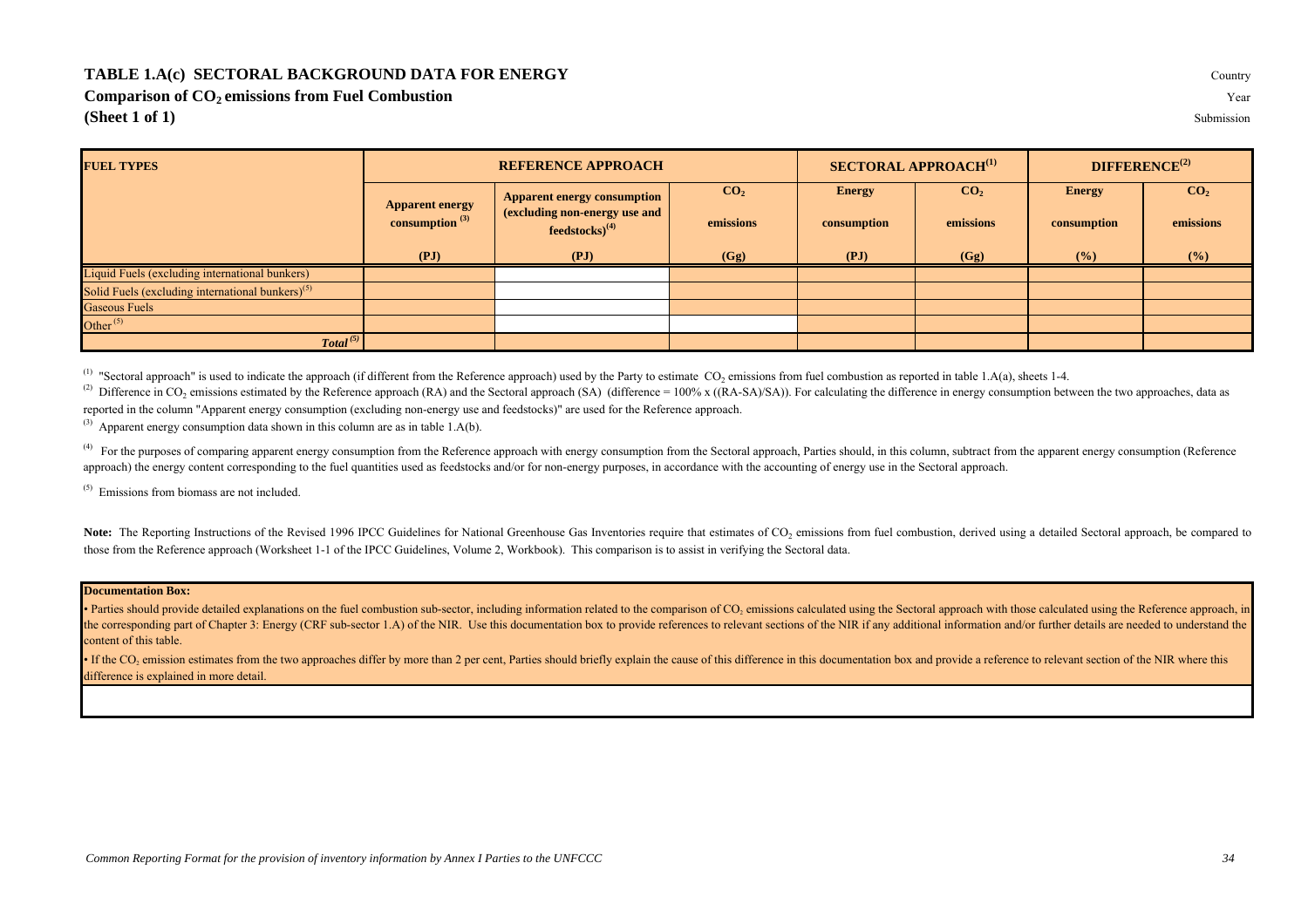#### **TABLE 1.A(d) SECTORAL BACKGROUND DATA FOR ENERGY** Country **Feedstocks and Non-Energy Use of Fuels** Year **(Sheet 1 of 1)** Submission

<sup>(1)</sup> Enter data for those fuels that are used as feedstocks (fuel used as raw materials for manufacture of products such as plastics or fertilizers) or for other non-energy use (fuels not used as fuel or transformed into another fuel (e.g. bitumen for road construction, lubricants)).

Total amount of C and  $CO_2$  from feedstocks and non-energy use of fuels that is included as emitted  $CO_2$  in the Reference approach

Documentation box: A fraction of energy carriers is stored in such products as plastics or asphalt. The non-stored fraction of the carbon in the energy carrier or product is oxidized, resulting in carbon dioxide emissions, carriers in the industrial production (e.g. fertilizer production), or during use of the products (e.g. solvents, lubricants), or in both (e.g. monomers). To report associated emissions, use the above table, filling in an

| <b>Associated CO<sub>2</sub></b> emissions | <b>Allocated under</b>                             |
|--------------------------------------------|----------------------------------------------------|
| (Gg)                                       | (Specify source category, e.g. Waste Incineration) |
|                                            |                                                    |

• Parties should provide detailed explanations on the fuel combustion sub-sector, including information related to feedstocks, in the corresponding part of Chapter 3: Energy (CRF sub-sector 1.A) of the NIR. Use this docume references to relevant sections of the NIR if any additional information and/or further details are needed to understand the content of this table.

• The above table is consistent with the IPCC Guidelines. Parties that take into account the emissions associated with the use and disposal of these feedstocks could continue to use their methodology, but should indicate t and provide a reference to the relevant section of the NIR where further explanation can be found.

|                      |                                  | <b>IMPLIED EMISSION</b><br><b>FACTOR</b>     | <b>ESTIMATE</b>       |                     | $CO2$ not emi         |
|----------------------|----------------------------------|----------------------------------------------|-----------------------|---------------------|-----------------------|
| <b>Fuel quantity</b> | <b>Fraction of carbon stored</b> | <b>Carbon</b><br>emission factor             | Carbon stored in non- |                     |                       |
| (TJ)                 |                                  | (t C/TJ)                                     | (Gg C)                |                     | (Gg CO <sub>2</sub> ) |
|                      |                                  |                                              |                       |                     |                       |
|                      |                                  |                                              |                       |                     |                       |
|                      |                                  |                                              |                       |                     |                       |
|                      |                                  |                                              |                       |                     |                       |
|                      |                                  |                                              |                       |                     |                       |
|                      |                                  |                                              |                       |                     |                       |
|                      |                                  |                                              |                       |                     |                       |
|                      |                                  |                                              |                       |                     |                       |
|                      |                                  |                                              |                       |                     |                       |
|                      |                                  | <b>ACTIVITY DATA AND RELATED INFORMATION</b> |                       | energy use of fuels |                       |

# **FACTOR ESTIMATE ESTIMATE EXECUTER EXECUTER EXECUTER EXECUTER SECUTE EXECUTER SECUTE EXECUTE EXECUTE EXECUTE EXECUTE EXECUTE EXECUTE EXECUTE EXECUTE EXECUTE EXECUTE EXECUTE EXECUTE sector ) CO<sup>2</sup> not emitted**  *(specify source category)*

Total

#### **Additional information(a)**

|  |  |  |  |  |  |  | <sup>(a)</sup> The fuel rows continue from the table at left. |
|--|--|--|--|--|--|--|---------------------------------------------------------------|
|--|--|--|--|--|--|--|---------------------------------------------------------------|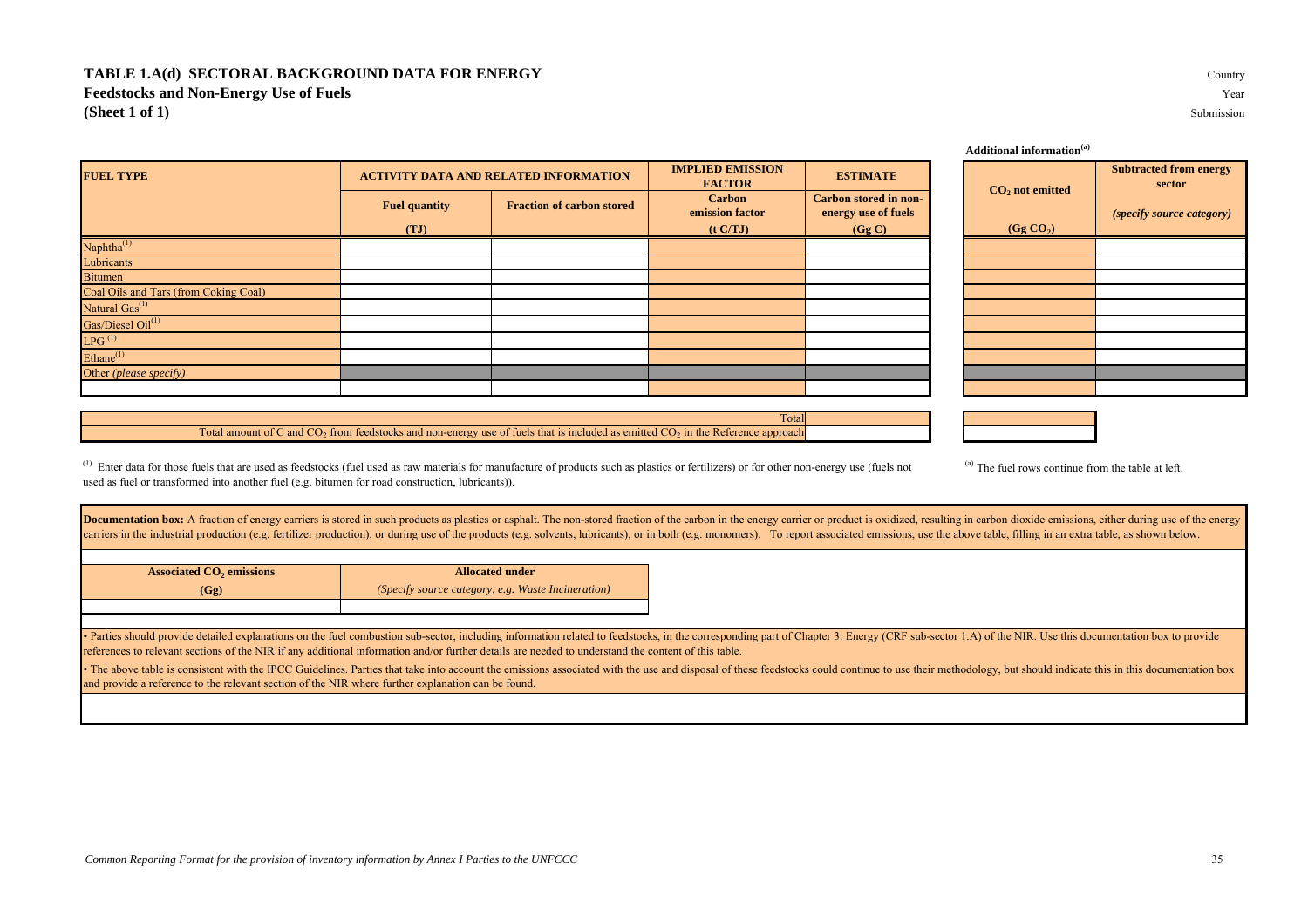#### **TABLE 1.B.1 SECTORAL BACKGROUND DATA FOR ENERGY** Country

#### **Fugitive Emissions from Solid Fuels** Year

**(Sheet 1 of 1)** Submission

| <b>GREENHOUSE GAS SOURCE AND</b>         | <b>ACTIVITY DATA</b>           | <b>IMPLIED EMISSION FACTORS</b> |                 | <b>EMISSIONS</b>                |                          |                 |  |
|------------------------------------------|--------------------------------|---------------------------------|-----------------|---------------------------------|--------------------------|-----------------|--|
| <b>SINK CATEGORIES</b>                   |                                | CH <sub>4</sub> <sup>(1)</sup>  | CO <sub>2</sub> | CH <sub>4</sub>                 |                          |                 |  |
|                                          | <b>Amount of fuel produced</b> |                                 |                 | Recovery/Flaring <sup>(2)</sup> | Emissions <sup>(3)</sup> | CO <sub>2</sub> |  |
|                                          | (Mt)                           | (kg/t)                          |                 | (Gg)                            |                          |                 |  |
| 1. B. 1. a. Coal Mining and Handling     |                                |                                 |                 |                                 |                          |                 |  |
| i. Underground Mines <sup>(4)</sup>      |                                |                                 |                 |                                 |                          |                 |  |
| <b>Mining Activities</b>                 |                                |                                 |                 |                                 |                          |                 |  |
| <b>Post-Mining Activities</b>            |                                |                                 |                 |                                 |                          |                 |  |
| ii. Surface Mines <sup>(4)</sup>         |                                |                                 |                 |                                 |                          |                 |  |
| <b>Mining Activities</b>                 |                                |                                 |                 |                                 |                          |                 |  |
| <b>Post-Mining Activities</b>            |                                |                                 |                 |                                 |                          |                 |  |
| 1. B. 1. b. Solid Fuel Transformation    |                                |                                 |                 |                                 |                          |                 |  |
| 1. B. 1. c. Other (please specify) $(5)$ |                                |                                 |                 |                                 |                          |                 |  |
|                                          |                                |                                 |                 |                                 |                          |                 |  |

<sup>(1)</sup> The IEFs for CH<sub>4</sub> are estimated on the basis of gross emissions as follows: (CH<sub>4</sub> emissions + amounts of CH<sub>4</sub> flared/recovered) / activity data.

 $^{(2)}$  Amounts of CH<sub>4</sub> drained (recovered), utilized or flared.

<sup>(3)</sup> Final CH<sub>4</sub> emissions after subtracting the amounts of CH<sub>4</sub> utilized or recovered.

<sup>(4)</sup> In accordance with the IPCC Guidelines, emissions from Mining Activities and Post-Mining Activities are calculated using the activity data of the amount of fuel produced for Underground Mines and Surface Mines.

 $<sup>(5)</sup>$  This category is to be used for reporting any other solid-fuel-related activities resulting in fugitive emissions, such as emissions from abandoned mines and waste piles.</sup>

Note: There are no clear references to the coverage of 1.B.1.b. and 1.B.1.c. in the IPCC Guidelines. Make sure that the emissions entered here are not reported elsewhere. If they are reported under another source category, notation key IE and making the necessary reference in Table 9 (completeness).

#### **Documentation box:**

Parties should provide detailed explanations on the fugitive emissions from source category 1.B.1 Solid Fuels, in the corresponding part of Chapter 3: Energy (CRF source category 1.B.1) of the NIR. Use this documentation b references to relevant sections of the NIR if any additional information and/or further details are needed to understand the content of this table.

• Regarding data on the amount of fuel produced entered in the above table, specify in this documentation box whether the fuel amount is based on the run-of-mine (ROM) production or on the saleable production.

• If entries are made for "Recovery/Flaring", indicate in this documentation box whether CH<sub>4</sub> is flared or recovered and provide a reference to the section in the NIR where further details on recovery/flaring can be found

• If estimates are reported under 1.B.1.b. and 1.B.1.c., use this documentation box to provide information regarding activities covered under these categories and to provide a reference to the section in the NIR where the be found.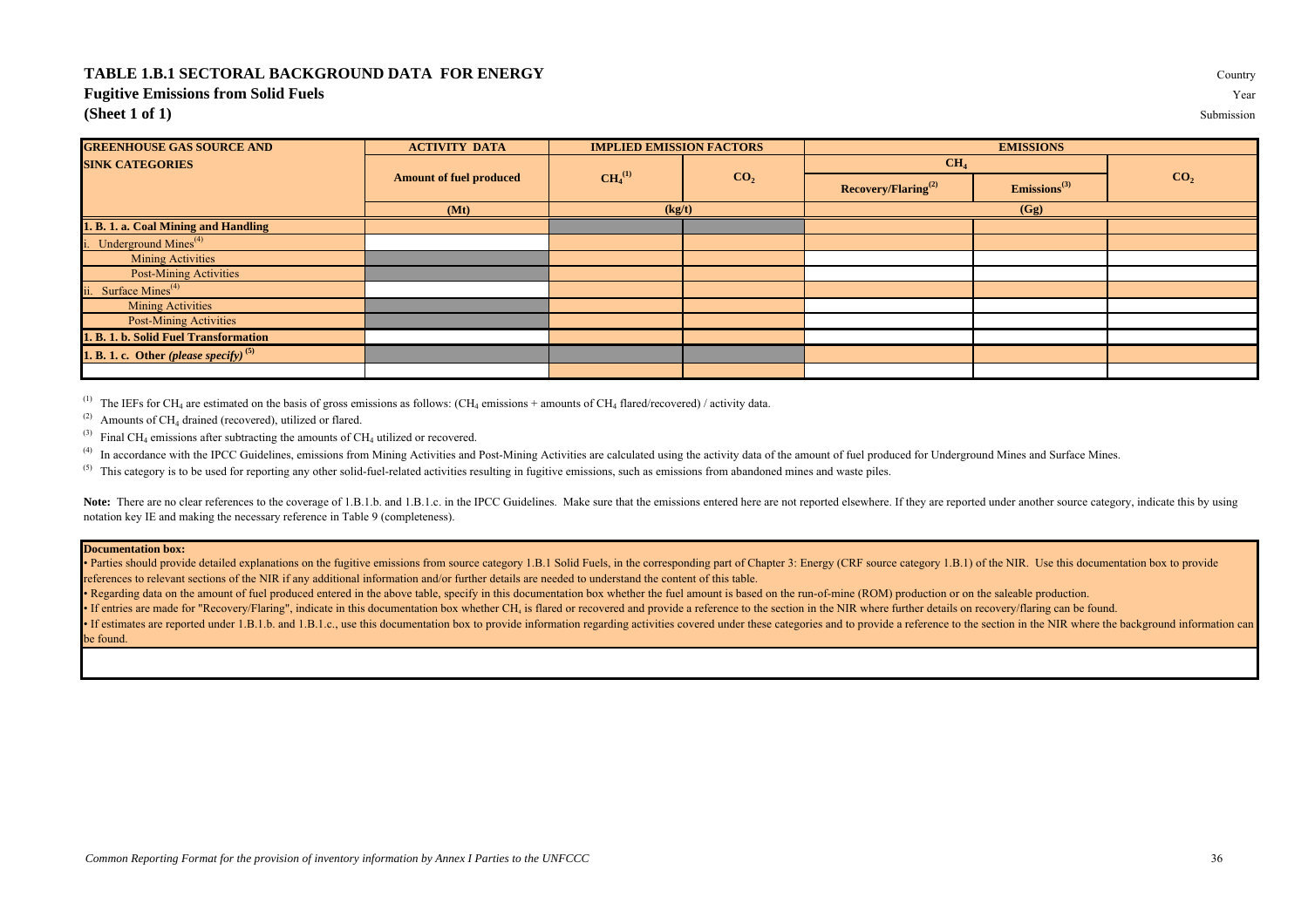## **TABLE 1.B.2 SECTORAL BACKGROUND DATA FOR ENERGY** Country **Fugitive Emissions from Oil, Natural Gas and Other Sources** Year **(Sheet 1 of 1)** Submission

| <b>GREENHOUSE GAS SOURCE AND</b>                | <b>ACTIVITY DATA<sup>(1)</sup></b> |            |       |                 | <b>IMPLIED EMISSION FACTORS</b> |        |                 | <b>EMISSIONS</b> |        |
|-------------------------------------------------|------------------------------------|------------|-------|-----------------|---------------------------------|--------|-----------------|------------------|--------|
| <b>SINK CATEGORIES</b>                          | <b>Description</b> <sup>(1)</sup>  | Unit $(1)$ | Value | CO <sub>2</sub> | CH <sub>4</sub>                 | $N_2O$ | CO <sub>2</sub> | CH <sub>4</sub>  | $N_2O$ |
|                                                 |                                    |            |       |                 | $\sqrt{\frac{kg}{unit}}$ (2)    |        |                 | (Gg)             |        |
| 1. B. 2. a. $\text{Oil}^{(3)}$                  |                                    |            |       |                 |                                 |        |                 |                  |        |
| Exploration                                     | (e.g. number of wells drilled)     |            |       |                 |                                 |        |                 |                  |        |
| ii. Production <sup>(4)</sup>                   | (e.g. PJ of oil produced)          |            |       |                 |                                 |        |                 |                  |        |
| iii. Transport                                  | (e.g. PJ oil loaded in tankers)    |            |       |                 |                                 |        |                 |                  |        |
| iv. Refining / Storage                          | (e.g. PJ oil refined)              |            |       |                 |                                 |        |                 |                  |        |
| v. Distribution of Oil Products                 | (e.g. PJ oil refined)              |            |       |                 |                                 |        |                 |                  |        |
| vi. Other                                       |                                    |            |       |                 |                                 |        |                 |                  |        |
| B. 2. b. Natural Gas                            |                                    |            |       |                 |                                 |        |                 |                  |        |
| Exploration                                     |                                    |            |       |                 |                                 |        |                 |                  |        |
| ii. Production <sup>(4)</sup> /Processing       | (e.g. PJ gas produced)             |            |       |                 |                                 |        |                 |                  |        |
| iii. Transmission                               | (e.g. PJ gas consumed)             |            |       |                 |                                 |        |                 |                  |        |
| iv. Distribution                                | (e.g. PJ gas consumed)             |            |       |                 |                                 |        |                 |                  |        |
| v. Other Leakage                                | (e.g. PJ gas consumed)             |            |       |                 |                                 |        |                 |                  |        |
| at industrial plants and power stations         |                                    |            |       |                 |                                 |        |                 |                  |        |
| in residential and commercial sectors           |                                    |            |       |                 |                                 |        |                 |                  |        |
| <b>B. 2. c. Venting</b> <sup>(5)</sup>          |                                    |            |       |                 |                                 |        |                 |                  |        |
| i. Oil                                          | (e.g. PJ oil produced)             |            |       |                 |                                 |        |                 |                  |        |
| ii. Gas                                         | (e.g. PJ gas produced)             |            |       |                 |                                 |        |                 |                  |        |
| iii. Combined                                   |                                    |            |       |                 |                                 |        |                 |                  |        |
| <b>Flaring</b>                                  |                                    |            |       |                 |                                 |        |                 |                  |        |
| i. Oil                                          | (e.g. PJ gas consumption)          |            |       |                 |                                 |        |                 |                  |        |
| ii. Gas                                         | (e.g. PJ gas consumption)          |            |       |                 |                                 |        |                 |                  |        |
| iii. Combined                                   |                                    |            |       |                 |                                 |        |                 |                  |        |
| <b>1.B.2.d.</b> Other (please specify) $^{(6)}$ |                                    |            |       |                 |                                 |        |                 |                  |        |
|                                                 |                                    |            |       |                 |                                 |        |                 |                  |        |

(1) Specify the activity data used in the Description column (see examples). Specify the unit of the activity data in the Unit column using one of the following units: PJ, Tg, 10 $^{\circ}$ 6 m<sup>2</sup>3, 10 $^{\circ}$ 6 bbl/yr, km, number

<sup>(2)</sup> The unit of the implied emission factor will depend on the unit of the activity data used, and is therefore not specified in this column.

<sup>(3)</sup> Use the category also to cover emissions from combined oil and gas production fields. Natural gas processing and distribution from these fields should be included under 1.B.2.b.ii and 1.B.2.b.iv, respectively.

 $<sup>(4)</sup>$  If using default emission factors, these categories will include emissions from production other than venting and flaring.</sup>

 $<sup>(5)</sup>$  If using default emission factors, emissions from Venting and Flaring from all oil and gas production should be accounted for under Venting.</sup>

<sup>(6)</sup> For example, fugitive  $CO_2$  emissions from production of geothermal power could be reported here.

#### **Documentation box:**

· Parties should provide detailed explanations on the fugitive emissions from source category 1.B.2 Oil and Natural Gas, in the corresponding part of Chapter 3: Energy (CRF source category 1.B.2) of the NIR. Use this docum NIR if any additional information and/or further details are needed to understand the content of this table.

• Regarding data on the amount of fuel produced entered in this table, specify in this documentation box whether the fuel amount is based on the raw material production or on the saleable production. Note cases where more • Venting and Flaring: Parties using the IPCC software could report venting and flaring emissions together, indicating this in this documentation box.

• If estimates are reported under "1.B.2.d Other", use this documentation box to provide information regarding activities covered under this category and to provide a reference to the section in the NIR where background in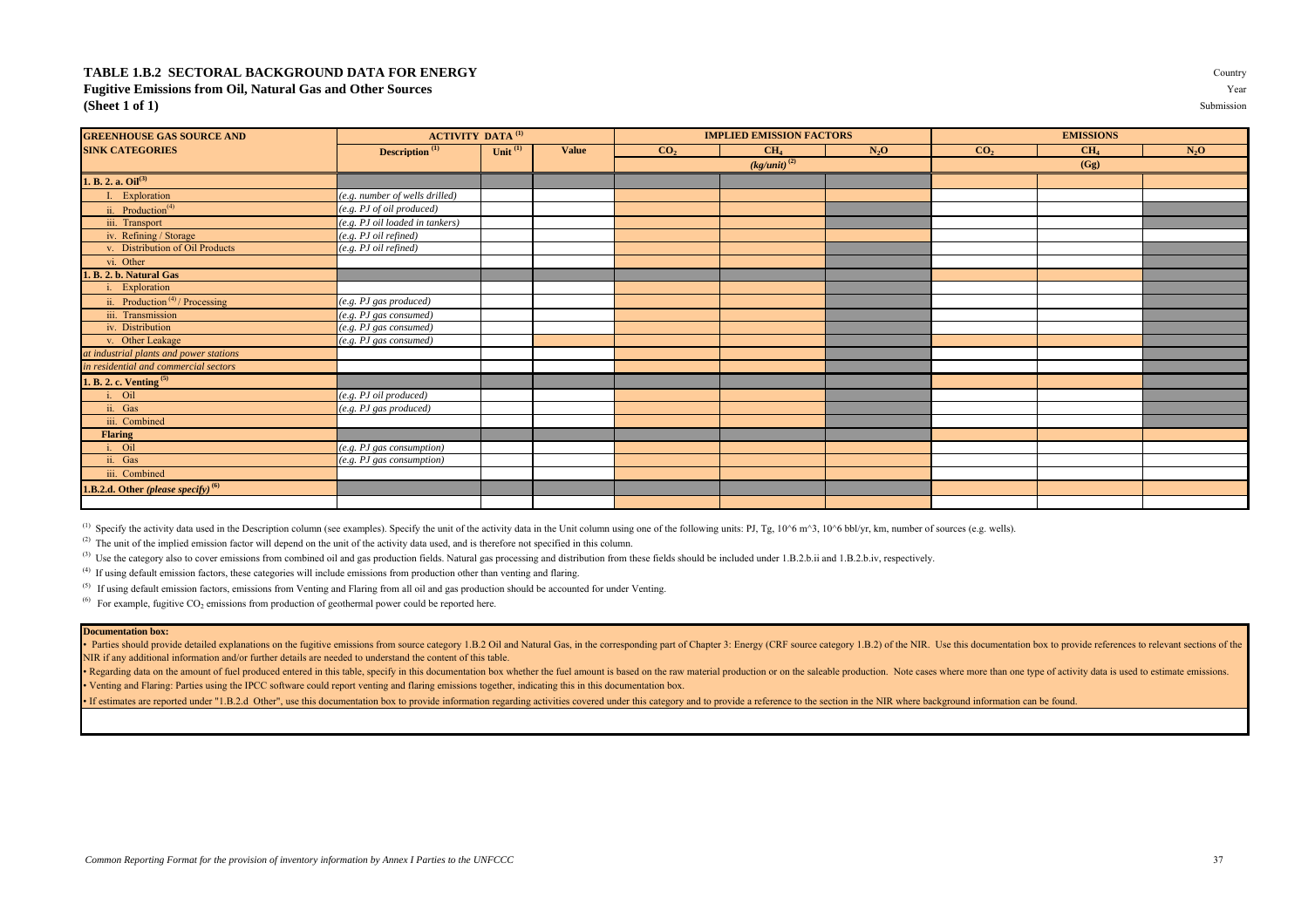## **TABLE 1.C SECTORAL BACKGROUND DATA FOR ENERGY** Country

**International Bunkers and Multilateral Operations** Year

**(Sheet 1 of 1)** Submission

| <b>GREENHOUSE GAS SOURCE</b>                  | <b>ACTIVITY DATA</b> |                 | <b>IMPLIED EMISSION FACTORS</b> |        |                 | <b>EMISSIONS</b> |        | <b>Fuel</b>                                                                |                 | Distribution <sup>(a)</sup> (per cent) |
|-----------------------------------------------|----------------------|-----------------|---------------------------------|--------|-----------------|------------------|--------|----------------------------------------------------------------------------|-----------------|----------------------------------------|
| <b>AND SINK CATEGORIES</b>                    | <b>Consumption</b>   | CO <sub>2</sub> | CH <sub>4</sub>                 | $N_2O$ | CO <sub>2</sub> | CH <sub>4</sub>  | $N_2O$ | consumption                                                                | <b>Domestic</b> | <b>International</b>                   |
|                                               | (TJ)                 |                 | (t/TJ)                          |        |                 | (Gg)             |        | Aviation                                                                   |                 |                                        |
| <b>Aviation Bunkers</b>                       |                      |                 |                                 |        |                 |                  |        | Marine                                                                     |                 |                                        |
| Jet Kerosene                                  |                      |                 |                                 |        |                 |                  |        |                                                                            |                 |                                        |
| Gasoline                                      |                      |                 |                                 |        |                 |                  |        | <sup>(a)</sup> For calculating the allocation of fuel consumption, the sur |                 |                                        |
| <b>Marine Bunkers</b>                         |                      |                 |                                 |        |                 |                  |        | fuel consumption for domestic navigation and aviation (tabl                |                 |                                        |
| Gasoline                                      |                      |                 |                                 |        |                 |                  |        | $1.A(a)$ ) and for international bunkers (table 1.C) are used.             |                 |                                        |
| Gas/Diesel Oil                                |                      |                 |                                 |        |                 |                  |        |                                                                            |                 |                                        |
| <b>Residual Fuel Oil</b>                      |                      |                 |                                 |        |                 |                  |        |                                                                            |                 |                                        |
| Lubricants                                    |                      |                 |                                 |        |                 |                  |        |                                                                            |                 |                                        |
| Coal                                          |                      |                 |                                 |        |                 |                  |        |                                                                            |                 |                                        |
| Other ( <i>please specify</i> )               |                      |                 |                                 |        |                 |                  |        |                                                                            |                 |                                        |
|                                               |                      |                 |                                 |        |                 |                  |        |                                                                            |                 |                                        |
| <b>Multilateral Operations</b> <sup>(1)</sup> |                      |                 |                                 |        |                 |                  |        |                                                                            |                 |                                        |

**Additional information**

| Fuel        |                 | Distribution <sup>(a)</sup> (per cent) |
|-------------|-----------------|----------------------------------------|
| consumption | <b>Domestic</b> | <b>International</b>                   |
| Aviation    |                 |                                        |
| Marine      |                 |                                        |

(a) For calculating the allocation of fuel consumption, the sums of fuel consumption for domestic navigation and aviation (table 1.A(a)) and for international bunkers (table 1.C) are used.

<sup>(1)</sup> Parties may choose to report or not report the activity data and implied emission factors for multilateral operations consistent with the principle of confidentiality stated in the UNFCCC reporting guidelines. In any case, Parties should report the emissions from multilateral operations, where available, under the Memo Items section of the Summary tables and in the Sectoral report table for energy.

Note: In accordance with the IPCC Guidelines, international aviation and marine bunker fuel emissions from fuel sold to ships or aircraft engaged in international transport should be excluded from national totals and repor information purposes only.

## **Documentation box:**

Parties should provide detailed explanations on the fuel combustion sub-sector, including international bunker fuels, in the corresponding part of Chapter 3: Energy (CRF sub-sector 1.A) of the NIR. Use this documentation b references to relevant sections of the NIR if any additional information and/or further details are needed to understand the content of this table.

• Provide in this documentation box a brief explanation on how the consumption of international marine and aviation bunker fuels was estimated and separated from domestic consumption, and include a reference to the section the explanation is provided in more detail.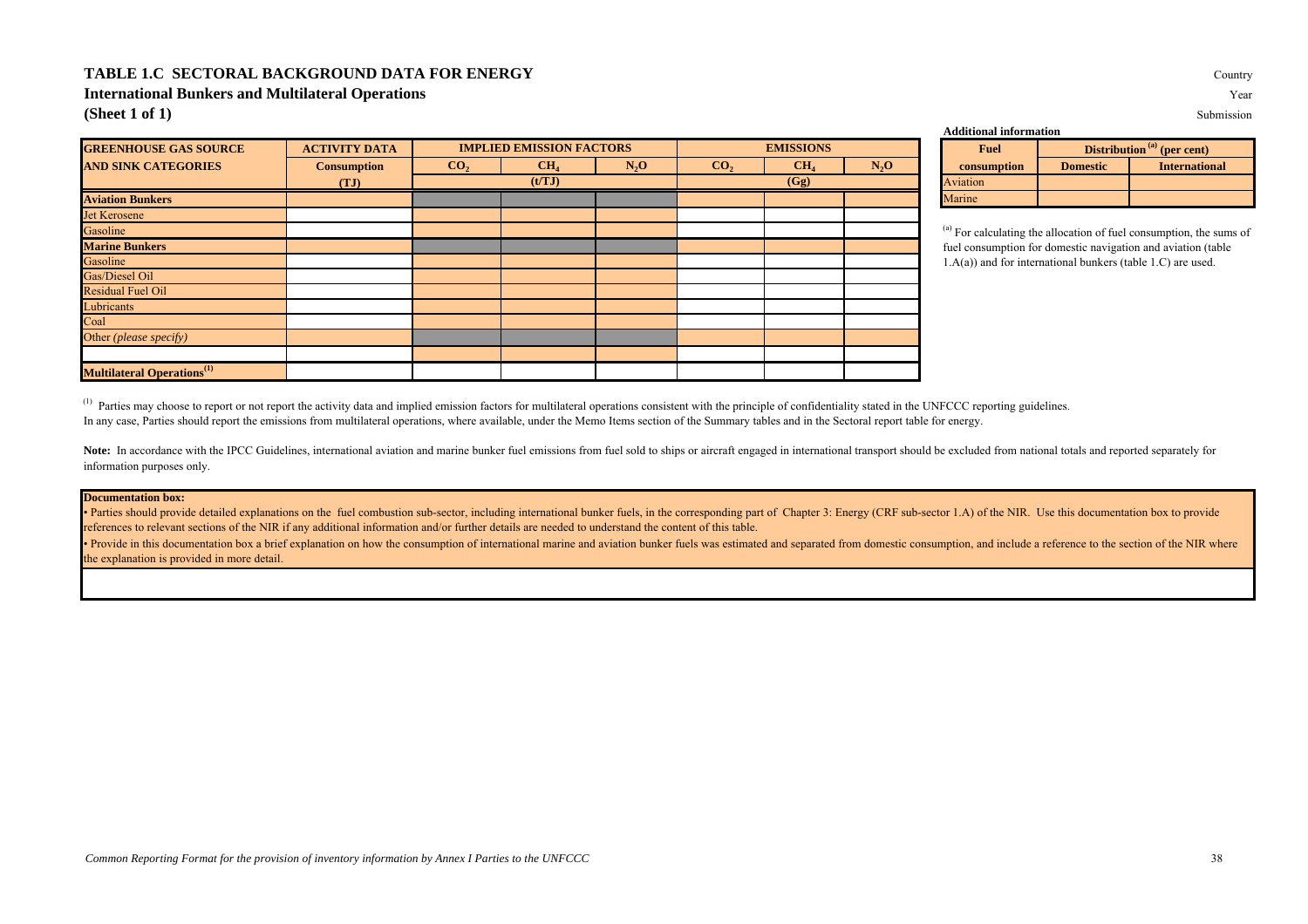## **TABLE 2(I) SECTORAL REPORT FOR INDUSTRIAL PROCESSES** Country **(Sheet 1 of 2)** Year

Submission

| <b>GREENHOUSE GAS SOURCE AND</b>                   | CO <sub>2</sub> | CH <sub>4</sub> | $N_2O$ |   | $HFCs^{(1)}$ |                         | $PFCs^{(1)}$ |   | SF <sub>6</sub> | NO <sub>x</sub> | CO   | <b>NMVOC</b> | SO <sub>2</sub> |
|----------------------------------------------------|-----------------|-----------------|--------|---|--------------|-------------------------|--------------|---|-----------------|-----------------|------|--------------|-----------------|
| <b>SINK CATEGORIES</b>                             |                 |                 |        | P | $\mathbf{A}$ | P                       | A            | P | A               |                 |      |              |                 |
|                                                    |                 | (Gg)            |        |   |              | $CO2$ equivalent $(Gg)$ |              |   |                 |                 | (Gg) |              |                 |
| <b>Total Industrial Processes</b>                  |                 |                 |        |   |              |                         |              |   |                 |                 |      |              |                 |
| <b>A. Mineral Products</b>                         |                 |                 |        |   |              |                         |              |   |                 |                 |      |              |                 |
| . Cement Production                                |                 |                 |        |   |              |                         |              |   |                 |                 |      |              |                 |
| 2. Lime Production                                 |                 |                 |        |   |              |                         |              |   |                 |                 |      |              |                 |
| 3. Limestone and Dolomite Use                      |                 |                 |        |   |              |                         |              |   |                 |                 |      |              |                 |
| 4. Soda Ash Production and Use                     |                 |                 |        |   |              |                         |              |   |                 |                 |      |              |                 |
| 5. Asphalt Roofing                                 |                 |                 |        |   |              |                         |              |   |                 |                 |      |              |                 |
| 6. Road Paving with Asphalt                        |                 |                 |        |   |              |                         |              |   |                 |                 |      |              |                 |
| 7. Other (as specified in table $2(I)A-G$ )        |                 |                 |        |   |              |                         |              |   |                 |                 |      |              |                 |
| B.<br><b>Chemical Industry</b>                     |                 |                 |        |   |              |                         |              |   |                 |                 |      |              |                 |
| . Ammonia Production                               |                 |                 |        |   |              |                         |              |   |                 |                 |      |              |                 |
| 2. Nitric Acid Production                          |                 |                 |        |   |              |                         |              |   |                 |                 |      |              |                 |
| 3. Adipic Acid Production                          |                 |                 |        |   |              |                         |              |   |                 |                 |      |              |                 |
| 4. Carbide Production                              |                 |                 |        |   |              |                         |              |   |                 |                 |      |              |                 |
| 5. Other (as specified in table $2(I)A-G$ )        |                 |                 |        |   |              |                         |              |   |                 |                 |      |              |                 |
| <b>C.</b> Metal Production                         |                 |                 |        |   |              |                         |              |   |                 |                 |      |              |                 |
| . Iron and Steel Production                        |                 |                 |        |   |              |                         |              |   |                 |                 |      |              |                 |
| 2. Ferroalloys Production                          |                 |                 |        |   |              |                         |              |   |                 |                 |      |              |                 |
| 3. Aluminium Production                            |                 |                 |        |   |              |                         |              |   |                 |                 |      |              |                 |
| 4. $SF6$ Used in Aluminium and Magnesium Foundries |                 |                 |        |   |              |                         |              |   |                 |                 |      |              |                 |
| 5. Other (as specified in table $2(I)A-G$ )        |                 |                 |        |   |              |                         |              |   |                 |                 |      |              |                 |

Note: P = Potential emissions based on Tier 1 approach of the IPCC Guidelines. A = Actual emissions based on Tier 2 approach of the IPCC Guidelines. This applies only to source categories where methods exist for both tiers.

 $^{(1)}$  The emissions of HFCs and PFCs are to be expressed as CO<sub>2</sub> equivalent emissions. Data on disaggregated emissions of HFCs and PFCs are to be provided in Table 2(II).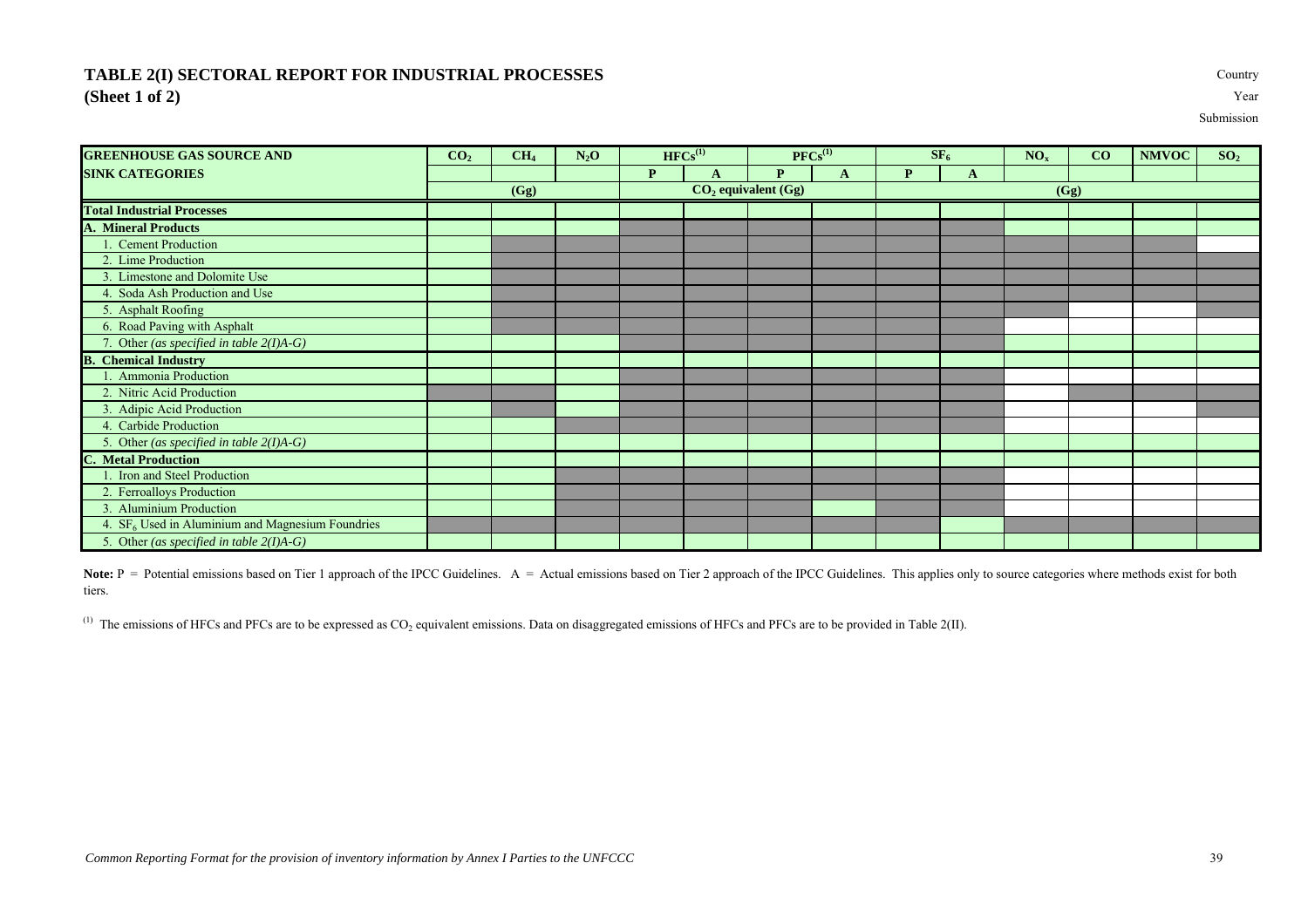## **TABLE 2(I) SECTORAL REPORT FOR INDUSTRIAL PROCESSES (Sheet 2 of 2)** Year

| Countr |     |
|--------|-----|
|        | Yea |

Submission

| <b>GREENHOUSE GAS SOURCE AND</b>                           | CO <sub>2</sub> | CH <sub>4</sub> | $N_2O$ |   | $HFCs^{(1)}$ |                         | $PFCs^{(1)}$ |              | $SE_6$ | NO <sub>x</sub> | CO   | <b>NMVOC</b> | SO <sub>2</sub> |
|------------------------------------------------------------|-----------------|-----------------|--------|---|--------------|-------------------------|--------------|--------------|--------|-----------------|------|--------------|-----------------|
| <b>SINK CATEGORIES</b>                                     |                 |                 |        | P |              | $\mathbf{p}$            | A            | $\mathbf{p}$ | A      |                 |      |              |                 |
|                                                            |                 | (Gg)            |        |   |              | $CO2$ equivalent $(Gg)$ |              |              |        |                 | (Gg) |              |                 |
| <b>D.</b> Other Production                                 |                 |                 |        |   |              |                         |              |              |        |                 |      |              |                 |
| 1. Pulp and Paper                                          |                 |                 |        |   |              |                         |              |              |        |                 |      |              |                 |
| 2. Food and Drink <sup>(2)</sup>                           |                 |                 |        |   |              |                         |              |              |        |                 |      |              |                 |
| <b>E.</b> Production of Halocarbons and $SF6$              |                 |                 |        |   |              |                         |              |              |        |                 |      |              |                 |
| <b>By-product Emissions</b>                                |                 |                 |        |   |              |                         |              |              |        |                 |      |              |                 |
| Production of HCFC-22                                      |                 |                 |        |   |              |                         |              |              |        |                 |      |              |                 |
| Other                                                      |                 |                 |        |   |              |                         |              |              |        |                 |      |              |                 |
| 2. Fugitive Emissions                                      |                 |                 |        |   |              |                         |              |              |        |                 |      |              |                 |
| 3. Other (as specified in table $2(II)$ )                  |                 |                 |        |   |              |                         |              |              |        |                 |      |              |                 |
| F. Consumption of Halocarbons and SF <sub>6</sub>          |                 |                 |        |   |              |                         |              |              |        |                 |      |              |                 |
| Refrigeration and Air Conditioning Equipment               |                 |                 |        |   |              |                         |              |              |        |                 |      |              |                 |
| 2. Foam Blowing                                            |                 |                 |        |   |              |                         |              |              |        |                 |      |              |                 |
| 3. Fire Extinguishers                                      |                 |                 |        |   |              |                         |              |              |        |                 |      |              |                 |
| 4. Aerosols/ Metered Dose Inhalers                         |                 |                 |        |   |              |                         |              |              |        |                 |      |              |                 |
| 5. Solvents                                                |                 |                 |        |   |              |                         |              |              |        |                 |      |              |                 |
| 6. Other applications using $ODS^{(3)}$ substitutes        |                 |                 |        |   |              |                         |              |              |        |                 |      |              |                 |
| Semiconductor Manufacture                                  |                 |                 |        |   |              |                         |              |              |        |                 |      |              |                 |
| 8. Electrical Equipment                                    |                 |                 |        |   |              |                         |              |              |        |                 |      |              |                 |
| 9. Other (as specified in table $2(II)$                    |                 |                 |        |   |              |                         |              |              |        |                 |      |              |                 |
| G. Other (as specified in tables $2(I)$ .A-G and $2(II)$ ) |                 |                 |        |   |              |                         |              |              |        |                 |      |              |                 |
|                                                            |                 |                 |        |   |              |                         |              |              |        |                 |      |              |                 |

Note:  $P =$  Potential emissions based on Tier 1 approach of the IPCC Guidelines.  $A =$  Actual emissions based on Tier 2 approach of the IPCC Guidelines. This applies only to source categories where methods exist for both ti

 $^{(1)}$  The emissions of HFCs and PFCs are to be expressed as CO<sub>2</sub> equivalent emissions. Data on disaggregated emissions of HFCs and PFCs are to be provided in Table 2(II).

(2) CO<sub>2</sub> from Food and Drink Production (e.g. gasification of water) can be of biogenic or non-biogenic origin. Only information on CO<sub>2</sub> emissions of non-biogenic origin should be reported.

(3) ODS: ozone-depleting substances.

## **Documentation box:**

Parties should provide detailed explanations on the industrial processes sector in Chapter 4: Industrial processes (CRF sector 2) of the NIR. Use this documentation box to provide references to relevant sections of the NIR details are needed to understand the content of this table.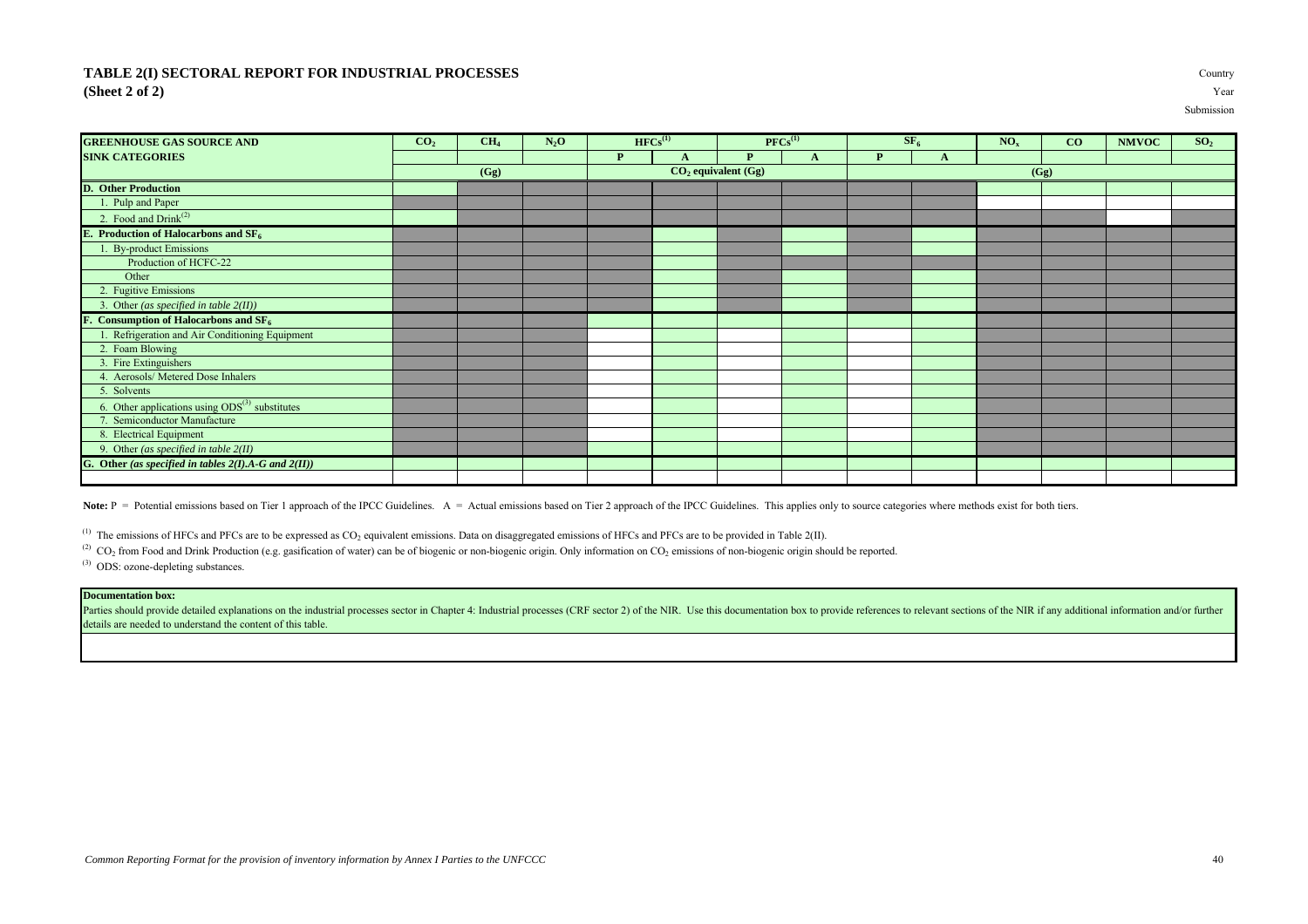#### **TABLE 2(I).A-G SECTORAL BACKGROUND DATA FOR INDUSTRIAL PROCESSES** Country **Emissions of CO<sup>2</sup> , CH<sup>4</sup> and N2O** Year **(Sheet 1 of 2)** Submission

| <b>GREENHOUSE GAS SOURCE AND</b>     | <b>ACTIVITY DATA</b>                   |      |                 | <b>IMPLIED EMISSION FACTORS<sup>(2)</sup></b> |        |                             |                         | <b>EMISSIONS</b>         |                         |                          |                         |
|--------------------------------------|----------------------------------------|------|-----------------|-----------------------------------------------|--------|-----------------------------|-------------------------|--------------------------|-------------------------|--------------------------|-------------------------|
| <b>SINK CATEGORIES</b>               |                                        |      | CO <sub>2</sub> | CH <sub>4</sub>                               | $N_2O$ | CO <sub>2</sub>             |                         | CH <sub>4</sub>          |                         | $N_2O$                   |                         |
|                                      | <b>Production/Consumption quantity</b> |      |                 |                                               |        | $E$ missions <sup>(3)</sup> | Recovery <sup>(4)</sup> | Emissions <sup>(3)</sup> | Recovery <sup>(4)</sup> | Emissions <sup>(3)</sup> | Recovery <sup>(4)</sup> |
|                                      | Description <sup>(1)</sup>             | (kt) |                 | (t/t)                                         |        |                             |                         | (Gg)                     |                         |                          |                         |
| <b>A. Mineral Products</b>           |                                        |      |                 |                                               |        |                             |                         |                          |                         |                          |                         |
| 1. Cement Production                 | (e.g. cement or clinker production)    |      |                 |                                               |        |                             |                         |                          |                         |                          |                         |
| 2. Lime Production                   |                                        |      |                 |                                               |        |                             |                         |                          |                         |                          |                         |
| 3. Limestone and Dolomite Use        |                                        |      |                 |                                               |        |                             |                         |                          |                         |                          |                         |
| 4. Soda Ash                          |                                        |      |                 |                                               |        |                             |                         |                          |                         |                          |                         |
| Soda Ash Production                  |                                        |      |                 |                                               |        |                             |                         |                          |                         |                          |                         |
| Soda Ash Use                         |                                        |      |                 |                                               |        |                             |                         |                          |                         |                          |                         |
| 5. Asphalt Roofing                   |                                        |      |                 |                                               |        |                             |                         |                          |                         |                          |                         |
| 6. Road Paving with Asphalt          |                                        |      |                 |                                               |        |                             |                         |                          |                         |                          |                         |
| 7. Other (please specify)            |                                        |      |                 |                                               |        |                             |                         |                          |                         |                          |                         |
| <b>Glass Production</b>              |                                        |      |                 |                                               |        |                             |                         |                          |                         |                          |                         |
|                                      |                                        |      |                 |                                               |        |                             |                         |                          |                         |                          |                         |
| <b>B.</b> Chemical Industry          |                                        |      |                 |                                               |        |                             |                         |                          |                         |                          |                         |
| 1. Ammonia Production <sup>(5)</sup> |                                        |      |                 |                                               |        |                             |                         |                          |                         |                          |                         |
| 2. Nitric Acid Production            |                                        |      |                 |                                               |        |                             |                         |                          |                         |                          |                         |
| 3. Adipic Acid Production            |                                        |      |                 |                                               |        |                             |                         |                          |                         |                          |                         |
| 4. Carbide Production                |                                        |      |                 |                                               |        |                             |                         |                          |                         |                          |                         |
| Silicon Carbide                      |                                        |      |                 |                                               |        |                             |                         |                          |                         |                          |                         |
| Calcium Carbide                      |                                        |      |                 |                                               |        |                             |                         |                          |                         |                          |                         |
| 5. Other (please specify)            |                                        |      |                 |                                               |        |                             |                         |                          |                         |                          |                         |
| <b>Carbon Black</b>                  |                                        |      |                 |                                               |        |                             |                         |                          |                         |                          |                         |
| Ethylene                             |                                        |      |                 |                                               |        |                             |                         |                          |                         |                          |                         |
| Dichloroethylene                     |                                        |      |                 |                                               |        |                             |                         |                          |                         |                          |                         |
| Styrene                              |                                        |      |                 |                                               |        |                             |                         |                          |                         |                          |                         |
| Methanol                             |                                        |      |                 |                                               |        |                             |                         |                          |                         |                          |                         |

<sup>(1)</sup> Where the IPCC Guidelines provide options for activity data, e.g. cement production or clinker production for estimating the emissions from Cement Production, specify the activity data used (as shown in the example i factor more transparent and to facilitate comparisons of implied emission factors.

<sup>(2)</sup> The implied emission factors (IEF) are estimated on the basis of gross emissions as follows: IEF = (emissions plus amounts recovered, oxidized, destroyed or transformed) / activity data.

<sup>(3)</sup> Final emissions are to be reported (after subtracting the amounts of emission recovery, oxidation, destruction or transformation).

(4) Amounts of emission recovery, oxidation, destruction or transformation.

 $(5)$  To avoid double counting, make offsetting deductions for fuel consumption (e.g. natural gas) in Ammonia Production, first for feedstock use of the fuel, and then for a sequestering use of the feedstock.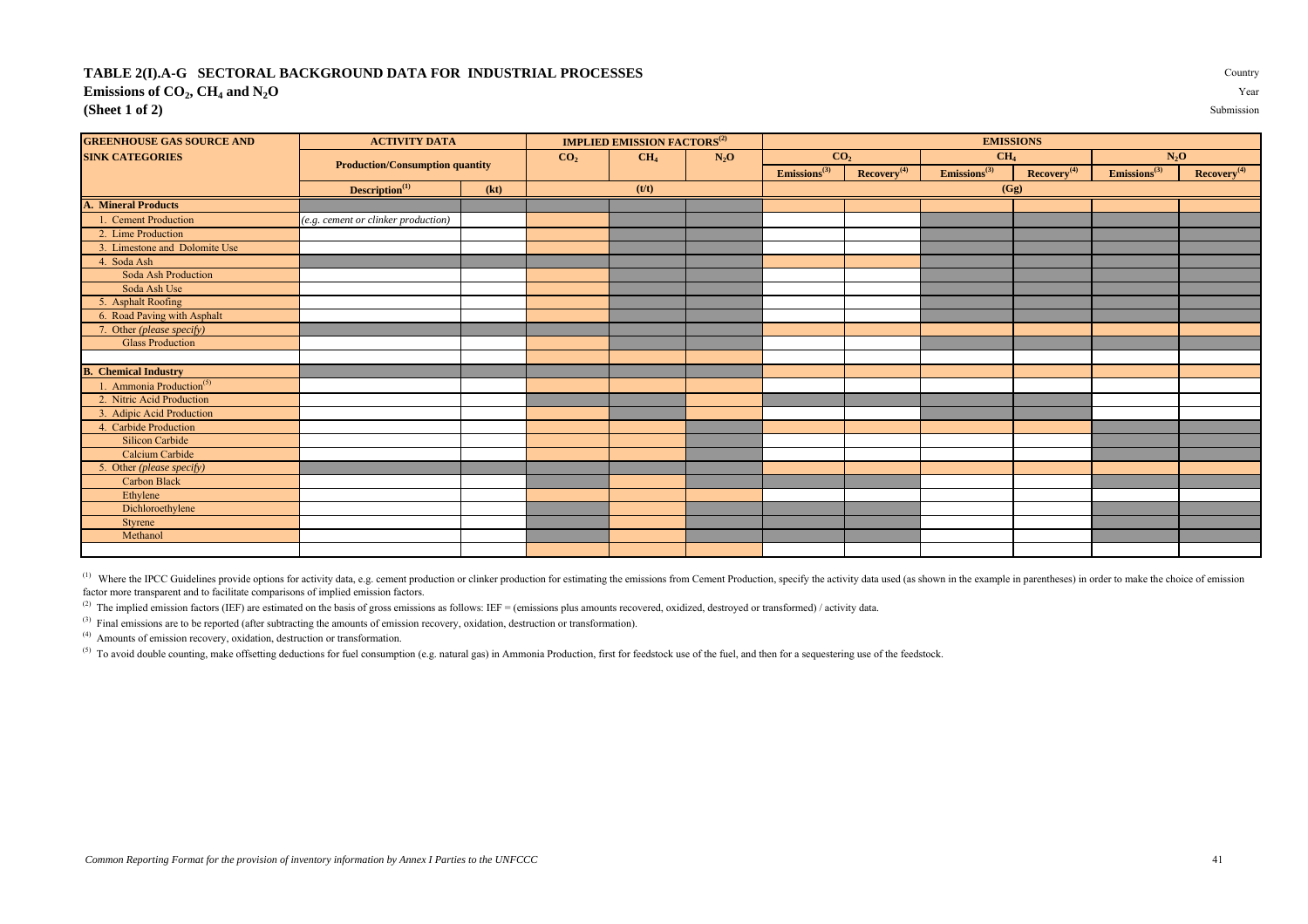#### **TABLE 2(I).A-G SECTORAL BACKGROUND DATA FOR INDUSTRIAL PROCESSES** Country **Emissions of CO<sup>2</sup> , CH<sup>4</sup> and N2O** Year **(Sheet 2 of 2)** Submission

| <b>GREENHOUSE GAS SOURCE AND</b> | <b>ACTIVITY DATA</b>                   |      |                 | <b>IMPLIED EMISSION FACTORS<sup>(2)</sup></b> |        |                             |                         | <b>EMISSIONS</b>         |                         |                          |                         |
|----------------------------------|----------------------------------------|------|-----------------|-----------------------------------------------|--------|-----------------------------|-------------------------|--------------------------|-------------------------|--------------------------|-------------------------|
| <b>SINK CATEGORIES</b>           |                                        |      | CO <sub>2</sub> | CH <sub>4</sub>                               | $N_2O$ | CO <sub>2</sub>             |                         | CH <sub>4</sub>          |                         | $N_2$ O                  |                         |
|                                  | <b>Production/Consumption quantity</b> |      |                 |                                               |        | $E$ missions <sup>(3)</sup> | Recovery <sup>(4)</sup> | Emissions <sup>(3)</sup> | Recovery <sup>(4)</sup> | Emissions <sup>(3)</sup> | Recovery <sup>(4)</sup> |
|                                  | Description <sup>(1)</sup>             | (kt) |                 | (t/t)                                         |        |                             |                         | (Gg)                     |                         |                          |                         |
| <b>C. Metal Production</b>       |                                        |      |                 |                                               |        |                             |                         |                          |                         |                          |                         |
| Iron and Steel Production        |                                        |      |                 |                                               |        |                             |                         |                          |                         |                          |                         |
| <b>Steel</b>                     |                                        |      |                 |                                               |        |                             |                         |                          |                         |                          |                         |
| Pig Iron                         |                                        |      |                 |                                               |        |                             |                         |                          |                         |                          |                         |
| Sinter                           |                                        |      |                 |                                               |        |                             |                         |                          |                         |                          |                         |
| Coke                             |                                        |      |                 |                                               |        |                             |                         |                          |                         |                          |                         |
| Other (please specify)           |                                        |      |                 |                                               |        |                             |                         |                          |                         |                          |                         |
|                                  |                                        |      |                 |                                               |        |                             |                         |                          |                         |                          |                         |
| 2. Ferroalloys Production        |                                        |      |                 |                                               |        |                             |                         |                          |                         |                          |                         |
| 3. Aluminium Production          |                                        |      |                 |                                               |        |                             |                         |                          |                         |                          |                         |

<sup>(1)</sup> Where the IPCC Guidelines provide options for activity data, e.g. cement production or clinker production for estimating the emissions from Cement Production, specify the activity data used (as shown in the example i emission factor more transparent and to facilitate comparisons of implied emission factors.

<sup>(2)</sup> The implied emission factors (IEF) are estimated on the basis of gross emissions as follows: IEF = (emissions + amounts recovered, oxidized, destroyed or transformed) / activity data.

<sup>(3)</sup> Final emissions are to be reported (after subtracting the amounts of emission recovery, oxidation, destruction or transformation).

(4) Amounts of emission recovery, oxidation, destruction or transformation.

4.  $SF<sub>6</sub>$  Used in Aluminium and Magnesium

## **Documentation box:**

Foundries

**D. Other Production** 1. Pulp and Paper 2. Food and Drink **G. Other** *(please specify)*

5. Other *(please specify)*

• Parties should provide detailed explanations on the industrial processes sector in Chapter 4: Industrial processes (CRF sector) 2) of the NIR. Use this documentation box to provide references to relevant sections of the details are needed to understand the content of this table.

• In relation to metal production, more specific information (e.g. data on virgin and recycled steel production) could be provided in this documentation box, or in the NIR, together with a reference to the relevant section

• Confidentiality: Where only aggregate figures for activity data are provided, e.g. due to reasons of confidentiality, a note indicating this should be provided in this documentation box.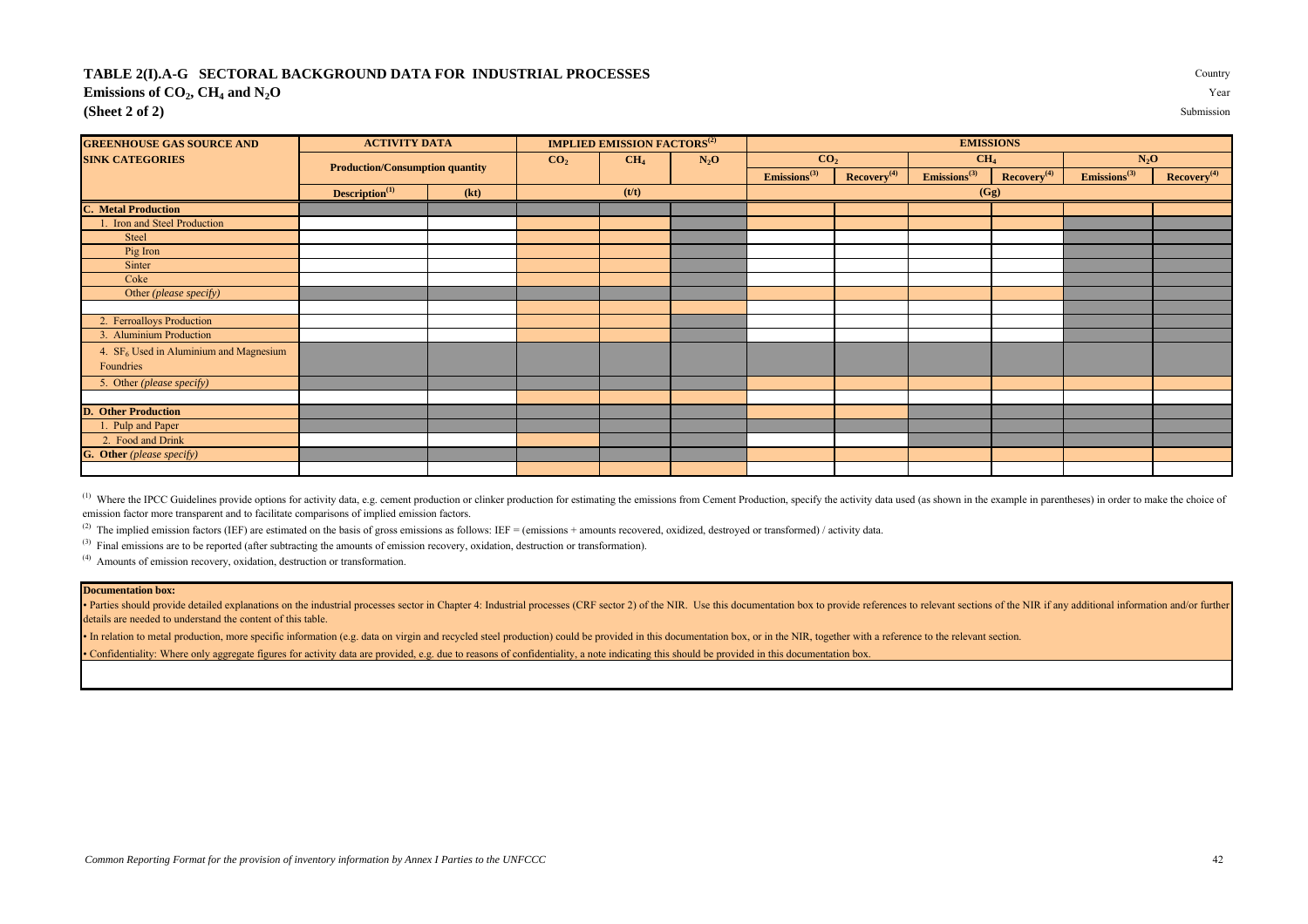### **TABLE 2(II) SECTORAL REPORT FOR INDUSTRIAL PROCESSES - EMISSIONS OF HFCs, PFCs AND SF<sub>6</sub> Country Country Country Country Country Country Country Country Country Country Country Country Country Country Country Country Coun (Sheet 1 of 2)** Year

| <b>GREENHOUSE GAS SOURCE AND</b><br><b>SINK CATEGORIES</b>              | HFC-23 | HFC-32 | HFC-41 | <b>HFC-43-10me</b> | <b>HFC-125</b> | <b>HFC-134</b> | <b>HFC-134a</b> | <b>HFC-152a</b> | HFC-143 | <b>HFC-143a</b> | <b>HFC-227ea</b> | <b>HFC-236fa</b> | <b>HFC-245ca</b> | Unspecified mix of listed HFCs $^{(1)}$ | Total HFCs | $\mathbb{E}_4$ | $\mathbf{C}_2\mathbf{F}_6$ | $\mathbf{C}$ $_3\mathbf{F_8}$ | $\mathbf{C_4F_{10}}$ | $\mathbf{c}\text{-}\mathbf{C}_4\mathbf{F}_8$ | $\mathbf{C_5F_{12}}$ | $\mathbf{C}_6\mathbf{F}_{14}$ | Unspecified mix<br>of listed PFCs $\ensuremath{^{(1)}}$ | <b>Total PFCs</b> | $\rm SF_6$           |
|-------------------------------------------------------------------------|--------|--------|--------|--------------------|----------------|----------------|-----------------|-----------------|---------|-----------------|------------------|------------------|------------------|-----------------------------------------|------------|----------------|----------------------------|-------------------------------|----------------------|----------------------------------------------|----------------------|-------------------------------|---------------------------------------------------------|-------------------|----------------------|
|                                                                         |        |        |        |                    |                |                | $(t)^{(2)}$     |                 |         |                 |                  |                  |                  | CO <sub>2</sub><br>equivalent<br>(Gg)   |            |                |                            |                               | $(t)$ <sup>(2)</sup> |                                              |                      |                               | CO <sub>2</sub><br>equivalent<br>(Gg)                   |                   | $(b)$ <sup>(2)</sup> |
| <b>Total Actual Emissions of Halocarbons (by</b><br>chemical) and $SF6$ |        |        |        |                    |                |                |                 |                 |         |                 |                  |                  |                  |                                         |            |                |                            |                               |                      |                                              |                      |                               |                                                         |                   |                      |
| <b>C.</b> Metal Production                                              |        |        |        |                    |                |                |                 |                 |         |                 |                  |                  |                  |                                         |            |                |                            |                               |                      |                                              |                      |                               |                                                         |                   |                      |
| <b>Aluminium Production</b>                                             |        |        |        |                    |                |                |                 |                 |         |                 |                  |                  |                  |                                         |            |                |                            |                               |                      |                                              |                      |                               |                                                         |                   |                      |
| $SF6$ Used in Aluminium Foundries                                       |        |        |        |                    |                |                |                 |                 |         |                 |                  |                  |                  |                                         |            |                |                            |                               |                      |                                              |                      |                               |                                                         |                   |                      |
| SF <sub>6</sub> Used in Magnesium Foundries                             |        |        |        |                    |                |                |                 |                 |         |                 |                  |                  |                  |                                         |            |                |                            |                               |                      |                                              |                      |                               |                                                         |                   |                      |
| E. Production of Halocarbons and $SF6$                                  |        |        |        |                    |                |                |                 |                 |         |                 |                  |                  |                  |                                         |            |                |                            |                               |                      |                                              |                      |                               |                                                         |                   |                      |
| 1. By-product Emissions                                                 |        |        |        |                    |                |                |                 |                 |         |                 |                  |                  |                  |                                         |            |                |                            |                               |                      |                                              |                      |                               |                                                         |                   |                      |
| Production of HCFC-22                                                   |        |        |        |                    |                |                |                 |                 |         |                 |                  |                  |                  |                                         |            |                |                            |                               |                      |                                              |                      |                               |                                                         |                   |                      |
| Other                                                                   |        |        |        |                    |                |                |                 |                 |         |                 |                  |                  |                  |                                         |            |                |                            |                               |                      |                                              |                      |                               |                                                         |                   |                      |
| 2. Fugitive Emissions                                                   |        |        |        |                    |                |                |                 |                 |         |                 |                  |                  |                  |                                         |            |                |                            |                               |                      |                                              |                      |                               |                                                         |                   |                      |
| 3. Other (as specified in table $2(II)$ .C,E)                           |        |        |        |                    |                |                |                 |                 |         |                 |                  |                  |                  |                                         |            |                |                            |                               |                      |                                              |                      |                               |                                                         |                   |                      |
| $F(a)$ . Consumption of Halocarbons and $SF6$ (actual)                  |        |        |        |                    |                |                |                 |                 |         |                 |                  |                  |                  |                                         |            |                |                            |                               |                      |                                              |                      |                               |                                                         |                   |                      |
| emissions - Tier 2)                                                     |        |        |        |                    |                |                |                 |                 |         |                 |                  |                  |                  |                                         |            |                |                            |                               |                      |                                              |                      |                               |                                                         |                   |                      |
| 1. Refrigeration and Air Conditioning Equipment                         |        |        |        |                    |                |                |                 |                 |         |                 |                  |                  |                  |                                         |            |                |                            |                               |                      |                                              |                      |                               |                                                         |                   |                      |
| 2. Foam Blowing                                                         |        |        |        |                    |                |                |                 |                 |         |                 |                  |                  |                  |                                         |            |                |                            |                               |                      |                                              |                      |                               |                                                         |                   |                      |
| 3. Fire Extinguishers                                                   |        |        |        |                    |                |                |                 |                 |         |                 |                  |                  |                  |                                         |            |                |                            |                               |                      |                                              |                      |                               |                                                         |                   |                      |
| 4. Aerosols/Metered Dose Inhalers                                       |        |        |        |                    |                |                |                 |                 |         |                 |                  |                  |                  |                                         |            |                |                            |                               |                      |                                              |                      |                               |                                                         |                   |                      |
| 5. Solvents                                                             |        |        |        |                    |                |                |                 |                 |         |                 |                  |                  |                  |                                         |            |                |                            |                               |                      |                                              |                      |                               |                                                         |                   |                      |
| 6. Other applications using $ODS^{(3)}$ substitutes                     |        |        |        |                    |                |                |                 |                 |         |                 |                  |                  |                  |                                         |            |                |                            |                               |                      |                                              |                      |                               |                                                         |                   |                      |
| 7. Semiconductor Manufacture                                            |        |        |        |                    |                |                |                 |                 |         |                 |                  |                  |                  |                                         |            |                |                            |                               |                      |                                              |                      |                               |                                                         |                   |                      |
| 8. Electrical Equipment                                                 |        |        |        |                    |                |                |                 |                 |         |                 |                  |                  |                  |                                         |            |                |                            |                               |                      |                                              |                      |                               |                                                         |                   |                      |
| 9. Other (as specified in table $2(II)F$ )                              |        |        |        |                    |                |                |                 |                 |         |                 |                  |                  |                  |                                         |            |                |                            |                               |                      |                                              |                      |                               |                                                         |                   |                      |
| G. Other (please specify)                                               |        |        |        |                    |                |                |                 |                 |         |                 |                  |                  |                  |                                         |            |                |                            |                               |                      |                                              |                      |                               |                                                         |                   |                      |
|                                                                         |        |        |        |                    |                |                |                 |                 |         |                 |                  |                  |                  |                                         |            |                |                            |                               |                      |                                              |                      |                               |                                                         |                   |                      |

**Note:**

1. All footnotes for this table are given at the end of the table on sheet 2.

2. Gases with global warming potential (GWP) values not yet agreed upon by the Conference of the Parties should be reported in table 9(b).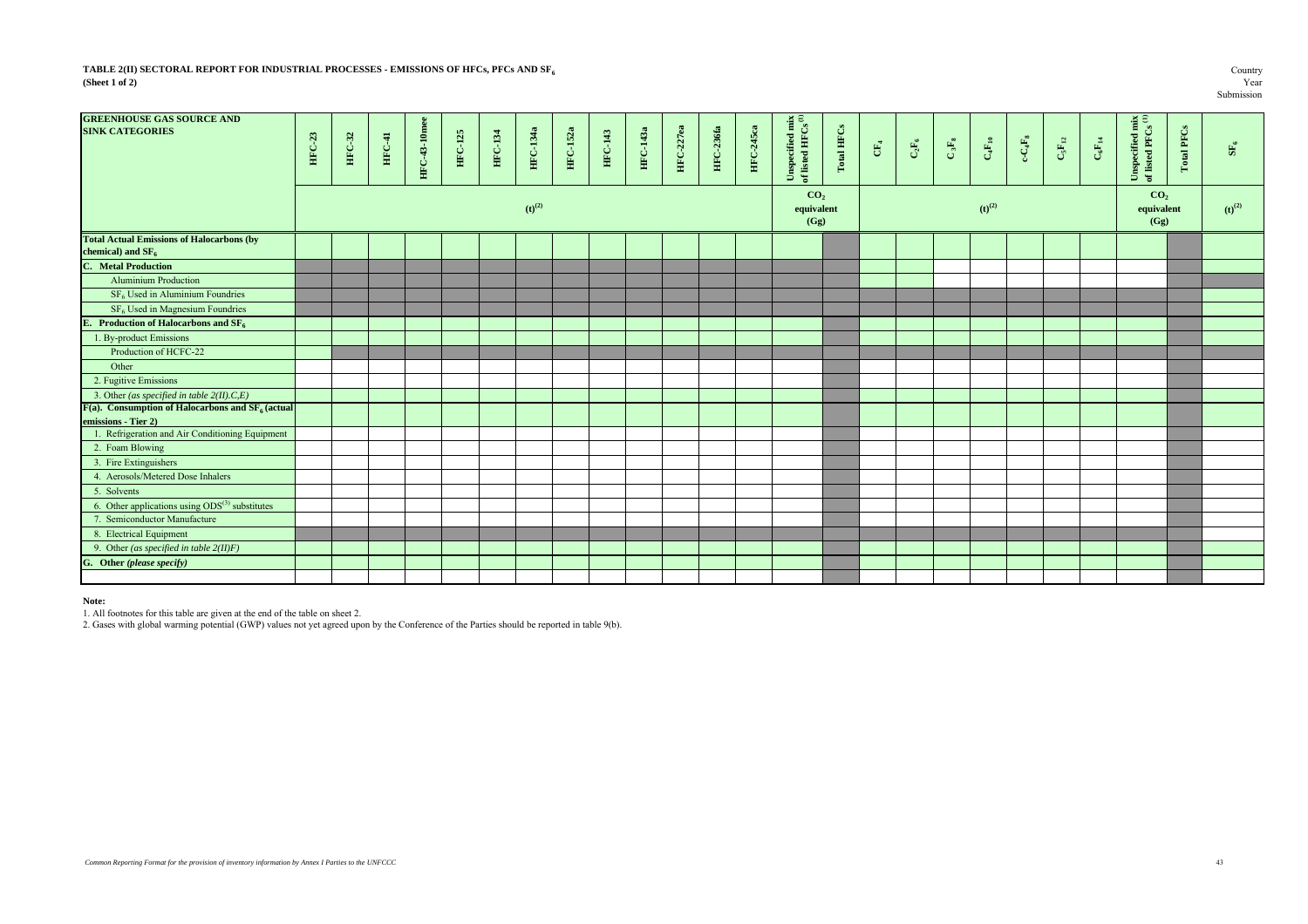#### **TABLE 2(II) SECTORAL REPORT FOR INDUSTRIAL PROCESSES - EMISSIONS OF HFCs, PFCs AND SF<sup>6</sup>** Country **(Sheet 2 of 2)** Year

# Submission

| <b>GREENHOUSE GAS SOURCE AND</b><br><b>SINK CATEGORIES</b> | 畠 | 32<br>EEC | 量<br>HEC | 흨<br>₽<br>HFC. | $\mathbb{S}$<br>≕<br>- 11<br>FC. | $\frac{34}{2}$<br>- 1<br>EC | 34a<br>÷<br>HFC.     | <b>HFC-152a</b> | 143<br>- 1<br>EC. | 43a<br>$\rightarrow$<br>H <sub>E</sub> C | HFC-227ea | 236fa<br>E | 245ca<br><b>D<br/>田</b> | 5                        | ඊ<br>齨<br>$\Xi$ | $C_{4}$ | $\mathbf{C}_2\mathbf{F}_6$ | $\mathbf{C}\,{}_{3}\mathbf{F}_{8}$ | $\mathbf{C_4F_{10}}$ | $C_4F_8$ | $\mathbf{C}_5\mathbf{F}_{12}$ | $\mathbf{C_6F_{14}}$ | ۵<br>ispecified mix of listed $\mathrm{PFCs}^{(1)}$<br><b>R</b><br>Б | PFCs<br>$\overline{\mathbf{a}}$<br>$\mathbf{r}$ | $\mathbf{SE}_6$ |
|------------------------------------------------------------|---|-----------|----------|----------------|----------------------------------|-----------------------------|----------------------|-----------------|-------------------|------------------------------------------|-----------|------------|-------------------------|--------------------------|-----------------|---------|----------------------------|------------------------------------|----------------------|----------|-------------------------------|----------------------|----------------------------------------------------------------------|-------------------------------------------------|-----------------|
|                                                            |   |           |          |                |                                  |                             | $(b)$ <sup>(2)</sup> |                 |                   |                                          |           |            |                         | $CO2$ equivalent<br>(Gg) |                 |         |                            |                                    | $(t)^{(2)}$          |          |                               |                      | $CO2$ equivalent<br>(Gg)                                             |                                                 | $(t)^{(2)}$     |
| F(p). Total Potential Emissions of Halocarbons (by         |   |           |          |                |                                  |                             |                      |                 |                   |                                          |           |            |                         |                          |                 |         |                            |                                    |                      |          |                               |                      |                                                                      |                                                 |                 |
| chemical) and $\text{SF}_6^{(4)}$                          |   |           |          |                |                                  |                             |                      |                 |                   |                                          |           |            |                         |                          |                 |         |                            |                                    |                      |          |                               |                      |                                                                      |                                                 |                 |
| Production <sup>(5)</sup>                                  |   |           |          |                |                                  |                             |                      |                 |                   |                                          |           |            |                         |                          |                 |         |                            |                                    |                      |          |                               |                      |                                                                      |                                                 |                 |
| Import:                                                    |   |           |          |                |                                  |                             |                      |                 |                   |                                          |           |            |                         |                          |                 |         |                            |                                    |                      |          |                               |                      |                                                                      |                                                 |                 |
| In bulk                                                    |   |           |          |                |                                  |                             |                      |                 |                   |                                          |           |            |                         |                          |                 |         |                            |                                    |                      |          |                               |                      |                                                                      |                                                 |                 |
| In products <sup><math>(6)</math></sup>                    |   |           |          |                |                                  |                             |                      |                 |                   |                                          |           |            |                         |                          |                 |         |                            |                                    |                      |          |                               |                      |                                                                      |                                                 |                 |
| Export:                                                    |   |           |          |                |                                  |                             |                      |                 |                   |                                          |           |            |                         |                          |                 |         |                            |                                    |                      |          |                               |                      |                                                                      |                                                 |                 |
| In bulk                                                    |   |           |          |                |                                  |                             |                      |                 |                   |                                          |           |            |                         |                          |                 |         |                            |                                    |                      |          |                               |                      |                                                                      |                                                 |                 |
| In products <sup><math>(6)</math></sup>                    |   |           |          |                |                                  |                             |                      |                 |                   |                                          |           |            |                         |                          |                 |         |                            |                                    |                      |          |                               |                      |                                                                      |                                                 |                 |
| Destroyed amount                                           |   |           |          |                |                                  |                             |                      |                 |                   |                                          |           |            |                         |                          |                 |         |                            |                                    |                      |          |                               |                      |                                                                      |                                                 |                 |

| GWP values used 11700                                                    | 650 | <b>150</b> | 1300 | 2800 | 1000 | 1300 | <b>140</b> | 300 | 3800 | 2900 | 6300 | 560 |  | 6500 | 9200 | 7000 | 7000 | 8700 | 7500 | 7400 |  | 23900 |
|--------------------------------------------------------------------------|-----|------------|------|------|------|------|------------|-----|------|------|------|-----|--|------|------|------|------|------|------|------|--|-------|
| <b>Total Actual Emissions</b> <sup>(7)</sup><br>$(CO2$ equivalent $(Gg)$ |     |            |      |      |      |      |            |     |      |      |      |     |  |      |      |      |      |      |      |      |  |       |
| Metal Production                                                         |     |            |      |      |      |      |            |     |      |      |      |     |  |      |      |      |      |      |      |      |  |       |
| Production of Halocarbons and $SF6$                                      |     |            |      |      |      |      |            |     |      |      |      |     |  |      |      |      |      |      |      |      |  |       |
| F(a). Consumption of Halocarbons and $SF6$                               |     |            |      |      |      |      |            |     |      |      |      |     |  |      |      |      |      |      |      |      |  |       |
| Other                                                                    |     |            |      |      |      |      |            |     |      |      |      |     |  |      |      |      |      |      |      |      |  |       |

| <b>Ratio of Potential/Actual Emissions from</b><br>Consumption of Halocarbons and $SF6$ |  |  |  |  |  |  |  |  |  |  |  |  |  |
|-----------------------------------------------------------------------------------------|--|--|--|--|--|--|--|--|--|--|--|--|--|
| Actual emissions - $F(a)$ (Gg CO <sub>2</sub> eq.)                                      |  |  |  |  |  |  |  |  |  |  |  |  |  |
| Potential emissions - $F(p)^{(8)}$ (Gg CO <sub>2</sub> eq.)                             |  |  |  |  |  |  |  |  |  |  |  |  |  |
| Potential/Actual emissions ratio                                                        |  |  |  |  |  |  |  |  |  |  |  |  |  |

<sup>(1)</sup> In accordance with the UNFCCC reporting guidelines, HFC and PFC emissions should be reported for each relevant chemical. However, if it is not possible to report values for each chemical (i.e. mixtures, confidential aggregate figures for HFCs and PFCs, respectively. Note that the unit used for these columns is  $Gg$  of  $CO<sub>2</sub>$  equivalent.

(2) Note that the units used in this table differ from those used in the rest of the Sectoral report tables, i.e. *t* instead of *Gg* .

(3) ODS: ozone-depleting substances

(4) Potential emissions of each chemical of halocarbons and SF<sub>6</sub> estimated using Tier 1a or Tier 1b of the IPCC Guidelines (Volume 3. Reference Manual, pp. 2.47-2.50). Where potential emission estimates are available in a reported in the NIR and a reference should be provided in the documentation box. Use table Summary 3 to indicate whether Tier 1a or Tier 1b was used.

<sup>(5)</sup> Production refers to production of new chemicals. Recycled substances could be included here, but avoid double counting of emissions. An indication as to whether recycled substances are included should be provided in

(6) Relevant only for Tier 1b.

( $^{7}$ ) Total actual emissions equal the sum of the actual emissions of each halocarbon and SF<sub>6</sub> from the source categories 2.C, 2.E, 2.F and 2.G as reported in sheet 1 of this table multiplied by the corresponding GWP v

<sup>(8)</sup> Potential emissions of each halocarbon and  $SF_6$  taken from row  $F(p)$  multiplied by the corresponding GWP values.

Note: As stated in the UNFCCC reporting guidelines, Parties should report actual emissions of HFCs, PFCs and SF<sub>6</sub>, where data are available, providing disaggregated data by chemical and source category in units of mass an potential emissions for the sources where the concept of potential emissions applies, for reasons of transparency and comparability. Gases with GWP values not yet agreed upon by the COP should be reported in Table 9 (b).

#### **Documentation box:**

• Parties should provide detailed explanations on the industrial processes sector in Chapter 4: Industrial processes (CRF sector 2) of the NIR. Use this documentation box to provide references to relevant sections of the N the content of this table.

If estimates are reported under "2.G Other", use this documentation box to provide information regarding activities covered under this category and to provide reference to the section in the NIR where background informatio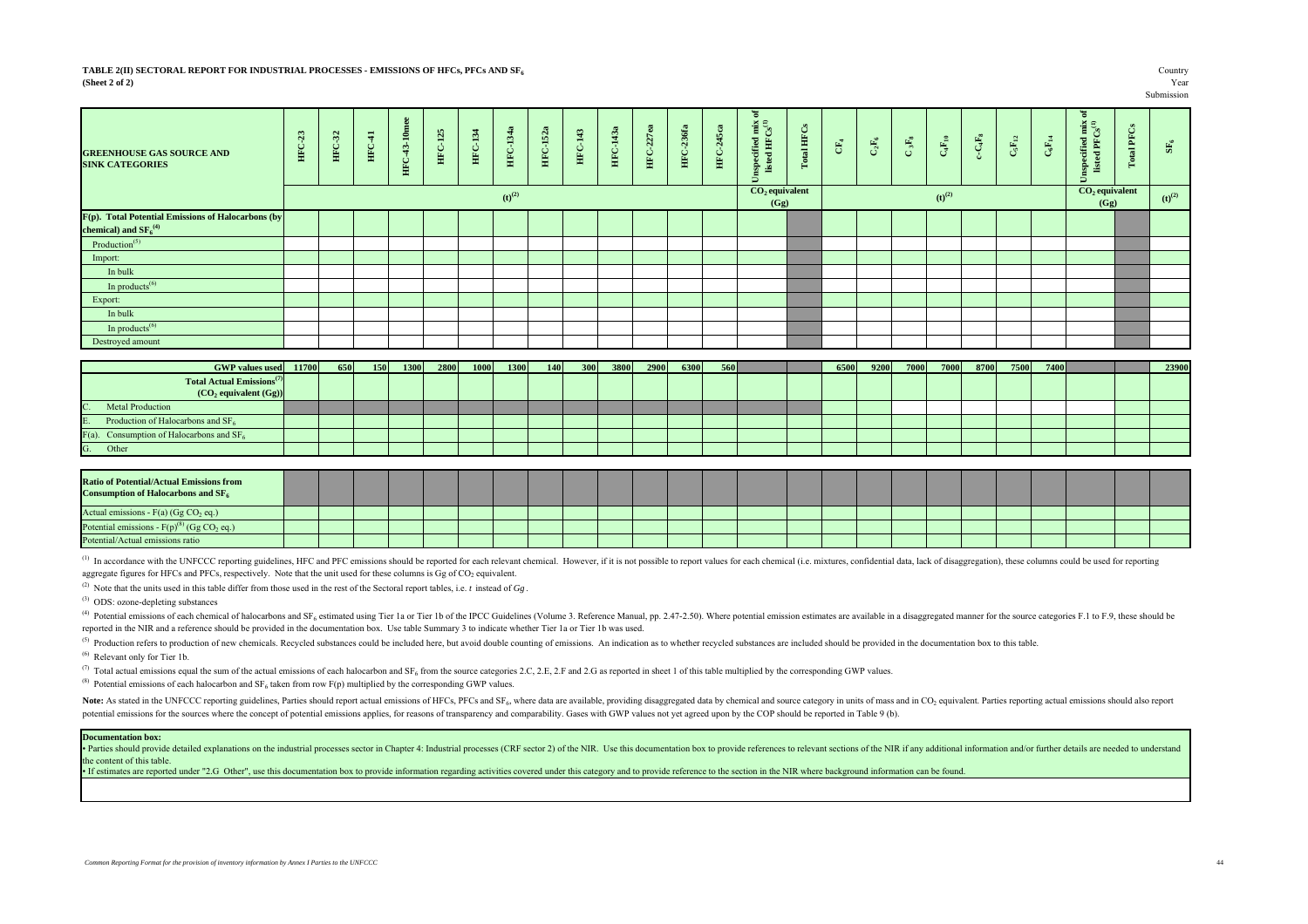## TABLE 2(II). C, E SECTORAL BACKGROUND DATA FOR INDUSTRIAL PROCESSES **Metal Production, Production of Halocarbons and SF<sub>6</sub>**

**(Sheet 1 of 1)** Submission

| Countr     |  |
|------------|--|
| Yea        |  |
| Submission |  |

| <b>GREENHOUSE GAS SOURCE AND SINK</b><br><b>CATEGORIES</b> |                                   | <b>ACTIVITY DATA</b> |                 | <b>IMPLIED EMISSION FACTORS</b> <sup>(2)</sup> |        |                          | <b>EMISSIONS</b>       |                          |                         |                          |                         |  |  |
|------------------------------------------------------------|-----------------------------------|----------------------|-----------------|------------------------------------------------|--------|--------------------------|------------------------|--------------------------|-------------------------|--------------------------|-------------------------|--|--|
|                                                            |                                   |                      | CF <sub>4</sub> | $C_2F_6$                                       | $SE_6$ | CF <sub>4</sub>          |                        | $C_2F_6$                 |                         | SF <sub>6</sub>          |                         |  |  |
|                                                            |                                   |                      |                 |                                                |        | Emissions <sup>(3)</sup> | (4)<br><b>Recovery</b> | Emissions <sup>(3)</sup> | Recovery <sup>(4)</sup> | Emissions <sup>(3)</sup> | Recovery <sup>(4)</sup> |  |  |
|                                                            | <b>Description</b> <sup>(1)</sup> | (kg/t)               |                 |                                                |        |                          |                        | (t)                      |                         |                          |                         |  |  |
| C. PFCs and $SF6$ from Metal Production                    |                                   |                      |                 |                                                |        |                          |                        |                          |                         |                          |                         |  |  |
| PFCs from Aluminium Production                             |                                   |                      |                 |                                                |        |                          |                        |                          |                         |                          |                         |  |  |
| SF <sub>6</sub> used in Aluminium and Magnesium Foundries  |                                   |                      |                 |                                                |        |                          |                        |                          |                         |                          |                         |  |  |
| <b>Aluminium Foundries</b>                                 | (SF <sub>6</sub> consumption)     |                      |                 |                                                |        |                          |                        |                          |                         |                          |                         |  |  |
| <b>Magnesium Foundries</b>                                 | $(SF_6$ consumption)              |                      |                 |                                                |        |                          |                        |                          |                         |                          |                         |  |  |

| <b>GREENHOUSE GAS SOURCE AND SINK</b><br><b>CATEGORIES</b> |                            |        |                                                    | <b>IMPLIED EMISSION FACTORS</b> <sup>(2)</sup> |                             |                         | <b>EMISSIONS</b>            |                         |                    |                          |                         |  |  |
|------------------------------------------------------------|----------------------------|--------|----------------------------------------------------|------------------------------------------------|-----------------------------|-------------------------|-----------------------------|-------------------------|--------------------|--------------------------|-------------------------|--|--|
|                                                            | <b>ACTIVITY DATA</b>       |        | SF <sub>6</sub><br><b>HFC-23</b><br>(as specified) |                                                | <b>HFCs/PFCs</b>            | <b>HFC-23</b>           |                             | SF <sub>6</sub>         |                    | <b>HFCs/PFCs</b>         |                         |  |  |
|                                                            |                            |        |                                                    |                                                | $E$ missions <sup>(3)</sup> | Recovery <sup>(4)</sup> | $E$ missions <sup>(3)</sup> | Recovery <sup>(4)</sup> | (specify chemical) | Emissions <sup>(3)</sup> | Recovery <sup>(4)</sup> |  |  |
|                                                            | Description <sup>(1)</sup> | (kg/t) |                                                    |                                                | (t)                         |                         |                             |                         |                    |                          |                         |  |  |
| <b>E.</b> Production of Halocarbons and $SF6$              |                            |        |                                                    |                                                |                             |                         |                             |                         |                    |                          |                         |  |  |
| <b>1. By-product Emissions</b>                             |                            |        |                                                    |                                                |                             |                         |                             |                         |                    |                          |                         |  |  |
| Production of HCFC-22                                      |                            |        |                                                    |                                                |                             |                         |                             |                         |                    |                          |                         |  |  |
| Other (please specify activity)                            |                            |        |                                                    |                                                |                             |                         |                             |                         |                    |                          |                         |  |  |
|                                                            |                            |        |                                                    |                                                |                             |                         |                             |                         |                    |                          |                         |  |  |
| 2. Fugitive Emissions (please specify activity)            |                            |        |                                                    |                                                |                             |                         |                             |                         |                    |                          |                         |  |  |
|                                                            |                            |        |                                                    |                                                |                             |                         |                             |                         |                    |                          |                         |  |  |
| 3. Other (please specify activity)                         |                            |        |                                                    |                                                |                             |                         |                             |                         |                    |                          |                         |  |  |
|                                                            |                            |        |                                                    |                                                |                             |                         |                             |                         |                    |                          |                         |  |  |

 $(1)$  Specify the activity data used as shown in the examples in parentheses.

<sup>(2)</sup> The implied emission factors (IEFs) are estimated on the basis of gross emissions as follows: IEF = (emissions + amounts recovered, oxidized, destroyed or transformed) / activity data.

(3) Final emissions (after subtracting the amounts of emission recovery, oxidation, destruction or transformation).

(4) Amounts of emission recovery, oxidation, destruction or transformation.

#### **Documentation box:**

• Parties should provide detailed explanations on the industrial processes sector in Chapter 4: Industrial processes (CRF sector 2) of the NIR. Use this documentation box to provide references to relevant sections of the N understand the content of this table.

• Where only aggregate figures for activity data are provided, e.g. due to reasons of confidentiality (see footnote 1 to table 2(II)), a note indicating this should be provided in this documentation box. Where applying Tier 1b (for source category 2.C). Tier 2 (for source category 2.E) and country-specific methods, specify any other relevant activity data used in this documentation box, including a reference to the section

information can be found.

Use this documentation box for providing clarification on emission recovery, oxidation, destruction and/or transformation, and provide a reference to the section of the NIR where more detailed information can be found.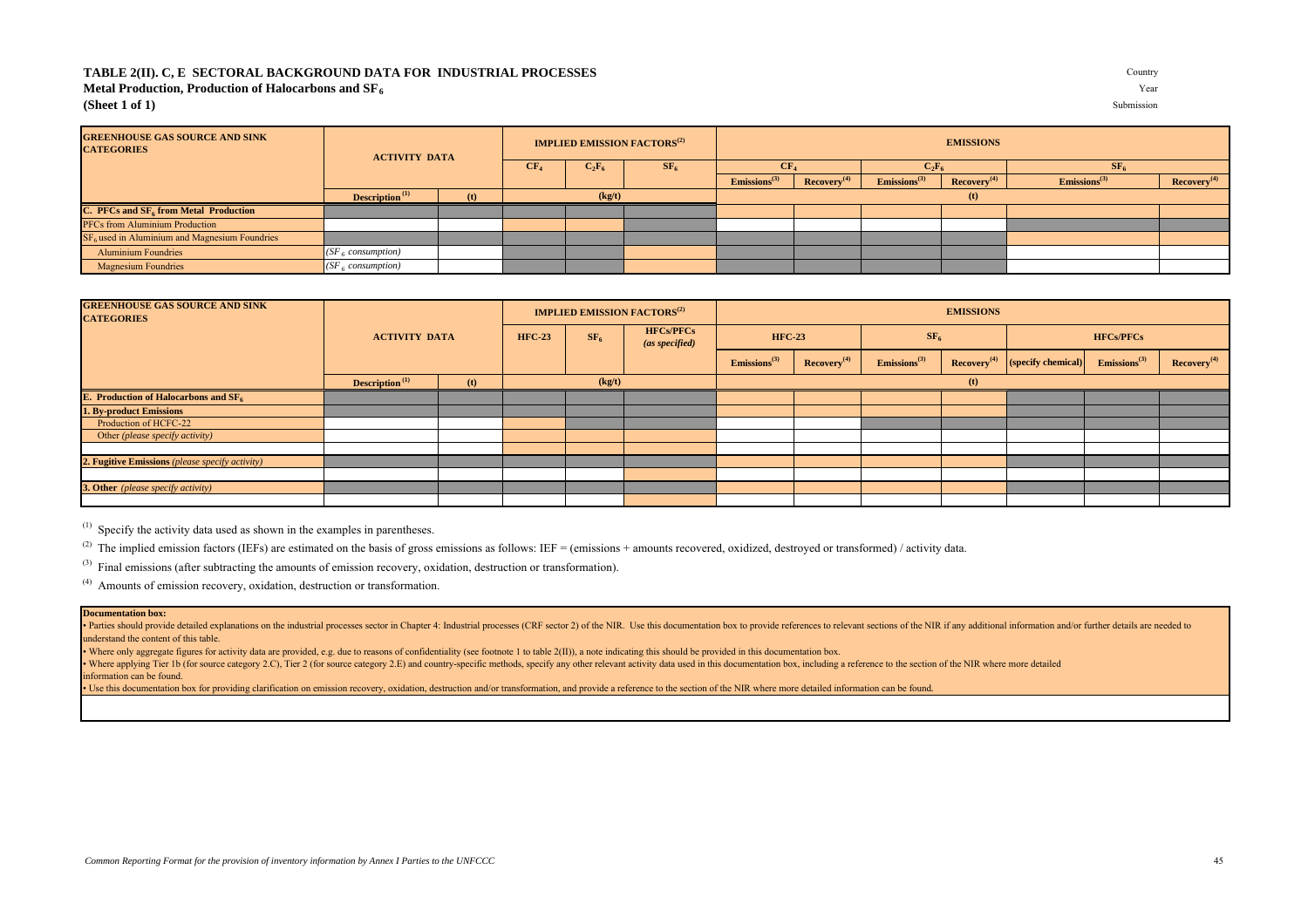## **TABLE 2(II).F SECTORAL BACKGROUND DATA FOR INDUSTRIAL PROCESSES** Country **Consumption of Halocarbons and**  $SF$ **(Sheet 1 of 2)** Submission

| <b>GREENHOUSE GAS SOURCE</b>             | <b>ACTIVITY DATA</b>                          |                                                |                              |                                        | <b>IMPLIED EMISSION FACTORS</b> |                                                   | <b>EMISSIONS</b>      |                    |                      |  |  |
|------------------------------------------|-----------------------------------------------|------------------------------------------------|------------------------------|----------------------------------------|---------------------------------|---------------------------------------------------|-----------------------|--------------------|----------------------|--|--|
| <b>AND SINK CATEGORIES</b>               | <b>Filled into new</b>                        | <b>Amount of fluid</b><br>In operating systems | <b>Remaining in products</b> | <b>Product manufacturing</b><br>factor |                                 | <b>Product life factor   Disposal loss factor</b> | From<br>manufacturing | <b>From stocks</b> | <b>From disposal</b> |  |  |
|                                          | manufactured products (average annual stocks) |                                                | at decommissioning           |                                        |                                 |                                                   |                       |                    |                      |  |  |
|                                          |                                               | (t)                                            |                              |                                        | $%$ per annum $)$               |                                                   |                       | (t)                |                      |  |  |
| $\cdot$ Refrigeration <sup>(1)</sup>     |                                               |                                                |                              |                                        |                                 |                                                   |                       |                    |                      |  |  |
| <b>Air Conditioning Equipment</b>        |                                               |                                                |                              |                                        |                                 |                                                   |                       |                    |                      |  |  |
| Domestic Refrigeration                   |                                               |                                                |                              |                                        |                                 |                                                   |                       |                    |                      |  |  |
| (please specify chemical) <sup>(1)</sup> |                                               |                                                |                              |                                        |                                 |                                                   |                       |                    |                      |  |  |
|                                          |                                               |                                                |                              |                                        |                                 |                                                   |                       |                    |                      |  |  |
| <b>Commercial Refrigeration</b>          |                                               |                                                |                              |                                        |                                 |                                                   |                       |                    |                      |  |  |
| <b>Transport Refrigeration</b>           |                                               |                                                |                              |                                        |                                 |                                                   |                       |                    |                      |  |  |
|                                          |                                               |                                                |                              |                                        |                                 |                                                   |                       |                    |                      |  |  |
| <b>Industrial Refrigeration</b>          |                                               |                                                |                              |                                        |                                 |                                                   |                       |                    |                      |  |  |
|                                          |                                               |                                                |                              |                                        |                                 |                                                   |                       |                    |                      |  |  |
| <b>Stationary Air-Conditioning</b>       |                                               |                                                |                              |                                        |                                 |                                                   |                       |                    |                      |  |  |
|                                          |                                               |                                                |                              |                                        |                                 |                                                   |                       |                    |                      |  |  |
| Mobile Air-Conditioning                  |                                               |                                                |                              |                                        |                                 |                                                   |                       |                    |                      |  |  |
|                                          |                                               |                                                |                              |                                        |                                 |                                                   |                       |                    |                      |  |  |
| 2. Foam Blowing <sup>(1)</sup>           |                                               |                                                |                              |                                        |                                 |                                                   |                       |                    |                      |  |  |
| Hard Foam                                |                                               |                                                |                              |                                        |                                 |                                                   |                       |                    |                      |  |  |
|                                          |                                               |                                                |                              |                                        |                                 |                                                   |                       |                    |                      |  |  |
| Soft Foam                                |                                               |                                                |                              |                                        |                                 |                                                   |                       |                    |                      |  |  |
|                                          |                                               |                                                |                              |                                        |                                 |                                                   |                       |                    |                      |  |  |

(1) Under each of the listed source categories, specify the chemical consumed (*e.g. HFC-32)* as indicated under category Domestic Refrigeration; use one row per chemical.

Note: This table provides for reporting of the activity data and emission factors used to calculate actual emissions from consumption of halocarbons and SF<sub>6</sub> using the "bottom-up approach" (based on the total stock of equipment and estimated emission rates from this equipment). Some Parties may prefer to estimate actual emissions following the alternative "top-down approach" (based on annual sales of equipment and/or gas). Those Parties should indicate the activity data used and provide any other information needed to understand the content of the table in the documentation box at the end of sheet 2 to this table, including a reference to the section of the NIR where further details can be found. Those Parties should provide the following data in the NIR:

- 1. the amount of fluid used to fill new products,
- 2. the amount of fluid used to service existing products,
- 3. the amount of fluid originally used to fill retiring products (the total nameplate capacity of retiring products),
- 4. the product lifetime, and
- 5. the growth rate of product sales, if this has been used to calculate the amount of fluid originally used to fill retiring products.

In the NIR, Parties may provide alternative formats for reporting equivalent information with a similar level of detail.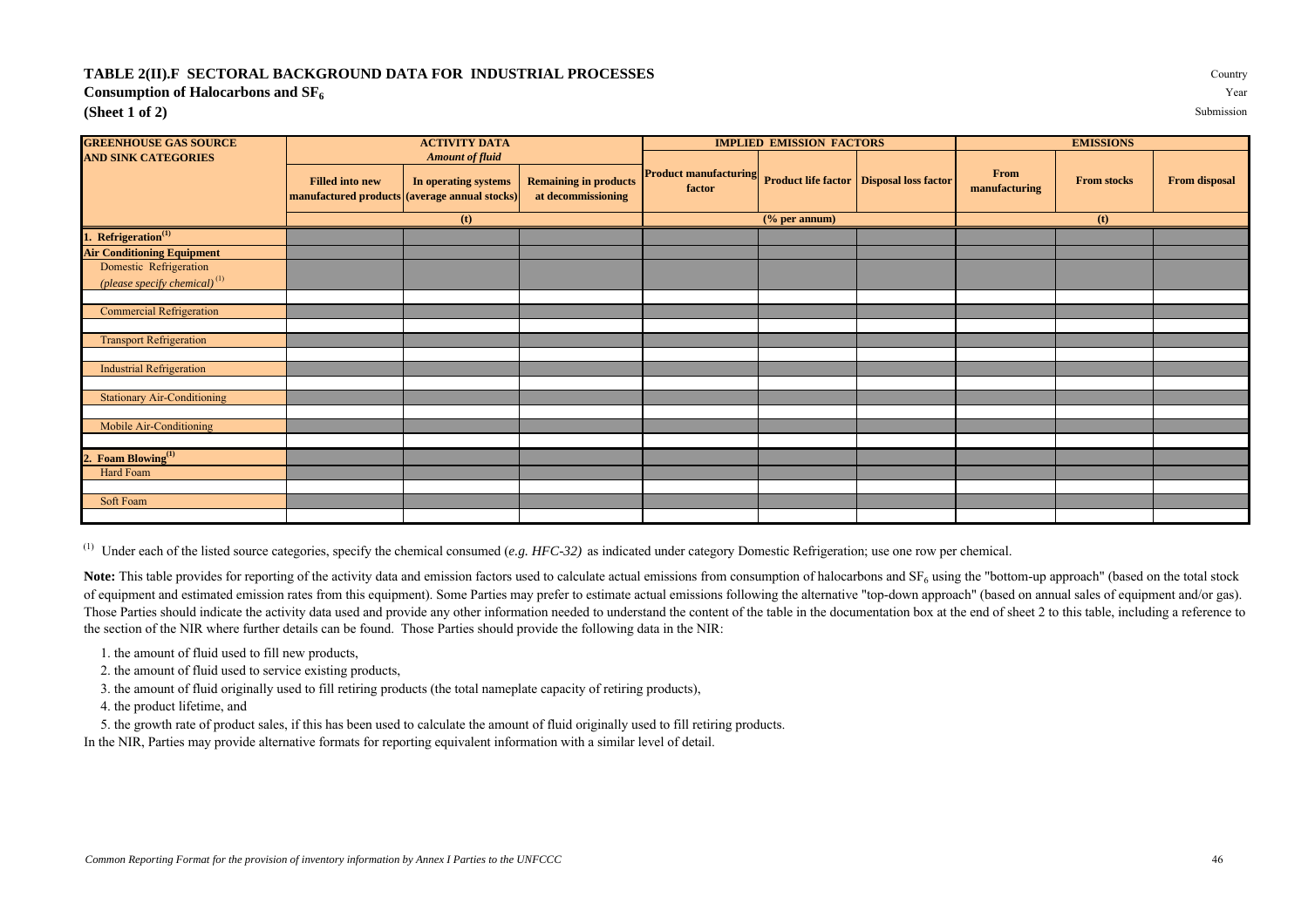## **TABLE 2(II).F SECTORAL BACKGROUND DATA FOR INDUSTRIAL PROCESSES** Country

## **Consumption of Halocarbons and SF<sup>6</sup>** Year

## **(Sheet 2 of 2)** Submission

| <b>GREENHOUSE GAS SOURCE</b>                                            |                                                                         | <b>ACTIVITY DATA</b>   |                                                    |                         | <b>IMPLIED EMISSION FACTORS</b>  |                                                 | <b>EMISSIONS</b>      |                    |                      |  |
|-------------------------------------------------------------------------|-------------------------------------------------------------------------|------------------------|----------------------------------------------------|-------------------------|----------------------------------|-------------------------------------------------|-----------------------|--------------------|----------------------|--|
| <b>AND SINK CATEGORIES</b>                                              |                                                                         | <b>Amount of fluid</b> |                                                    | Product                 |                                  |                                                 |                       |                    |                      |  |
|                                                                         | <b>Filled into new</b><br>manufactured products (average annual stocks) | In operating systems   | <b>Remaining in products at</b><br>decommissioning | manufacturing<br>factor |                                  | <b>Product life factor Disposal loss factor</b> | From<br>manufacturing | <b>From stocks</b> | <b>From disposal</b> |  |
|                                                                         |                                                                         | (t)                    |                                                    |                         | $(% \mathbf{r}(0)$ (% per annum) |                                                 | (t)                   |                    |                      |  |
| 3. Fire Extinguishers<br>(please specify chemical) $^{(1)}$             |                                                                         |                        |                                                    |                         |                                  |                                                 |                       |                    |                      |  |
|                                                                         |                                                                         |                        |                                                    |                         |                                  |                                                 |                       |                    |                      |  |
| 4, Aerosols <sup>(1)</sup><br>Metered Dose Inhalers                     |                                                                         |                        |                                                    |                         |                                  |                                                 |                       |                    |                      |  |
|                                                                         |                                                                         |                        |                                                    |                         |                                  |                                                 |                       |                    |                      |  |
| Other                                                                   |                                                                         |                        |                                                    |                         |                                  |                                                 |                       |                    |                      |  |
|                                                                         |                                                                         |                        |                                                    |                         |                                  |                                                 |                       |                    |                      |  |
| 5. Solvents <sup>(1)</sup>                                              |                                                                         |                        |                                                    |                         |                                  |                                                 |                       |                    |                      |  |
| 6. Other applications using $ODS^{(2)}$<br>$substitutes$ <sup>(1)</sup> |                                                                         |                        |                                                    |                         |                                  |                                                 |                       |                    |                      |  |
| 7. Semiconductors <sup>(1)</sup>                                        |                                                                         |                        |                                                    |                         |                                  |                                                 |                       |                    |                      |  |
|                                                                         |                                                                         |                        |                                                    |                         |                                  |                                                 |                       |                    |                      |  |
| 8. Electric Equipment <sup>(1)</sup>                                    |                                                                         |                        |                                                    |                         |                                  |                                                 |                       |                    |                      |  |
|                                                                         |                                                                         |                        |                                                    |                         |                                  |                                                 |                       |                    |                      |  |
| 9. Other (please specify) $^{(1)}$                                      |                                                                         |                        |                                                    |                         |                                  |                                                 |                       |                    |                      |  |

<sup>(1)</sup> Under each of the listed source categories, specify the chemical consumed (e.g. HFC-32) as indicated under category Fire Extinguishers; use one row per chemical.

(2) ODS: ozone-depleting substances.

## **Documentation box:**

• Parties should provide detailed explanations on the industrial processes sector in Chapter 4: Industrial processes (CRF sector 2) of the NIR. Use this documentation box to provide references to relevant sections of the N and/or further details are needed to understand the content of this table.

• Where only aggregate figures for activity data are provided, e.g. due to reasons of confidentiality (see footnote 1 to table 2(II)), a note indicating this should be provided in this documentation box.

• With regard to data on the amounts of fluid that remained in retired products at decommissioning, use this documentation box to provide a reference to the section of the NIR where information on the amount of the chemica efficiency) and other relevant information used in the emission estimation can be found.

• Parties that estimate their actual emissions following the alternative top-down approach might not be able to report emissions using this table. As indicated in the note to sheet 1 of this table, Parties should in these formats for reporting equivalent information with a similar level of detail. References to the relevant section of the NIR should be provided in this documentation box.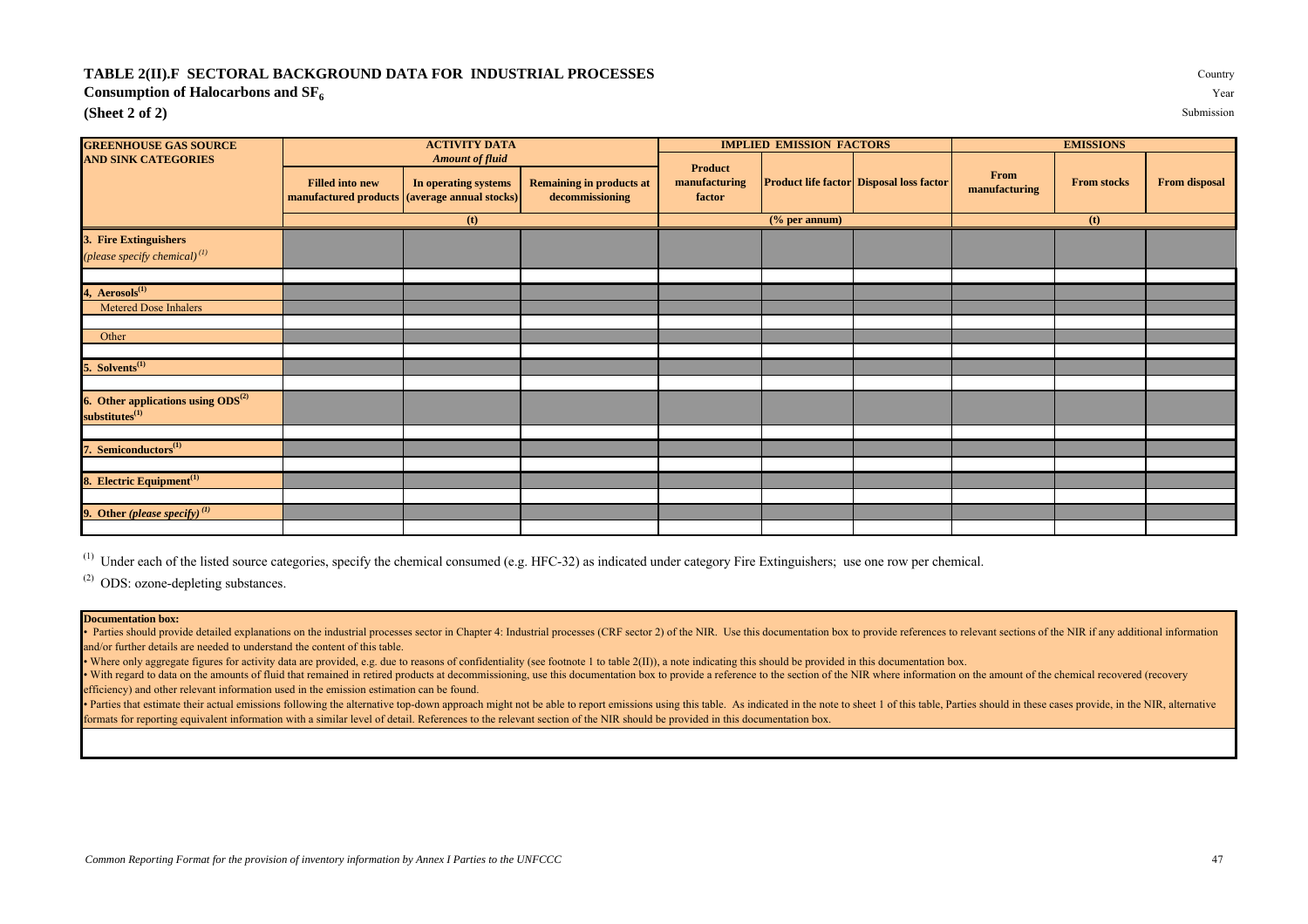## **TABLE 3 SECTORAL REPORT FOR SOLVENT AND OTHER PRODUCT USE** Country **(Sheet 1 of 1)** Year

| <b>GREENHOUSE GAS SOURCE AND SINK CATEGORIES</b> | CO <sub>2</sub> | $N_2O$ | <b>NMVOC</b> |
|--------------------------------------------------|-----------------|--------|--------------|
|                                                  |                 | (Gg)   |              |
| <b>Total Solvent and Other Product Use</b>       |                 |        |              |
| <b>A. Paint Application</b>                      |                 |        |              |
| <b>B.</b> Degreasing and Dry Cleaning            |                 |        |              |
| C. Chemical Products, Manufacture and Processing |                 |        |              |
| D. Other                                         |                 |        |              |
| 1. Use of N <sub>2</sub> O for Anaesthesia       |                 |        |              |
| 2. N <sub>2</sub> O from Fire Extinguishers      |                 |        |              |
| 3. N <sub>2</sub> O from Aerosol Cans            |                 |        |              |
| 4. Other Use of N <sub>2</sub> O                 |                 |        |              |
| 5. Other (as specified in table 3.A-D)           |                 |        |              |

Note: The quantity of carbon released in the form of NMVOCs should be accounted for in both the NMVOC and the CO<sub>2</sub> columns. The quantites of NMVOCs should be converted into  $CO<sub>2</sub>$  equivalent emissions before being added to the  $CO<sub>2</sub>$  amounts in the  $CO<sub>2</sub>$  column.

## **Documentation box:**

• Parties should provide detailed explanations about the Solvent and Other Product Use sector in Chapter 5: Solvent and Other Product Use (CRF sector 3) of the NIR. Use this documentation box to provide references to relev if any additional information and/or further details are needed to understand the content of this table.

• The IPCC Guidelines do not provide methodologies for the calculation of emissions of N<sub>2</sub>O from Solvent and Other Product Use. If reporting such data, Parties should provide in the NIR additional information (activity da used to derive these estimates, and provide in this documentation box a reference to the section of the NIR where this information can be found.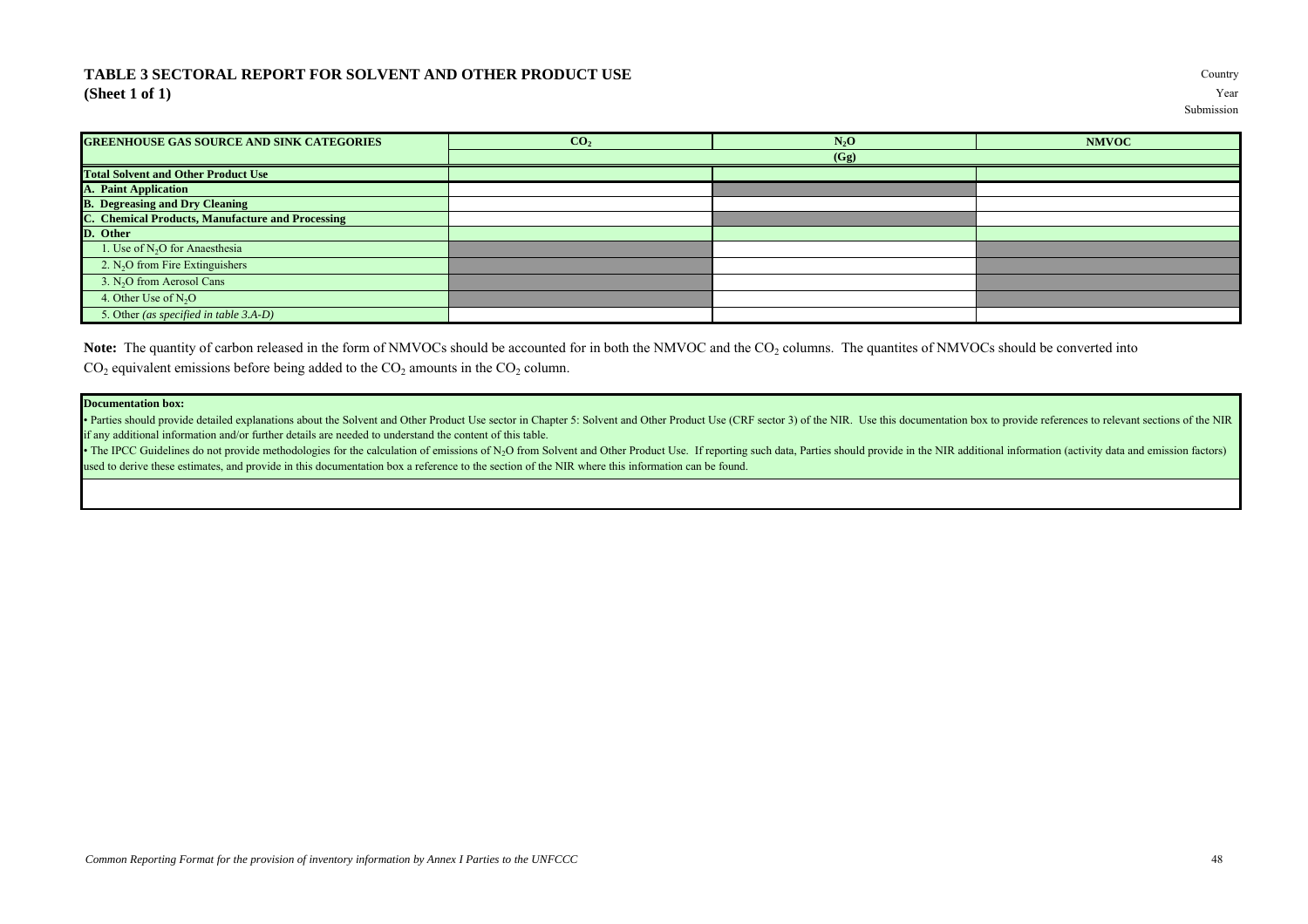## **TABLE 3.A-D SECTORAL BACKGROUND DATA FOR SOLVENT AND OTHER PRODUCT USE** Country **(Sheet 1 of 1)** Year

| <b>GREENHOUSE GAS SOURCE AND SINK CATEGORIES</b> | <b>ACTIVITY DATA</b> |      |                 | <b>IMPLIED EMISSION FACTORS</b> <sup>(1)</sup> |
|--------------------------------------------------|----------------------|------|-----------------|------------------------------------------------|
|                                                  | <b>Description</b>   | (kt) | CO <sub>2</sub> | $N_2O$                                         |
|                                                  |                      |      | (t/t)           | (t/t)                                          |
| <b>A. Paint Application</b>                      |                      |      |                 |                                                |
| <b>B.</b> Degreasing and Dry Cleaning            |                      |      |                 |                                                |
| C. Chemical Products, Manufacture and Processing |                      |      |                 |                                                |
| D. Other                                         |                      |      |                 |                                                |
| 1. Use of $N2O$ for Anaesthesia                  |                      |      |                 |                                                |
| 2. $N_2O$ from Fire Extinguishers                |                      |      |                 |                                                |
| 3. $N2O$ from Aerosol Cans                       |                      |      |                 |                                                |
| 4. Other Use of $N_2O$                           |                      |      |                 |                                                |
| 5. Other (please specify) <sup>(2)</sup>         |                      |      |                 |                                                |
|                                                  |                      |      |                 |                                                |

(1) The implied emission factors will not be calculated until the corresponding emission estimates are entered directly into table 3.

<sup>(2)</sup> Some probable sources to be reported under 3.D Other are listed in this table. Complement the list with other relevant sources, as appropriate.

## **Documentation box:**

Parties should provide detailed explanations on the Solvent and Other Product Use sector in Chapter 5: Solvent and Other Product Use (CRF sector 3) of the NIR. Use this documentation box to provide references to relevant s information and/or further details are needed to understand the content of this table.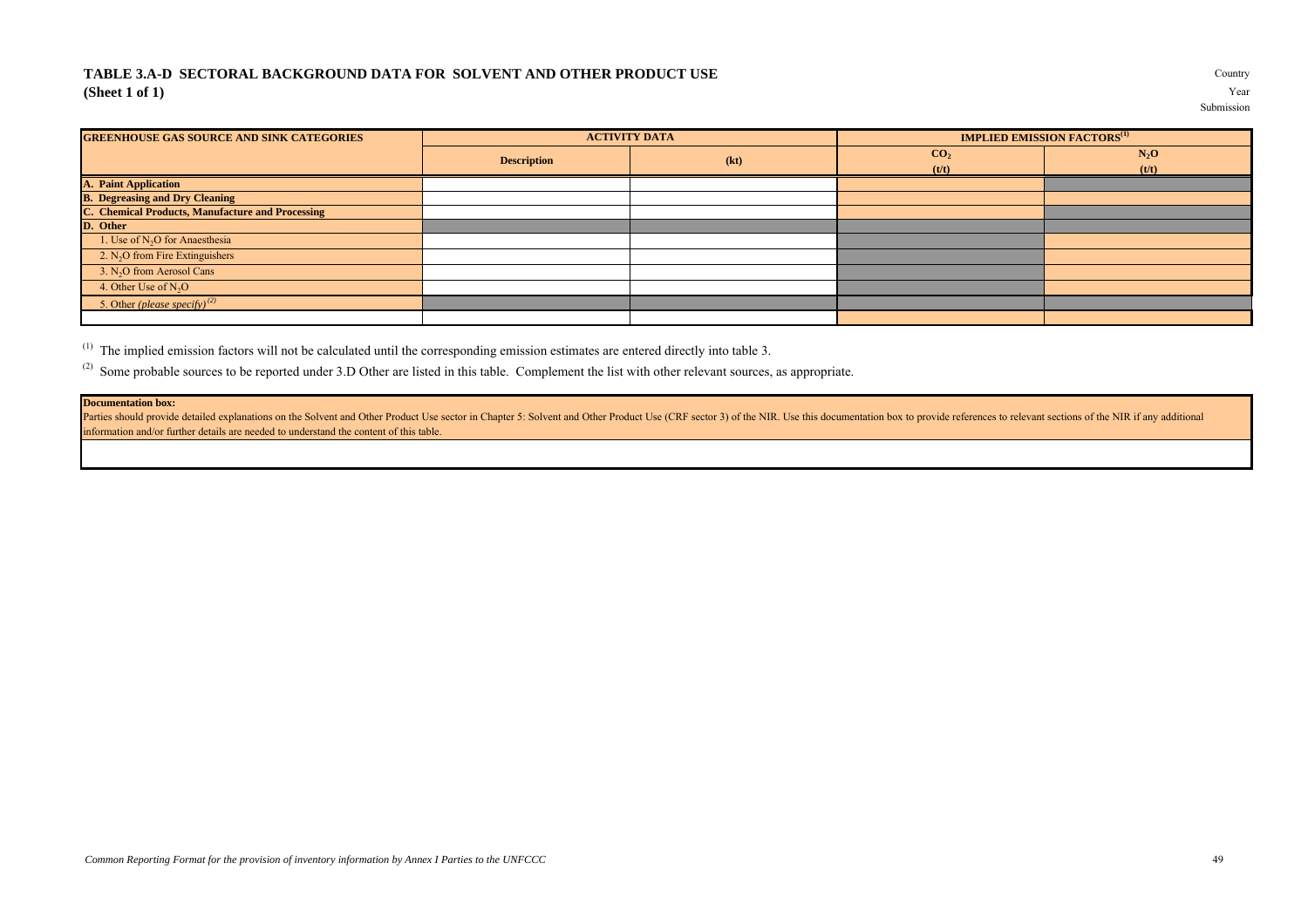## **TABLE 4 SECTORAL REPORT FOR AGRICULTURE** Country **(Sheet 1 of 2)** Year

| <b>GREENHOUSE GAS SOURCE AND</b>                      | CH <sub>4</sub> | $N_2$ O | NO <sub>x</sub>   | CO | <b>NMVOC</b> |
|-------------------------------------------------------|-----------------|---------|-------------------|----|--------------|
| <b>SINK CATEGORIES</b>                                |                 |         | $\overline{(Gg)}$ |    |              |
| <b>Total Agriculture</b>                              |                 |         |                   |    |              |
| A. Enteric Fermentation                               |                 |         |                   |    |              |
| 1. $Cattle^{(1)}$                                     |                 |         |                   |    |              |
| <b>Option A:</b>                                      |                 |         |                   |    |              |
| Dairy Cattle                                          |                 |         |                   |    |              |
| Non-Dairy Cattle                                      |                 |         |                   |    |              |
| <b>Option B:</b>                                      |                 |         |                   |    |              |
| Mature Dairy Cattle                                   |                 |         |                   |    |              |
| Mature Non-Dairy Cattle                               |                 |         |                   |    |              |
| <b>Young Cattle</b>                                   |                 |         |                   |    |              |
| 2. Buffalo                                            |                 |         |                   |    |              |
| 3. Sheep                                              |                 |         |                   |    |              |
| 4. Goats                                              |                 |         |                   |    |              |
| 5. Camels and Llamas                                  |                 |         |                   |    |              |
| 6. Horses                                             |                 |         |                   |    |              |
| 7. Mules and Asses                                    |                 |         |                   |    |              |
| 8. Swine                                              |                 |         |                   |    |              |
| 9. Poultry                                            |                 |         |                   |    |              |
| 10. Other (as specified in table 4.A)                 |                 |         |                   |    |              |
| <b>B. Manure Management</b>                           |                 |         |                   |    |              |
| 1. $Cattle^{(1)}$                                     |                 |         |                   |    |              |
| Option A:                                             |                 |         |                   |    |              |
| Dairy Cattle                                          |                 |         |                   |    |              |
| Non-Dairy Cattle                                      |                 |         |                   |    |              |
| Option B:                                             |                 |         |                   |    |              |
| Mature Dairy Cattle                                   |                 |         |                   |    |              |
| Mature Non-Dairy Cattle                               |                 |         |                   |    |              |
| Young Cattle                                          |                 |         |                   |    |              |
| 2. Buffalo                                            |                 |         |                   |    |              |
| 3. Sheep                                              |                 |         |                   |    |              |
| 4. Goats                                              |                 |         |                   |    |              |
| 5. Camels and Llamas                                  |                 |         |                   |    |              |
| 6. Horses                                             |                 |         |                   |    |              |
| 7. Mules and Asses                                    |                 |         |                   |    |              |
| 8. Swine                                              |                 |         |                   |    |              |
| 9. Poultry                                            |                 |         |                   |    |              |
| 10. Other livestock (as specified in table $4.B(a)$ ) |                 |         |                   |    |              |

**Note:** All footnotes for this table are given at the end of the table on sheet 2.

*Common Reporting Format for the provision of inventory information by Annex I Parties to the UNFCCC* 50

Submission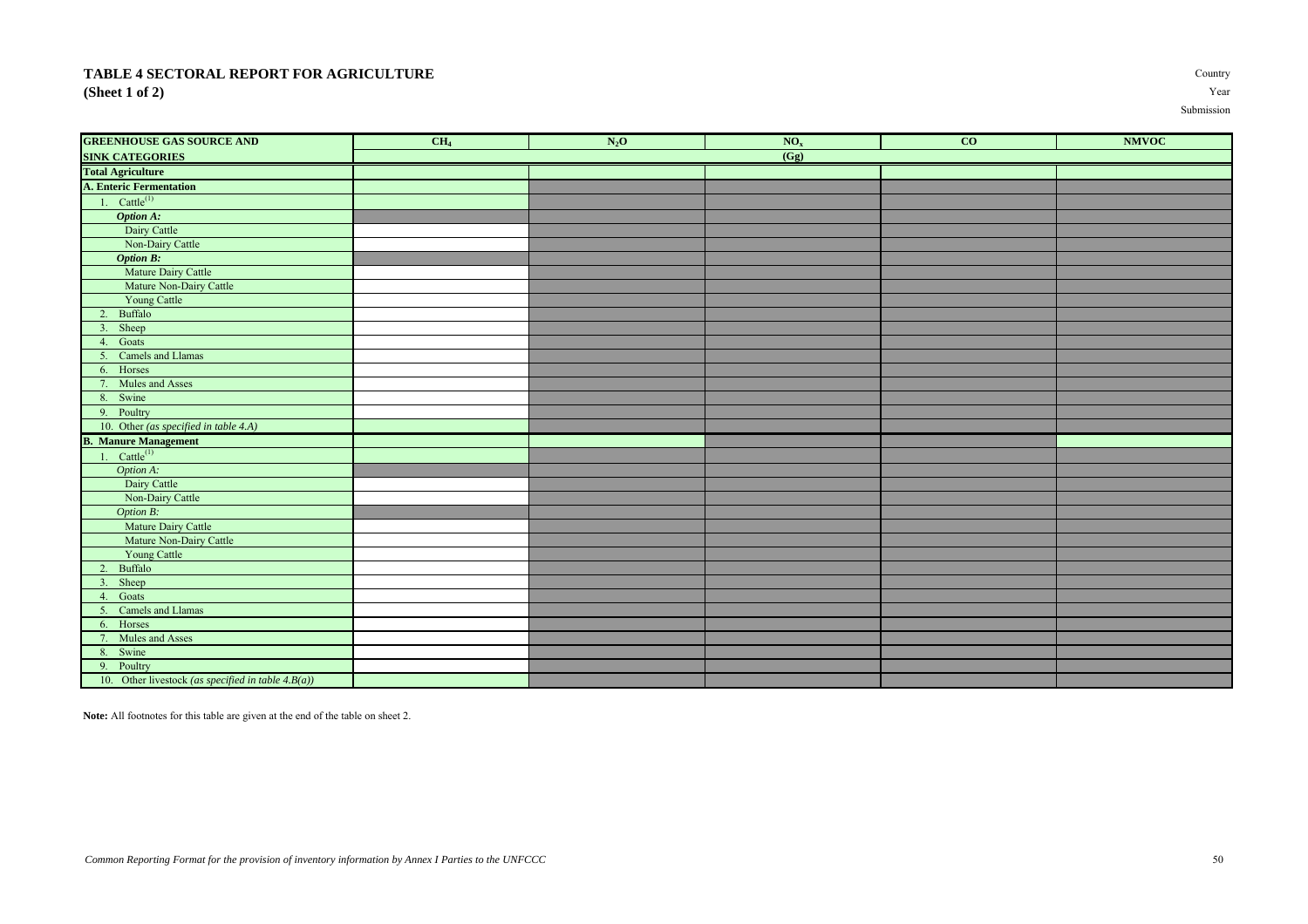## **TABLE 4 SECTORAL REPORT FOR AGRICULTURE** Country **(Sheet 2 of 2)** Year

| <b>GREENHOUSE GAS SOURCE AND</b>                    | CH <sub>4</sub> | $N_2O$ | NO <sub>x</sub> | CO | <b>NMVOC</b> |
|-----------------------------------------------------|-----------------|--------|-----------------|----|--------------|
| <b>SINK CATEGORIES</b>                              |                 |        | (Gg)            |    |              |
| <b>B. Manure Management (continued)</b>             |                 |        |                 |    |              |
| 11. Anaerobic Lagoons                               |                 |        |                 |    |              |
| 12. Liquid Systems                                  |                 |        |                 |    |              |
| 13. Solid Storage and Dry Lot                       |                 |        |                 |    |              |
| 14. Other (please specify)                          |                 |        |                 |    |              |
|                                                     |                 |        |                 |    |              |
| <b>C. Rice Cultivation</b>                          |                 |        |                 |    |              |
| 1. Irrigated                                        |                 |        |                 |    |              |
| 2. Rainfed                                          |                 |        |                 |    |              |
| 3. Deep Water                                       |                 |        |                 |    |              |
| 4. Other (as specified in table 4.C)                |                 |        |                 |    |              |
| D. Agricultural Soils <sup>(2)</sup>                |                 |        |                 |    |              |
| 1. Direct Soil Emissions                            |                 |        |                 |    |              |
| 2. Pasture, Range and Paddock Manure <sup>(3)</sup> |                 |        |                 |    |              |
| 3. Indirect Emissions                               |                 |        |                 |    |              |
| 4. Other (as specified in table 4.D)                |                 |        |                 |    |              |
| <b>E.</b> Prescribed Burning of Savannas            |                 |        |                 |    |              |
| <b>F. Field Burning of Agricultural Residues</b>    |                 |        |                 |    |              |
| 1. Cereals                                          |                 |        |                 |    |              |
| 2. Pulses                                           |                 |        |                 |    |              |
| 3. Tubers and Roots                                 |                 |        |                 |    |              |
| 4. Sugar Cane                                       |                 |        |                 |    |              |
| 5. Other (as specified in table 4.F)                |                 |        |                 |    |              |
| G. Other (please specify)                           |                 |        |                 |    |              |
|                                                     |                 |        |                 |    |              |

<sup>(1)</sup> The sum for cattle would be calculated on the basis of entries made under either option A (dairy and non-dairy cattle) or option B (mature dairy cattle, mature non-dairy cattle and young cattle).

(2) See footnote 4 to Summary 1.A of this common reporting format. Parties which choose to report CO<sub>2</sub> emissions and removals from agricultural soils under 4.D Agricultural Soils of the sector Agriculture should report t or removals in table Summary 1.A of the CRF. References to additional information (activity data, emissions factors) reported in the NIR should be provided in the documentation box to table 4.D. In line with the correspond (i.e. IPCC Sectoral Report for Agriculture), this table does not include provisions for reporting  $CO_2$  estimates.

<sup>(3)</sup> Direct N<sub>2</sub>O emissions from pasture, range and paddock manure are to be reported in the 4.D Agricultural Soils category. All other N<sub>2</sub>O emissions from animal manure are to be reported in the 4.B Manure Management ca the IPCC good practice guidance report.

Note: The IPCC Guidelines do not provide methodologies for the calculation of CH<sub>4</sub> emissions and CH<sub>4</sub> and N<sub>2</sub>O removals from agricultural soils, or CO<sub>2</sub> emissions from prescribed burning of savannas and field burning have estimated such emissions should provide, in the NIR, additional information (activity data and emission factors) used to derive these estimates and include a reference to the section of the NIR in the documentation bo background data tables.

## **Documentation box:**

• Parties should provide detailed explanations on the agriculture sector in Chapter 6: Agriculture (CRF sector 4) of the NIR. Use this documentation box to provide references to relevant sections of the NIR if any addition are needed to understand the content of this table.

• If estimates are reported under "4.G Other", use this documentation box to provide information regarding activities covered under this category and to provide reference to the section in the NIR where background informat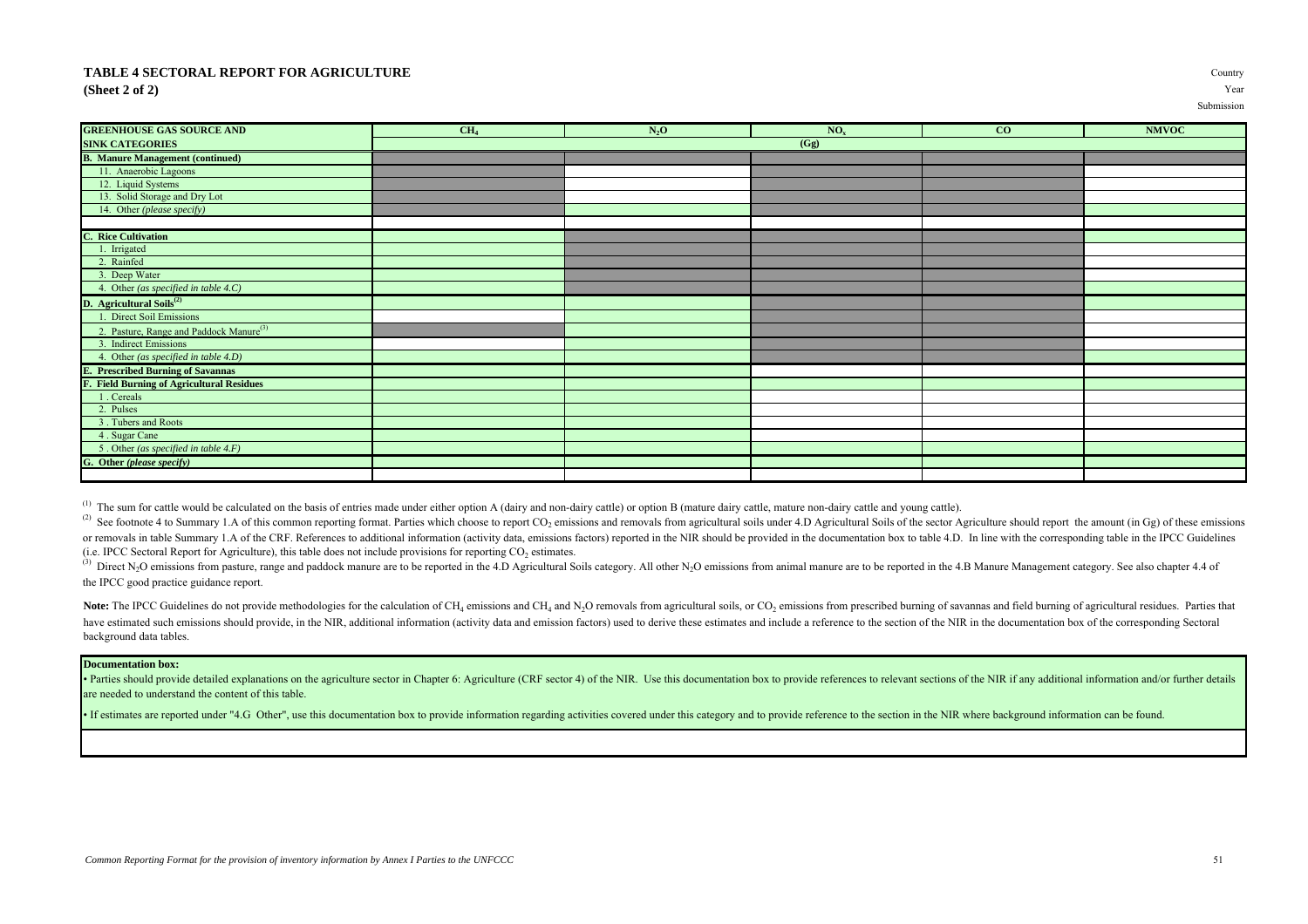| <b>GREENHOUSE GAS SOURCE AND</b><br><b>SINK CATEGORIES</b> |                                | <b>ACTIVITY DATA AND OTHER RELATED INFORMATION</b> |                                                                | <b>IMPLIED EMISSION FACTORS</b> <sup>(3)</sup>                     |                                                                                           | Disaggregated list of animals <sup>(b)</sup><br><b>Dairy Cattle</b> |  | <b>Non-Dairy</b> | Other<br>(specify) |
|------------------------------------------------------------|--------------------------------|----------------------------------------------------|----------------------------------------------------------------|--------------------------------------------------------------------|-------------------------------------------------------------------------------------------|---------------------------------------------------------------------|--|------------------|--------------------|
|                                                            | Population size <sup>(1)</sup> | Average gross energy intake<br>(GE)                | <b>Average CH<sub>4</sub> conversion</b><br>rate $(Y_m)^{(2)}$ | CH <sub>4</sub>                                                    |                                                                                           |                                                                     |  | <b>Cattle</b>    |                    |
|                                                            | (1000s)                        | (MJ/head/day)                                      | (%)                                                            | $\left(\frac{\text{kg CH}_{4}\text{/head/yr}}{\text{cm}^2}\right)$ | <b>Indicators:</b>                                                                        |                                                                     |  |                  |                    |
| Cattle                                                     |                                |                                                    |                                                                |                                                                    | Weight                                                                                    | (kg)                                                                |  |                  |                    |
| Option A:                                                  |                                |                                                    |                                                                |                                                                    | Feeding situation <sup>(c)</sup>                                                          |                                                                     |  |                  |                    |
| Dairy Cattle <sup>(4)</sup>                                |                                |                                                    |                                                                |                                                                    | Milk yield                                                                                | (kg/day)                                                            |  |                  |                    |
| Non-Dairy Cattle                                           |                                |                                                    |                                                                |                                                                    | Work                                                                                      | (h/day)                                                             |  |                  |                    |
| Option B:                                                  |                                |                                                    |                                                                |                                                                    | Pregnant                                                                                  | (%)                                                                 |  |                  |                    |
| Mature Dairy Cattle                                        |                                |                                                    |                                                                |                                                                    | <b>Digestibility</b>                                                                      |                                                                     |  |                  |                    |
| Mature Non-Dairy Cattle                                    |                                |                                                    |                                                                |                                                                    | of feed                                                                                   | (%)                                                                 |  |                  |                    |
| <b>Young Cattle</b>                                        |                                |                                                    |                                                                |                                                                    |                                                                                           |                                                                     |  |                  |                    |
| Buffalo                                                    |                                |                                                    |                                                                |                                                                    | <sup>(a)</sup> See also Tables A-1 and A-2 of the IPCC Guidelines (Volume 3. Refe         |                                                                     |  |                  |                    |
| Sheep                                                      |                                |                                                    |                                                                |                                                                    | Manual, pp. 4.31-4.34). These data are relevant if Parties do not have dat                |                                                                     |  |                  |                    |
| . Goats                                                    |                                |                                                    |                                                                |                                                                    | average feed intake.                                                                      |                                                                     |  |                  |                    |
| Camels and Llamas                                          |                                |                                                    |                                                                |                                                                    | <sup>(b)</sup> Disaggregate to the split actually used. Add columns to the table if nec   |                                                                     |  |                  |                    |
| Horses                                                     |                                |                                                    |                                                                |                                                                    | <sup>(c)</sup> Specify feeding situation as pasture, stall fed, confined, open range, etc |                                                                     |  |                  |                    |
| Mules and Asses                                            |                                |                                                    |                                                                |                                                                    |                                                                                           |                                                                     |  |                  |                    |
| Swine                                                      |                                |                                                    |                                                                |                                                                    |                                                                                           |                                                                     |  |                  |                    |
| . Poultry                                                  |                                |                                                    |                                                                |                                                                    |                                                                                           |                                                                     |  |                  |                    |
| 10. Other (please specify)                                 |                                |                                                    |                                                                |                                                                    |                                                                                           |                                                                     |  |                  |                    |
|                                                            |                                |                                                    |                                                                |                                                                    |                                                                                           |                                                                     |  |                  |                    |

#### **Additional information (only for those livestock types for which Ttier 2 was used)(a)**

| Disaggregated list of animals <sup>(b)</sup><br><b>Indicators:</b> |               | <b>Dairy Cattle</b> | <b>Non-Dairy</b><br><b>Cattle</b> | <b>Other</b><br>(specify) |  |
|--------------------------------------------------------------------|---------------|---------------------|-----------------------------------|---------------------------|--|
| Weight                                                             | (kg)          |                     |                                   |                           |  |
| Feeding situation <sup>(c)</sup>                                   |               |                     |                                   |                           |  |
| Milk yield                                                         | (kg/day)      |                     |                                   |                           |  |
| Work                                                               | (h/day)       |                     |                                   |                           |  |
| Pregnant                                                           | $\frac{1}{2}$ |                     |                                   |                           |  |
| Digestibility                                                      |               |                     |                                   |                           |  |
| of feed                                                            | $\frac{6}{2}$ |                     |                                   |                           |  |

 $^{(a)}$  See also Tables A-1 and A-2 of the IPCC Guidelines (Volume 3. Reference Manual, pp. 4.31-4.34). These data are relevant if Parties do not have data on

<sup>(b)</sup> Disaggregate to the split actually used. Add columns to the table if necessary.  $<sup>(c)</sup>$  Specify feeding situation as pasture, stall fed, confined, open range, etc.</sup>

<sup>(1)</sup> Parties are encouraged to provide detailed livestock population data by animal type and region, if available, in the NIR, and provide in the documentation box below a reference to the relevant section. Parties should statistics to estimate CH<sub>4</sub> emissions from enteric fermentation, CH<sub>4</sub> and N<sub>2</sub>O from manure management, N<sub>2</sub>O direct emissions from soil and N<sub>2</sub>O emissions associated with manure production, as well as emissions from t sewage-related emissions reported in the Waste sector.

 $\gamma$ <sup>(2)</sup>  $Y_m$  refers to the fraction of gross energy in feed converted to methane and should be given in per cent in this table.

<sup>(3)</sup> The implied emission factors will not be calculated until the corresponding emission estimates are entered directly into Table 4.

(4) Including data on dairy heifers, if available.

#### **Documentation box:**

· Parties should provide detailed explanations on the Agriculture sector in Chapter 6: Agriculture (CRF sector 4) of the NIR. Use this documentation box to provide references to relevant sections of the NIR if any addition this table.

• Indicate in this documentation box whether the activity data used are one-year estimates or three-year averages.

• Provide a reference to the relevant section in the NIR, in particular with regard to:

(a) disaggregation of livestock population (e.g. according to the classification recommended in the IPCC good practice guidance), including information on whether these data are one-year estimates or three-year averages.

(b) parameters relevant to the application of IPCC good practice guidance.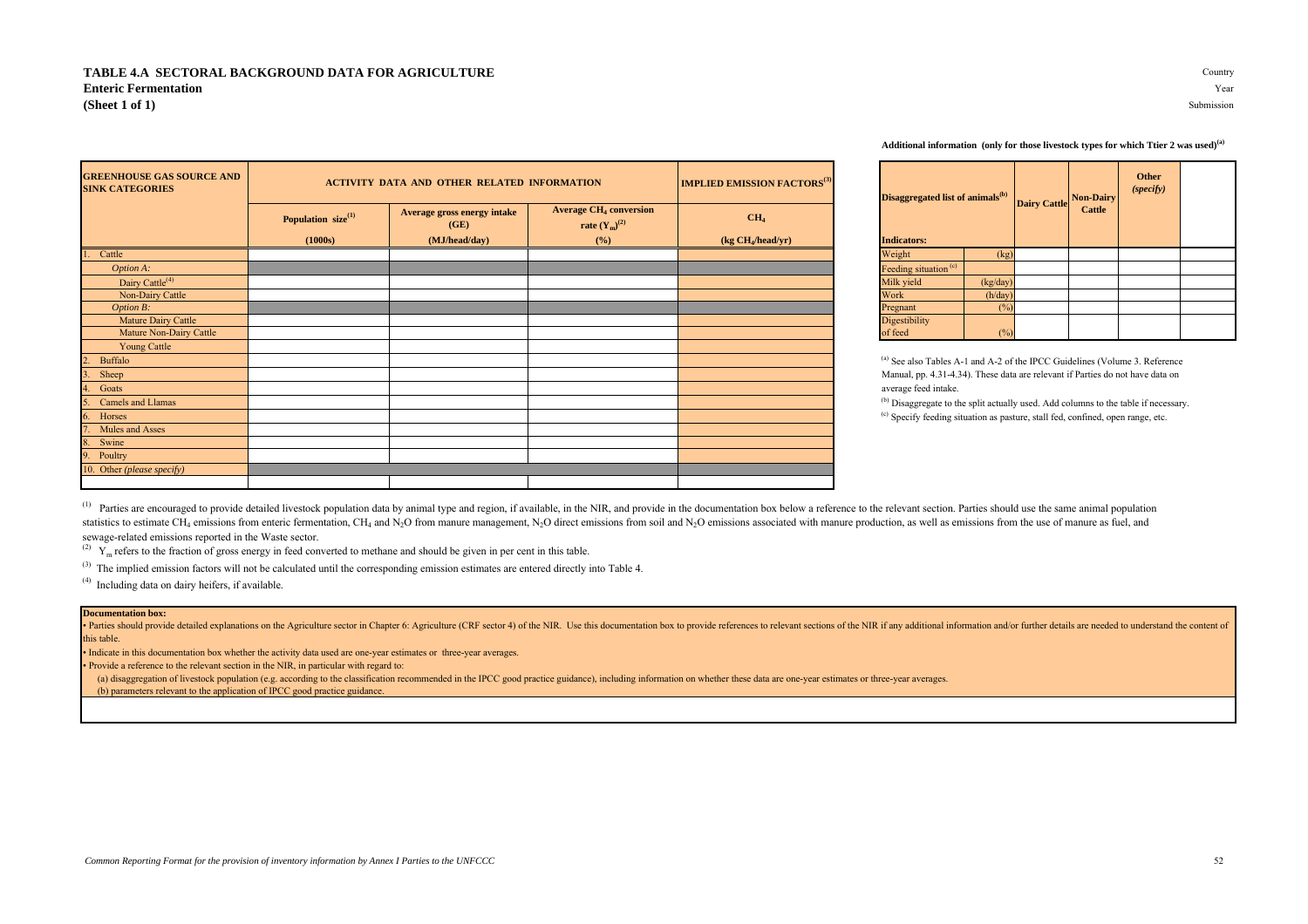#### **TABLE 4.B(a) SECTORAL BACKGROUND DATA FOR AGRICULTURE** Country

**CH<sup>4</sup> Emissions from Manure Management** Year

**(Sheet 1 of 1)** Submission

| <b>GREENHOUSE GAS SOURCE</b>         |                                      |      |                                                       |      |                                                 | <b>ACTIVITY DATA AND OTHER RELATED INFORMATION</b>       |                                                                              |                                                   |                 |                                                                      |           |
|--------------------------------------|--------------------------------------|------|-------------------------------------------------------|------|-------------------------------------------------|----------------------------------------------------------|------------------------------------------------------------------------------|---------------------------------------------------|-----------------|----------------------------------------------------------------------|-----------|
| <b>AND SINK CATEGORIES</b>           |                                      |      | <b>Allocation by climate</b><br>region <sup>(1)</sup> |      |                                                 |                                                          |                                                                              | <b>IMPLIED EMISSION</b><br>FACTORS <sup>(4)</sup> |                 |                                                                      | region    |
|                                      | <b>Population</b><br>size<br>(1000s) | Cool | Temperate<br>(%)                                      | Warm | <b>Typical animal mass</b><br>(average)<br>(kg) | $VS(2)$ daily excretion<br>(average)<br>(kg dm/head/day) | $CH4$ producing<br>potential $(Bo)^{(2)}$<br>(average)<br>$(m^3 CH_4/kg$ VS) | CH <sub>4</sub><br>(kg CH <sub>4</sub> /head/yr)  | Animal category | ē                                                                    | Climate   |
| Cattle                               |                                      |      |                                                       |      |                                                 |                                                          |                                                                              |                                                   |                 |                                                                      | Cool      |
| <b>Option A:</b>                     |                                      |      |                                                       |      |                                                 |                                                          |                                                                              |                                                   | Cattle          | Allocation<br>$\binom{96}{9}$                                        | Temperate |
| Dairy Cattle <sup>(3)</sup>          |                                      |      |                                                       |      |                                                 |                                                          |                                                                              |                                                   |                 |                                                                      | Warm      |
| Non-Dairy Cattle                     |                                      |      |                                                       |      |                                                 |                                                          |                                                                              |                                                   | $_{\rm Dary}$   |                                                                      | Cool      |
| <b>Option B:</b>                     |                                      |      |                                                       |      |                                                 |                                                          |                                                                              |                                                   |                 | $\mathbf{MCF}^{(b)}$                                                 | Temperate |
| Mature Dairy Cattle                  |                                      |      |                                                       |      |                                                 |                                                          |                                                                              |                                                   |                 |                                                                      | Warm      |
| Mature Non-Dairy Cattle              |                                      |      |                                                       |      |                                                 |                                                          |                                                                              |                                                   |                 | $\begin{array}{c} \text{Alocati} \\ \text{on} \\ ( \% ) \end{array}$ | Cool      |
| Young Cattle                         |                                      |      |                                                       |      |                                                 |                                                          |                                                                              |                                                   | Cartte          |                                                                      | Temperate |
| <b>Buffalo</b>                       |                                      |      |                                                       |      |                                                 |                                                          |                                                                              |                                                   |                 |                                                                      | Warm      |
| Sheep                                |                                      |      |                                                       |      |                                                 |                                                          |                                                                              |                                                   | Non-Dairy       |                                                                      | Cool      |
| Goats                                |                                      |      |                                                       |      |                                                 |                                                          |                                                                              |                                                   |                 | $\ensuremath{\mathsf{MCF}}\xspace^\mathrm{(b)}$                      | Temperate |
| Camels and Llamas                    |                                      |      |                                                       |      |                                                 |                                                          |                                                                              |                                                   |                 |                                                                      | Warm      |
| 6.<br>Horses                         |                                      |      |                                                       |      |                                                 |                                                          |                                                                              |                                                   |                 | Allocati<br>$\begin{pmatrix} 0 \\ 0 \\ 0 \end{pmatrix}$              | Cool      |
| Mules and Asses                      |                                      |      |                                                       |      |                                                 |                                                          |                                                                              |                                                   |                 |                                                                      | Temperate |
| Swine<br>8.                          |                                      |      |                                                       |      |                                                 |                                                          |                                                                              |                                                   | Swine           |                                                                      | Warm      |
| 9<br>Poultry                         |                                      |      |                                                       |      |                                                 |                                                          |                                                                              |                                                   |                 |                                                                      | Cool      |
| 10. Other livestock (please specify) |                                      |      |                                                       |      |                                                 |                                                          |                                                                              |                                                   |                 | $\mathbf{MCF}^{(0)}$                                                 | Temperate |
|                                      |                                      |      |                                                       |      |                                                 |                                                          |                                                                              |                                                   |                 |                                                                      | Warm      |

<sup>(1)</sup> Climate regions are defined in terms of annual average temperature as follows: Cool = less than 15°C; Temperate = 15 - 25°C inclusive; and Warm = greater than 25°C (see table 4.2 of the IPCC Guidelines (Volume 3, Reference Manual, p. 4.8)).

<sup>(2)</sup> VS = Volatile Solids; Bo = maximum methane producing capacity for manure IIPCC Guidelines (Volume 3, Reference Manual, p.4.23 and p.4.15); dm = dry matter. Provide average values for VS and Bo where original calculations were made at a more disaggregated level of these livestock categories.

(3) Including data on dairy heifers, if available. Warm

(4) The implied emission factors will not be calculated until the corresponding emission estimates are entered directly into table 4.

**Animal waste management system** Pasture range paddock **Pasture range paddock Anaerobic lagoon**  Animal category **Animal category Anaerobic lagoon Climate** region **Climate region Liquid system Daily spread Solid storage Indicator Dry lot Other** Allocation (%) **Dairy Cattle**  $\overline{\mathbb{Q}}$ **Non-Dairy Cattle** Allocati ಕ  $\mathcal{\widehat{\mathfrak{S}}}$ MCF(b) **Example 28 are specified.** Swinglestock **CEP of CEP and CEP are specified.** Allocation of MCF calculation (%) MCF = Methane Conversion (%) MCF = Methane Conversion (%) MCF = Methane Cep are specified. Warm  $\Gamma$ Temperate Warr  $C_0$ Temperate

<sup>(a)</sup> The information required in this table may not be directly applicable to country-specific methods developed for MCF calculations. In such cases, information on MCF derivation should be described in the NIR and references to the relevant sections of the NIR should be provided in the documentation box.

(b) MCF = Methane Conversion Factor (IPCC Guidelines, (Volume 3. Reference Manual, p. 4.9)). If another climate region categorization is used, replace the entries in the cells with the climate regions for

#### **Documentation box:**

Parties should provide detailed explanations on the Agriculture sector in Chapter 6: Agriculture (CRF sector if Orgive (CRF sector 4) of the NIR. Use this documentation box to provide references to relevant sections of the • Indicate in this documentation box whether the activity data used are one-year estimates or three-year averages.

• Provide a reference to the relevant section in the NIR, in particular with regard to:

(a) disaggregation of livestock population (e.g. according to the classification recommended in the IPCC good practice guidance), including information on whether these data are one-year estimates or three-year averages.

(b) parameters relevant to the application of IPCC good practice guidance;

(c) information on how the MCFs are derived, if relevant data could not be provided in the additional information box.

**Additional information (for Tier 2) (a)**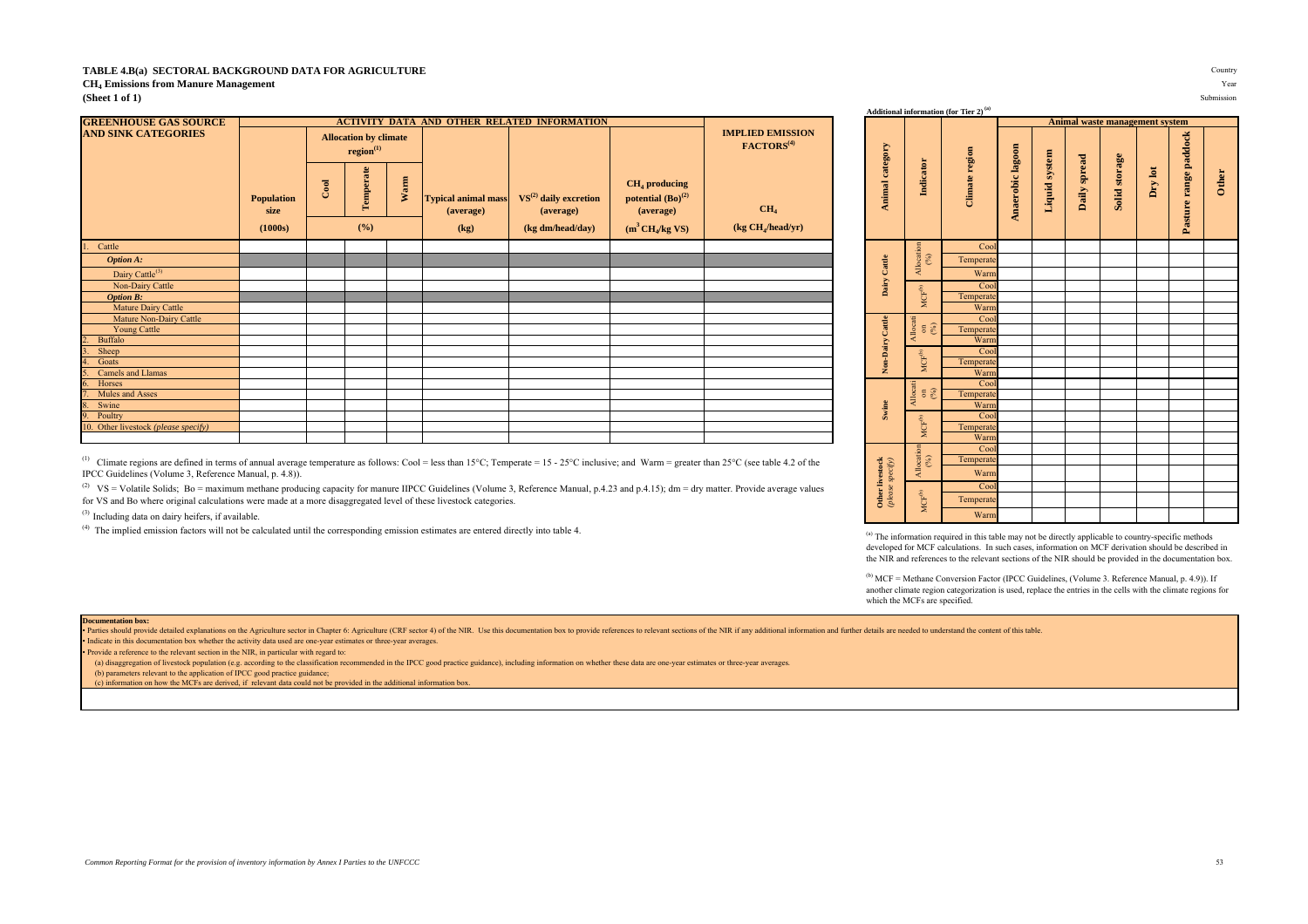## **TABLE 4.B(b) SECTORAL BACKGROUND DATA FOR AGRICULTURE** COUNTY

**N2O Emissions from Manure Management** Year

**(Sheet 1 of 1)** Submission

| <b>GREENHOUSE GAS SOURCE</b>              |         |                                           |                            | <b>ACTIVITY DATA AND OTHER RELATED INFORMATION</b>                     |              |                                     |                                                              |       | <b>IMPLIED EMISSION FACTORS</b> <sup>(1)</sup> |  |  |
|-------------------------------------------|---------|-------------------------------------------|----------------------------|------------------------------------------------------------------------|--------------|-------------------------------------|--------------------------------------------------------------|-------|------------------------------------------------|--|--|
| <b>AND SINK CATEGORIES</b>                |         | <b>Population size Nitrogen excretion</b> |                            | Nitrogen excretion per animal waste management system (AWMS) (kg N/yr) |              |                                     | <b>Emission factor per animal waste</b><br>management system |       |                                                |  |  |
|                                           | (1000s) | (kg N/head/yr)                            | <b>Anaerobic</b><br>lagoon | Liquid system                                                          | Daily spread | <b>Solid storage</b><br>and dry lot | <b>Pasture range</b><br>and paddock                          | Other | $(kg N2O-N/kg N)$                              |  |  |
| Cattle                                    |         |                                           |                            |                                                                        |              |                                     |                                                              |       | Anaerobic lagoon                               |  |  |
| <b>Option A:</b>                          |         |                                           |                            |                                                                        |              |                                     |                                                              |       | Liquid system                                  |  |  |
| Dairy Cattle                              |         |                                           |                            |                                                                        |              |                                     |                                                              |       | Solid storage and dry lot                      |  |  |
| Non-Dairy Cattle                          |         |                                           |                            |                                                                        |              |                                     |                                                              |       | Other AWMS                                     |  |  |
| <b>Option B:</b>                          |         |                                           |                            |                                                                        |              |                                     |                                                              |       |                                                |  |  |
| Mature Dairy Cattle                       |         |                                           |                            |                                                                        |              |                                     |                                                              |       |                                                |  |  |
| Mature Non-Dairy Cattle                   |         |                                           |                            |                                                                        |              |                                     |                                                              |       |                                                |  |  |
| <b>Young Cattle</b>                       |         |                                           |                            |                                                                        |              |                                     |                                                              |       |                                                |  |  |
| Sheep                                     |         |                                           |                            |                                                                        |              |                                     |                                                              |       |                                                |  |  |
| Swine                                     |         |                                           |                            |                                                                        |              |                                     |                                                              |       |                                                |  |  |
| Poultry                                   |         |                                           |                            |                                                                        |              |                                     |                                                              |       |                                                |  |  |
| Other livestock ( <i>please specify</i> ) |         |                                           |                            |                                                                        |              |                                     |                                                              |       |                                                |  |  |
|                                           |         |                                           |                            |                                                                        |              |                                     |                                                              |       |                                                |  |  |
| <b>Total per AWMS</b>                     |         |                                           |                            |                                                                        |              |                                     |                                                              |       |                                                |  |  |

(1) The implied emission factor will not be calculated until the emissions are entered directly into table 4.

## **Documentation box:**

• Parties should provide detailed explanations on the Agriculture sector in Chapter 6: Agriculture (CRF sector 4) of the NIR. Use this documentation box to provide references to relevant sections of the NIR if any addition information and/or further details are needed to understand the content of this table.

• Indicate in this documentation box whether the activity data used are one-year estimates or three-year averages.

• Provide a reference to the relevant section in the NIR, in particular with regard to:

(a) disaggregation of livestock population (e.g. according to the classification recommended in the IPCC good practice guidance), including information on whether these data are one-year estimates or three-year averages.

(b) information on other AWMS, if reported.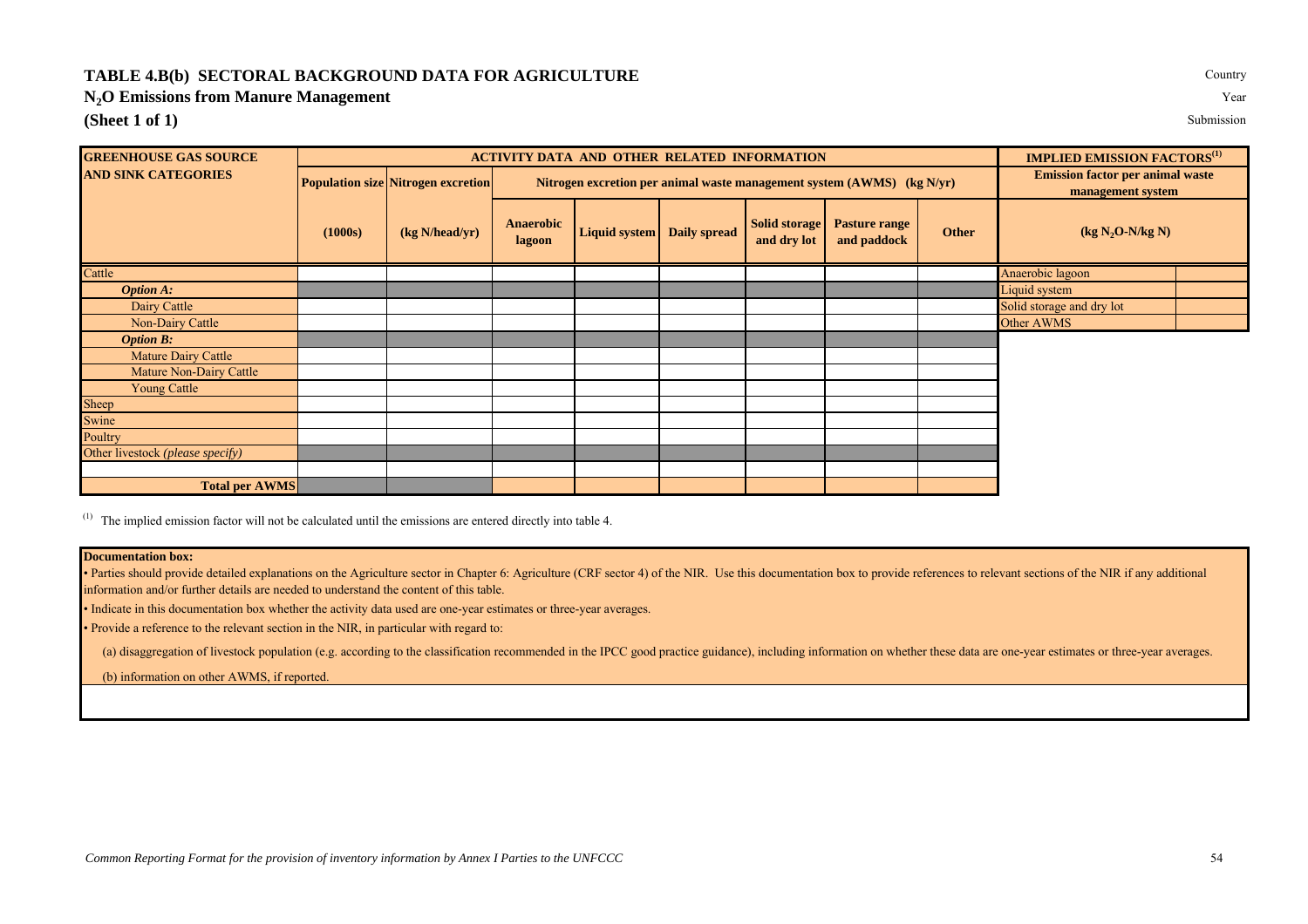## **TABLE 4.C SECTORAL BACKGROUND DATA FOR AGRICULTURE** Country

## **Rice Cultivation** Year

**(Sheet 1 of 1)** Submission

| <b>GREENHOUSE GAS SOURCE AND</b><br><b>SINK CATEGORIES</b> |                          |                                | <b>ACTIVITY DATA AND OTHER RELATED INFORMATION</b> |        | <b>IMPLIED EMISSION FACTOR</b> <sup>(1)</sup> | <b>EMISSIONS</b> |
|------------------------------------------------------------|--------------------------|--------------------------------|----------------------------------------------------|--------|-----------------------------------------------|------------------|
|                                                            |                          | Harvested area <sup>(2)</sup>  | Organic amendments added <sup>(3)</sup>            |        | CH <sub>4</sub>                               | CH <sub>4</sub>  |
|                                                            |                          | $(10^9 \text{ m}^2/\text{yr})$ | type                                               | (t/ha) | $(g/m^2)$                                     | (Gg)             |
| 1. Irrigated                                               |                          |                                |                                                    |        |                                               |                  |
| <b>Continuously Flooded</b>                                |                          |                                |                                                    |        |                                               |                  |
| <b>Intermittently Flooded</b>                              | <b>Single Aeration</b>   |                                |                                                    |        |                                               |                  |
|                                                            | <b>Multiple Aeration</b> |                                |                                                    |        |                                               |                  |
| 2. Rainfed                                                 |                          |                                |                                                    |        |                                               |                  |
| Flood Prone                                                |                          |                                |                                                    |        |                                               |                  |
| Drought Prone                                              |                          |                                |                                                    |        |                                               |                  |
| 3. Deep Water                                              |                          |                                |                                                    |        |                                               |                  |
| Water Depth 50-100 cm                                      |                          |                                |                                                    |        |                                               |                  |
| Water Depth $> 100$ cm                                     |                          |                                |                                                    |        |                                               |                  |
| 4. Other (please specify)                                  |                          |                                |                                                    |        |                                               |                  |
|                                                            |                          |                                |                                                    |        |                                               |                  |

| <b>NEW B</b><br>Upland Rice <sup>(*</sup> |  |  |  |
|-------------------------------------------|--|--|--|
| Total                                     |  |  |  |

<sup>(1)</sup> The implied emission factor implicitly takes account of all relevant corrections for continuously flooded fields without organic amendment, the correction for the organic amendments and the effect of different soil c the calculation of methane emissions.

 $(2)$  Harvested area is the cultivated area multiplied by the number of cropping seasons per year.

<sup>(3)</sup> Specify dry weight or wet weight for organic amendments in the documentation box.

<sup>(4)</sup> These rows are included to allow comparison with international statistics. Methane emissions from upland rice are assumed to be zero.

## **Documentation box:**

• Parties should provide detailed explanations on the Agriculture sector in Chapter 6: Agriculture (CRF sector 4) of the NIR. Use this documentation box to provide references to relevant sections of the NIR if any addition details are needed to understand the content of this table.

• Where available, provide activity data and scaling factors by soil type and rice cultivar in the NIR. . When disaggregating by more than one region within a country, and/or by growing season, provide additional information on disaggregation and related data in the NIR and provide a reference to the relevant section in the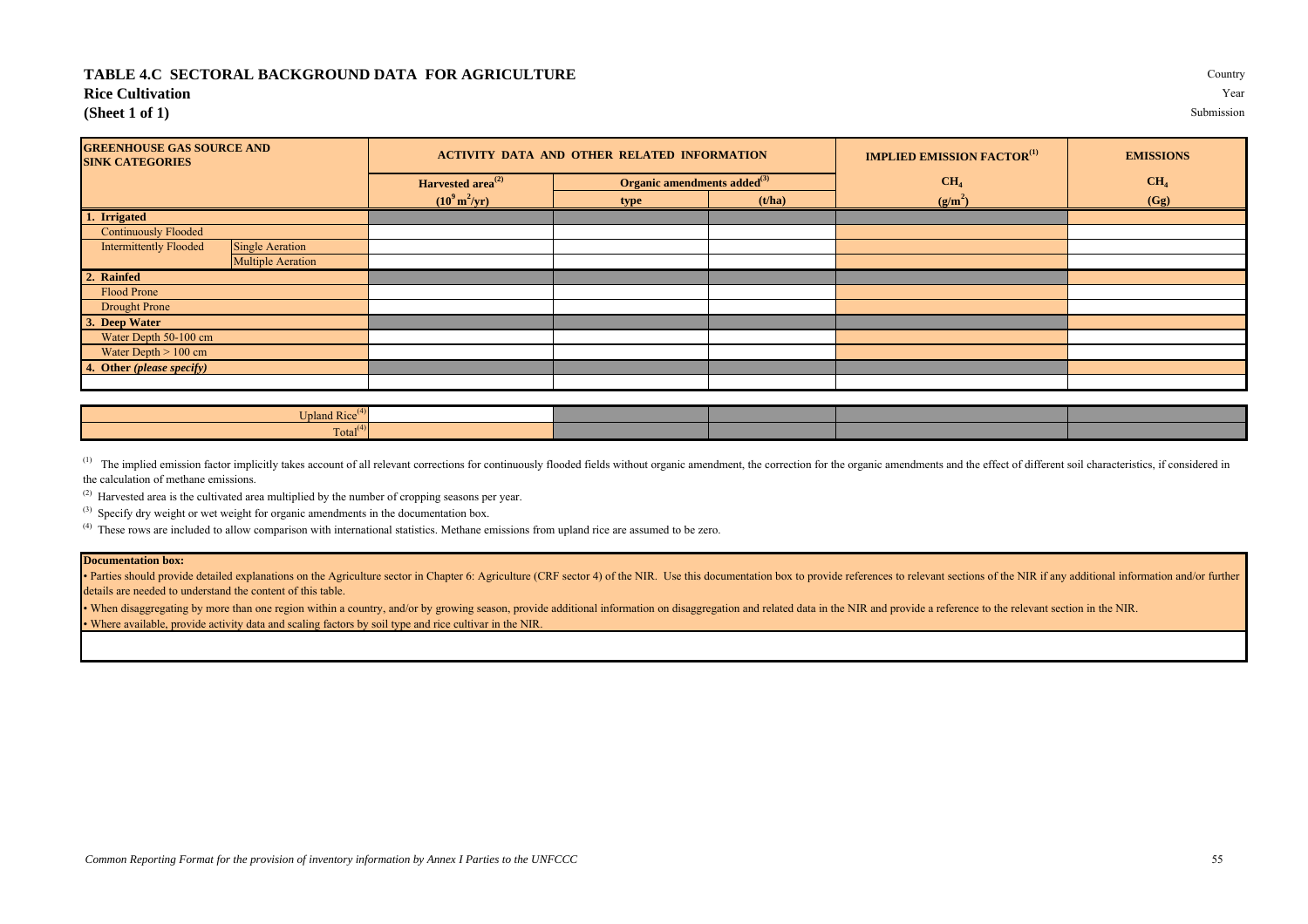## **TABLE 4.D SECTORAL BACKGROUND DATA FOR AGRICULTURE** Country **Agricultural Soils** Year **(Sheet 1 of 1)** Submission

| <b>GREENHOUSE GAS SOURCE AND SINK</b><br><b>CATEGORIES</b> | <b>ACTIVITY DATA AND OTHER RELATED INFORMATION</b>                                        |              | <b>IMPLIED EMISSION</b><br><b>FACTORS</b> | <b>EMISSIONS</b> | Fraction <sup>(a)</sup>     | <b>Description</b>                                                                                |
|------------------------------------------------------------|-------------------------------------------------------------------------------------------|--------------|-------------------------------------------|------------------|-----------------------------|---------------------------------------------------------------------------------------------------|
|                                                            | <b>Description</b>                                                                        | <b>Value</b> |                                           | N <sub>2</sub> O | Frac <sub>BURN</sub>        | Fraction of crop residue burned                                                                   |
|                                                            |                                                                                           | kg N/yr      | kg N <sub>2</sub> O-N/kg N <sup>(2)</sup> | (Gg)             | $Frac_{FUEL}$               | Fraction of livestock N excretion in excrements burned for fuel                                   |
| <b>1. Direct Soil Emissions</b>                            | N input to soils                                                                          |              |                                           |                  | $Frac_{GASF}$               | Fraction of synthetic fertilizer N applied to soils that volatilizes as $NH3$                     |
| 1. Synthetic Fertilizers                                   | Nitrogen input from application of synthetic fertilizers                                  |              |                                           |                  | $Frac_{\text{GASM}}$        | Fraction of livestock N excretion that volatilizes as $NH_3$ and $NOx$                            |
| 2. Animal Manure Applied to Soils                          | Nitrogen input from manure applied to soils                                               |              |                                           |                  | $Frac_{\text{GRAZ}}$        | Fraction of livestock N excreted and deposited onto soil during grazing                           |
| 3. N-fixing Crops                                          | Nitrogen fixed by N-fixing crops                                                          |              |                                           |                  | Frac <sub>LEACH</sub>       | Fraction of N input to soils that is lost through leaching and run-off                            |
| 4. Crop Residue                                            | Nitrogen in crop residues returned to soils                                               |              |                                           |                  | <b>Frac<sub>NCRBF</sub></b> | Fraction of total above-ground biomass of N-fixing crop that is N                                 |
| 5. Cultivation of Histosols <sup>(1)</sup>                 | Area of cultivated organic soils (ha/yr)                                                  |              |                                           |                  | $Frac_{NCRO}$               | Fraction of residue dry biomass that is N                                                         |
| 6. Other direct emissions (please specify)                 |                                                                                           |              |                                           |                  | $Frac_{R}$                  | Fraction of total above-ground crop biomass that is removed from the f<br>crop product            |
|                                                            |                                                                                           |              |                                           |                  |                             | Other fractions (please specify)                                                                  |
| 2. Pasture, Range and Paddock Manure                       | N excretion on pasture range and paddock                                                  |              |                                           |                  |                             |                                                                                                   |
| <b>3. Indirect Emissions</b>                               |                                                                                           |              |                                           |                  |                             |                                                                                                   |
| 1. Atmospheric Deposition                                  | Volatized N from fertilizers, animal manures and other                                    |              |                                           |                  |                             | <sup>(a)</sup> Use the definitions for fractions as specified in the IPCC Guidelines (Volume 3. R |
| 2. Nitrogen Leaching and Run-off                           | N from fertilizers, animal manures and other that is lost<br>through leaching and run-off |              |                                           |                  |                             | pp. 4.92-4.113) as elaborated by the IPCC good practice guidance (pp. 4.54-4.74).                 |
| 4. Other (please specify)                                  |                                                                                           |              |                                           |                  |                             |                                                                                                   |
|                                                            |                                                                                           |              |                                           |                  |                             |                                                                                                   |

#### **Additional information**

| <b>IATION</b> | <b>IMPLIED EMISSION</b><br><b>FACTORS</b> | <b>EMISSIONS</b> | Fraction <sup>(a)</sup>      | <b>Description</b>                                                                                          | <b>Value</b> |
|---------------|-------------------------------------------|------------------|------------------------------|-------------------------------------------------------------------------------------------------------------|--------------|
| <b>Value</b>  |                                           | $N_2O$           | <b>FracBURN</b>              | Fraction of crop residue burned                                                                             |              |
| kg N/yr       | kg N <sub>2</sub> O-N/kg N <sup>(2)</sup> | (Gg)             | <b>Frac<sub>FUEL</sub></b>   | Fraction of livestock N excretion in excrements burned for fuel                                             |              |
|               |                                           |                  | FracGASF                     | Fraction of synthetic fertilizer N applied to soils that volatilizes as NH <sub>3</sub> and NO <sub>x</sub> |              |
|               |                                           |                  | Frac <sub>GASM</sub>         | Fraction of livestock N excretion that volatilizes as NH <sub>3</sub> and NO <sub>x</sub>                   |              |
|               |                                           |                  | Frac <sub>GRAZ</sub>         | Fraction of livestock N excreted and deposited onto soil during grazing                                     |              |
|               |                                           |                  | <b>Frac</b> <sub>LEACH</sub> | Fraction of N input to soils that is lost through leaching and run-off                                      |              |
|               |                                           |                  | <b>FraCNCRBF</b>             | Fraction of total above-ground biomass of N-fixing crop that is N                                           |              |
|               |                                           |                  | Frac <sub>NCRO</sub>         | Fraction of residue dry biomass that is N                                                                   |              |
|               |                                           |                  | $Frac_{R}$                   | Fraction of total above-ground crop biomass that is removed from the field as a<br>crop product             |              |
|               |                                           |                  |                              | Other fractions (please specify)                                                                            |              |
|               |                                           |                  |                              |                                                                                                             |              |

 $^{(a)}$  Use the definitions for fractions as specified in the IPCC Guidelines (Volume 3. Reference Manual, pp. 4.92-4.113) as elaborated by the IPCC good practice guidance (pp. 4.54-4.74).

<sup>(1)</sup> To convert from N<sub>2</sub>O-N to N<sub>2</sub>O emissions, multiply by 44/28. Note that for cultivation of Histosols the unit of the IEF is kg N<sub>2</sub>O-N/ha.

#### **Documentation box:**

• Parties should provide detailed explanations on the Agriculture sector in Chapter 6: Agriculture (CRF sector 1) of the NIR. Use this documentation box to provide references to relevant sections of the NIR if any addition table.

• Provide a reference to the relevant section in the NIR, in particular with regard to:

(a) Background information on CH<sup>4</sup> emissions from agricultural soils, if accounted for under the Agriculture sector;

(b) Disaggregated values for Frac<sub>GRAZ</sub> according to animal type, and for Frac<sub>BURN</sub> according to crop types;

(c) Full list of assumptions and fractions used.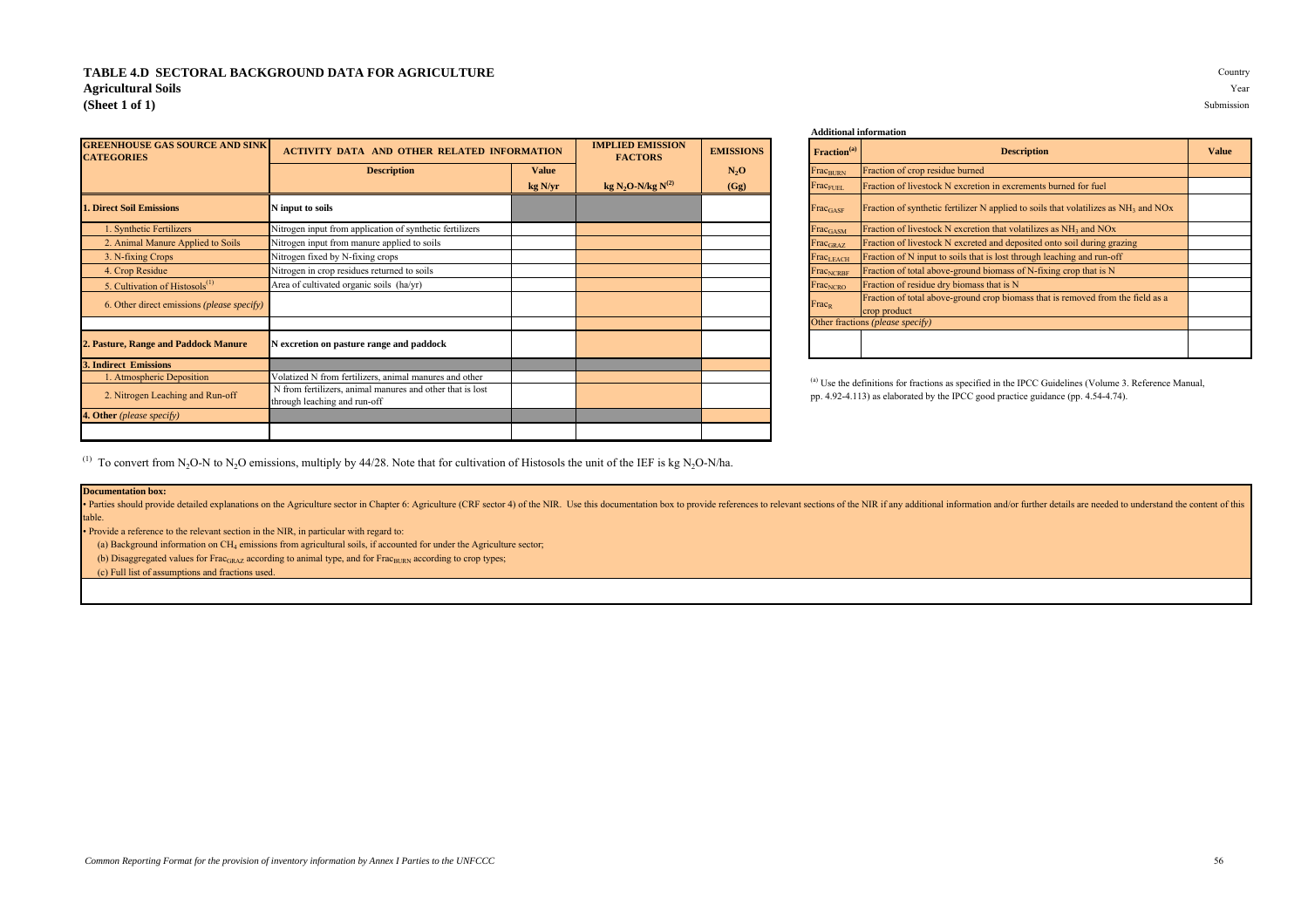## **TABLE 4.E SECTORAL BACKGROUND DATA FOR AGRICULTURE** Country

## **Prescribed Burning of Savannas** Year

**(Sheet 1 of 1)** Submission

| <b>GREENHOUSE GAS SOURCE AND</b> |                           | <b>ACTIVITY DATA AND OTHER RELATED INFORMATION</b> |                  |                       |                                |                 | <b>IMPLIED EMISSION FACTORS</b> | <b>EMISSIONS</b> |        |  |
|----------------------------------|---------------------------|----------------------------------------------------|------------------|-----------------------|--------------------------------|-----------------|---------------------------------|------------------|--------|--|
| <b>SINK CATEGORIES</b>           | Area of savanna<br>burned | Average above-ground<br>biomass density            |                  | <b>Biomass burned</b> | <b>Nitrogen</b><br>fraction in | CH <sub>4</sub> | $N_2O$                          | CH <sub>4</sub>  | $N_2O$ |  |
|                                  | (kha/vr)                  | (t dm/ha)                                          | savanna burned l | (Gg dm)               | <b>biomass</b>                 |                 | (kg/t dm)                       | (Gg)             |        |  |
| <i>(specify ecological zone)</i> |                           |                                                    |                  |                       |                                |                 |                                 |                  |        |  |
|                                  |                           |                                                    |                  |                       |                                |                 |                                 |                  |        |  |

## **Additional information**

|                                  | <b>Living Biomass</b> | <b>Dead Biomass</b> |
|----------------------------------|-----------------------|---------------------|
| Fraction of above-ground biomass |                       |                     |
| <b>Fraction</b> oxidized         |                       |                     |
| Carbon fraction                  |                       |                     |

## **Documentation box:**

Parties should provide detailed explanations on the Agriculture sector in Chapter 6: Agriculture (CRF sector 4) of the NIR. Use this documentation box to provide references to relevant sections of the NIR if any additional information and/or further details are needed to understand the content of this table.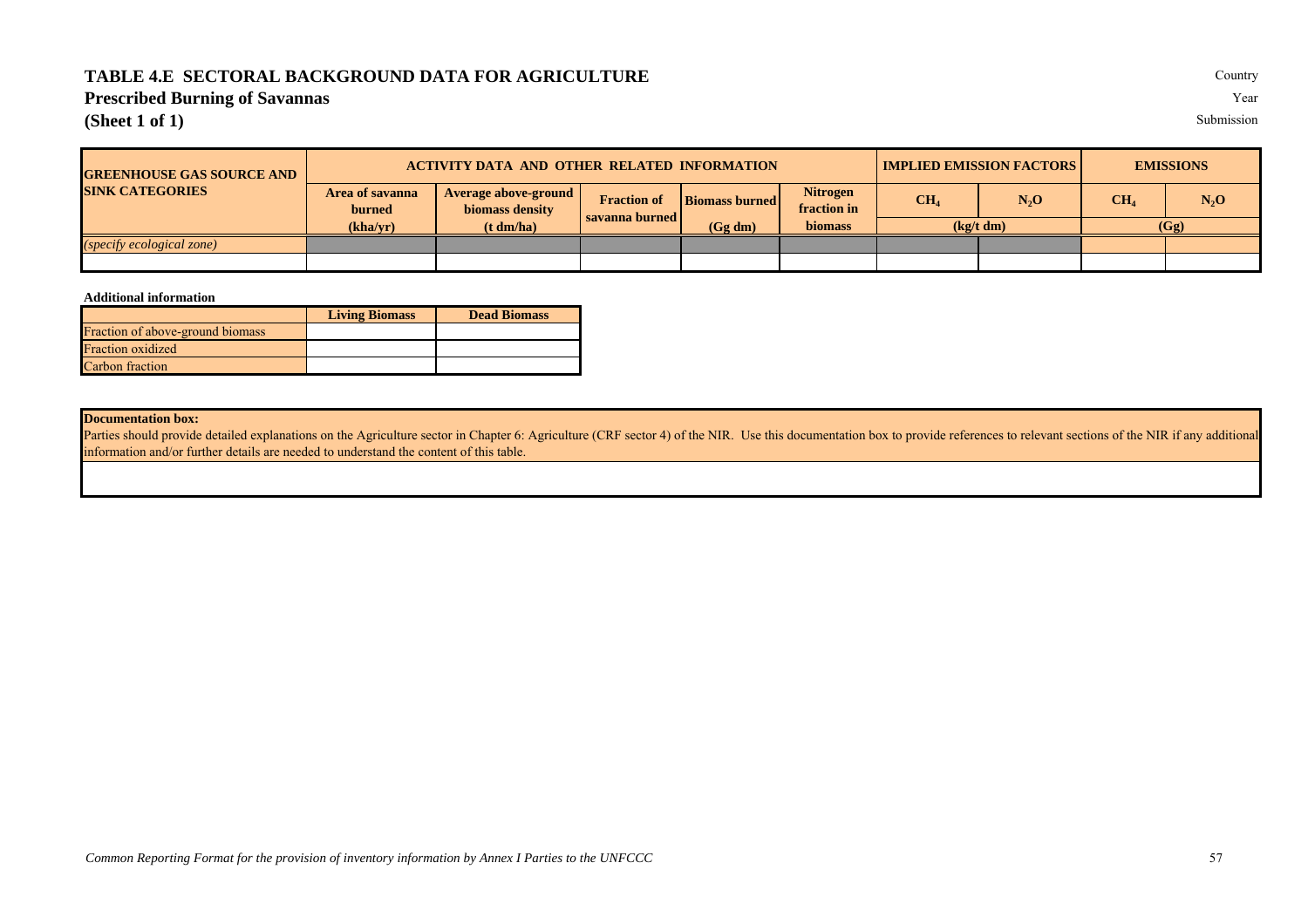## **TABLE 4.F SECTORAL BACKGROUND DATA FOR AGRICULTURE** Country **Field Burning of Agricultural Residues** Year **(Sheet 1 of 1)** Submission

| <b>GREENHOUSE GAS SOURCE AND SINK</b><br><b>CATEGORIES</b> |                 |                              |                                           | ACTIVITY DATA AND OTHER RELATED INFORMATION |                             |                                          |                          |                                  |                 | <b>IMPLIED EMISSION FACTORS</b> |                 | <b>EMISSIONS</b> |
|------------------------------------------------------------|-----------------|------------------------------|-------------------------------------------|---------------------------------------------|-----------------------------|------------------------------------------|--------------------------|----------------------------------|-----------------|---------------------------------|-----------------|------------------|
|                                                            | Crop production | <b>Residue-crop</b><br>ratio | Dry matter<br>(dm) fraction<br>of residue | <b>Fraction burned</b><br>in fields         | <b>Fraction</b><br>oxidized | <b>Total</b><br><b>biomass</b><br>burned | C fraction of<br>residue | N-C ratio in biomass<br>residues | CH <sub>4</sub> | $N_2O$                          | CH <sub>4</sub> | $N_2O$           |
|                                                            | (t)             |                              |                                           |                                             |                             | (Gg dm)                                  |                          |                                  | (kg/t dm)       |                                 |                 | (Gg)             |
| . Cereals                                                  |                 |                              |                                           |                                             |                             |                                          |                          |                                  |                 |                                 |                 |                  |
| Wheat                                                      |                 |                              |                                           |                                             |                             |                                          |                          |                                  |                 |                                 |                 |                  |
| Barley                                                     |                 |                              |                                           |                                             |                             |                                          |                          |                                  |                 |                                 |                 |                  |
| Maize                                                      |                 |                              |                                           |                                             |                             |                                          |                          |                                  |                 |                                 |                 |                  |
| Oats                                                       |                 |                              |                                           |                                             |                             |                                          |                          |                                  |                 |                                 |                 |                  |
| Rye                                                        |                 |                              |                                           |                                             |                             |                                          |                          |                                  |                 |                                 |                 |                  |
| Rice                                                       |                 |                              |                                           |                                             |                             |                                          |                          |                                  |                 |                                 |                 |                  |
| Other (please specify)                                     |                 |                              |                                           |                                             |                             |                                          |                          |                                  |                 |                                 |                 |                  |
|                                                            |                 |                              |                                           |                                             |                             |                                          |                          |                                  |                 |                                 |                 |                  |
| 2. Pulses                                                  |                 |                              |                                           |                                             |                             |                                          |                          |                                  |                 |                                 |                 |                  |
| Dry bean                                                   |                 |                              |                                           |                                             |                             |                                          |                          |                                  |                 |                                 |                 |                  |
| Peas                                                       |                 |                              |                                           |                                             |                             |                                          |                          |                                  |                 |                                 |                 |                  |
| Soybeans                                                   |                 |                              |                                           |                                             |                             |                                          |                          |                                  |                 |                                 |                 |                  |
| Other (please specify)                                     |                 |                              |                                           |                                             |                             |                                          |                          |                                  |                 |                                 |                 |                  |
|                                                            |                 |                              |                                           |                                             |                             |                                          |                          |                                  |                 |                                 |                 |                  |
| 3. Tubers and Roots                                        |                 |                              |                                           |                                             |                             |                                          |                          |                                  |                 |                                 |                 |                  |
| Potatoes                                                   |                 |                              |                                           |                                             |                             |                                          |                          |                                  |                 |                                 |                 |                  |
| Other (please specify)                                     |                 |                              |                                           |                                             |                             |                                          |                          |                                  |                 |                                 |                 |                  |
|                                                            |                 |                              |                                           |                                             |                             |                                          |                          |                                  |                 |                                 |                 |                  |
| 4. Sugar Cane                                              |                 |                              |                                           |                                             |                             |                                          |                          |                                  |                 |                                 |                 |                  |
| <b>5. Other</b> (please specify)                           |                 |                              |                                           |                                             |                             |                                          |                          |                                  |                 |                                 |                 |                  |
|                                                            |                 |                              |                                           |                                             |                             |                                          |                          |                                  |                 |                                 |                 |                  |

## **Documentation box:**

Parties should provide detailed explanations on the Agriculture sector in Chapter 6: Agriculture (CRF sector 4) of the NIR. Use this documentation box to provide references to relevant sections of the NIR if any additional the content of this table.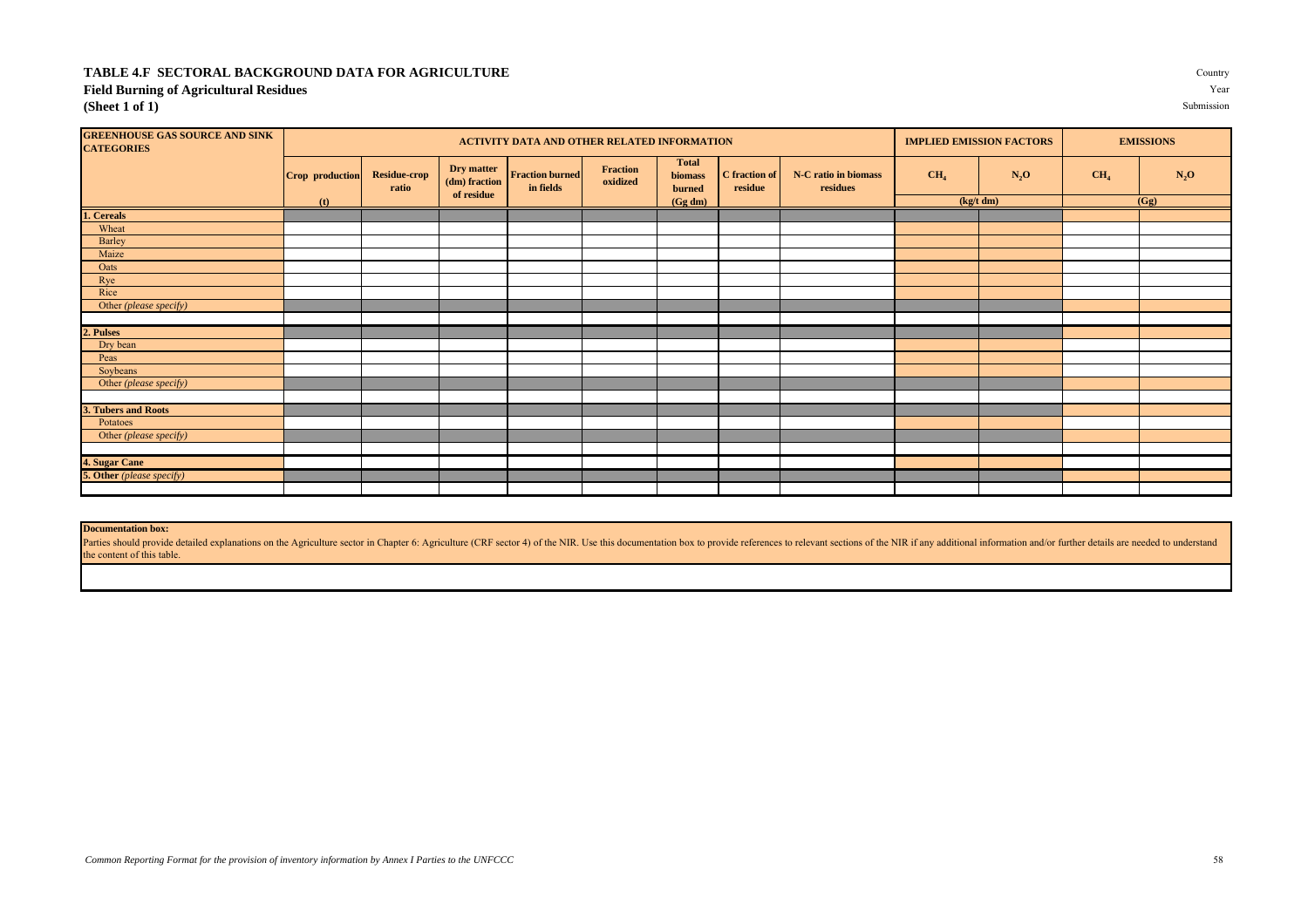#### **(Sheet 1 of 1)** Year **TABLE 5 SECTORAL REPORT FOR LAND USE, LAND-USE CHANGE AND FORESTRY**

| <b>GREENHOUSE GAS SOURCE AND SINK CATEGORIES</b>   | Net $CO_2$ emissions/ removals <sup>(1), (2)</sup> | CH <sub>4</sub> | $N_2O$ | NO <sub>x</sub> | CO |
|----------------------------------------------------|----------------------------------------------------|-----------------|--------|-----------------|----|
|                                                    |                                                    |                 | (Gg)   |                 |    |
| <b>Total Land-Use Categories</b>                   |                                                    |                 |        |                 |    |
| <b>A. Forest Land</b>                              |                                                    |                 |        |                 |    |
| 1. Forest Land remaining Forest Land               |                                                    |                 |        |                 |    |
| 2. Land converted to Forest Land                   |                                                    |                 |        |                 |    |
| <b>B.</b> Cropland                                 |                                                    |                 |        |                 |    |
| 1. Cropland remaining Cropland                     |                                                    |                 |        |                 |    |
| 2. Land converted to Cropland                      |                                                    |                 |        |                 |    |
| C. Grassland                                       |                                                    |                 |        |                 |    |
| 1. Grassland remaining Grassland                   |                                                    |                 |        |                 |    |
| 2. Land converted to Grassland                     |                                                    |                 |        |                 |    |
| D. We flands <sup>(3)</sup>                        |                                                    |                 |        |                 |    |
| 1. Wetlands remaining Wetlands                     |                                                    |                 |        |                 |    |
| 2. Land converted to Wetlands                      |                                                    |                 |        |                 |    |
| E. Settlements <sup>(3)</sup>                      |                                                    |                 |        |                 |    |
| 1. Settlements remaining Settlements               |                                                    |                 |        |                 |    |
| 2. Land converted to Settlements                   |                                                    |                 |        |                 |    |
| F. Other Land <sup>(4)</sup>                       |                                                    |                 |        |                 |    |
| 1. Other Land remaining Other Land                 |                                                    |                 |        |                 |    |
| 2. Land converted to Other Land                    |                                                    |                 |        |                 |    |
| G. Other (please specify) <sup>(5)</sup>           |                                                    |                 |        |                 |    |
| Harvested Wood Products <sup>(6)</sup>             |                                                    |                 |        |                 |    |
|                                                    |                                                    |                 |        |                 |    |
| Information items <sup>(7)</sup>                   |                                                    |                 |        |                 |    |
| Forest Land converted to Other Land-Use Categories |                                                    |                 |        |                 |    |
| Grassland converted to Other Land-Use Categories   |                                                    |                 |        |                 |    |

(1) According to the Revised 1996 IPCC Guidelines, for the purposes of reporting, the signs for removals are always negative (-) and for emissions positive (+). Net changes in carbon stocks are converted to CO<sub>2</sub> by multi and by changing the sign for net  $CO_2$  removals to be negative (-) and for net  $CO_2$  emissions to be positive (+).

 $^{(2)}$  CO<sub>2</sub> emissions from liming and biomass burning are included in this column.

 $^{(3)}$  Parties do not have to prepare estimates for categories contained in appendices 3a.2, 3a.3 and 3a.4 of the IPCC good practice guidance for LULUCF, although they may do so if they wish and report in this row.

<sup>(4)</sup> Parties do not have to prepare estimates for this category contained in Chapter 3.7 of the IPCC good practice guidance for LULUCF, although they may do so if they wish and report in this row. This land-use category i of identified land area to match the national area.

 $(5)$  May include other non-specified sources and sinks.

<sup>(6)</sup> Parties do not have to prepare estimates for this category contained in appendix 3a.1 of the IPCC good practice guidance for LULUCF, although they may do so if they wish and report in this row.

 $^{(7)}$  These items are listed for information only and will not be added to the totals, because they are already included in subcategories 5.A.2 to 5.F.2.

Note: The totals for N<sub>2</sub>O (5.A and 5.D), CO<sub>2</sub> (5.B and 5.C) and CO<sub>2</sub>, CH<sub>4</sub>, N<sub>2</sub>O (5.E and 5.F) may not equal the summation of the subcategories included in this table, because these totals include data from tables 5(I where the subcategories are not available. Emissions of  $CO<sub>2</sub>$ ,  $CH<sub>4</sub>$ , N<sub>2</sub>O from 5.G Other are estimated based on the information provided in the background data tables.

#### **Documentation box:**

Parties should provide detailed explanations on the Land Use, Land-Use Change and Forestry sector in Chapter 7: Land Use, Land-Use Change and Forestry (CRF sector 5) of the NIR. Use this documentation box to provide refere relevant sections of the NIR if any additional information and/or further details are needed to understand the content of this table.

If estimates are reported under 5.G Other, use this documentation box to provide information regarding activities covered under this category and to provide reference to the section in the NIR where background information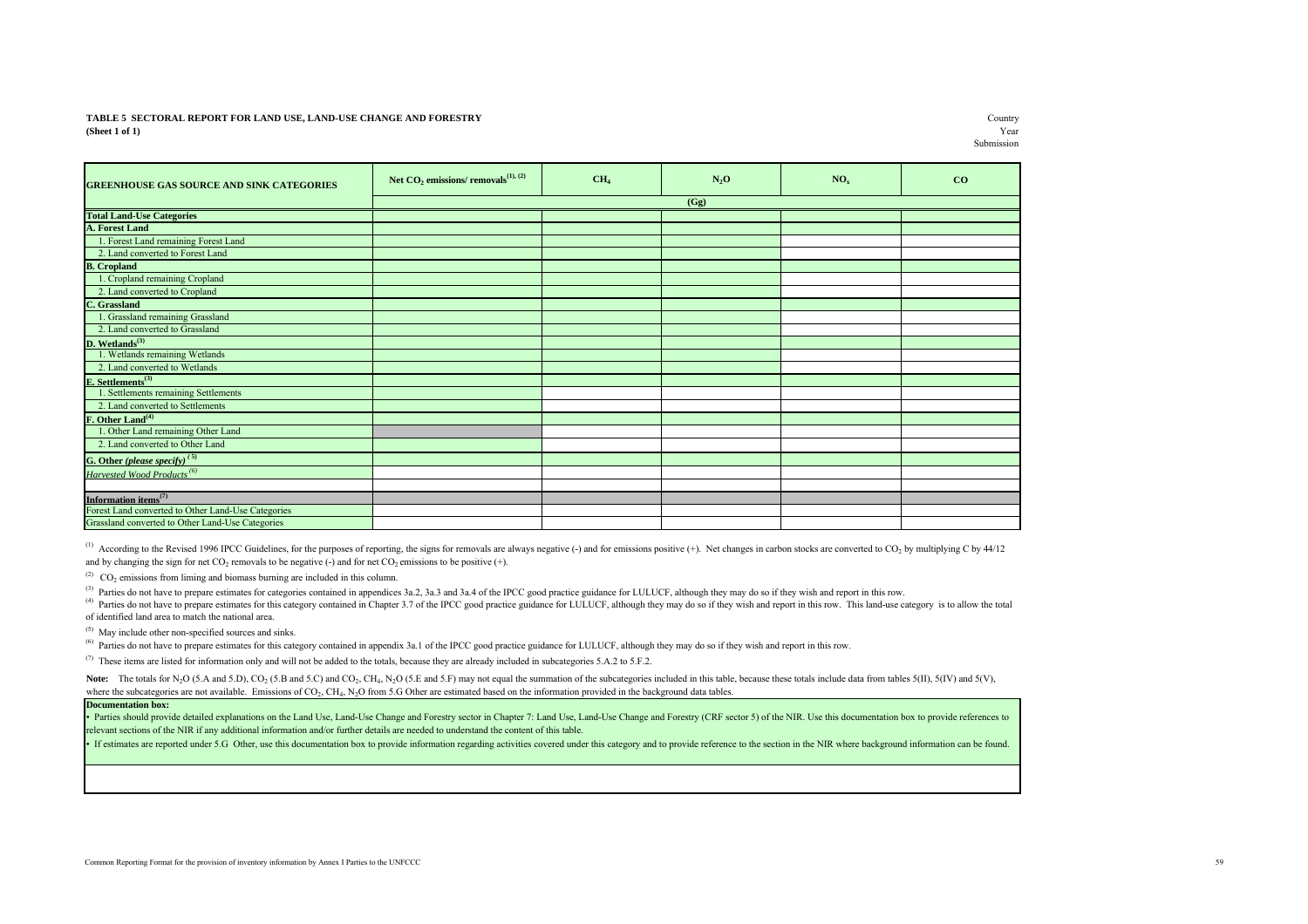#### **TABLE 5.A SECTORAL BACKGROUND DATA FOR LAND USE, LAND-USE CHANGE AND FORESTRY** Country **Forest Land** Year **(Sheet 1 of 1)** Submission

| <b>GREENHOUSE GAS SOURCE AND SINK CATEGORIES</b> |                            | <b>ACTIVITY</b><br><b>DATA</b> |                 |                                                              | <b>IMPLIED EMISSION FACTORS</b> |                                                      |                                                                                    |                 | <b>EMISSIONS/REMOVALS</b>                                |            |                                                               |                                                   |  |
|--------------------------------------------------|----------------------------|--------------------------------|-----------------|--------------------------------------------------------------|---------------------------------|------------------------------------------------------|------------------------------------------------------------------------------------|-----------------|----------------------------------------------------------|------------|---------------------------------------------------------------|---------------------------------------------------|--|
| <b>Land-Use Category</b>                         | Subdivision <sup>(1)</sup> | <b>Total area</b><br>(kha)     |                 | Carbon stock change in living biomass per area $(2)$ , $(3)$ |                                 | change in dead<br>organic matter<br>per $area^{(3)}$ | Net carbon stock Net carbon stock<br>change in soils<br>per<br>area <sup>(3)</sup> |                 | Carbon stock change in living biomass <sup>(2),(3)</sup> |            | Net carbon stock<br>change in dead<br>organic matter $^{(3)}$ | Net carbon stock<br>change in ${\rm soils}^{(3)}$ |  |
|                                                  |                            |                                | <b>Increase</b> | <b>Decrease</b>                                              | Net change                      |                                                      |                                                                                    | <b>Increase</b> | <b>Decrease</b>                                          | Net change |                                                               |                                                   |  |
|                                                  |                            |                                |                 |                                                              | (Mg C/ha)                       |                                                      |                                                                                    |                 |                                                          | (Gg C)     |                                                               |                                                   |  |
| <b>A. Total Forest Land</b>                      |                            |                                |                 |                                                              |                                 |                                                      |                                                                                    |                 |                                                          |            |                                                               |                                                   |  |
| 1. Forest Land remaining Forest Land             |                            |                                |                 |                                                              |                                 |                                                      |                                                                                    |                 |                                                          |            |                                                               |                                                   |  |
|                                                  |                            |                                |                 |                                                              |                                 |                                                      |                                                                                    |                 |                                                          |            |                                                               |                                                   |  |
| 2. Land converted to Forest Land <sup>(4)</sup>  |                            |                                |                 |                                                              |                                 |                                                      |                                                                                    |                 |                                                          |            |                                                               |                                                   |  |
| 2.1 Cropland converted to Forest Land            |                            |                                |                 |                                                              |                                 |                                                      |                                                                                    |                 |                                                          |            |                                                               |                                                   |  |
|                                                  |                            |                                |                 |                                                              |                                 |                                                      |                                                                                    |                 |                                                          |            |                                                               |                                                   |  |
|                                                  |                            |                                |                 |                                                              |                                 |                                                      |                                                                                    |                 |                                                          |            |                                                               |                                                   |  |
| 2.2 Grassland converted to Forest Land           |                            |                                |                 |                                                              |                                 |                                                      |                                                                                    |                 |                                                          |            |                                                               |                                                   |  |
|                                                  |                            |                                |                 |                                                              |                                 |                                                      |                                                                                    |                 |                                                          |            |                                                               |                                                   |  |
| 2.3 Wetlands converted to Forest Land            |                            |                                |                 |                                                              |                                 |                                                      |                                                                                    |                 |                                                          |            |                                                               |                                                   |  |
|                                                  |                            |                                |                 |                                                              |                                 |                                                      |                                                                                    |                 |                                                          |            |                                                               |                                                   |  |
| 2.4 Settlements converted to Forest Land         |                            |                                |                 |                                                              |                                 |                                                      |                                                                                    |                 |                                                          |            |                                                               |                                                   |  |
|                                                  |                            |                                |                 |                                                              |                                 |                                                      |                                                                                    |                 |                                                          |            |                                                               |                                                   |  |
| 2.5 Other Land converted to Forest Land          |                            |                                |                 |                                                              |                                 |                                                      |                                                                                    |                 |                                                          |            |                                                               |                                                   |  |
|                                                  |                            |                                |                 |                                                              |                                 |                                                      |                                                                                    |                 |                                                          |            |                                                               |                                                   |  |

<sup>(1)</sup> Land categories may be further divided according to climate zone, management system, soil type, vegetation type, tree species, ecological zone or national land classification.

 $^{(2)}$  CO<sub>2</sub> emissions and removals (carbon stock increase and decrease) should be listed separately except where, due to the methods used, it is technically impossible to separate information on increases and decreases.

(3) The signs for estimates of increases in carbon stocks are positive (+) and of decreases in carbon stocks are negative (-).

<sup>(4)</sup> A Party may report aggregate estimates for all conversions of land to forest land when data are not available to report them separately. A Party should specify in the documentation box which types of land conversion table 5 as an information item.

#### **Documentation box:**

Parties should provide detailed explanations on the Land Use, Land-Use Change and Forestry sector in Chapter 7: Land Use, Land-Use Change and Forestry (CRF sector 5) of the NIR. Use this documentation box to provide refere further details are needed to understand the content of this table.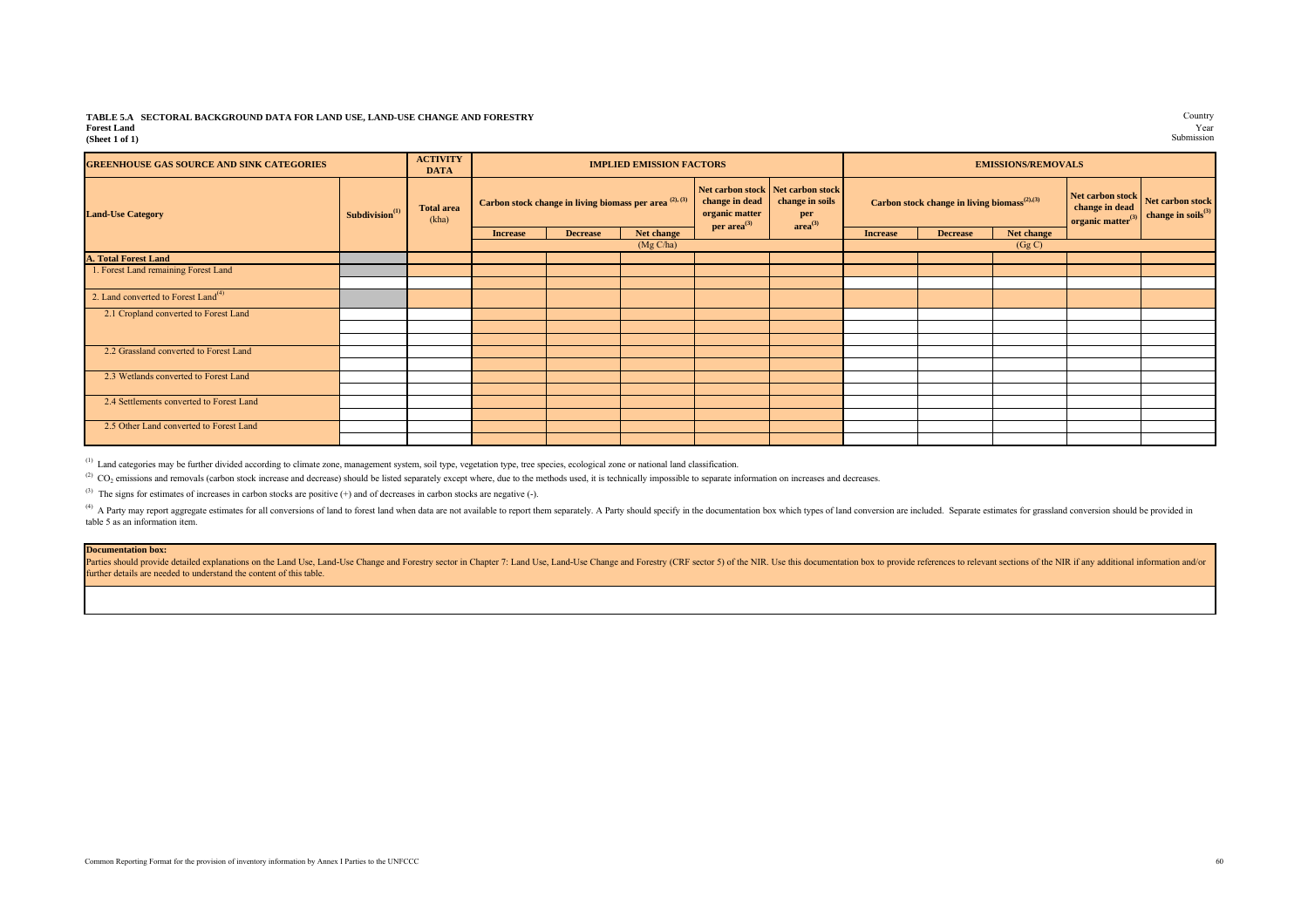#### **TABLE 5.B SECTORAL BACKGROUND DATA FOR LAND USE, LAND-USE CHANGE AND FORESTRY** Country

## **Cropland** Year

#### **(Sheet 1 of 1)** Submission

| <b>GREENHOUSE GAS SOURCE AND SINK CATEGORIES</b> |                            | <b>ACTIVITY DATA</b> |                                                                |                 | <b>IMPLIED EMISSION FACTORS</b> |                                                                                                                                                   |  | <b>EMISSIONS/REMOVALS</b> |                                                                |                                                                          |                                              |  |
|--------------------------------------------------|----------------------------|----------------------|----------------------------------------------------------------|-----------------|---------------------------------|---------------------------------------------------------------------------------------------------------------------------------------------------|--|---------------------------|----------------------------------------------------------------|--------------------------------------------------------------------------|----------------------------------------------|--|
| <b>Land-Use Category</b>                         | Subdivision <sup>(1)</sup> | Total area (kha)     | Carbon stock change in living biomass per<br>$area^{(2), (3)}$ |                 |                                 | Net carbon stock<br>Net carbon stock<br>change in dead<br>change in soils per<br>organic matter per<br>area <sup>(3)</sup><br>area <sup>(3)</sup> |  |                           | Carbon stock change in living biomass <sup>(2), (3), (4)</sup> | Net carbon stock<br>change in dead<br>organic matter <sup>(3), (5)</sup> | Net carbon stock<br>change in soils $^{(3)}$ |  |
|                                                  |                            |                      | <b>Increase</b>                                                | <b>Decrease</b> | Net change                      |                                                                                                                                                   |  | <b>Increase</b>           | <b>Decrease</b>                                                | Net change                                                               |                                              |  |
|                                                  |                            |                      |                                                                |                 | (Mg C/ha)                       |                                                                                                                                                   |  |                           |                                                                | (Gg C)                                                                   |                                              |  |
| <b>B.</b> Total Cropland                         |                            |                      |                                                                |                 |                                 |                                                                                                                                                   |  |                           |                                                                |                                                                          |                                              |  |
| 1. Cropland remaining Cropland                   |                            |                      |                                                                |                 |                                 |                                                                                                                                                   |  |                           |                                                                |                                                                          |                                              |  |
|                                                  |                            |                      |                                                                |                 |                                 |                                                                                                                                                   |  |                           |                                                                |                                                                          |                                              |  |
| 2. Land converted to Cropland <sup>(6)</sup>     |                            |                      |                                                                |                 |                                 |                                                                                                                                                   |  |                           |                                                                |                                                                          |                                              |  |
| 2.1 Forest Land converted to Cropland            |                            |                      |                                                                |                 |                                 |                                                                                                                                                   |  |                           |                                                                |                                                                          |                                              |  |
|                                                  |                            |                      |                                                                |                 |                                 |                                                                                                                                                   |  |                           |                                                                |                                                                          |                                              |  |
| 2.2 Grassland converted to Cropland              |                            |                      |                                                                |                 |                                 |                                                                                                                                                   |  |                           |                                                                |                                                                          |                                              |  |
|                                                  |                            |                      |                                                                |                 |                                 |                                                                                                                                                   |  |                           |                                                                |                                                                          |                                              |  |
| 2.3. Wetlands converted to Cropland              |                            |                      |                                                                |                 |                                 |                                                                                                                                                   |  |                           |                                                                |                                                                          |                                              |  |
|                                                  |                            |                      |                                                                |                 |                                 |                                                                                                                                                   |  |                           |                                                                |                                                                          |                                              |  |
| 2.4 Settlements converted to Cropland            |                            |                      |                                                                |                 |                                 |                                                                                                                                                   |  |                           |                                                                |                                                                          |                                              |  |
|                                                  |                            |                      |                                                                |                 |                                 |                                                                                                                                                   |  |                           |                                                                |                                                                          |                                              |  |
| 2.5 Other Land converted to Cropland             |                            |                      |                                                                |                 |                                 |                                                                                                                                                   |  |                           |                                                                |                                                                          |                                              |  |
|                                                  |                            |                      |                                                                |                 |                                 |                                                                                                                                                   |  |                           |                                                                |                                                                          |                                              |  |

<sup>(1)</sup> Land categories may be further divided according to climate zone, management system, soil type, vegetation type, tree species, ecological zone or national land classification.

 $^{(2)}$  CO<sub>2</sub> emissions and removals (carbon stock increase and decrease) should be listed separately except in cases where, due to the methods used, it is technically impossible to separate information on increases and de

(3) The signs for estimates of increases in carbon stocks are positive  $(+)$  and of decreases in carbon stocks are negative  $(-)$ .

(4) For category 5.B.1 Cropland remaining Cropland this column includes only changes in perennial woody biomass.

<sup>(5)</sup> No reporting on dead organic matter pools is required for category 5.B.1. Cropland remaining Cropland.

<sup>(6)</sup> A Party may report aggregate estimates for all land conversions to cropland, when data are not available to report them separately. A Party should specify in the documentation box which types of land conversion are i as an information item.

## **Documentation box:**

Parties should provide detailed explanations on the Land Use, Land-Use Change and Forestry sector in Chapter 7: Land-Use Change and Forestry celor in Chapter 7: Land-Use Change and Forestry (CRF sector 5) of the NIR. Use t details are needed to understand the content of this table.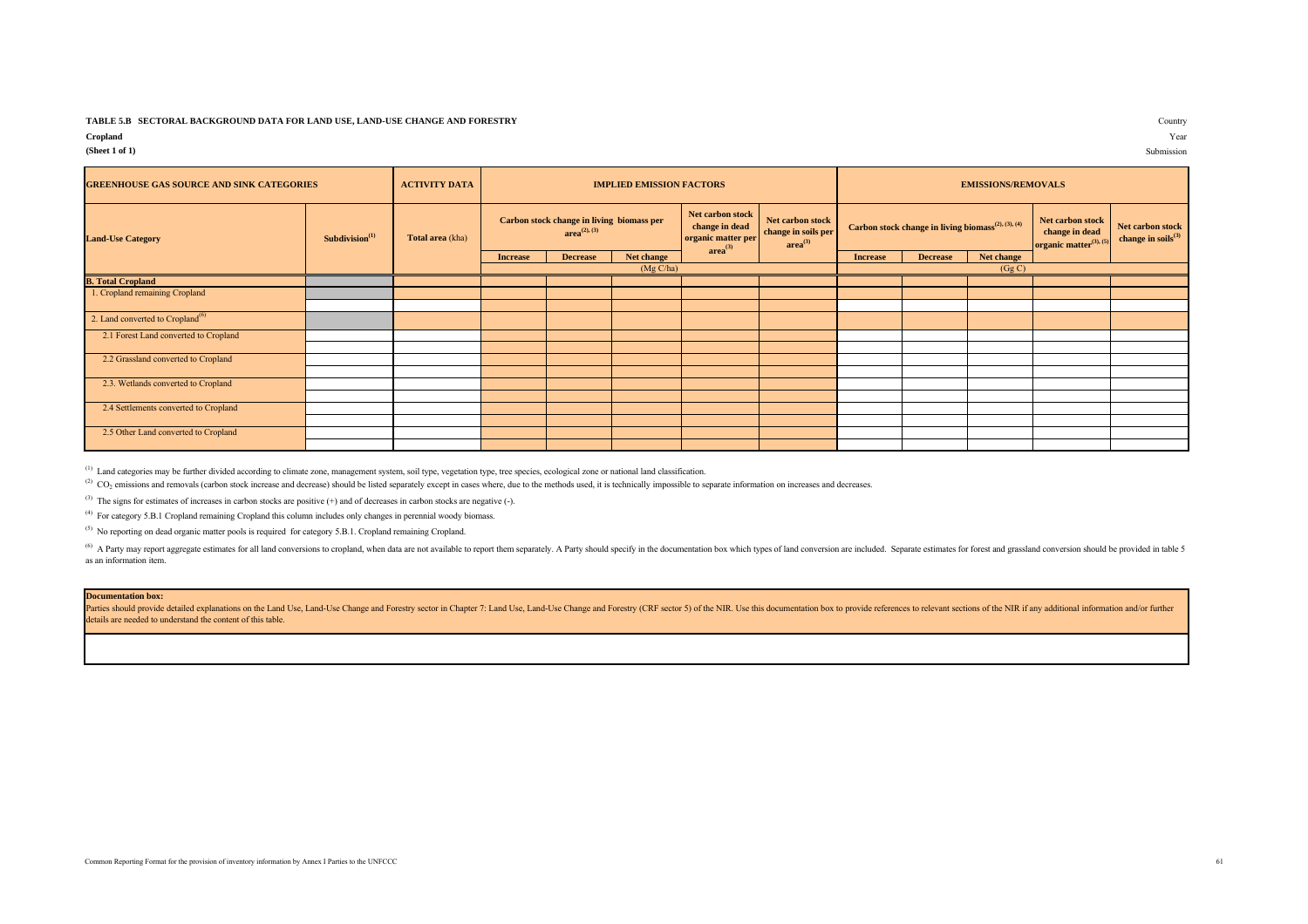## **TABLE 5.C SECTORAL BACKGROUND DATA FOR LAND USE, LAND-USE CHANGE AND FORESTRY**

Country<br>Year **(Sheet 1 of 1)** Submission

## **Grassland** Year

| <b>GREENHOUSE GAS SOURCE AND SINK CATEGORIES</b> |                            | <b>ACTIVITY DATA</b> |                 |                                     |                                       | <b>IMPLIED EMISSION FACTORS</b>                                                                                                        |  | <b>EMISSIONS/REMOVALS</b>                                                       |                     |  |                                                                  |                                              |  |
|--------------------------------------------------|----------------------------|----------------------|-----------------|-------------------------------------|---------------------------------------|----------------------------------------------------------------------------------------------------------------------------------------|--|---------------------------------------------------------------------------------|---------------------|--|------------------------------------------------------------------|----------------------------------------------|--|
| <b>Land-Use Category</b>                         | Subdivision <sup>(1)</sup> | Total area (kha)     |                 | <b>per area</b> <sup>(2), (3)</sup> | Carbon stock change in living biomass | Net carbon stock change<br>Net carbon stock change<br>in dead organic matter<br>in soils per $area^{(2)}$<br>$per area$ <sup>(2)</sup> |  | <b>Carbon stock change in living</b><br><b>biomass</b> <sup>(2), (3), (4)</sup> |                     |  | Net carbon stock change<br>in dead organic<br>$matter^{(2),(5)}$ | Net carbon stock change<br>in soils $^{(2)}$ |  |
|                                                  |                            |                      | <b>Increase</b> |                                     | Decrease Net change                   |                                                                                                                                        |  | <b>Increase</b>                                                                 | Decrease Net change |  |                                                                  |                                              |  |
|                                                  |                            |                      |                 |                                     |                                       | (Mg C/ha)                                                                                                                              |  |                                                                                 |                     |  | (Gg C)                                                           |                                              |  |
| <b>C. Total Grassland</b>                        |                            |                      |                 |                                     |                                       |                                                                                                                                        |  |                                                                                 |                     |  |                                                                  |                                              |  |
| 1. Grassland remaining Grassland                 |                            |                      |                 |                                     |                                       |                                                                                                                                        |  |                                                                                 |                     |  |                                                                  |                                              |  |
|                                                  |                            |                      |                 |                                     |                                       |                                                                                                                                        |  |                                                                                 |                     |  |                                                                  |                                              |  |
| 2. Land converted to Grassland <sup>(6)</sup>    |                            |                      |                 |                                     |                                       |                                                                                                                                        |  |                                                                                 |                     |  |                                                                  |                                              |  |
| 2.1 Forest Land converted to Grassland           |                            |                      |                 |                                     |                                       |                                                                                                                                        |  |                                                                                 |                     |  |                                                                  |                                              |  |
|                                                  |                            |                      |                 |                                     |                                       |                                                                                                                                        |  |                                                                                 |                     |  |                                                                  |                                              |  |
| 2.2 Cropland converted to Grassland              |                            |                      |                 |                                     |                                       |                                                                                                                                        |  |                                                                                 |                     |  |                                                                  |                                              |  |
|                                                  |                            |                      |                 |                                     |                                       |                                                                                                                                        |  |                                                                                 |                     |  |                                                                  |                                              |  |
| 2.3 Wetlands converted to Grassland              |                            |                      |                 |                                     |                                       |                                                                                                                                        |  |                                                                                 |                     |  |                                                                  |                                              |  |
|                                                  |                            |                      |                 |                                     |                                       |                                                                                                                                        |  |                                                                                 |                     |  |                                                                  |                                              |  |
| 2.4 Settlements converted to Grassland           |                            |                      |                 |                                     |                                       |                                                                                                                                        |  |                                                                                 |                     |  |                                                                  |                                              |  |
|                                                  |                            |                      |                 |                                     |                                       |                                                                                                                                        |  |                                                                                 |                     |  |                                                                  |                                              |  |
| 2.5 Other Land converted to Grassland            |                            |                      |                 |                                     |                                       |                                                                                                                                        |  |                                                                                 |                     |  |                                                                  |                                              |  |
|                                                  |                            |                      |                 |                                     |                                       |                                                                                                                                        |  |                                                                                 |                     |  |                                                                  |                                              |  |

<sup>(1)</sup> Land categories may be further divided according to climate zone, management system, soil type, vegetation type, tree species, ecological zone or national land classification.

(2) The signs for estimates of increases in carbon stocks are positive (+) and of decreases in carbon stocks are negative (-).

(3) CO<sub>2</sub> emissions and removals (carbon stock increase and decrease) should be listed separately except in cases where, due to the methods used, it is technically impossible to separate information on increases and decrea

(4) For category 5.C.1 Grassland remaining Grassland this column includes only changes in perennial woody biomass.

(5) No reporting on dead organic matter pools is required for category 5.C.1 Grassland remaining Grassland.

<sup>(6)</sup> A Party may report aggregate estimates for all land conversions to grassland, when data are not available to report them separately. A Party should specify in the documentation box which types of land conversion are item.

#### **Documentation box:**

Parties should provide detailed explanations on the Land Use, Land-Use Change and Forestry sector in Chapter 7: Land Use, Land-Use Change and Forestry (CRF sector 5) of the NIR. Use this documentation box to provide refere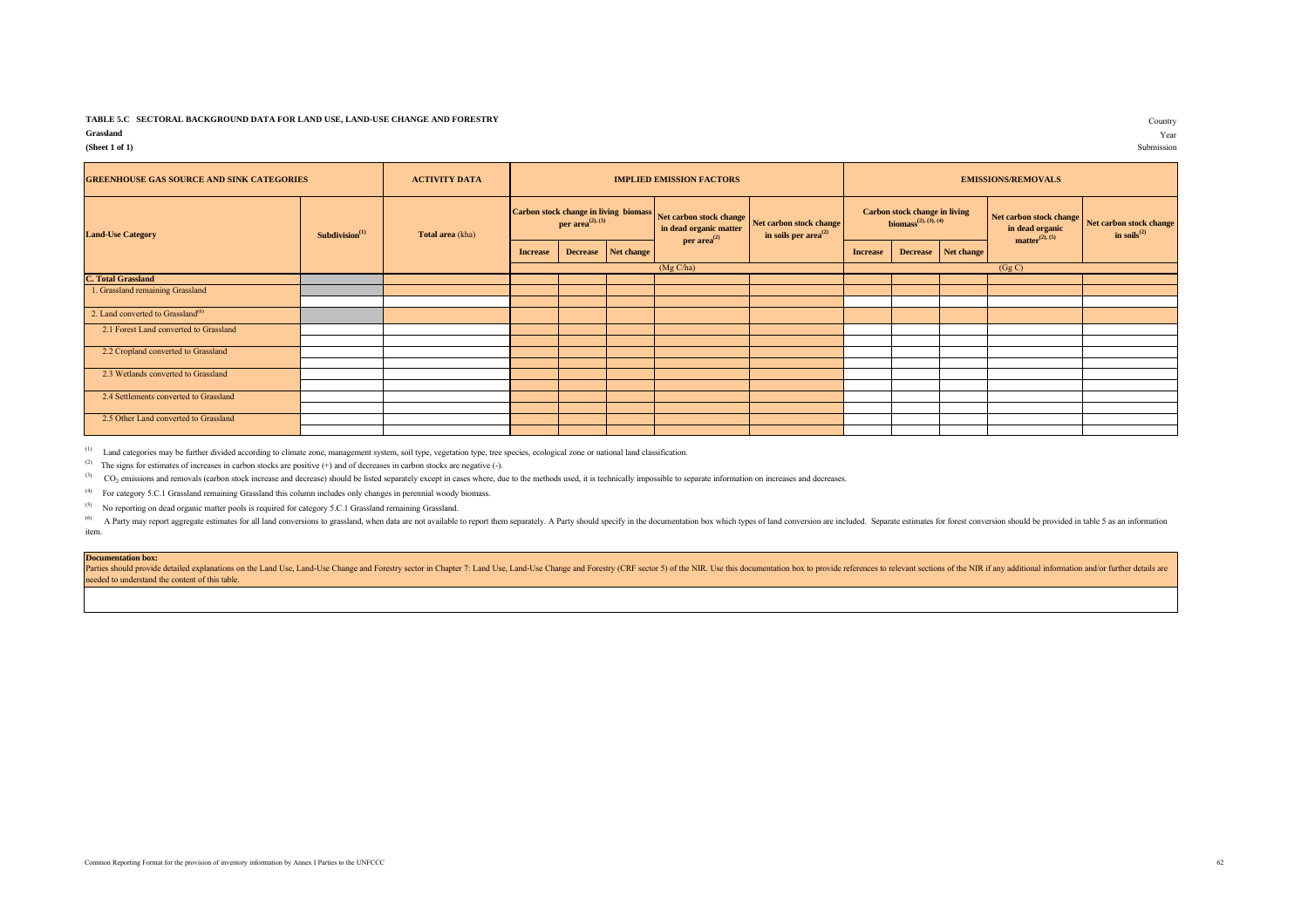#### **TABLE 5.D SECTORAL BACKGROUND DATA FOR LAND USE, LAND-USE CHANGE AND FORESTRY**

**Wetlands(1)** Year

| <b>GREENHOUSE GAS SOURCE AND SINK CATEGORIES</b> |                                         | <b>ACTIVITY DATA</b> |                 |                                                                    | <b>IMPLIED EMISSION FACTORS</b> |                                                                              |                                                                | <b>EMISSIONS/REMOVALS</b> |                                                                                                                                  |            |                                                    |  |
|--------------------------------------------------|-----------------------------------------|----------------------|-----------------|--------------------------------------------------------------------|---------------------------------|------------------------------------------------------------------------------|----------------------------------------------------------------|---------------------------|----------------------------------------------------------------------------------------------------------------------------------|------------|----------------------------------------------------|--|
| <b>Land-Use Category</b>                         | Subdivision <sup><math>(2)</math></sup> | Total area (kha)     |                 | Carbon stock change in living biomass per area <sup>(3), (4)</sup> |                                 | Net carbon stock<br>change in dead organic<br>matter per area <sup>(4)</sup> | Net carbon stock<br>change in soils per<br>area <sup>(4)</sup> |                           | Net carbon stock<br>Carbon stock change in living biomass <sup>(3), (4)</sup><br>change in dead organic<br>matter <sup>(4)</sup> |            | Net carbon stock<br>change in soils <sup>(4)</sup> |  |
|                                                  |                                         |                      | <b>Increase</b> | <b>Decrease</b>                                                    | Net change                      |                                                                              |                                                                | <b>Increase</b>           | <b>Decrease</b>                                                                                                                  | Net change |                                                    |  |
|                                                  |                                         |                      |                 |                                                                    | (Mg C/ha)                       |                                                                              |                                                                |                           |                                                                                                                                  | (Gg C)     |                                                    |  |
| <b>D. Total Wetlands</b>                         |                                         |                      |                 |                                                                    |                                 |                                                                              |                                                                |                           |                                                                                                                                  |            |                                                    |  |
| 1. Wetlands remaining Wetlands                   |                                         |                      |                 |                                                                    |                                 |                                                                              |                                                                |                           |                                                                                                                                  |            |                                                    |  |
|                                                  |                                         |                      |                 |                                                                    |                                 |                                                                              |                                                                |                           |                                                                                                                                  |            |                                                    |  |
| 2. Land converted to Wetlands <sup>(5)</sup>     |                                         |                      |                 |                                                                    |                                 |                                                                              |                                                                |                           |                                                                                                                                  |            |                                                    |  |
| 2.1 Forest Land converted to Wetlands            |                                         |                      |                 |                                                                    |                                 |                                                                              |                                                                |                           |                                                                                                                                  |            |                                                    |  |
|                                                  |                                         |                      |                 |                                                                    |                                 |                                                                              |                                                                |                           |                                                                                                                                  |            |                                                    |  |
| 2.2 Cropland converted to Wetlands               |                                         |                      |                 |                                                                    |                                 |                                                                              |                                                                |                           |                                                                                                                                  |            |                                                    |  |
|                                                  |                                         |                      |                 |                                                                    |                                 |                                                                              |                                                                |                           |                                                                                                                                  |            |                                                    |  |
| 2.3 Grassland converted to Wetlands              |                                         |                      |                 |                                                                    |                                 |                                                                              |                                                                |                           |                                                                                                                                  |            |                                                    |  |
|                                                  |                                         |                      |                 |                                                                    |                                 |                                                                              |                                                                |                           |                                                                                                                                  |            |                                                    |  |
| 2.4 Settlements converted to Wetlands            |                                         |                      |                 |                                                                    |                                 |                                                                              |                                                                |                           |                                                                                                                                  |            |                                                    |  |
|                                                  |                                         |                      |                 |                                                                    |                                 |                                                                              |                                                                |                           |                                                                                                                                  |            |                                                    |  |
| 2.5 Other Land converted to Wetlands             |                                         |                      |                 |                                                                    |                                 |                                                                              |                                                                |                           |                                                                                                                                  |            |                                                    |  |
|                                                  |                                         |                      |                 |                                                                    |                                 |                                                                              |                                                                |                           |                                                                                                                                  |            |                                                    |  |

<sup>(1)</sup> Parties do not have to prepare estimates for categories contained in appendices 3a.2, 3a.3 and 3a.4 of the IPCC good practice guidance for LULUCF, although they may do so if they wish.

<sup>(2)</sup> Land categories may be further divided according to climate zone, management system, soil type, vegetation type, tree species, ecological zone or national land classification.

<sup>(3)</sup> CO<sub>2</sub> emissions and removals (carbon stock increase and decrease) should be listed separately except in cases where, due to the methods used, it is technically impossible to separate information on increases and decr

(4) The signs for estimates of increases in carbon stocks are positive  $(+)$  and of decreases in carbon stocks are negative  $(-)$ .

(5) A Party may report aggregate estimates for all land conversions to wetlands, when data are not available to report them separately. A Party should specify in the documentation box which types of land conversion are inc

**Documentation box:**

Security and the School of provide detailed explanations on the Land Use, Land-Use Change and Forestry sector in Chapter 7: Land Use, Land-Use Change and Forestry sector in Chapter 7: Land Use, Land-Use Change and Forestry the content of this table.

Country

**(Sheet 1 of 1)** Submission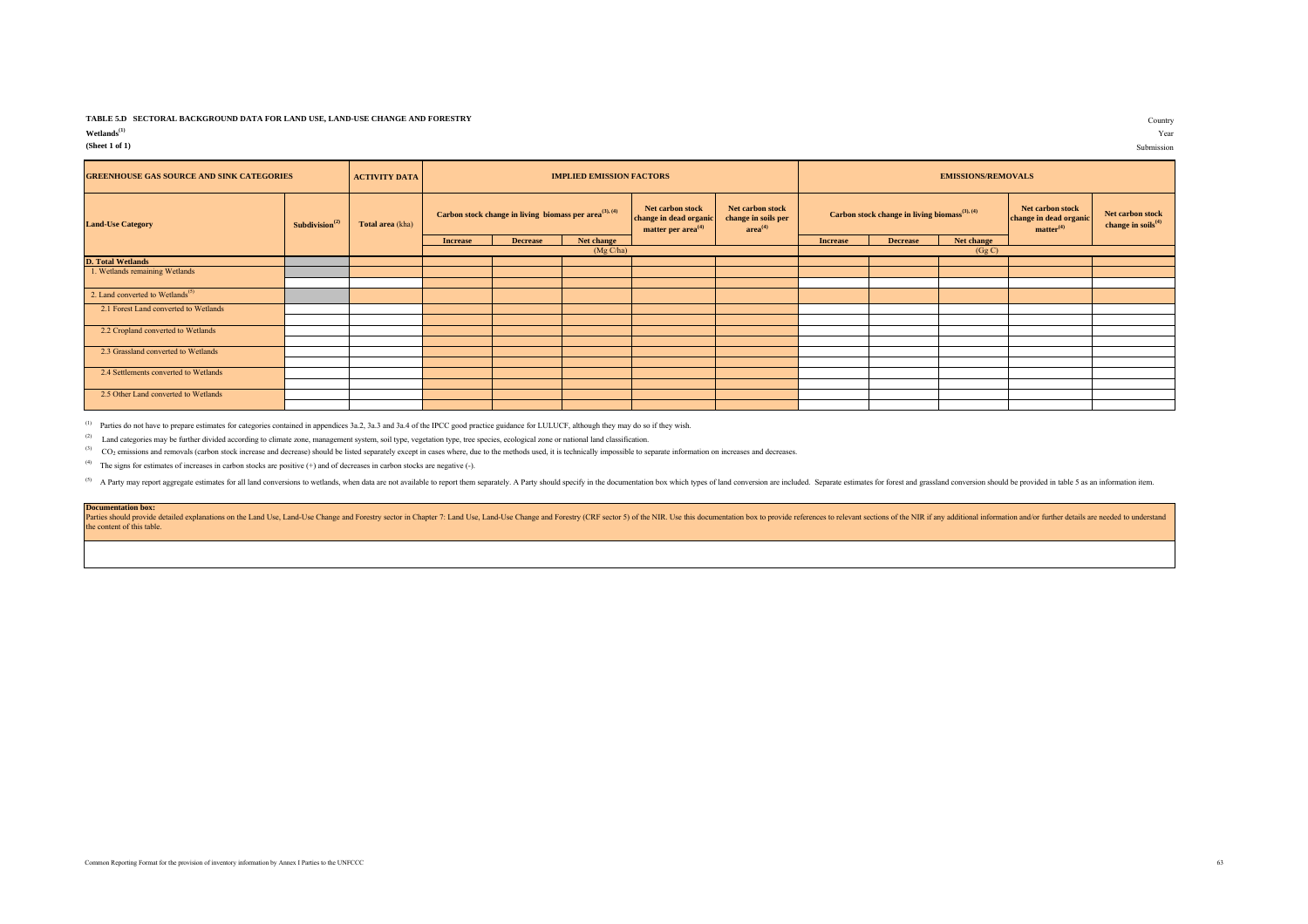## **TABLE 5.E SECTORAL BACKGROUND DATA FOR LAND USE, LAND-USE CHANGE AND FORESTRY**

| Settlements <sup>(1)</sup> |  | Year |
|----------------------------|--|------|
|                            |  |      |

| <b>GREENHOUSE GAS SOURCE AND SINK CATEGORIES</b> |                                         | <b>ACTIVITY</b><br><b>DATA</b> | <b>IMPLIED EMISSION FACTORS</b> |                                                            |            |                                                                                 |                                                                | <b>EMISSIONS/REMOVALS</b>                                     |                 |            |                                                                     |                                                    |
|--------------------------------------------------|-----------------------------------------|--------------------------------|---------------------------------|------------------------------------------------------------|------------|---------------------------------------------------------------------------------|----------------------------------------------------------------|---------------------------------------------------------------|-----------------|------------|---------------------------------------------------------------------|----------------------------------------------------|
| <b>Land-Use Category</b>                         | Subdivision <sup><math>(2)</math></sup> | Total area (kha)               |                                 | Carbon stock change in living biomass per $area^{(3),(4)}$ |            | Net carbon stock<br>change in dead<br>organic matter per<br>area <sup>(4)</sup> | Net carbon stock<br>change in soils per<br>area <sup>(4)</sup> | Carbon stock change in living biomass <sup>(3), (4) (5)</sup> |                 |            | Net carbon stock<br>change in dead<br>organic matter <sup>(4)</sup> | Net carbon stock<br>change in soils <sup>(4)</sup> |
|                                                  |                                         |                                | <b>Increase</b>                 | <b>Decrease</b>                                            | Net change |                                                                                 |                                                                | <b>Increase</b>                                               | <b>Decrease</b> | Net change |                                                                     |                                                    |
|                                                  |                                         |                                | (Mg C/ha)                       |                                                            |            |                                                                                 |                                                                | (Gg C)                                                        |                 |            |                                                                     |                                                    |
| <b>E.</b> Total Settlements                      |                                         |                                |                                 |                                                            |            |                                                                                 |                                                                |                                                               |                 |            |                                                                     |                                                    |
| 1. Settlements remaining Settlements             |                                         |                                |                                 |                                                            |            |                                                                                 |                                                                |                                                               |                 |            |                                                                     |                                                    |
|                                                  |                                         |                                |                                 |                                                            |            |                                                                                 |                                                                |                                                               |                 |            |                                                                     |                                                    |
| 2. Land converted to Settlements <sup>(6)</sup>  |                                         |                                |                                 |                                                            |            |                                                                                 |                                                                |                                                               |                 |            |                                                                     |                                                    |
| 2.1 Forest Land converted to Settlements         |                                         |                                |                                 |                                                            |            |                                                                                 |                                                                |                                                               |                 |            |                                                                     |                                                    |
|                                                  |                                         |                                |                                 |                                                            |            |                                                                                 |                                                                |                                                               |                 |            |                                                                     |                                                    |
| 2.2 Cropland converted to Settlements            |                                         |                                |                                 |                                                            |            |                                                                                 |                                                                |                                                               |                 |            |                                                                     |                                                    |
|                                                  |                                         |                                |                                 |                                                            |            |                                                                                 |                                                                |                                                               |                 |            |                                                                     |                                                    |
| 2.3 Grassland converted to Settlements           |                                         |                                |                                 |                                                            |            |                                                                                 |                                                                |                                                               |                 |            |                                                                     |                                                    |
|                                                  |                                         |                                |                                 |                                                            |            |                                                                                 |                                                                |                                                               |                 |            |                                                                     |                                                    |
| 2.4 Wetlands converted to Settlements            |                                         |                                |                                 |                                                            |            |                                                                                 |                                                                |                                                               |                 |            |                                                                     |                                                    |
|                                                  |                                         |                                |                                 |                                                            |            |                                                                                 |                                                                |                                                               |                 |            |                                                                     |                                                    |
| 2.5 Other Land converted to Settlements          |                                         |                                |                                 |                                                            |            |                                                                                 |                                                                |                                                               |                 |            |                                                                     |                                                    |
|                                                  |                                         |                                |                                 |                                                            |            |                                                                                 |                                                                |                                                               |                 |            |                                                                     |                                                    |

<sup>(1)</sup> Parties do not have to prepare estimates for categories contained in appendices 3a.2, 3a.3 and 3a.4 of the IPCC good practice guidance for LULUCF, although they may do so if they wish.

<sup>(2)</sup> Land categories may be further divided according to climate zone, management system, soil type, vegetation type, tree species, ecological zone or national land classification.

(3) CO<sub>2</sub> emissions and removals (carbon stock increase and decrease) should be listed separately except in cases where, due to the methods used, it is technically impossible to separate information on increases and decrea

(4) The signs for estimates of increases in carbon stocks are positive (+) and of decreases in carbon stocks are negative (-).

(5) For category 5.E.1 Settlements remaining Settlements this column includes only changes in perennial woody biomass.

<sup>(6)</sup> A Party may report aggregate estimates for all land conversions to settlements, when data are not available to report them separately. A Party should specify in the documentation box which types of land conversion ar an information item.

#### **Documentation box:**

Parties should provide detailed explanations on the Land Use, Land-Use Change and Forestry sector in Chapter 7: Land Use, Land-Use Change and Forestry sector in Chapter 7: Land Use, Land-Use Change and Forestry (CRF sector needed to understand the content of this table.

Country

**(Sheet 1 of 1)** Submission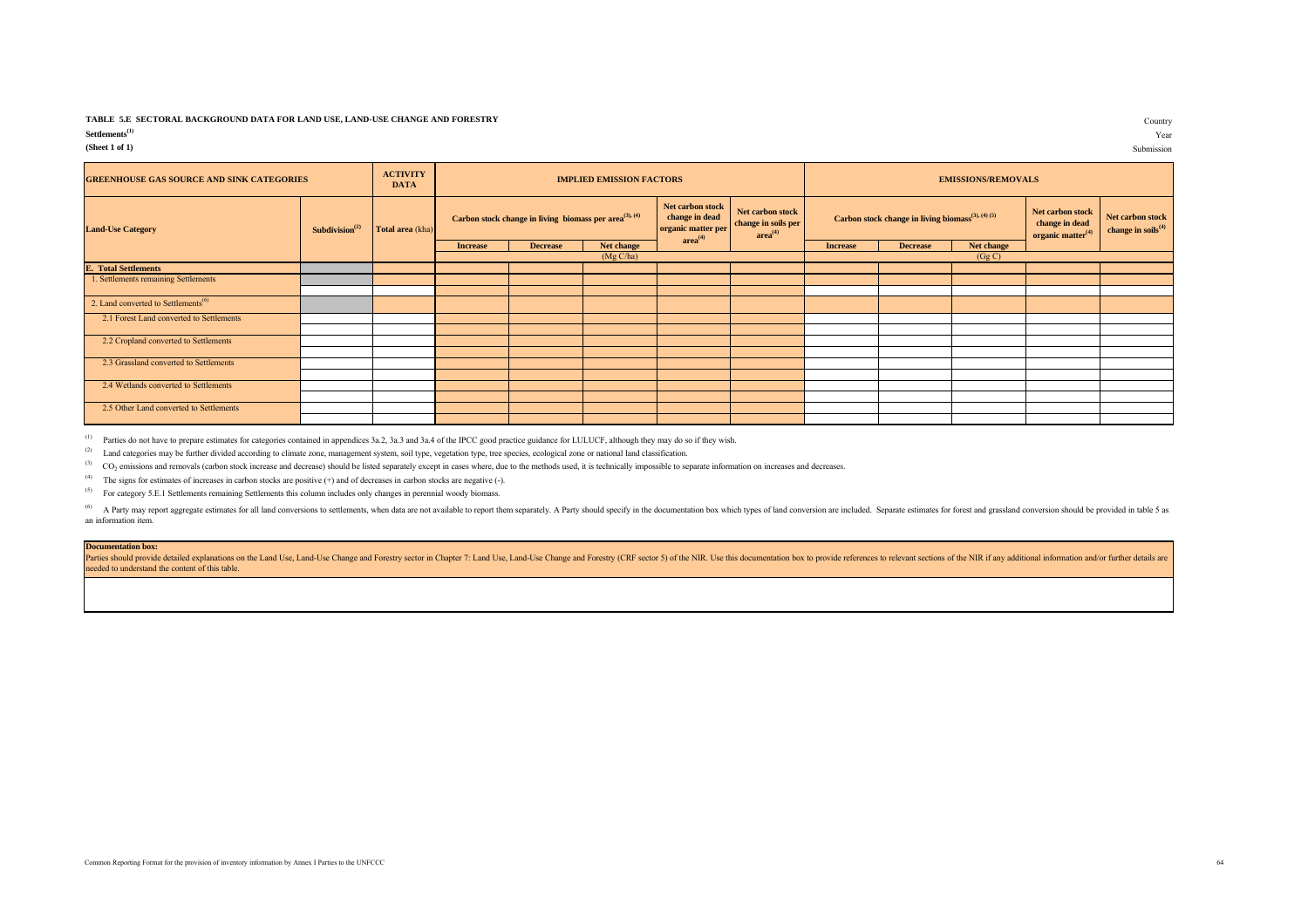## **TABLE 5.F SECTORAL BACKGROUND DATA FOR LAND USE, LAND-USE CHANGE AND FORESTRY** Country

| Other $land(1)$ | Year |
|-----------------|------|
|-----------------|------|

| <b>GREENHOUSE GAS SOURCE AND SINK CATEGORIES</b> |                            | <b>ACTIVITY</b><br><b>DATA</b> | <b>IMPLIED EMISSION FACTORS</b>                            |                 |            |                                                                                 |                                                                |                                                           | <b>EMISSIONS/REMOVALS</b> |            |                                                            |                                                    |
|--------------------------------------------------|----------------------------|--------------------------------|------------------------------------------------------------|-----------------|------------|---------------------------------------------------------------------------------|----------------------------------------------------------------|-----------------------------------------------------------|---------------------------|------------|------------------------------------------------------------|----------------------------------------------------|
| <b>Land-Use Category</b>                         | Subdivision <sup>(2)</sup> | Total area (kha)               | Carbon stock change in living biomass per $area^{(3),(4)}$ |                 |            | Net carbon stock<br>change in dead<br>organic matter per<br>area <sup>(4)</sup> | Net carbon stock<br>change in soils per<br>area <sup>(4)</sup> | Carbon stock change in living biomass <sup>(3), (4)</sup> |                           |            | Net carbon stock<br>change in dead<br>organic matter $(4)$ | Net carbon stock<br>change in soils <sup>(4)</sup> |
|                                                  |                            |                                | <b>Increase</b>                                            | <b>Decrease</b> | Net change |                                                                                 |                                                                | <b>Increase</b>                                           | <b>Decrease</b>           | Net change |                                                            |                                                    |
|                                                  |                            |                                |                                                            |                 | (Mg C/ha)  |                                                                                 |                                                                | (Gg C)                                                    |                           |            |                                                            |                                                    |
| <b>F. Total Other Land</b>                       |                            |                                |                                                            |                 |            |                                                                                 |                                                                |                                                           |                           |            |                                                            |                                                    |
| 1. Other Land remaining Other Land               |                            |                                |                                                            |                 |            |                                                                                 |                                                                |                                                           |                           |            |                                                            |                                                    |
| 2. Land converted to Other Land <sup>(5)</sup>   |                            |                                |                                                            |                 |            |                                                                                 |                                                                |                                                           |                           |            |                                                            |                                                    |
| 2.1 Forest Land converted to Other Land          |                            |                                |                                                            |                 |            |                                                                                 |                                                                |                                                           |                           |            |                                                            |                                                    |
|                                                  |                            |                                |                                                            |                 |            |                                                                                 |                                                                |                                                           |                           |            |                                                            |                                                    |
| 2.2 Cropland converted to Other Land             |                            |                                |                                                            |                 |            |                                                                                 |                                                                |                                                           |                           |            |                                                            |                                                    |
|                                                  |                            |                                |                                                            |                 |            |                                                                                 |                                                                |                                                           |                           |            |                                                            |                                                    |
| 2.3 Grassland converted to Other Land            |                            |                                |                                                            |                 |            |                                                                                 |                                                                |                                                           |                           |            |                                                            |                                                    |
|                                                  |                            |                                |                                                            |                 |            |                                                                                 |                                                                |                                                           |                           |            |                                                            |                                                    |
| 2.4 Wetlands converted to Other Land             |                            |                                |                                                            |                 |            |                                                                                 |                                                                |                                                           |                           |            |                                                            |                                                    |
|                                                  |                            |                                |                                                            |                 |            |                                                                                 |                                                                |                                                           |                           |            |                                                            |                                                    |
| 2.5 Settlements converted to Other Land          |                            |                                |                                                            |                 |            |                                                                                 |                                                                |                                                           |                           |            |                                                            |                                                    |
|                                                  |                            |                                |                                                            |                 |            |                                                                                 |                                                                |                                                           |                           |            |                                                            |                                                    |

<sup>(1)</sup> Parties do not have to prepare estimates for this category contained in Chapter 3.7 of the IPCC good practice guidance for LULUCF, although they may do so if they wish. This land-use category is to allow the total of

<sup>(2)</sup> Land categories may be further divided according to climate zone, management system, soil type, vegetation type, tree species, ecological zone or national land classification.

(3) CO<sub>2</sub> emissions and removals (carbon stock increase and decrease) should be listed separately except in cases where, due to the methods used, it is technically impossible to separate information on increases and decrea

(4) The signs for estimates of increases in carbon stocks are positive (+) and of decreases in carbon stocks are negative (-).

(5) A Party may report aggregate estimates for all land conversions to other land, when data are not available to report them separately. A Party should specify in the documentation box which types of land conversion are i an information item.

#### **Documentation box:**

Parties should provide detailed explanations on the Land Use, Land-Use Change and Forestry sector in Chapter 7: Land Use, Land-Use Change and Forestry sector in Chapter 7: Land Use, Land-Use Change and Forestry (CRF sector needed to understand the content of this table.

**(Sheet 1 of 1)** Submission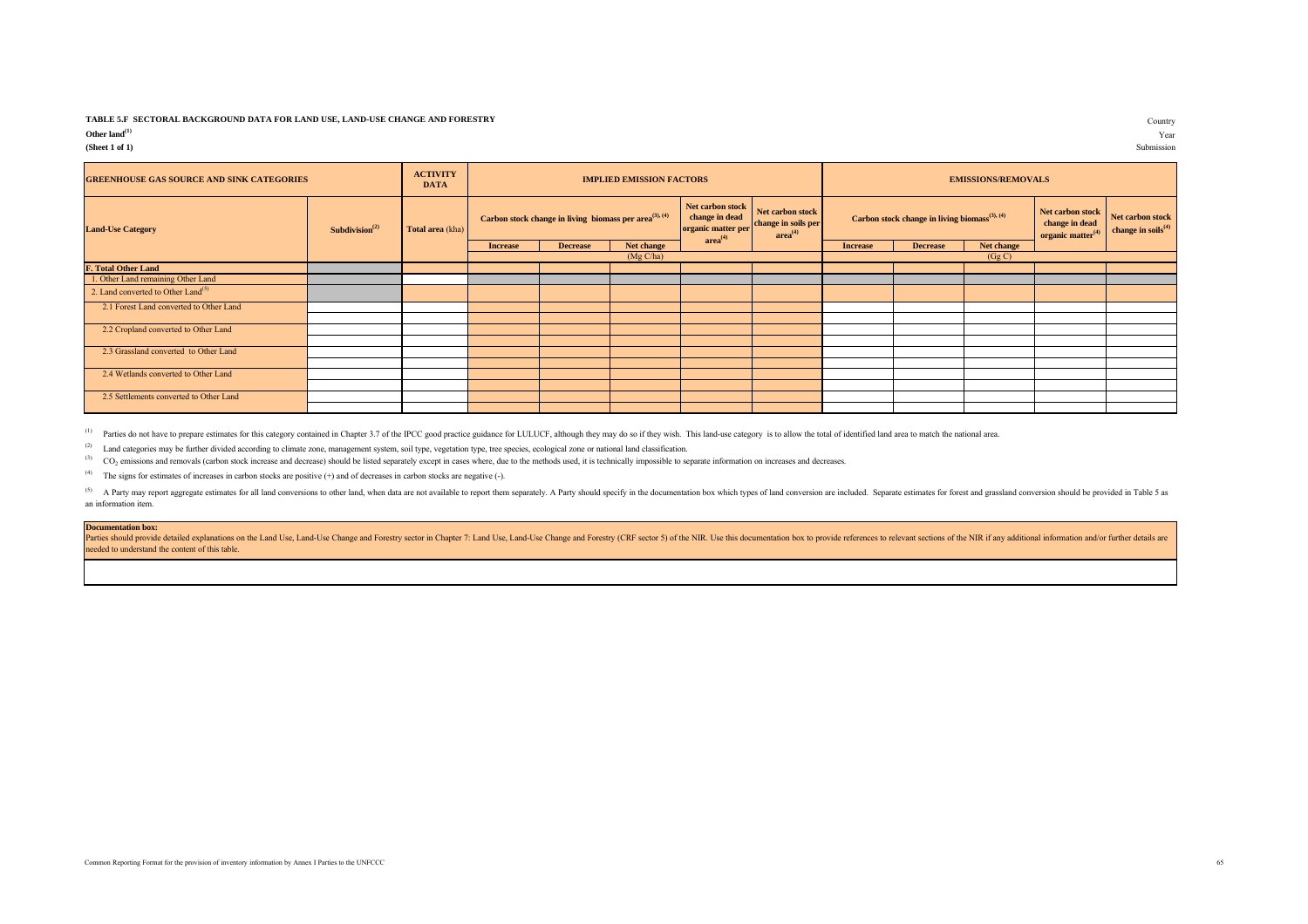## **TABLE 5 (I) SECTORAL BACKGROUND DATA FOR LAND USE, LAND-USE CHANGE AND FORESTRY**

**Direct N2O emissions from N fertilization(1)** Year

**(Sheet 1 of 1)** Submission

Country

| <b>GREENHOUSE GAS SOURCE AND SINK</b><br><b>CATEGORIES</b> | <b>ACTIVITY DATA</b>                      | <b>IMPLIED EMISSION FACTORS</b>             | <b>EMISSIONS</b> |  |  |
|------------------------------------------------------------|-------------------------------------------|---------------------------------------------|------------------|--|--|
| Land-Use Category <sup>(2)</sup>                           | <b>Total amount of fertilizer applied</b> | $N_2O-N$ emissions per unit of fertilizer   | $N_2O$           |  |  |
|                                                            | (Gg N/yr)                                 | (kg N <sub>2</sub> O-N/kg N) <sup>(3)</sup> | (Gg)             |  |  |
| <b>Total for all Land Use Categories</b>                   |                                           |                                             |                  |  |  |
| A. Forest Land <sup>(4), (5)</sup>                         |                                           |                                             |                  |  |  |
| 1. Forest Land remaining Forest Land                       |                                           |                                             |                  |  |  |
| 2. Land converted to Forest Land                           |                                           |                                             |                  |  |  |
| <b>G. Other (please specify)</b>                           |                                           |                                             |                  |  |  |
|                                                            |                                           |                                             |                  |  |  |

<sup>(1)</sup> Direct N<sub>2</sub>O emissions from fertilization are estimated using equations 3.2.17 and 3.2.18 of the IPCC good practice guidance for LULUCF based on the amount of fertilizer applied to forest land. The indirect N<sub>2</sub>O emissions from forest land are estimated as part of the total indirect emissions (Agriculture sector and Forest Land) in the Agriculture sector based on the total fertilizers used in the country.

 $(2)$  N<sub>2</sub>O emissions from N fertilization of cropland and grassland are reported in the Agriculture sector; therefore only forest land is included in this table.

(3) In the calculation of the implied emission factor, N<sub>2</sub>O emissions are converted to N<sub>2</sub>O-N by multiplying by 28/44.

<sup>(4)</sup> If a Party is not able to separate the fertilizer applied to forest land from that applied to agriculture, it may report all N<sub>2</sub>O emissions from fertilization in the Agriculture sector. This should be explicitly indicated in the documentation box.

<sup>(5)</sup> A Party may report aggregate estimates for all N fertilization on forest land when data are not available to report forest land remaining forest land and land conversion to forest land separately.

## **Documentation box:**

Parties should provide detailed explanations on the Land Use, Land-Use Change and Forestry sector in Chapter 7: Land Use, Land-Use Change and Forestry (CRF sector 5) of the NIR. Use this documentation box to provide references to relevant sections of the NIR if any additional information and/or further details are needed to understand the content of this table.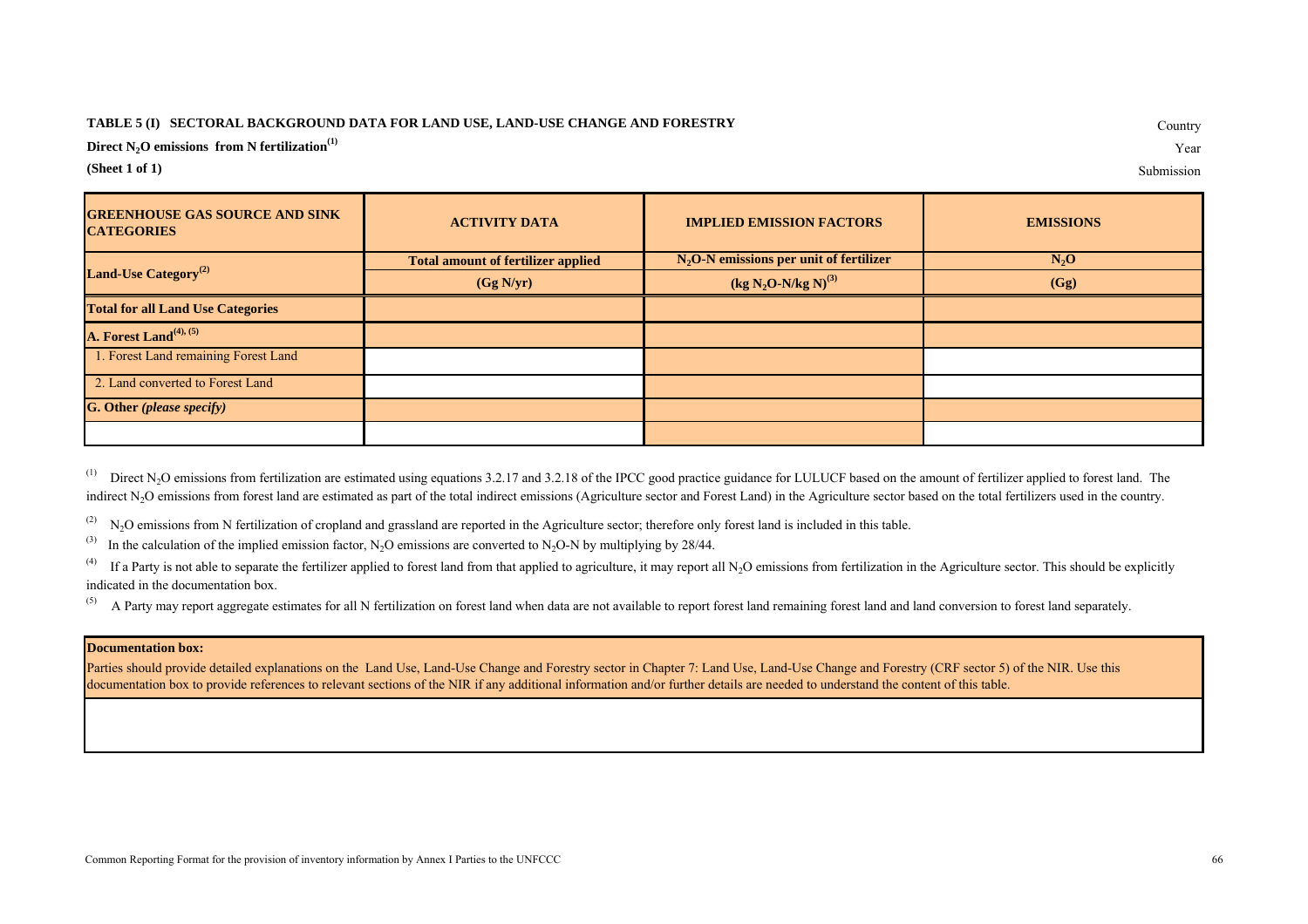## **N<sub>2</sub>O emissions from drainage of soils**<sup>(1)</sup> Year Submission **(Sheet 1 of 1)** Submission **TABLE 5 (II) SECTORAL BACKGROUND DATA FOR LAND USE, LAND-USE CHANGE AND FORESTRY**

| <b>GREENHOUSE GAS SOURCE AND SINK CATEGORIES</b> |                            | <b>ACTIVITY DATA</b>  | <b>IMPLIED EMISSION FACTORS</b>          | <b>EMISSIONS</b> |  |
|--------------------------------------------------|----------------------------|-----------------------|------------------------------------------|------------------|--|
|                                                  | Subdivision <sup>(3)</sup> | Area of drained soils | $N_2O-N$ per area drained <sup>(4)</sup> | $N_2O$           |  |
| Land-Use Category <sup>(2)</sup>                 |                            | (kha)                 | $(kg N2O-N/ha)$                          | (Gg)             |  |
| <b>Total all Land-Use Categories</b>             |                            |                       |                                          |                  |  |
| <b>A. Forest Land</b>                            |                            |                       |                                          |                  |  |
| Organic Soil                                     |                            |                       |                                          |                  |  |
|                                                  |                            |                       |                                          |                  |  |
| Mineral Soil                                     |                            |                       |                                          |                  |  |
|                                                  |                            |                       |                                          |                  |  |
| <b>D.</b> Wetlands                               |                            |                       |                                          |                  |  |
| Organic Soil                                     |                            |                       |                                          |                  |  |
|                                                  |                            |                       |                                          |                  |  |
| Mineral Soil                                     |                            |                       |                                          |                  |  |
|                                                  |                            |                       |                                          |                  |  |
| <b>G. Other</b> (please specify)                 |                            |                       |                                          |                  |  |
|                                                  |                            |                       |                                          |                  |  |

<sup>(1)</sup> Methodologies for estimating N<sub>2</sub>O emissions from drainage of soils are not addressed in the Revised 1996 IPCC Guidelines, but are addressed for forest soils in Appendix 3a.2 of the IPCC good practice guidance for LULUCF (equation 3a.2.1) and for wetland soils in appendix 3a.3.

 $(2)$  N<sub>2</sub>O emissions from drained cropland and grassland soils are covered in the Agriculture tables of the CRF under Cultivation of Histosols.

<sup>(3)</sup> A Party should report further disaggregations of drained soils corresponding to the methods used. Tier 1 disaggregates soils into "nutrient rich" and "nutrient poor" areas, whereas higher-tier methods can further disaggregate into different peatland types, soil fertility or tree species.

<sup>(4)</sup> In the calculation of the implied emission factor, N<sub>2</sub>O emissions are converted to N<sub>2</sub>O-N by multiplying by 28/44.

## **Documentation box:**

Parties should provide detailed explanations on the Land Use, Land-Use Change and Borestry and Explorestry (CRF sector 5) of the NIR. Use this documentation box to provide references to relevant sections of the NIR if any additional information and/or further details are needed to understand the content of this table.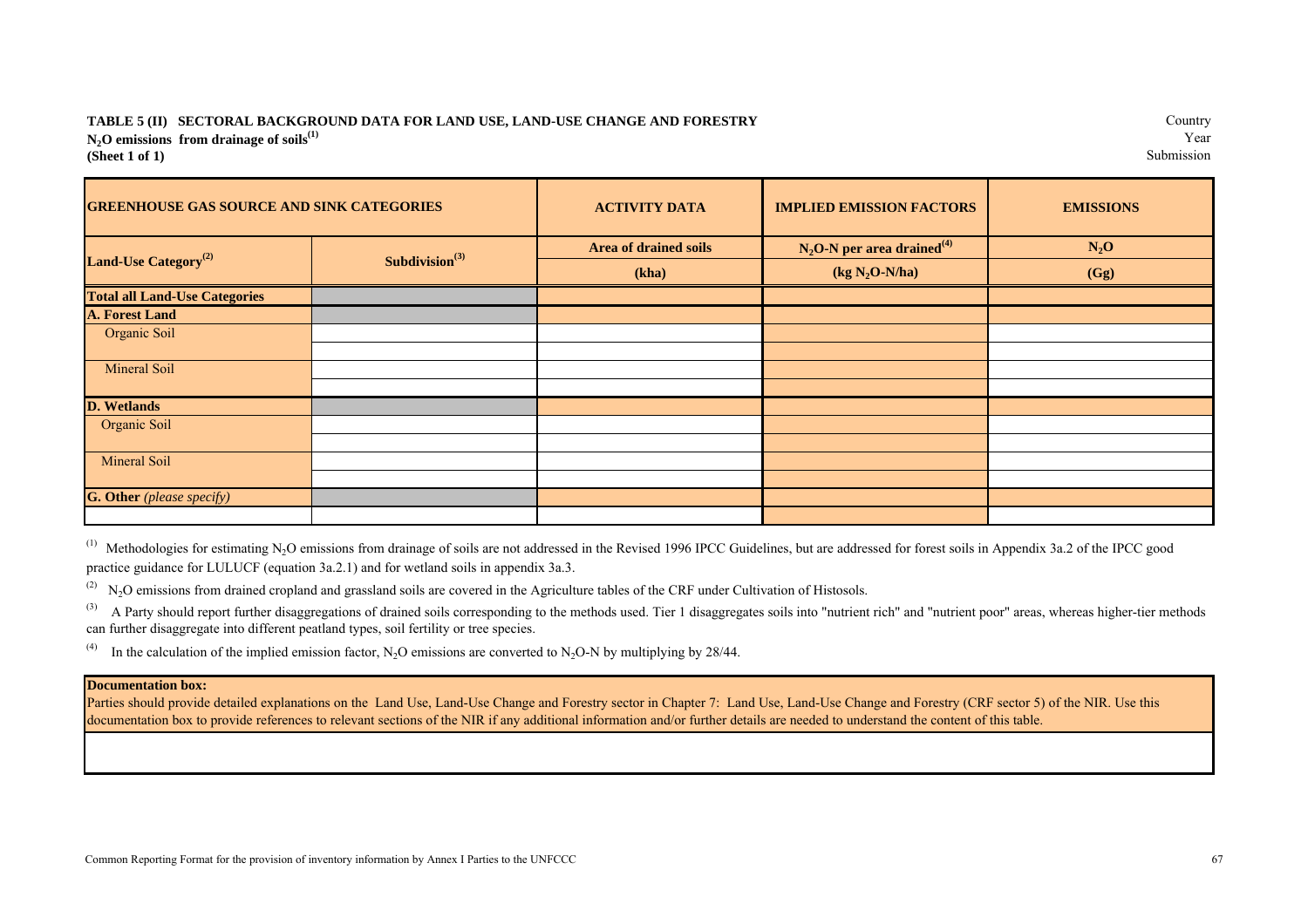## **(Sheet 1 of 1)** Submission **TABLE 5 (III) SECTORAL BACKGROUND DATA FOR LAND USE, LAND-USE CHANGE AND FORESTRY**  $N_2$ **O** emissions from disturbance associated with land-use conversion to cropland<sup>(1)</sup> (Sheet 1 of 1)

| <b>GREENHOUSE GAS SOURCE AND SINK CATEGORIES</b>    | <b>ACTIVITY DATA</b>       | <b>IMPLIED EMISSION FACTORS</b>                       | <b>EMISSIONS</b> |
|-----------------------------------------------------|----------------------------|-------------------------------------------------------|------------------|
| Land-Use Category <sup>(2)</sup>                    | <b>Land area converted</b> | $N_2$ O-N emissions per area converted <sup>(3)</sup> | $N_2O$           |
|                                                     | (kha)                      | $(kg N2O-N/ha)$                                       | (Gg)             |
| <b>Total all Land-Use Categories</b> <sup>(4)</sup> |                            |                                                       |                  |
| <b>B.</b> Cropland                                  |                            |                                                       |                  |
| 2. Lands converted to Cropland <sup>(5)</sup>       |                            |                                                       |                  |
| Organic Soils                                       |                            |                                                       |                  |
| <b>Mineral Soils</b>                                |                            |                                                       |                  |
| 2.1 Forest Land converted to Cropland               |                            |                                                       |                  |
| Organic Soils                                       |                            |                                                       |                  |
| <b>Mineral Soils</b>                                |                            |                                                       |                  |
| 2.2 Grassland converted to Cropland                 |                            |                                                       |                  |
| Organic Soils                                       |                            |                                                       |                  |
| Mineral Soils                                       |                            |                                                       |                  |
| 2.3 Wetlands converted to Cropland <sup>(6)</sup>   |                            |                                                       |                  |
| Organic Soils                                       |                            |                                                       |                  |
| Mineral Soils                                       |                            |                                                       |                  |
| 2.5 Other Land converted to Cropland                |                            |                                                       |                  |
| Organic Soils                                       |                            |                                                       |                  |
| Mineral Soils                                       |                            |                                                       |                  |
| <b>G. Other</b> (please specify)                    |                            |                                                       |                  |
|                                                     |                            |                                                       |                  |

(1) Methodologies for N<sub>2</sub>O emissions from disturbance associated with land-use conversion are based on equations 3.3.14 and 3.3.15 of the IPCC good practice guidance for LULUCF. N<sub>2</sub>O emissions from fertilization in the preceding land use and new land use should not be reported.

(2) According to the IPCC good practice guidance for LULUCF, N<sub>2</sub>O emissions from disturbance of soils are only relevant for land conversions to cropland. N<sub>2</sub>O emissions from cropland remaining cropland are included in t Agriculture sector of the good practice guidance. The good practice guidance provides methodologies only for mineral soils.

(3) In the calculation of the implied emission factor, N<sub>2</sub>O emissions are converted to N<sub>2</sub>O-N by multiplying by 28/44.<br><sup>(4)</sup> Parties can senarate between organic and mineral soils, if data are available.

(4) Parties can separate between organic and mineral soils, if data are available.<br>(5) If activity data cannot be disaggregated to all initial land uses. Parties may re

If activity data cannot be disaggregated to all initial land uses. Parties may report some initial land uses aggregated under other lands converted to cropland (indicate in the documentation box what this category includes

 $^{(6)}$  Parties should avoid double counting with N<sub>2</sub>O emissions from drainage and from cultivation of organic soils reported in Agriculture under Cultivation of histosols.

### **Documentation box:**

Parties should provide detailed explanations on the Land Use, Land-Use Change and Forestry sector in Chapter 7: Land Use, Land-Use Change and Forestry (CRF Sector 5) of the NIR. Use this documentation box to provide references to relevant sections of the NIR if any additional information and/or further details are needed to understand the content of this table.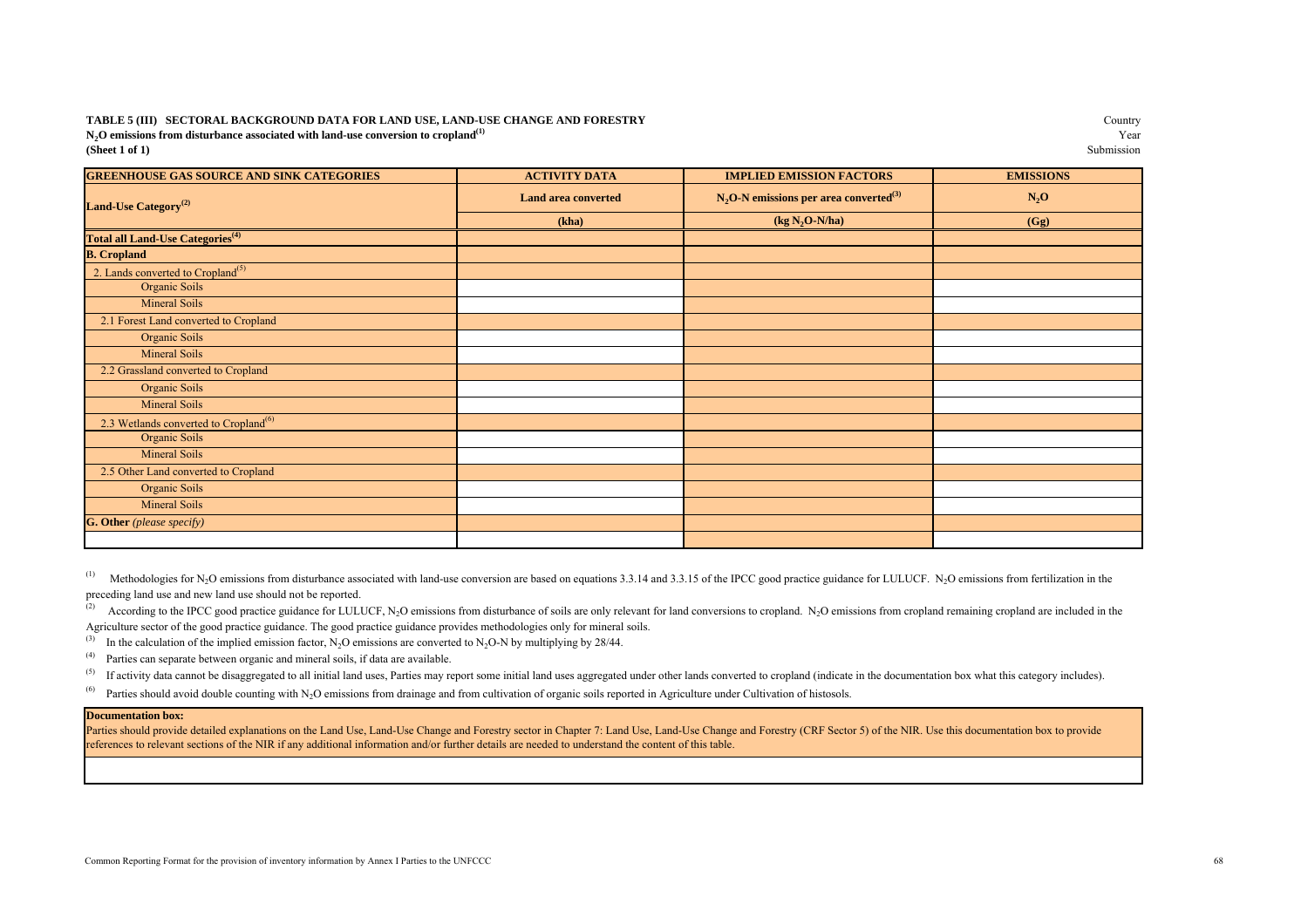## **Carbon emissions from agricultural lime application**<sup>(1)</sup> Year<br> **Carbon emissions** from agricultural lime application<sup>(1)</sup> Submission **(Sheet 1 of 1)** Submission **TABLE 5 (IV) SECTORAL BACKGROUND DATA FOR LAND USE, LAND-USE CHANGE AND FORESTRY**

Country<br>Year

| <b>GREENHOUSE GAS SOURCE AND SINK CATEGORIES</b>       | <b>ACTIVITY DATA</b>                | <b>IMPLIED EMISSION FACTORS</b>          | <b>EMISSIONS</b> |  |  |
|--------------------------------------------------------|-------------------------------------|------------------------------------------|------------------|--|--|
| <b>Land-Use Category</b>                               | <b>Total amount of lime applied</b> | <b>Carbon emissions per unit of lime</b> | <b>Carbon</b>    |  |  |
|                                                        | (Mg/yr)                             | (Mg C/Mg)                                | (Gg)             |  |  |
| Total all Land-Use Categories <sup>(2), (3), (4)</sup> |                                     |                                          |                  |  |  |
| <b>B.</b> Cropland <sup>(4)</sup>                      |                                     |                                          |                  |  |  |
| Limestone CaCO <sub>3</sub>                            |                                     |                                          |                  |  |  |
| Dolomite CaMg $(CO3)2$                                 |                                     |                                          |                  |  |  |
|                                                        |                                     |                                          |                  |  |  |
| C. Grassland <sup>(4)</sup>                            |                                     |                                          |                  |  |  |
| Limestone CaCO <sub>3</sub>                            |                                     |                                          |                  |  |  |
| Dolomite CaMg $(CO_3)_2$                               |                                     |                                          |                  |  |  |
|                                                        |                                     |                                          |                  |  |  |
| G. Other (please specify) $(4)$ , $(5)$                |                                     |                                          |                  |  |  |
| Limestone $CaCO3$                                      |                                     |                                          |                  |  |  |
| Dolomite CaMg $(CO3)2$                                 |                                     |                                          |                  |  |  |
|                                                        |                                     |                                          |                  |  |  |

 $<sup>(1)</sup>$  Carbon emissions from agricultural lime application are addressed in equation 3.3.6 and 3.4.11 of the IPCC good practice guidance for LULUCF.</sup>

<sup>(2)</sup> If Parties are not able to separate liming application for different land-use categories, they should include liming for all land-use categories in the total.

(3) Parties that are able to provide data for lime application to forest land should provide this information under 5.G Other and specify in the documentation box that forest land application is included in this category.

(4) A Party may report aggregate estimates for total lime applications when data are not available for limestone and dolomite.

 $(5)$  If a Party has data broken down to limestone and dolomite at the national level, it can report these data under 5.G Other.

#### **Documentation box:**

Parties should provide detailed explanations on the Land Use, Land-Use Change and Forestry sector in Chapter 7: Land Use, Land-Use Change and Forestry (CRF sector 5) of the NIR. Use this documentation box to provide references to relevant sections of the NIR if any additional information and/or further details are needed to understand the content of this table.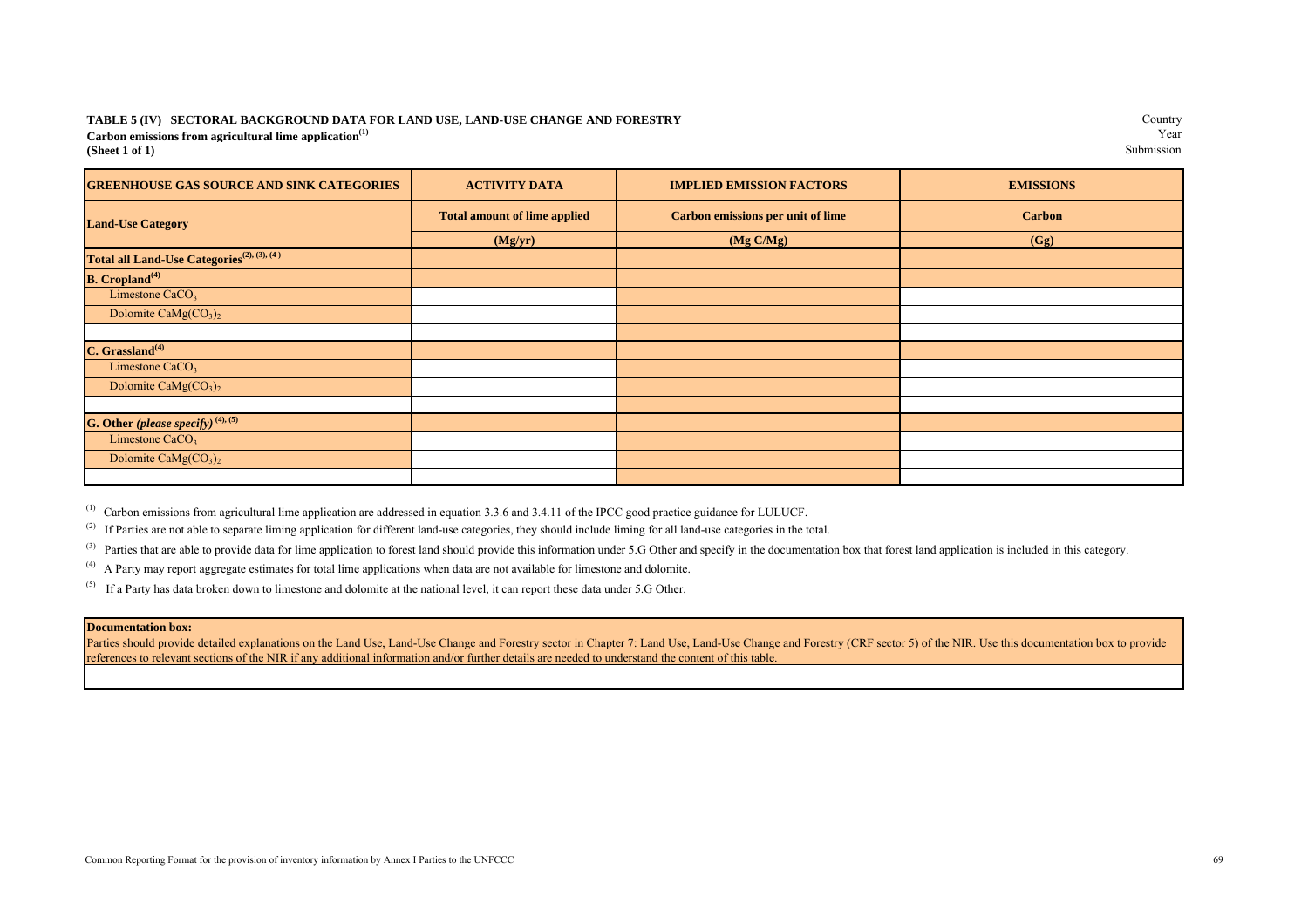| TABLE 5 (V) SECTORAL BACKGROUND DATA FOR LAND USE, LAND-USE CHANGE AND FORESTRY | Country    |
|---------------------------------------------------------------------------------|------------|
| <b>Biomass Burning</b> <sup>(1)</sup>                                           | Year       |
| (Sheet 1 of 1)                                                                  | Submission |

Country<br>Year

| <b>GREENHOUSE GAS SOURCE AND SINK</b>                                                                      |                      | <b>ACTIVITY DATA</b> |               |                 | <b>IMPLIED EMISSION FACTOR</b> |                          | <b>EMISSIONS</b>               |                 |        |
|------------------------------------------------------------------------------------------------------------|----------------------|----------------------|---------------|-----------------|--------------------------------|--------------------------|--------------------------------|-----------------|--------|
| <b>CATEGORIES</b>                                                                                          | Description $^{(3)}$ | Unit                 | <b>Values</b> | CO <sub>2</sub> | CH <sub>4</sub>                | $\mathbf{N}_2\mathbf{O}$ | CO <sub>2</sub> <sup>(4)</sup> | CH <sub>4</sub> | $N_2O$ |
| <b>Land-Use Category<sup>(2)</sup></b><br>Total for Land-Use Categories                                    |                      | (ha or kg dm)        |               |                 | (Mg/activity data unit)        |                          |                                | (Gg)            |        |
|                                                                                                            |                      |                      |               |                 |                                |                          |                                |                 |        |
| A. Forest Land                                                                                             |                      |                      |               |                 |                                |                          |                                |                 |        |
| 1. Forest Land remaining Forest Land                                                                       |                      |                      |               |                 |                                |                          |                                |                 |        |
| <b>Controlled Burning</b>                                                                                  |                      |                      |               |                 |                                |                          |                                |                 |        |
| Wildfires                                                                                                  |                      |                      |               |                 |                                |                          |                                |                 |        |
| 2. Land converted to Forest Land                                                                           |                      |                      |               |                 |                                |                          |                                |                 |        |
| <b>Controlled Burning</b>                                                                                  |                      |                      |               |                 |                                |                          |                                |                 |        |
| Wildfires                                                                                                  |                      |                      |               |                 |                                |                          |                                |                 |        |
| <b>B.</b> Cropland                                                                                         |                      |                      |               |                 |                                |                          |                                |                 |        |
| 1. Cropland remaining Cropland <sup>(5)</sup>                                                              |                      |                      |               |                 |                                |                          |                                |                 |        |
| <b>Controlled Burning</b>                                                                                  |                      |                      |               |                 |                                |                          |                                |                 |        |
| Wildfires                                                                                                  |                      |                      |               |                 |                                |                          |                                |                 |        |
| 2. Land converted to Cropland                                                                              |                      |                      |               |                 |                                |                          |                                |                 |        |
| <b>Controlled Burning</b>                                                                                  |                      |                      |               |                 |                                |                          |                                |                 |        |
| <b>Wildfires</b>                                                                                           |                      |                      |               |                 |                                |                          |                                |                 |        |
| 2.1 Forest Land converted to Cropland                                                                      |                      |                      |               |                 |                                |                          |                                |                 |        |
| <b>Controlled Burning</b>                                                                                  |                      |                      |               |                 |                                |                          |                                |                 |        |
| Wildfires                                                                                                  |                      |                      |               |                 |                                |                          |                                |                 |        |
| C. Grassland                                                                                               |                      |                      |               |                 |                                |                          |                                |                 |        |
| 1. Grassland remaining Grassland <sup>(6)</sup>                                                            |                      |                      |               |                 |                                |                          |                                |                 |        |
| <b>Controlled Burning</b>                                                                                  |                      |                      |               |                 |                                |                          |                                |                 |        |
| Wildfires                                                                                                  |                      |                      |               |                 |                                |                          |                                |                 |        |
| 2. Land converted to Grassland                                                                             |                      |                      |               |                 |                                |                          |                                |                 |        |
| <b>Controlled Burning</b>                                                                                  |                      |                      |               |                 |                                |                          |                                |                 |        |
| Wildfires                                                                                                  |                      |                      |               |                 |                                |                          |                                |                 |        |
| 2.1 Forest Land converted to Grassland                                                                     |                      |                      |               |                 |                                |                          |                                |                 |        |
| <b>Controlled Burning</b>                                                                                  |                      |                      |               |                 |                                |                          |                                |                 |        |
| Wildfires                                                                                                  |                      |                      |               |                 |                                |                          |                                |                 |        |
| D. Wetlands $(7)$                                                                                          |                      |                      |               |                 |                                |                          |                                |                 |        |
| 1. Wetlands remaining Wetlands                                                                             |                      |                      |               |                 |                                |                          |                                |                 |        |
| <b>Controlled Burning</b>                                                                                  |                      |                      |               |                 |                                |                          |                                |                 |        |
| Wildfires                                                                                                  |                      |                      |               |                 |                                |                          |                                |                 |        |
| 2. Land converted to Wetlands                                                                              |                      |                      |               |                 |                                |                          |                                |                 |        |
| <b>Controlled Burning</b>                                                                                  |                      |                      |               |                 |                                |                          |                                |                 |        |
| Wildfires                                                                                                  |                      |                      |               |                 |                                |                          |                                |                 |        |
| 2.1 Forest Land converted to Wetlands                                                                      |                      |                      |               |                 |                                |                          |                                |                 |        |
| <b>Controlled Burning</b>                                                                                  |                      |                      |               |                 |                                |                          |                                |                 |        |
| Wildfires                                                                                                  |                      |                      |               |                 |                                |                          |                                |                 |        |
| <b>E.</b> Settlements <sup>(7)</sup><br>F. Other Land <sup>(8)</sup><br>G. Other ( <i>please specify</i> ) |                      |                      |               |                 |                                |                          |                                |                 |        |
|                                                                                                            |                      |                      |               |                 |                                |                          |                                |                 |        |
|                                                                                                            |                      |                      |               |                 |                                |                          |                                |                 |        |
|                                                                                                            |                      |                      |               |                 |                                |                          |                                |                 |        |

(1) Methodological guidance on burning can be found in sections 3.2.1.4 and 3.4.1.3 of the IPCC good practice guidance for LULUCF.

(2) Parties should report both Controlled/Prescribed Burning and Wildfires emissions, where appropriate, in a separate manner.

<sup>(3)</sup> For each category activity data should be selected between area burned or biomass burned. Units for area will be ha and for biomass burned kg dm. The implied emission factor will refer to the selected activity data w

<sup>(4)</sup> If CO<sub>2</sub> emissions from biomass burning are not already included in tables 5.A - 5.F, they should be reported here. This should be clearly documented in the documented in the documentation box and in the NIR. Double

(5) Biomass burning on cropland remaining cropland is reported in the Agriculture sector.

(6) Only includes emissions from controlled biomass burning on grasslands outside the tropics (prescribed savanna burning is reported under the Agriculture sector).

<sup>(7)</sup> Parties do not have to prepare estimates for categories contained in appendices 3a.2, 3a.3 and 3a.4 of the IPCC good practice guidance for LULUCF, although they may do so if they wish.

Parties do not have to prepare estimates for this category contained in Chapter 3.7 of the IPCC good practice guidance for LULUCF, although they may do so if they wish. This land-use category is to allow the total of ident

#### **Documentation box:**

Parties should provide detailed explanations on the Land Use, Land-Use Change and Forstry sector in Chapter 7: Land Use, Land-Use Change and Forestry (CRF sector 5) of the NIR. Use this documentation box to provide referen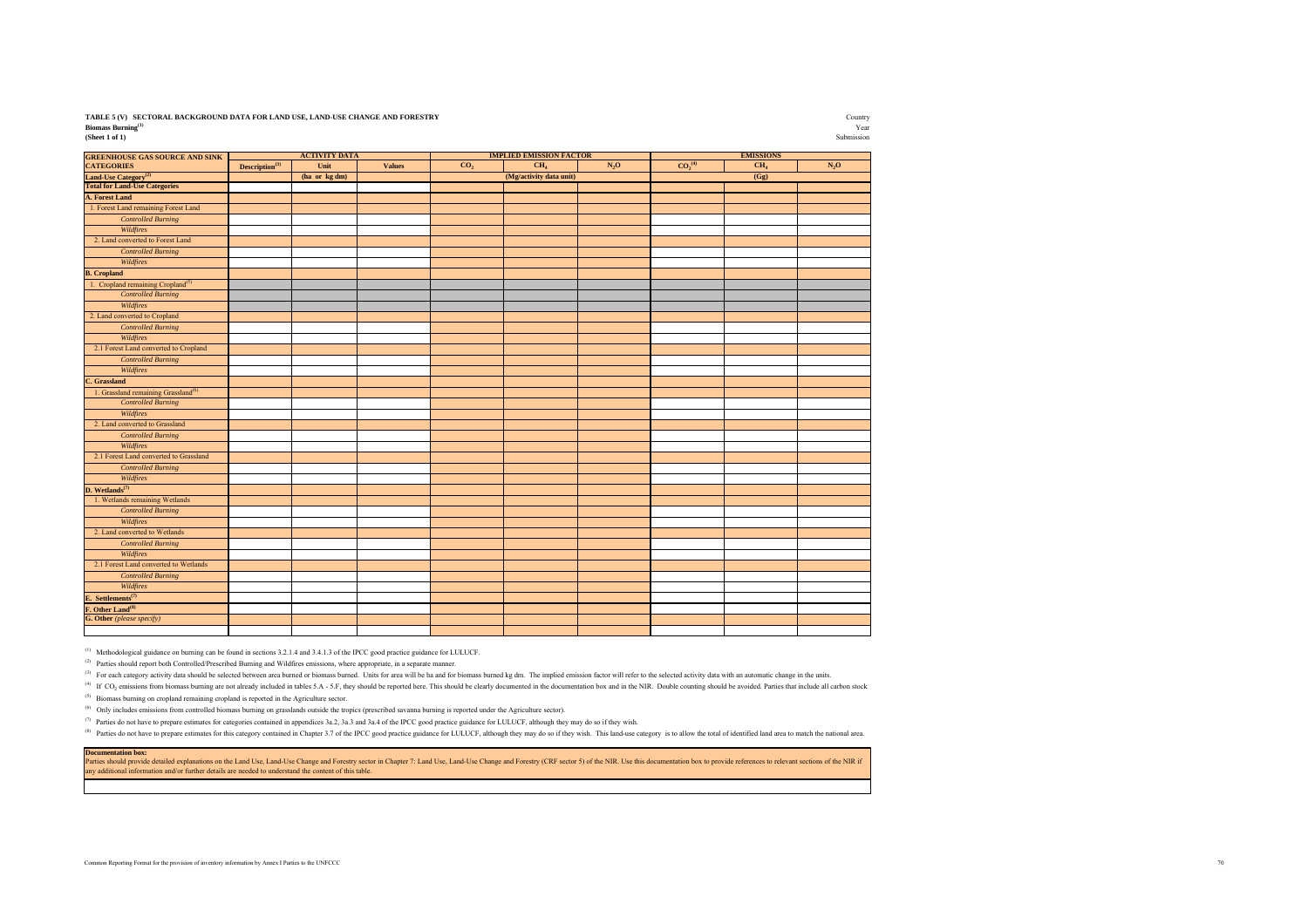## **TABLE 6 SECTORAL REPORT FOR WASTE** Country **(Sheet 1 of 1)** Year

Submission

| <b>GREENHOUSE GAS SOURCE AND</b>        | $CO_2^{(1)}$ | CH <sub>4</sub> | $N_2O$ | NO <sub>x</sub> | CO | <b>NMVOC</b> | SO <sub>2</sub> |
|-----------------------------------------|--------------|-----------------|--------|-----------------|----|--------------|-----------------|
| <b>SINK CATEGORIES</b>                  | (Gg)         |                 |        |                 |    |              |                 |
| <b>Total Waste</b>                      |              |                 |        |                 |    |              |                 |
| A. Solid Waste Disposal on Land         |              |                 |        |                 |    |              |                 |
| 1. Managed Waste Disposal on Land       |              |                 |        |                 |    |              |                 |
| 2. Unmanaged Waste Disposal Sites       |              |                 |        |                 |    |              |                 |
| 3. Other (as specified in table 6.A)    |              |                 |        |                 |    |              |                 |
| <b>B.</b> Waste-Water Handling          |              |                 |        |                 |    |              |                 |
| <b>Industrial Waste Water</b>           |              |                 |        |                 |    |              |                 |
| 2. Domestic and Commercial Waste Water  |              |                 |        |                 |    |              |                 |
| 3. Other (as specified in table $6.B$ ) |              |                 |        |                 |    |              |                 |
| <b>C.</b> Waste Incineration            |              |                 |        |                 |    |              |                 |
| <b>D.</b> Other (please specify)        |              |                 |        |                 |    |              |                 |
|                                         |              |                 |        |                 |    |              |                 |

 $^{(1)}$  CO<sub>2</sub> emissions from source categories Solid Waste Disposal on Land and Waste Incineration should only be included if they derive from non-biological or inorganic waste sources.

## **Documentation box:**

• Parties should provide detailed explanations on the Waste sector in Chapter 8: Waste (CRF sector 6) of the NIR. Use this documentation box to provide references to relevant sections of the NIR if any additional information and/or further details are needed to understand the content of this table.

• If estimates are reported under 6.D Other, use this documentation box to provide information regarding activities covered under this category and to provide reference to the section in the NIR where background information can be found.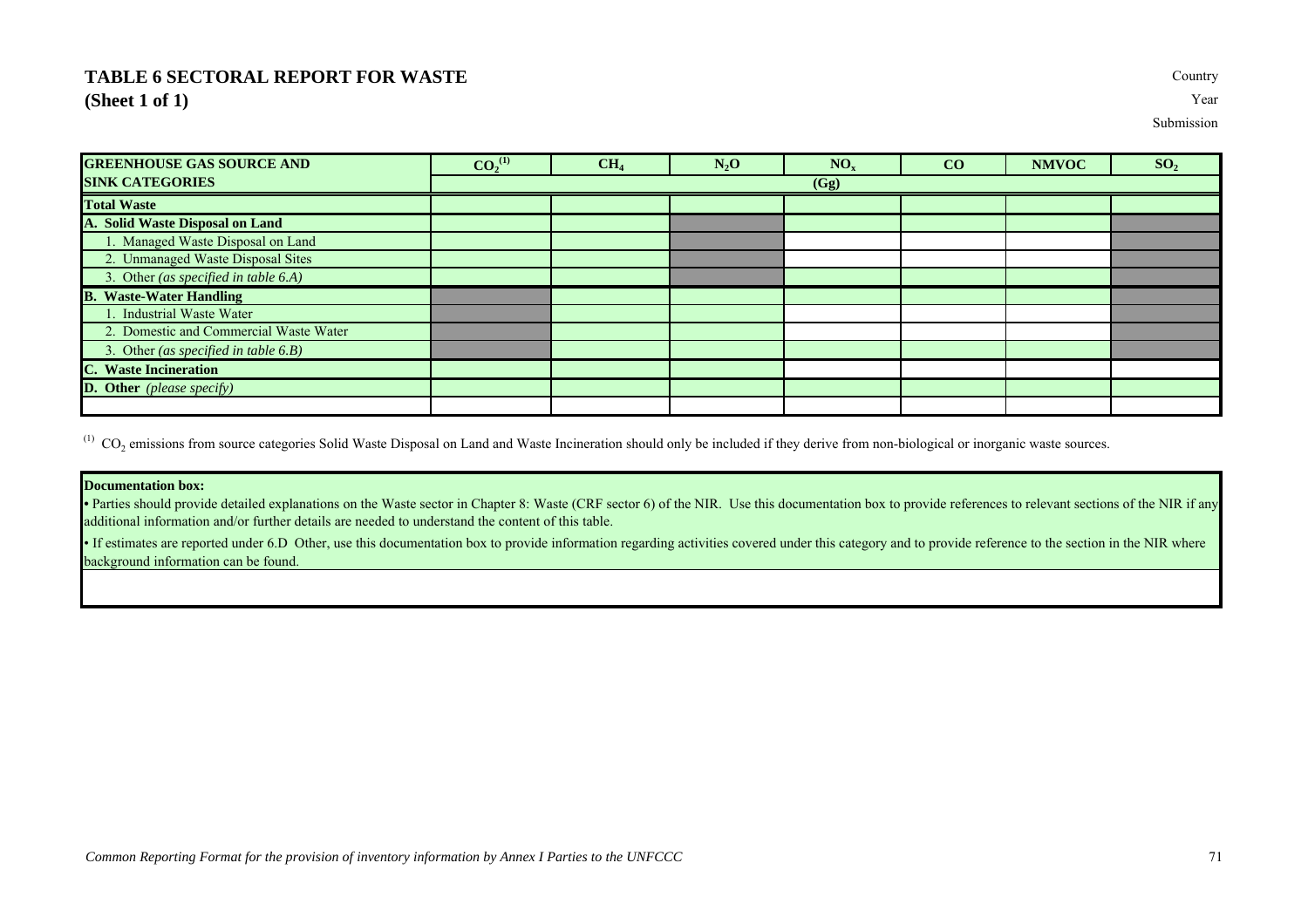## **TABLE 6.A SECTORAL BACKGROUND DATA FOR WASTE** Country **Solid Waste Disposal** Year **(Sheet 1 of 1)** Submission

| <b>GREENHOUSE GAS SOURCE AND</b><br><b>SINK CATEGORIES</b> | <b>ACTIVITY DATA AND OTHER RELATED INFORMATION</b> |            |                     | <b>IMPLIED EMISSION FACTOR</b> |                 | <b>EMISSIONS</b>         |                         |                                       |  | <b>Description</b>                                |
|------------------------------------------------------------|----------------------------------------------------|------------|---------------------|--------------------------------|-----------------|--------------------------|-------------------------|---------------------------------------|--|---------------------------------------------------|
|                                                            | <b>Annual MSW at the SWDS</b>                      | <b>MCF</b> | <b>DOC</b> degraded | CH <sub>4</sub> <sup>(1)</sup> | CO <sub>2</sub> | CH <sub>4</sub>          |                         | CO <sub>2</sub> <sup>(4)</sup>        |  | Total population $(1000s)^{(a)}$                  |
|                                                            |                                                    |            |                     |                                |                 | Emissions <sup>(2)</sup> | Recovery <sup>(3)</sup> |                                       |  | Urban population $(1000s)^{6}$                    |
|                                                            | (Gg)                                               |            |                     | (t/t MSW)                      |                 | (Gg)                     |                         | Waste generation rate (kg/capita/day) |  |                                                   |
| 1 Managed Waste Disposal on Land                           |                                                    |            |                     |                                |                 |                          |                         |                                       |  | Fraction of MSW disposed to SWDS                  |
| 2 Unmanaged Waste Disposal Sites                           |                                                    |            |                     |                                |                 |                          |                         |                                       |  | Fraction of DOC in MSW                            |
| a. Deep $(>5 \text{ m})$                                   |                                                    |            |                     |                                |                 |                          |                         |                                       |  | $CH4$ oxidation factor <sup>(b)</sup>             |
| b. Shallow $(<5 m)$                                        |                                                    |            |                     |                                |                 |                          |                         |                                       |  | $CH4$ fraction in landfill gas                    |
| 3 Other (please specify)                                   |                                                    |            |                     |                                |                 |                          |                         |                                       |  | $CH4$ generation rate constant (k) <sup>(c)</sup> |
|                                                            |                                                    |            |                     |                                |                 |                          |                         |                                       |  | Time lag considered $(vr)^{c}$                    |

**Note:** MSW - Municipal Solid Waste, SWDS - Solid Waste Disposal Site, MCF - Methane Correction Factor, DOC - Degradable Organic Carbon (IPCC Guidelines (Volume 3. Reference Manual, section 6.2.4)). MSW includes household waste, yard/garden waste, commercial/market waste and organic industrial solid waste. MSW should not include inorganic industrial waste uch as construction or demolition materials. (a) Specify whethe

<sup>(1)</sup> The CH<sub>4</sub> implied emission factor (IEF) is calculated on the basis of gross CH<sub>4</sub> emissions, as follows: IEF = (CH<sub>4</sub> emissions + CH<sub>4</sub> recovered)/annual MSW at the SWDS.<br><sup>(2)</sup> Actual emissions (after recovery). <sup>(6</sup>

 $^{(3)}$  CH<sub>4</sub> recovered and flared or utilized.

 $(4)$  Under Solid Waste Disposal, CO<sub>2</sub> emissions should be reported only when the disposed waste is combusted at the disposal site as a management practice. CO<sub>2</sub> emissions from non-biogenic wastes are included in the total emissions, whereas the CO<sub>2</sub> emissions from biogenic wastes are not included in the total emissions.

## **TABLE 6.C SECTORAL BACKGROUND DATA FOR WASTE**

## **Waste Incineration**

**(Sheet 1 of 1)**

| <b>GREENHOUSE GAS SOURCE AND</b><br><b>SINK CATEGORIES</b>   | <b>ACTIVITY DATA</b>         |                 | <b>IMPLIED EMISSION FACTOR</b> |        | <b>EMISSIONS</b>               |                 |        |  |
|--------------------------------------------------------------|------------------------------|-----------------|--------------------------------|--------|--------------------------------|-----------------|--------|--|
|                                                              | <b>Amount of incinerated</b> |                 |                                |        |                                |                 |        |  |
|                                                              | wastes                       | CO <sub>2</sub> | CH <sub>4</sub>                | $N_2O$ | CO <sub>2</sub> <sup>(1)</sup> | CH <sub>4</sub> | $N_2O$ |  |
|                                                              | (Gg)                         | (kg/t waste)    |                                |        | (Gg)                           |                 |        |  |
| <b>Waste Incineration</b>                                    |                              |                 |                                |        |                                |                 |        |  |
| a. Biogenic $(1)$                                            |                              |                 |                                |        |                                |                 |        |  |
| b. Other (non-biogenic - please specify) <sup>(1), (2)</sup> |                              |                 |                                |        |                                |                 |        |  |
|                                                              |                              |                 |                                |        |                                |                 |        |  |

<sup>(1)</sup> Under Solid Waste Disposal, CO<sub>2</sub> emissions should be reported only when the disposed waste is combusted at the disposed waste is combusted at the disposal site as a management practice. CO<sub>2</sub> emissions from non-biog

<sup>(2)</sup> Enter under this source category all types of non-biogenic wastes, such as plastics

Note: Only emissions from waste incineration without energy recovery are to be reported in the Waste sector. Emissions from incineration with energy recovery are to be reported in the Energy sector, as Other Fuels (see IPC

#### **Documentation box:**

Parties should provide detailed explanations on the Waste sector in Chapter 8: Waste (CRF sector 6) of the NIR. Use this documentation box to provide references to relevant sections of the NIR if any additional information

• Parties that use country-specific models should provide a reference in the documentation box to the relevant section in the NIR where these models are described, and fill in only the relevant cells of tables 6.A and 6.C.

• Provide a reference to the relevant section in the NIR, in particular with regard to:

(a) Population size (total or urban population) used in the calculations and the rationale for doing so;

(b) Composition of landfilled waste;

(c) Amount of incinerated wastes (specify whether the reported data relate to wet or dry matter).

|  | Total population $(1000s)^{(a)}$        |
|--|-----------------------------------------|
|  | Urban population (1000s) <sup>(a)</sup> |
|  | Waste generation rate (kg/capita/day)   |
|  | Fraction of MSW disposed to SWDS        |
|  | Fraction of DOC in MSW                  |

**Additional information**

rationale for doing so.<br><sup>(b)</sup> See IPCC Guidelines (Volume 3. Reference Manual, p. 6.9).

**Description Value**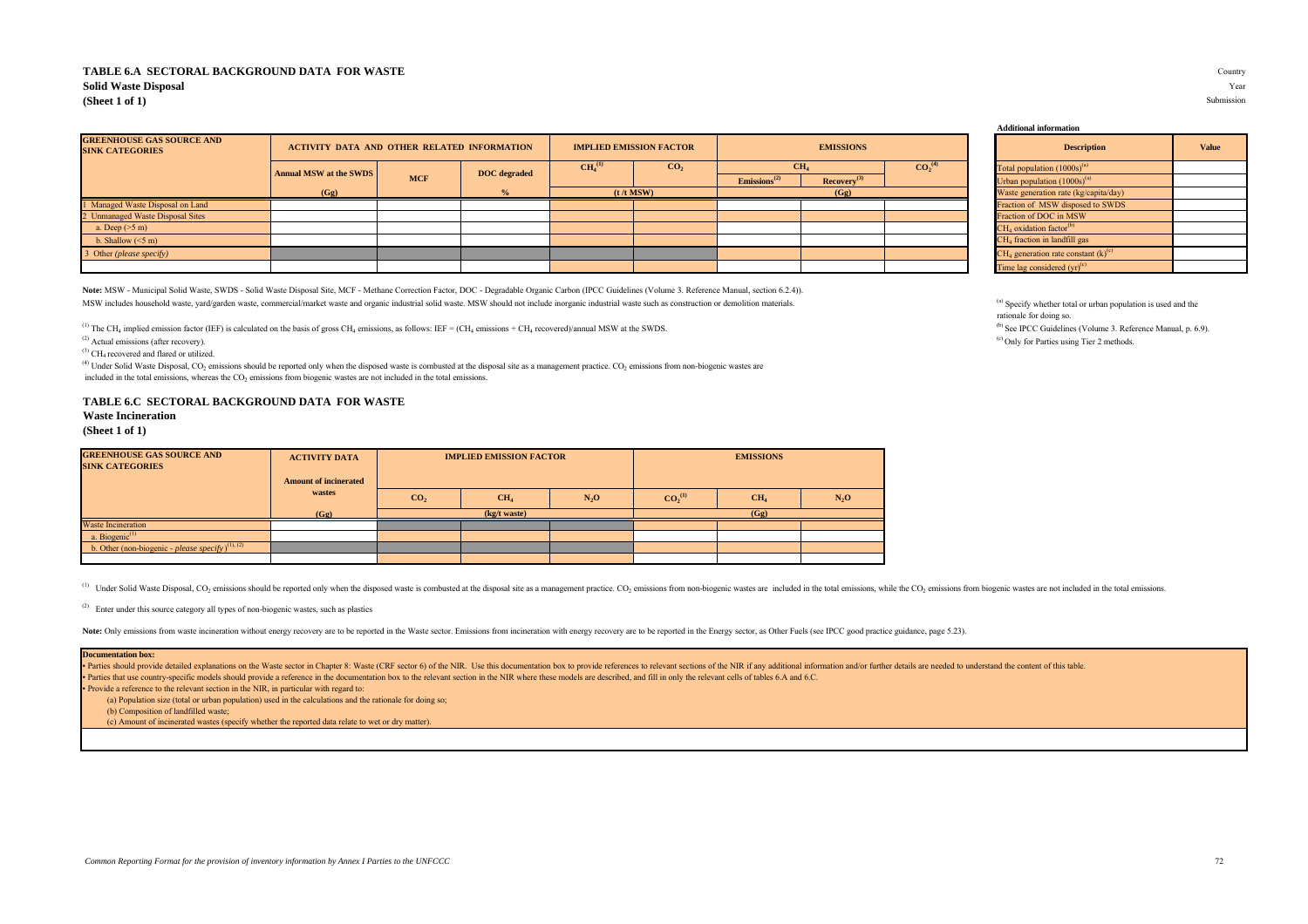#### **TABLE 6.B SECTORAL BACKGROUND DATA FOR WASTE** Country **Waste-Water Handling** Year

#### **(Sheet 1 of 1)** Submission

|                                                            |                   |                                                                |                                |                                |                                   |                         |                  | <b>Additional information</b>  |                            |                                                                         |                      |  |
|------------------------------------------------------------|-------------------|----------------------------------------------------------------|--------------------------------|--------------------------------|-----------------------------------|-------------------------|------------------|--------------------------------|----------------------------|-------------------------------------------------------------------------|----------------------|--|
| <b>GREENHOUSE GAS SOURCE</b><br><b>AND SINK CATEGORIES</b> |                   | <b>ACTIVITY DATA AND RELATED</b><br>INFORMATION <sup>(1)</sup> |                                | <b>IMPLIED EMISSION FACTOR</b> |                                   | <b>EMISSIONS</b>        |                  |                                | <b>Domestic</b>            | <b>Industrial</b>                                                       |                      |  |
|                                                            |                   |                                                                |                                |                                | CH <sub>4</sub>                   |                         | $N_2O^{(3)}$     | Total waste water $(m3)$ :     |                            |                                                                         |                      |  |
|                                                            |                   |                                                                | CH <sub>4</sub> <sup>(2)</sup> | $N_2O^{(3)}$                   |                                   |                         |                  | Treated waste water (%):       |                            |                                                                         |                      |  |
|                                                            |                   | <b>Total organic product</b>                                   |                                |                                | Emissions <sup>(4)</sup>          | Recovery <sup>(5)</sup> |                  |                                |                            |                                                                         |                      |  |
|                                                            |                   | (Gg DC <sup>(1)</sup> /yr)                                     |                                | (kg/kg DC)                     |                                   | (Gg)                    |                  | <b>Waste-water streams:</b>    |                            | Waste-water output                                                      | DC                   |  |
| 1. Industrial Waste Water                                  |                   |                                                                |                                |                                |                                   |                         |                  |                                | (m <sup>3</sup> )          |                                                                         | $(kg\text{COD/m}^3)$ |  |
| a. Waste Water                                             |                   |                                                                |                                |                                |                                   |                         |                  | <b>Industrial waste water</b>  |                            |                                                                         |                      |  |
| b. Sludge                                                  |                   |                                                                |                                |                                |                                   |                         |                  | Iron and steel                 |                            |                                                                         |                      |  |
| 2. Domestic and Commercial Waste Water                     |                   |                                                                |                                |                                |                                   |                         |                  | Non-ferrous                    |                            |                                                                         |                      |  |
| a. Waste Water                                             |                   |                                                                |                                |                                |                                   |                         |                  | Fertilizers                    |                            |                                                                         |                      |  |
| b. Sludge                                                  |                   |                                                                |                                |                                |                                   |                         |                  | Food and beverage              |                            |                                                                         |                      |  |
| 3. Other (please specify)                                  |                   |                                                                |                                |                                |                                   |                         |                  | Paper and pulp                 |                            |                                                                         |                      |  |
|                                                            |                   |                                                                |                                |                                |                                   |                         |                  | Organic chemicals              |                            |                                                                         |                      |  |
| a. Waste Water                                             |                   |                                                                |                                |                                |                                   |                         |                  | Other (please specify)         |                            |                                                                         |                      |  |
| b. Sludge                                                  |                   |                                                                |                                |                                |                                   |                         |                  |                                |                            |                                                                         |                      |  |
| (6)                                                        |                   |                                                                |                                |                                |                                   |                         |                  |                                | DC (kg BOD/1000 person/yr) |                                                                         |                      |  |
|                                                            |                   |                                                                |                                |                                |                                   |                         |                  | <b>Domestic and Commercial</b> |                            |                                                                         |                      |  |
| <b>GREENHOUSE GAS SOURCE</b>                               |                   | <b>ACTIVITY DATA AND OTHER RELATED INFORMATION</b>             |                                | <b>IMPLIED EMISSION FACTOR</b> |                                   |                         | <b>EMISSIONS</b> |                                |                            |                                                                         |                      |  |
| <b>AND SINK CATEGORIES</b>                                 | <b>Population</b> | <b>Protein consumption</b>                                     | <b>N</b> fraction              | $N_2O$                         |                                   |                         | $N_2O$           | Other                          |                            |                                                                         |                      |  |
|                                                            | (1000s)           | (kg/person/yr)                                                 | (kg N/kg protein)              |                                | $(kg N2O-N/kg$ sewage N produced) |                         | (Gg)             |                                |                            |                                                                         |                      |  |
| $N2O$ from human sewage <sup>(3)</sup>                     |                   |                                                                |                                |                                |                                   |                         |                  |                                |                            |                                                                         |                      |  |
|                                                            |                   |                                                                |                                |                                |                                   |                         |                  |                                |                            | Industrial waste   Industrial sludge   Domestic waste   Domestic sludge |                      |  |

<sup>(1)</sup> DC - degradable organic component. DC indicators are COD (Chemical Oxygen Demand) for industrial waste water and BOD (Biochemical Oxygen Demand) for Domestic/Commercial waste water/sludge (IPCC Guidelines (Volume 3. Reference Manual, pp. 6.14, 6.18)).

<sup>(2)</sup> The CH<sub>4</sub> implied emission factor (IEF) is calculated on the basis of gross CH<sub>4</sub> emissions, as follows: IEF = (CH<sub>4</sub> emissions + CH<sub>4</sub> recovered or flared) / total organic product. Aerobic

<sup>(3)</sup> Parties using methods other than those from the IPCC for estimating N<sub>2</sub>O emissions from human sewage or waste-water treatment should provide aggregate data in this table.

<sup>(4)</sup> Actual emissions (after recovery).

 $\rm CH_4$  recovered and flared or utilized.

<sup>(6)</sup> Use these cells to specify each activity covered under "6.B.3 Other". Note that under each reported activity, data for waste water and sludge are to be reported separately.

#### **Documentation box:**

· Parties should provide detailed explanations on the Waste sector in Chapter 8: Waste (CRF sector 6) of the NIR. Use this documentation box to provide references to relevant sections of the NIR if any additional informati Regarding the estimates for N.O from human sewage, specify whether total or urban population is used in the calculations and the rationale for doing so. Provide explanation in the documentation box.

Parties using methods other than those from the IPCC for estimating NO emissions from human sewage or waste-water treatment should provide, in the NIR, corresponding information on methods, activity data and emission facto of the NIR in this documentation box.

| <b>Handling systems:</b> | water treated<br>$($ %) | Industrial waste   Industrial sludge  <br>treated<br>$($ %) | <b>Domestic waste</b><br>water treated<br>(%) | <b>Domestic sludge</b><br>treated<br>(%) |
|--------------------------|-------------------------|-------------------------------------------------------------|-----------------------------------------------|------------------------------------------|
| Aerobic                  |                         |                                                             |                                               |                                          |
| Anaerobic                |                         |                                                             |                                               |                                          |
| Other (please specify)   |                         |                                                             |                                               |                                          |
|                          |                         |                                                             |                                               |                                          |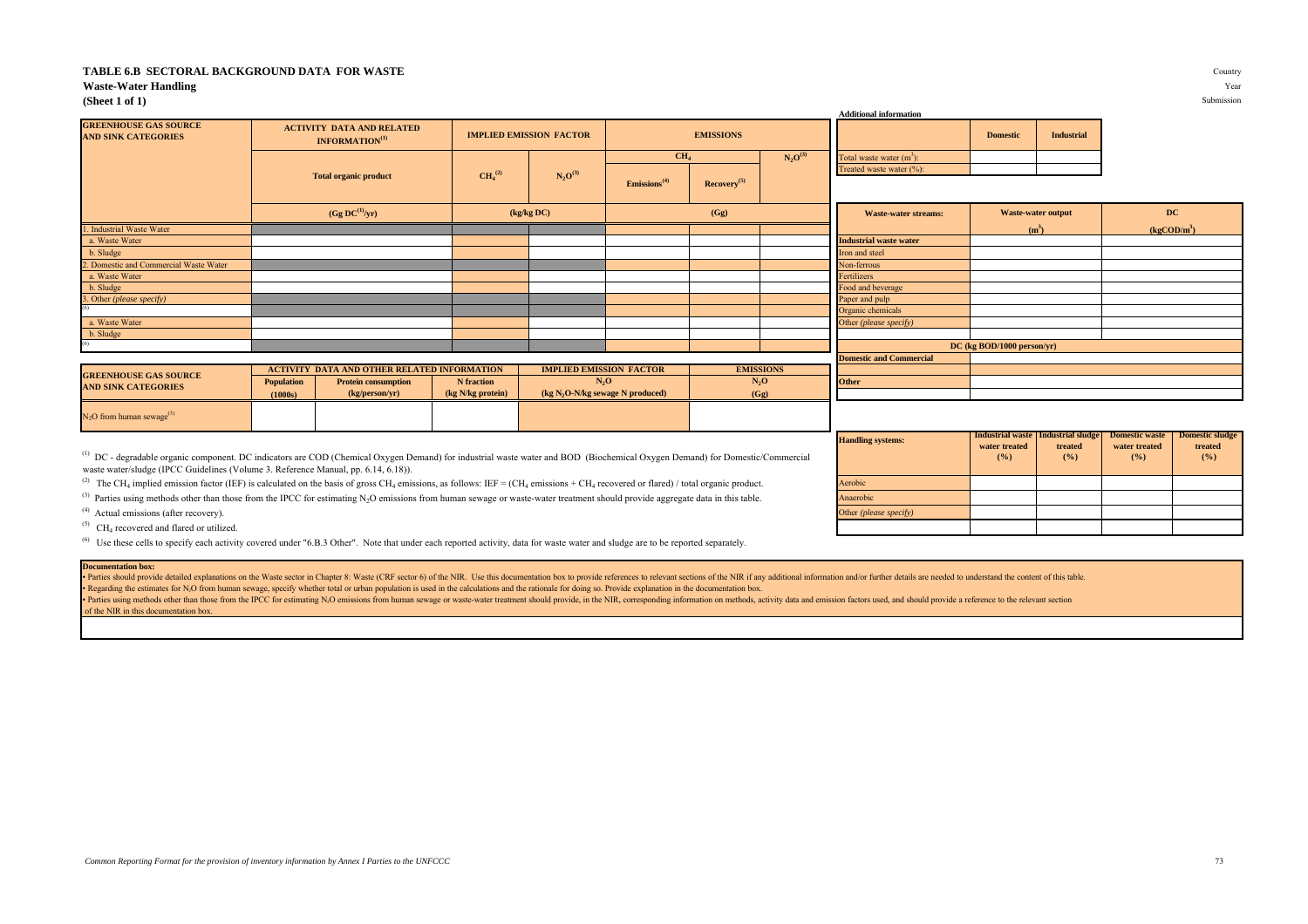### **SUMMARY 1.A SUMMARY REPORT FOR NATIONAL GREENHOUSE GAS INVENTORIES (IPCC TABLE 7A)** Country **(Sheet 1 of 3)** Year

Submission

|                                                         | Net $CO2$              | CH <sub>4</sub> | $N_2O$ |   | $HFCs^{(1)}$ |                         | $PFCs^{(1)}$ |              | SF <sub>6</sub> | NO <sub>x</sub> | CO   | <b>NMVOC</b> | SO <sub>2</sub> |
|---------------------------------------------------------|------------------------|-----------------|--------|---|--------------|-------------------------|--------------|--------------|-----------------|-----------------|------|--------------|-----------------|
| <b>GREENHOUSE GAS SOURCE AND SINK CATEGORIES</b>        | emissions/<br>removals |                 |        | P | A            | $\mathbf{P}$            | $\mathbf{A}$ | $\mathbf{P}$ | A               |                 |      |              |                 |
|                                                         |                        | (Gg)            |        |   |              | $CO2$ equivalent $(Gg)$ |              |              |                 |                 | (Gg) |              |                 |
| <b>Total National Emissions and Removals</b>            |                        |                 |        |   |              |                         |              |              |                 |                 |      |              |                 |
| 1. Energy                                               |                        |                 |        |   |              |                         |              |              |                 |                 |      |              |                 |
| Reference Approach <sup>(2)</sup><br>A. Fuel Combustion |                        |                 |        |   |              |                         |              |              |                 |                 |      |              |                 |
| Sectoral Approach <sup>(2)</sup>                        |                        |                 |        |   |              |                         |              |              |                 |                 |      |              |                 |
| 1. Energy Industries                                    |                        |                 |        |   |              |                         |              |              |                 |                 |      |              |                 |
| 2. Manufacturing Industries and Construction            |                        |                 |        |   |              |                         |              |              |                 |                 |      |              |                 |
| 3. Transport                                            |                        |                 |        |   |              |                         |              |              |                 |                 |      |              |                 |
| 4. Other Sectors                                        |                        |                 |        |   |              |                         |              |              |                 |                 |      |              |                 |
| 5. Other                                                |                        |                 |        |   |              |                         |              |              |                 |                 |      |              |                 |
| <b>B.</b> Fugitive Emissions from Fuels                 |                        |                 |        |   |              |                         |              |              |                 |                 |      |              |                 |
| . Solid Fuels                                           |                        |                 |        |   |              |                         |              |              |                 |                 |      |              |                 |
| 2. Oil and Natural Gas                                  |                        |                 |        |   |              |                         |              |              |                 |                 |      |              |                 |
| 2. Industrial Processes                                 |                        |                 |        |   |              |                         |              |              |                 |                 |      |              |                 |
| A. Mineral Products                                     |                        |                 |        |   |              |                         |              |              |                 |                 |      |              |                 |
| B. Chemical Industry                                    |                        |                 |        |   |              |                         |              |              |                 |                 |      |              |                 |
| C. Metal Production                                     |                        |                 |        |   |              |                         |              |              |                 |                 |      |              |                 |
| D. Other Production <sup>(3)</sup>                      |                        |                 |        |   |              |                         |              |              |                 |                 |      |              |                 |
| E. Production of Halocarbons and $SF6$                  |                        |                 |        |   |              |                         |              |              |                 |                 |      |              |                 |
| F. Consumption of Halocarbons and $SF6$                 |                        |                 |        |   |              |                         |              |              |                 |                 |      |              |                 |
| G. Other                                                |                        |                 |        |   |              |                         |              |              |                 |                 |      |              |                 |

**Note:** A = Actual emissions based on Tier 2 approach of the IPCC Guidelines.

**P** = Potential emissions based on Tier 1 approach of the IPCC Guidelines.

**Note:** All footnotes for this table are given at the end of the table on sheet 3.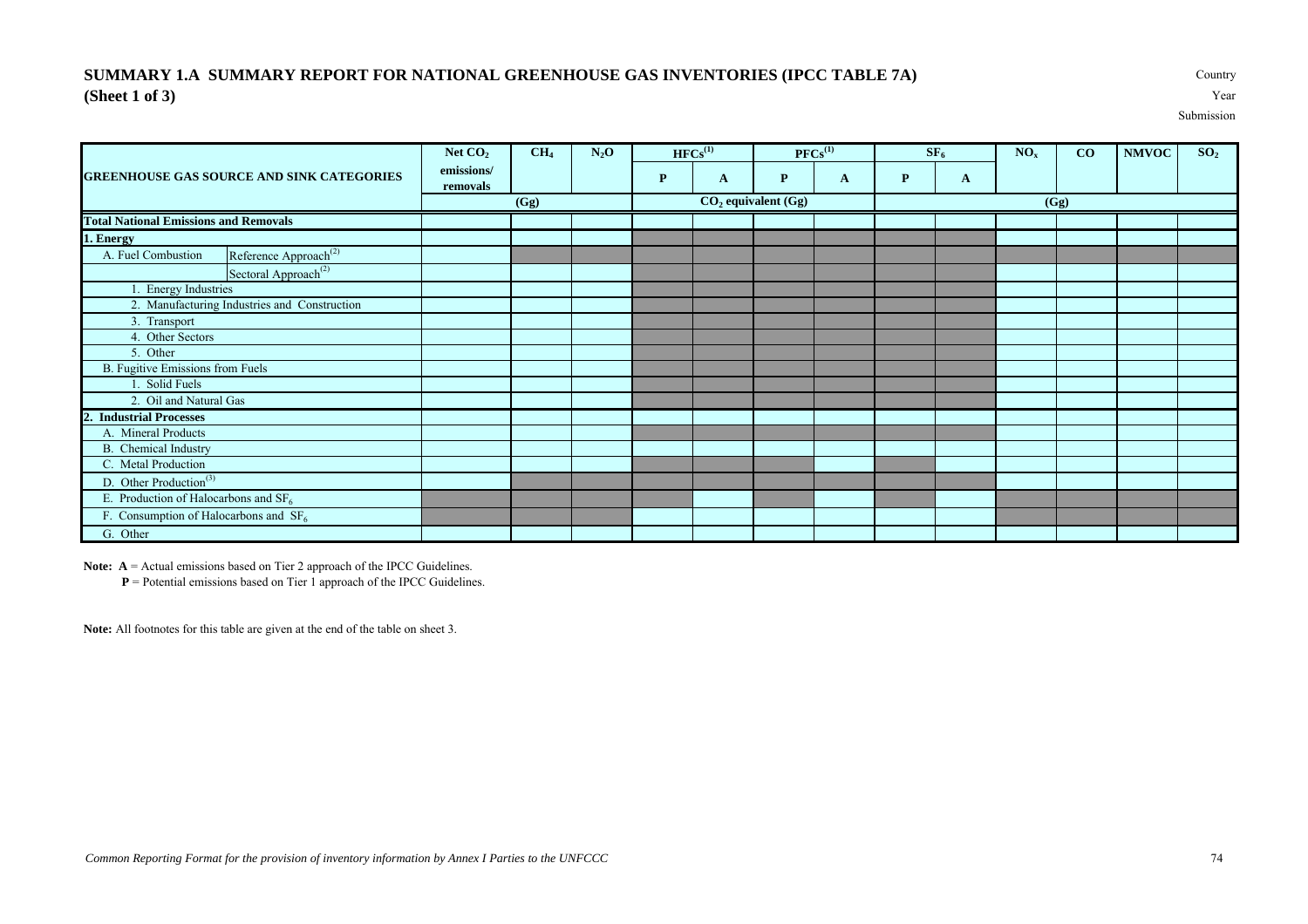### **SUMMARY 1.A SUMMARY REPORT FOR NATIONAL GREENHOUSE GAS INVENTORIES (IPCC TABLE 7A)** Country **(Sheet 2 of 3)** Year

Submission

|                                                            | Net $CO2$              | CH <sub>4</sub> | $N_2O$ |              | $HFCs^{(1)}$ |                         | $PFCs^{(1)}$ |   | SF <sub>6</sub> | NO <sub>x</sub> | CO | <b>NMVOC</b> | SO <sub>2</sub> |
|------------------------------------------------------------|------------------------|-----------------|--------|--------------|--------------|-------------------------|--------------|---|-----------------|-----------------|----|--------------|-----------------|
| <b>GREENHOUSE GAS SOURCE AND SINK</b><br><b>CATEGORIES</b> | emissions/<br>removals |                 |        | $\mathbf{P}$ | $\mathbf{A}$ | P                       | $\mathbf{A}$ | P | $\mathbf{A}$    |                 |    |              |                 |
|                                                            |                        |                 |        |              |              | $CO2$ equivalent $(Gg)$ |              |   |                 | (Gg)            |    |              |                 |
| 3. Solvent and Other Product Use                           |                        |                 |        |              |              |                         |              |   |                 |                 |    |              |                 |
| 4. Agriculture                                             |                        |                 |        |              |              |                         |              |   |                 |                 |    |              |                 |
| A. Enteric Fermentation                                    |                        |                 |        |              |              |                         |              |   |                 |                 |    |              |                 |
| <b>B.</b> Manure Management                                |                        |                 |        |              |              |                         |              |   |                 |                 |    |              |                 |
| C. Rice Cultivation                                        |                        |                 |        |              |              |                         |              |   |                 |                 |    |              |                 |
| D. Agricultural Soils <sup>(4)</sup>                       |                        |                 |        |              |              |                         |              |   |                 |                 |    |              |                 |
| E. Prescribed Burning of Savannas                          |                        |                 |        |              |              |                         |              |   |                 |                 |    |              |                 |
| F. Field Burning of Agricultural Residues                  |                        |                 |        |              |              |                         |              |   |                 |                 |    |              |                 |
| G. Other                                                   |                        |                 |        |              |              |                         |              |   |                 |                 |    |              |                 |
| 5. Land Use, Land-Use Change and Forestry                  | (5)                    |                 |        |              |              |                         |              |   |                 |                 |    |              |                 |
| A. Forest Land                                             | (5)                    |                 |        |              |              |                         |              |   |                 |                 |    |              |                 |
| <b>B.</b> Cropland                                         | (5)                    |                 |        |              |              |                         |              |   |                 |                 |    |              |                 |
| C. Grassland                                               | (5)                    |                 |        |              |              |                         |              |   |                 |                 |    |              |                 |
| D. Wetlands                                                | (5)                    |                 |        |              |              |                         |              |   |                 |                 |    |              |                 |
| E. Settlements                                             | (5)                    |                 |        |              |              |                         |              |   |                 |                 |    |              |                 |
| F. Other Land                                              | (5)                    |                 |        |              |              |                         |              |   |                 |                 |    |              |                 |
| G. Other                                                   | (5)                    |                 |        |              |              |                         |              |   |                 |                 |    |              |                 |
| 6. Waste                                                   |                        |                 |        |              |              |                         |              |   |                 |                 |    |              |                 |
| A. Solid Waste Disposal on Land                            | (6)                    |                 |        |              |              |                         |              |   |                 |                 |    |              |                 |
| <b>B.</b> Waste-water Handling                             |                        |                 |        |              |              |                         |              |   |                 |                 |    |              |                 |
| C. Waste Incineration                                      | (6)                    |                 |        |              |              |                         |              |   |                 |                 |    |              |                 |
| D. Other                                                   |                        |                 |        |              |              |                         |              |   |                 |                 |    |              |                 |
| 7. Other (please specify) $(7)$                            |                        |                 |        |              |              |                         |              |   |                 |                 |    |              |                 |
|                                                            |                        |                 |        |              |              |                         |              |   |                 |                 |    |              |                 |

**Note:** All footnotes for this table are given at the end of the table on sheet 3.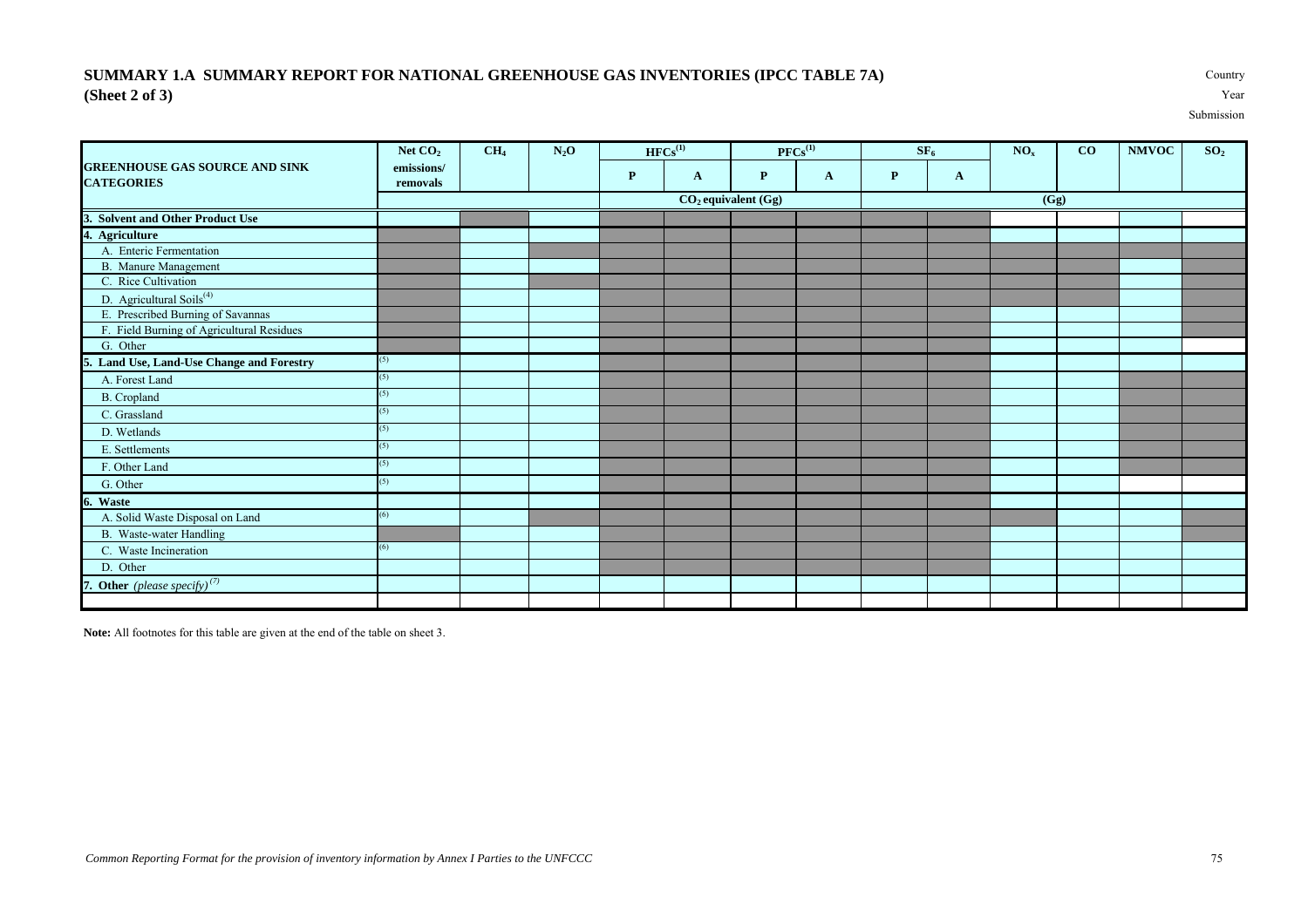### **SUMMARY 1.A SUMMARY REPORT FOR NATIONAL GREENHOUSE GAS INVENTORIES (IPCC TABLE 7A)** Country **(Sheet 3 of 3)** Year

Submission

|                                                            | Net $CO2$              | CH <sub>4</sub> | $N_2O$ | <b>HFCs</b> |                       | <b>PFCs</b> | $SF_6$ |   | $NO_{v}$ | CO   | <b>NMVOC</b> | SO <sub>2</sub> |
|------------------------------------------------------------|------------------------|-----------------|--------|-------------|-----------------------|-------------|--------|---|----------|------|--------------|-----------------|
| <b>GREENHOUSE GAS SOURCE AND SINK</b><br><b>CATEGORIES</b> | emissions/<br>removals |                 |        | A           | P                     | A           | D      | A |          |      |              |                 |
|                                                            |                        | (Gg)            |        |             | $CO2$ equivalent (Gg) |             |        |   |          | (Gg) |              |                 |
| Memo Items: <sup>(8)</sup>                                 |                        |                 |        |             |                       |             |        |   |          |      |              |                 |
| <b>International Bunkers</b>                               |                        |                 |        |             |                       |             |        |   |          |      |              |                 |
| Aviation                                                   |                        |                 |        |             |                       |             |        |   |          |      |              |                 |
| Marine                                                     |                        |                 |        |             |                       |             |        |   |          |      |              |                 |
| <b>Multilateral Operations</b>                             |                        |                 |        |             |                       |             |        |   |          |      |              |                 |
| $CO2$ Emissions from Biomass                               |                        |                 |        |             |                       |             |        |   |          |      |              |                 |

 $^{(1)}$  The emissions of HFCs and PFCs are to be expressed as CO<sub>2</sub> equivalent emissions. Data on disaggregated emissions of HFCs and PFCs are to be provided in Table 2(II) of this common reporting format.

<sup>(2)</sup> For verification purposes, countries are asked to report the results of their calculations using the Reference approach and to explain any differences with the Sectoral approach in the documentation box to Table 1.A. estimating national total emissions, the results from the Sectoral approach should be used, where possible.

(3) Other Production includes Pulp and Paper and Food and Drink Production.

 $^{(4)}$  Parties which previously reported CO<sub>2</sub> from soils in the Agriculture sector should note this in the NIR.

<sup>(5)</sup> For the purposes of reporting, the signs for removals are always negative (-) and for emissions positive (+).

 $^{(6)}$  CO<sub>2</sub> from source categories Solid Waste Disposal on Land and Waste Incineration should only be included if it stems from non-biogenic or inorganic waste streams. Only emissions from

Waste Incineration Without Energy Recovery are to be reported in the Waste sector, whereas emissions from Incineration With Energy Recovery are to be reported in the Energy sector.

 $^{(7)}$  If reporting any country-specific source category under sector "7. Other", detailed explanations should be provided in Chapter 9: Other (CRF sector 7) of the NIR.

 $^{(8)}$  Countries are asked to report emissions from international aviation and marine bunkers and multilateral operations, as well as  $CO<sub>2</sub>$  emissions from biomass, under Memo Items. These emissions should not be incl national total emissions from the energy sector. Amounts of biomass used as fuel are included in the national energy consumption but the corresponding CO<sub>2</sub> emissions are not included in the national total as it is assumed the biomass is produced in a sustainable manner. If the biomass is harvested at an unsustainable rate, net  $CO<sub>2</sub>$  emissions are accounted for as a loss of biomass stocks in the Land Use, Land-use Change and Forestry s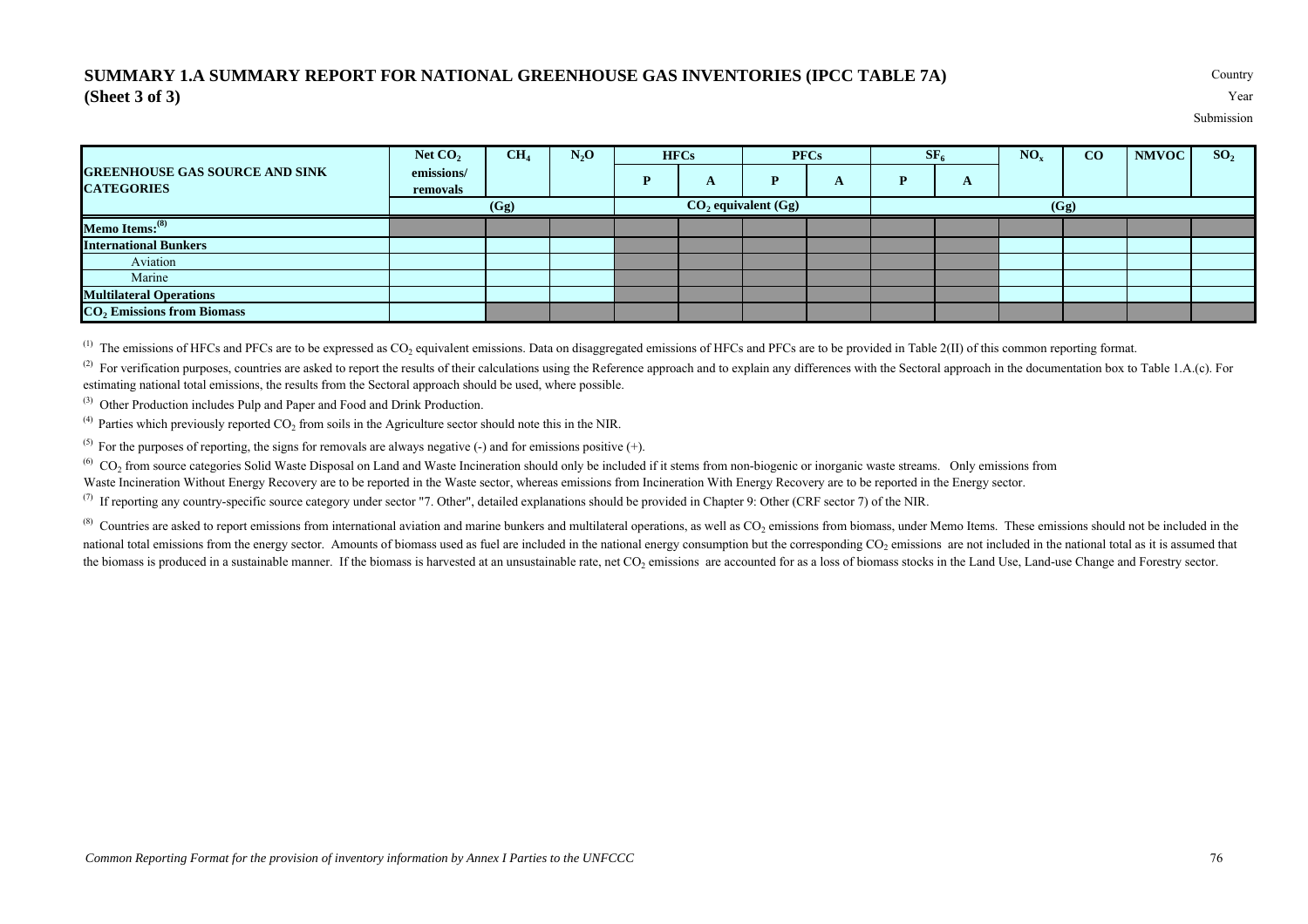### **SUMMARY 1.B SHORT SUMMARY REPORT FOR NATIONAL GREENHOUSE GAS INVENTORIES (IPCC TABLE 7B)** Country **(Sheet 1 of 1)** Year

Submission

|                                                            | Net $CO2$              | CH <sub>4</sub> | $N_2O$ |   | $HFCs^{(1)}$ |                         | $PFCs^{(1)}$ |   | SF <sub>6</sub> | NO <sub>x</sub> | $\bf{CO}$ | <b>NMVOC</b> | SO <sub>2</sub> |
|------------------------------------------------------------|------------------------|-----------------|--------|---|--------------|-------------------------|--------------|---|-----------------|-----------------|-----------|--------------|-----------------|
| <b>GREENHOUSE GAS SOURCE AND SINK</b><br><b>CATEGORIES</b> | emissions/<br>removals |                 |        | P | A            | P                       | A            | P | $\mathbf{A}$    |                 |           |              |                 |
|                                                            |                        | (Gg)            |        |   |              | $CO2$ equivalent $(Gg)$ |              |   |                 |                 | (Gg)      |              |                 |
| <b>Total National Emissions and Removals</b>               |                        |                 |        |   |              |                         |              |   |                 |                 |           |              |                 |
| 1. Energy                                                  |                        |                 |        |   |              |                         |              |   |                 |                 |           |              |                 |
| Reference Approach <sup>(2)</sup><br>A. Fuel Combustion    |                        |                 |        |   |              |                         |              |   |                 |                 |           |              |                 |
| Sectoral Approach <sup>(2)</sup>                           |                        |                 |        |   |              |                         |              |   |                 |                 |           |              |                 |
| B. Fugitive Emissions from Fuels                           |                        |                 |        |   |              |                         |              |   |                 |                 |           |              |                 |
| 2. Industrial Processes                                    |                        |                 |        |   |              |                         |              |   |                 |                 |           |              |                 |
| 3. Solvent and Other Product Use                           |                        |                 |        |   |              |                         |              |   |                 |                 |           |              |                 |
| 4. Agriculture <sup>(3)</sup>                              |                        |                 |        |   |              |                         |              |   |                 |                 |           |              |                 |
| 5. Land Use, Land-Use Change and Forestry                  | (4)                    |                 |        |   |              |                         |              |   |                 |                 |           |              |                 |
| 6. Waste                                                   |                        |                 |        |   |              |                         |              |   |                 |                 |           |              |                 |
| 7. Other                                                   |                        |                 |        |   |              |                         |              |   |                 |                 |           |              |                 |
| Memo Items: (5)                                            |                        |                 |        |   |              |                         |              |   |                 |                 |           |              |                 |
| <b>International Bunkers</b>                               |                        |                 |        |   |              |                         |              |   |                 |                 |           |              |                 |
| Aviation                                                   |                        |                 |        |   |              |                         |              |   |                 |                 |           |              |                 |
| Marine                                                     |                        |                 |        |   |              |                         |              |   |                 |                 |           |              |                 |
| <b>Multilateral Operations</b>                             |                        |                 |        |   |              |                         |              |   |                 |                 |           |              |                 |
| CO <sub>2</sub> Emissions from Biomass                     |                        |                 |        |   |              |                         |              |   |                 |                 |           |              |                 |

**Note: A** = Actual emissions based on Tier 2 approach of the IPCC Guidelines.

**P** = Potential emissions based on Tier 1 approach of the IPCC Guidelines.

 $^{(1)}$  The emissions of HFCs and PFCs are to be expressed as CO<sub>2</sub> equivalent emissions. Data on disaggregated emissions of HFCs and PFCs are to be provided in Table 2(II) of this common reporting format.

<sup>(2)</sup> For verification purposes, countries are asked to report the results of their calculations using the Reference approach and to explain any differences with the Sectoral approach in the documentation box to Table 1.A For estimating national total emissions, the result from the Sectoral approach should be used, where possible.

 $^{(3)}$  Parties which previously reported CO<sub>2</sub> from soils in the Agriculture sector should note this in the NIR.

<sup>(4)</sup> For the purposes of reporting, the signs for removals are always negative (-) and for emissions positive (+).

 $^{(5)}$  Countries are asked to report emissions from international aviation and marine bunkers and multilateral operations, as well as  $CO_2$  emissions from biomass, under Memo Items. These emissions should not be included emissions from the energy sector. Amounts of biomass used as fuel are included in the national energy consumption but the corresponding CO<sub>2</sub> emissions are not included in the national total as it is assumed that the bioma sustainable manner. If the biomass is harvested at an unsustainable rate, net  $CO<sub>2</sub>$  emissions are accounted for as a loss of biomass stocks in the Land Use, Land-use Change and Forestry sector.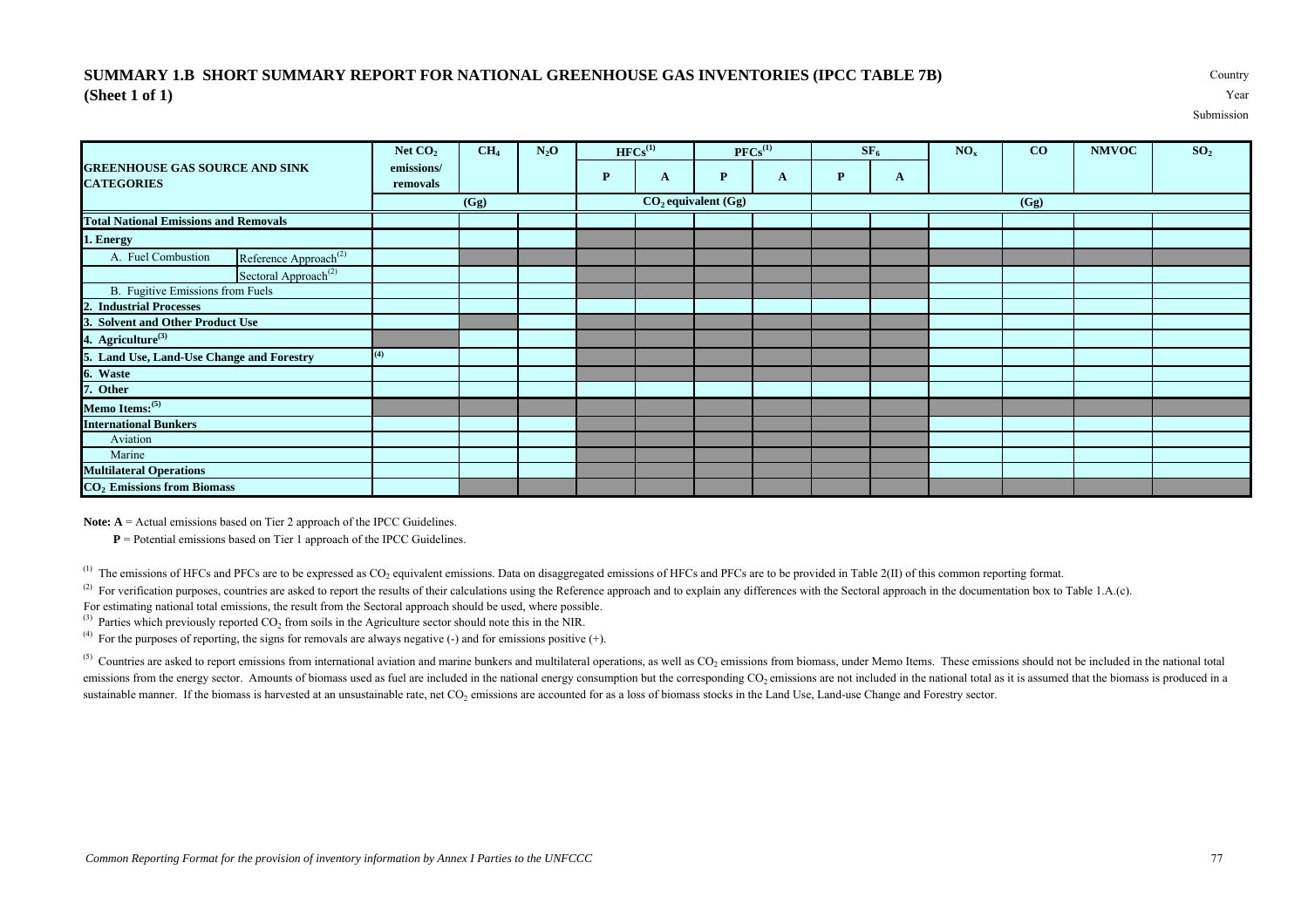#### **SUMMARY 2 SUMMARY REPORT FOR CO<sub>2</sub> EQUIVALENT EMISSIONS** Country **(Sheet 1 of 1)** Year

Submission

| <b>GREENHOUSE GAS SOURCE AND SINK CATEGORIES</b>          | $CO_2^{(1)}$ | CH <sub>4</sub> | $N_2O$ | $HFCs^{(2)}$            | $PFCs^{(2)}$ | SF <sub>6</sub> <sup>(2)</sup> | <b>Total</b> |
|-----------------------------------------------------------|--------------|-----------------|--------|-------------------------|--------------|--------------------------------|--------------|
|                                                           |              |                 |        | $CO2$ equivalent $(Gg)$ |              |                                |              |
| Total (Net Emissions) <sup>(1)</sup>                      |              |                 |        |                         |              |                                |              |
| 1. Energy                                                 |              |                 |        |                         |              |                                |              |
| A. Fuel Combustion (Sectoral Approach)                    |              |                 |        |                         |              |                                |              |
| 1. Energy Industries                                      |              |                 |        |                         |              |                                |              |
| 2. Manufacturing Industries and Construction              |              |                 |        |                         |              |                                |              |
| 3. Transport                                              |              |                 |        |                         |              |                                |              |
| 4. Other Sectors                                          |              |                 |        |                         |              |                                |              |
| 5. Other                                                  |              |                 |        |                         |              |                                |              |
| <b>B.</b> Fugitive Emissions from Fuels<br>1. Solid Fuels |              |                 |        |                         |              |                                |              |
| 2. Oil and Natural Gas                                    |              |                 |        |                         |              |                                |              |
| <b>Industrial Processes</b>                               |              |                 |        |                         |              |                                |              |
| A. Mineral Products                                       |              |                 |        |                         |              |                                |              |
| <b>B.</b> Chemical Industry                               |              |                 |        |                         |              |                                |              |
| C. Metal Production                                       |              |                 |        |                         |              |                                |              |
| D. Other Production                                       |              |                 |        |                         |              |                                |              |
| E. Production of Halocarbons and SF <sub>6</sub>          |              |                 |        |                         |              |                                |              |
| F. Consumption of Halocarbons and $SF6(2)$                |              |                 |        |                         |              |                                |              |
| G. Other                                                  |              |                 |        |                         |              |                                |              |
| <b>Solvent and Other Product Use</b>                      |              |                 |        |                         |              |                                |              |
| Agriculture                                               |              |                 |        |                         |              |                                |              |
| A. Enteric Fermentation                                   |              |                 |        |                         |              |                                |              |
| <b>B.</b> Manure Management                               |              |                 |        |                         |              |                                |              |
| C. Rice Cultivation                                       |              |                 |        |                         |              |                                |              |
| D. Agricultural Soils <sup>(3)</sup>                      |              |                 |        |                         |              |                                |              |
| E. Prescribed Burning of Savannas                         |              |                 |        |                         |              |                                |              |
| F. Field Burning of Agricultural Residues                 |              |                 |        |                         |              |                                |              |
| G. Other                                                  |              |                 |        |                         |              |                                |              |
| 5. Land Use, Land-Use Change and Forestry <sup>(1)</sup>  |              |                 |        |                         |              |                                |              |
| A. Forest Land                                            |              |                 |        |                         |              |                                |              |
| <b>B.</b> Cropland                                        |              |                 |        |                         |              |                                |              |
| C. Grassland                                              |              |                 |        |                         |              |                                |              |
| D. Wetlands                                               |              |                 |        |                         |              |                                |              |
| E. Settlements                                            |              |                 |        |                         |              |                                |              |
| F. Other Land                                             |              |                 |        |                         |              |                                |              |
| G. Other                                                  |              |                 |        |                         |              |                                |              |
| 6. Waste                                                  |              |                 |        |                         |              |                                |              |
| A. Solid Waste Disposal on Land                           |              |                 |        |                         |              |                                |              |
| <b>B.</b> Waste-water Handling                            |              |                 |        |                         |              |                                |              |
| C. Waste Incineration                                     |              |                 |        |                         |              |                                |              |
| D. Other                                                  |              |                 |        |                         |              |                                |              |
| 7.<br>Other (as specified in Summary 1.A)                 |              |                 |        |                         |              |                                |              |
|                                                           |              |                 |        |                         |              |                                |              |
| Memo Items: <sup>(4)</sup>                                |              |                 |        |                         |              |                                |              |
| <b>International Bunkers</b>                              |              |                 |        |                         |              |                                |              |
| Aviation                                                  |              |                 |        |                         |              |                                |              |
| Marine                                                    |              |                 |        |                         |              |                                |              |
| <b>Multilateral Operations</b>                            |              |                 |        |                         |              |                                |              |
| <b>CO<sub>2</sub></b> Emissions from Biomass              |              |                 |        |                         |              |                                |              |

Total CO<sub>2</sub> Equivalent Emissions without Land Use, Land-Use Change and Forestry<sup>(5)</sup> Total CO<sub>2</sub> Equivalent Emissions with Land Use, Land-Use Change and Forestry<sup>(5)</sup>

 $^{(1)}$  For CO<sub>2</sub> from Land Use, Land-use Change and Forestry the net emissions/removals are to be reported. For the purposes of reporting, the signs for removals are always negative (-) and for emissions positive (+).

<sup>(2)</sup> Actual emissions should be included in the national totals. If no actual emissions were reported, potential emissions should be included.

 $(3)$  Parties which previously reported CO<sub>2</sub> from soils in the Agriculture sector should note this in the NIR.

(4) See footnote 8 to table Summary 1.A.

 $(5)$  These totals will differ from the totals reported in table 10, sheet 5 if Parties report non-CO<sub>2</sub> emissions from LULUCF.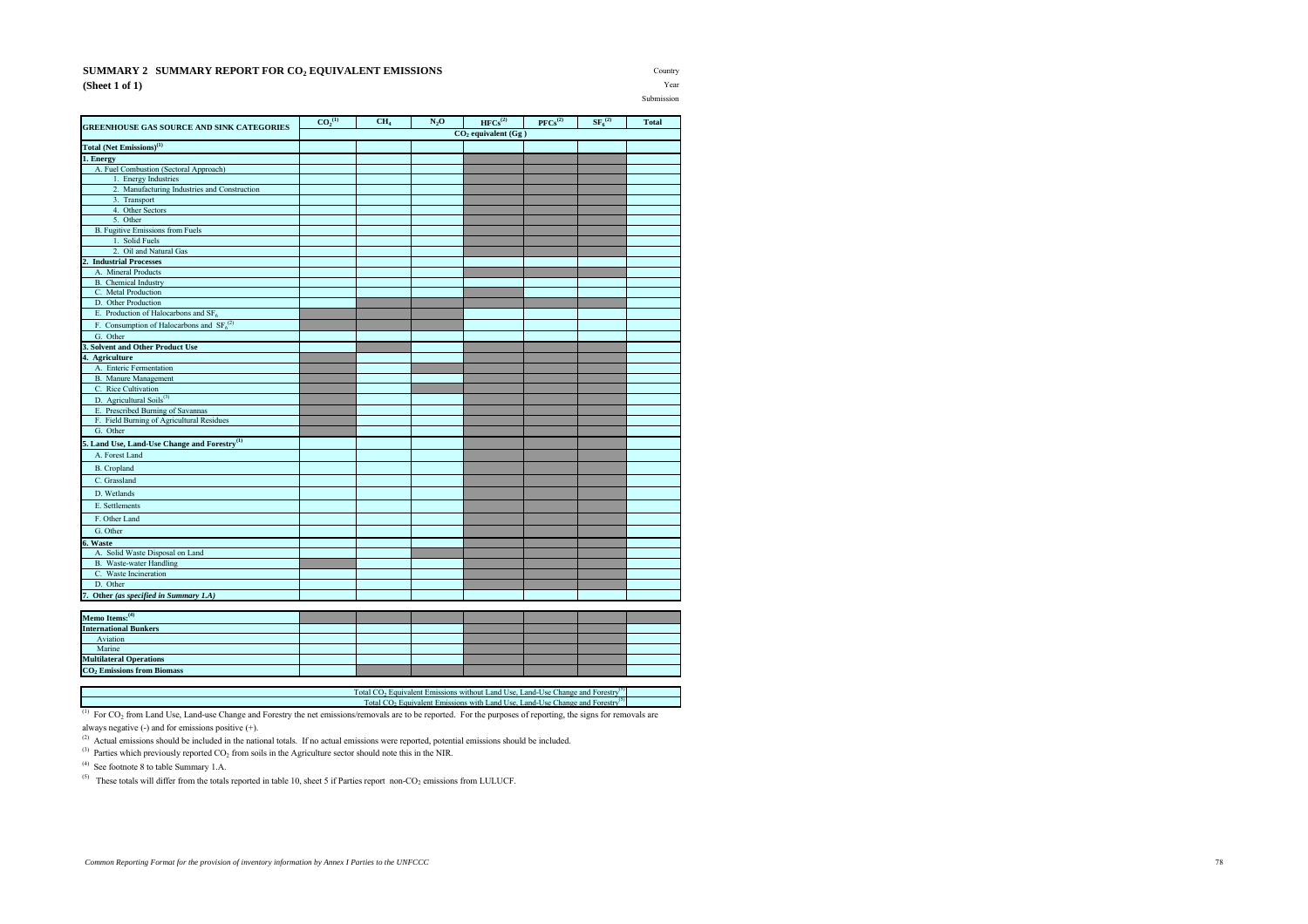### **SUMMARY 3 SUMMARY REPORT FOR METHODS AND EMISSION FACTORS USED** Country **(Sheet 1 of 2)** Year

|                                                  |                   | CO <sub>2</sub>    |                   | CH <sub>4</sub>        |                          | $N_2O$                 |                   | <b>HFCs</b>               |                   | <b>PFCs</b>            |                   | SF <sub>6</sub>           |
|--------------------------------------------------|-------------------|--------------------|-------------------|------------------------|--------------------------|------------------------|-------------------|---------------------------|-------------------|------------------------|-------------------|---------------------------|
| <b>GREENHOUSE GAS SOURCE AND SINK CATEGORIES</b> | Method<br>applied | Emission<br>factor | Method<br>applied | <b>Emission factor</b> | <b>Method</b><br>applied | <b>Emission factor</b> | Method<br>applied | <b>Emission</b><br>factor | Method<br>applied | <b>Emission factor</b> | Method<br>applied | <b>Emission</b><br>factor |
| 1. Energy                                        |                   |                    |                   |                        |                          |                        |                   |                           |                   |                        |                   |                           |
| A. Fuel Combustion                               |                   |                    |                   |                        |                          |                        |                   |                           |                   |                        |                   |                           |
| <b>Energy Industries</b>                         |                   |                    |                   |                        |                          |                        |                   |                           |                   |                        |                   |                           |
| 2. Manufacturing Industries and Construction     |                   |                    |                   |                        |                          |                        |                   |                           |                   |                        |                   |                           |
| 3. Transport                                     |                   |                    |                   |                        |                          |                        |                   |                           |                   |                        |                   |                           |
| 4. Other Sectors                                 |                   |                    |                   |                        |                          |                        |                   |                           |                   |                        |                   |                           |
| 5. Other                                         |                   |                    |                   |                        |                          |                        |                   |                           |                   |                        |                   |                           |
| <b>B.</b> Fugitive Emissions from Fuels          |                   |                    |                   |                        |                          |                        |                   |                           |                   |                        |                   |                           |
| . Solid Fuels                                    |                   |                    |                   |                        |                          |                        |                   |                           |                   |                        |                   |                           |
| 2. Oil and Natural Gas                           |                   |                    |                   |                        |                          |                        |                   |                           |                   |                        |                   |                           |
| 2. Industrial Processes                          |                   |                    |                   |                        |                          |                        |                   |                           |                   |                        |                   |                           |
| A. Mineral Products                              |                   |                    |                   |                        |                          |                        |                   |                           |                   |                        |                   |                           |
| <b>B.</b> Chemical Industry                      |                   |                    |                   |                        |                          |                        |                   |                           |                   |                        |                   |                           |
| C. Metal Production                              |                   |                    |                   |                        |                          |                        |                   |                           |                   |                        |                   |                           |
| D. Other Production                              |                   |                    |                   |                        |                          |                        |                   |                           |                   |                        |                   |                           |
| E. Production of Halocarbons and $SF6$           |                   |                    |                   |                        |                          |                        |                   |                           |                   |                        |                   |                           |
| F. Consumption of Halocarbons and $SF6$          |                   |                    |                   |                        |                          |                        |                   |                           |                   |                        |                   |                           |

Use the following notation keys to specify the method applied:

**D** (IPCC default) **T1a, T1b, T1c** (IPCC Tier 1a, Tier 1b and Tier 1c, respectively) **CR** (CORINAIR) **RA** (Reference Approach) **T2** (IPCC Tier 2) **CS** (Country Specific) **T1** (IPCC Tier 1) **T3** (IPCC Tier 3) **OTH** (Other)

If using more than one method within one source category, list all the relevant methods. Explanations regarding country-specific methods, other methods or any modifications to the default IPCC methods, as well as information regarding the use of different methods per source category where more than one method is indicated, should be provided in the documentation box. Also use the documentation box to explain the use of notation OTH.

Use the following notation keys to specify the emission factor used:

| <b>D</b> (IPCC default) |  |
|-------------------------|--|
| <b>CR</b> (CORINAIR)    |  |

G. Other

**PS** (Plant Specific)

**CS** (Country Specific) **OTH** (Other)

Where a mix of emission factors has been used, list all the methods in the relevant cells and give further explanations in the documentation box. Also use the documentation box to explain the use of notation OTH.

Submission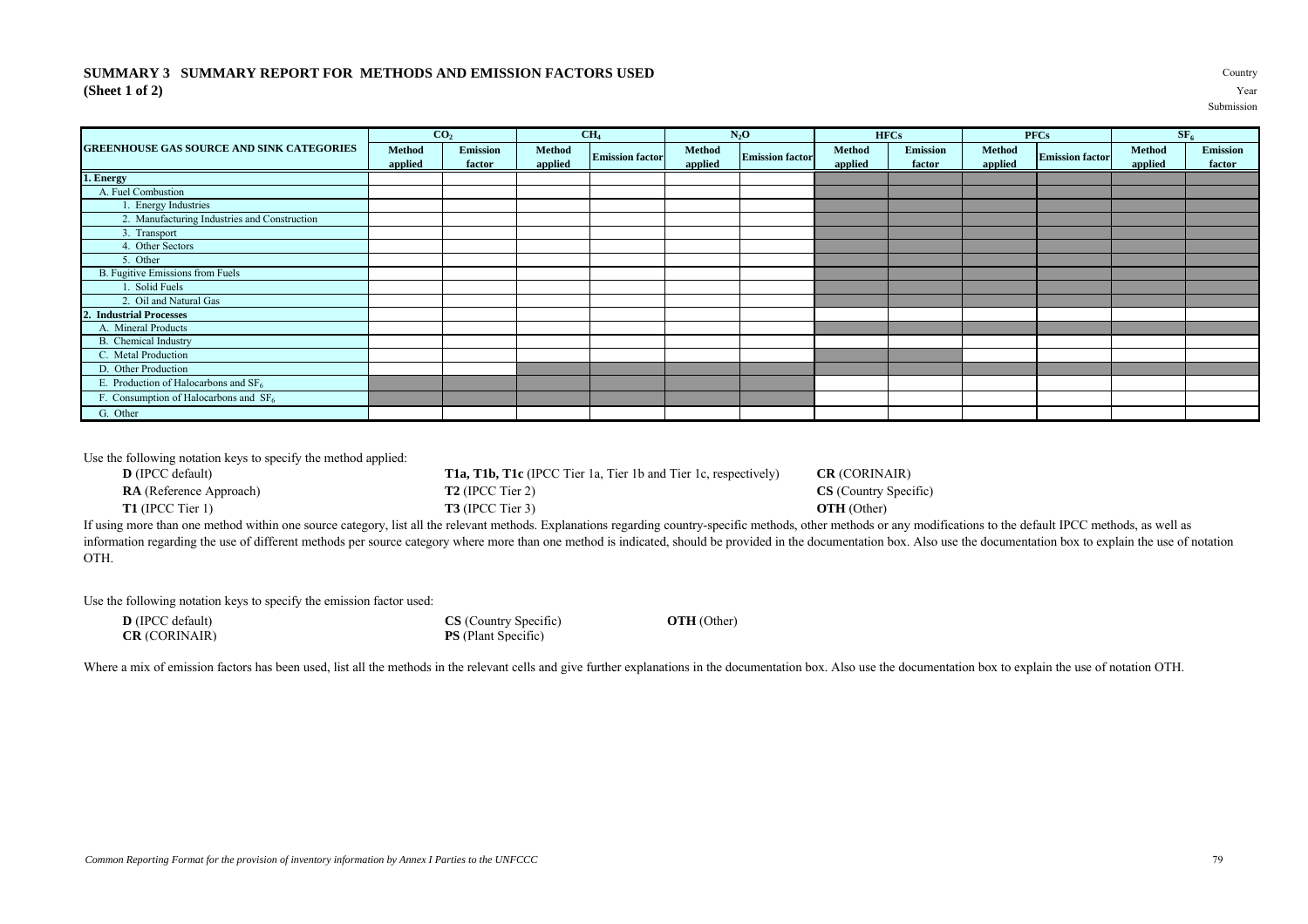#### **SUMMARY 3 SUMMARY REPORT FOR METHODS AND EMISSION FACTORS USED** Country **(Sheet 2 of 2)** Year

Submission and the submission of the submission

|                                                            |                   | CO <sub>2</sub>           |                   | CH <sub>4</sub>        |                   | $N_2O$                    | <b>HFCs</b>                           |                   | <b>PFCs</b>            |                   | SF <sub>6</sub>        |
|------------------------------------------------------------|-------------------|---------------------------|-------------------|------------------------|-------------------|---------------------------|---------------------------------------|-------------------|------------------------|-------------------|------------------------|
| <b>GREENHOUSE GAS SOURCE AND SINK</b><br><b>CATEGORIES</b> | Method<br>applied | <b>Emission</b><br>factor | Method<br>applied | <b>Emission factor</b> | Method<br>applied | <b>Emission</b><br>factor | <b>Method applied Emission factor</b> | Method<br>applied | <b>Emission factor</b> | Method<br>applied | <b>Emission</b> factor |
| 3. Solvent and Other Product Use                           |                   |                           |                   |                        |                   |                           |                                       |                   |                        |                   |                        |
| 4. Agriculture                                             |                   |                           |                   |                        |                   |                           |                                       |                   |                        |                   |                        |
| A. Enteric Fermentation                                    |                   |                           |                   |                        |                   |                           |                                       |                   |                        |                   |                        |
| B. Manure Management                                       |                   |                           |                   |                        |                   |                           |                                       |                   |                        |                   |                        |
| C. Rice Cultivation                                        |                   |                           |                   |                        |                   |                           |                                       |                   |                        |                   |                        |
| D. Agricultural Soils                                      |                   |                           |                   |                        |                   |                           |                                       |                   |                        |                   |                        |
| E. Prescribed Burning of Savannas                          |                   |                           |                   |                        |                   |                           |                                       |                   |                        |                   |                        |
| F. Field Burning of Agricultural Residues                  |                   |                           |                   |                        |                   |                           |                                       |                   |                        |                   |                        |
| G. Other                                                   |                   |                           |                   |                        |                   |                           |                                       |                   |                        |                   |                        |
| Land Use, Land-Use Change and Forestry                     |                   |                           |                   |                        |                   |                           |                                       |                   |                        |                   |                        |
| A. Forest Land                                             |                   |                           |                   |                        |                   |                           |                                       |                   |                        |                   |                        |
| B. Cropland                                                |                   |                           |                   |                        |                   |                           |                                       |                   |                        |                   |                        |
| C. Grassland                                               |                   |                           |                   |                        |                   |                           |                                       |                   |                        |                   |                        |
| D. Wetlands                                                |                   |                           |                   |                        |                   |                           |                                       |                   |                        |                   |                        |
| E. Settlements                                             |                   |                           |                   |                        |                   |                           |                                       |                   |                        |                   |                        |
| F. Other Land                                              |                   |                           |                   |                        |                   |                           |                                       |                   |                        |                   |                        |
| G. Other                                                   |                   |                           |                   |                        |                   |                           |                                       |                   |                        |                   |                        |
| Waste<br>6.                                                |                   |                           |                   |                        |                   |                           |                                       |                   |                        |                   |                        |
| A. Solid Waste Disposal on Land                            |                   |                           |                   |                        |                   |                           |                                       |                   |                        |                   |                        |
| B. Wastre-water Handling                                   |                   |                           |                   |                        |                   |                           |                                       |                   |                        |                   |                        |
| C. Waste Incineration                                      |                   |                           |                   |                        |                   |                           |                                       |                   |                        |                   |                        |
| D. Other                                                   |                   |                           |                   |                        |                   |                           |                                       |                   |                        |                   |                        |
| 7. Other (as specified in Summary 1.A)                     |                   |                           |                   |                        |                   |                           |                                       |                   |                        |                   |                        |

Use the following notation keys to specify the method applied:

**D** (IPCC default) **T1a, T1b, T1c** (IPCC Tier 1a, Tier 1b and Tier 1c, respectively) **CR** (CORINAIR) **RA** (Reference Approach) **T2** (IPCC Tier 2) **CS** (Country Spec **RA** (Reference Approach) **T2** (IPCC Tier 2) **CS** (Country Specific) **T1** (IPCC Tier 1) **T3** (IPCC Tier 3) **OTH** (Other)

If using more than one method within one source category, list all the relevant methods. Explanations regarding country-specific methods, other methods or any modifications to the default IPCC methods, as well as information regarding the use of different methods per source category where more than one method is indicated, should be provided in the documentation box. Also use the documentation box to explain the use of notation OTH.

Use the following notation keys to specify the emission factor used:

| <b>D</b> (IPCC default) | <b>CS</b> (Country Specific |
|-------------------------|-----------------------------|
| <b>CR</b> (CORINAIR)    | <b>PS</b> (Plant Specific)  |

 $OTH$  (Other)

Where a mix of emission factors has been used, list all the methods in the relevant cells and give further explanations in the documentation box. Also use the documentation box to explain the use of notation OTH.

#### **Documentation box:**

• Parties should provide the full information on methodological issues, such as methods and emission factors used, in the relevant sections of Chapters 3 to 9 (see section 2.2 of each of Chapters 3-9) of the NIR. Use this relevant sections of the NIR if any additional information and further details are needed to understand the content of this table.

• Where the notation OTH (Other) has been entered in this table, use this documentation box to specify those other methods/emission factors. • Where a mix of methods/emission factors has been used within one source category, use this documentation box to specify those methods/emission factors for the various sub-sources where they have been applied.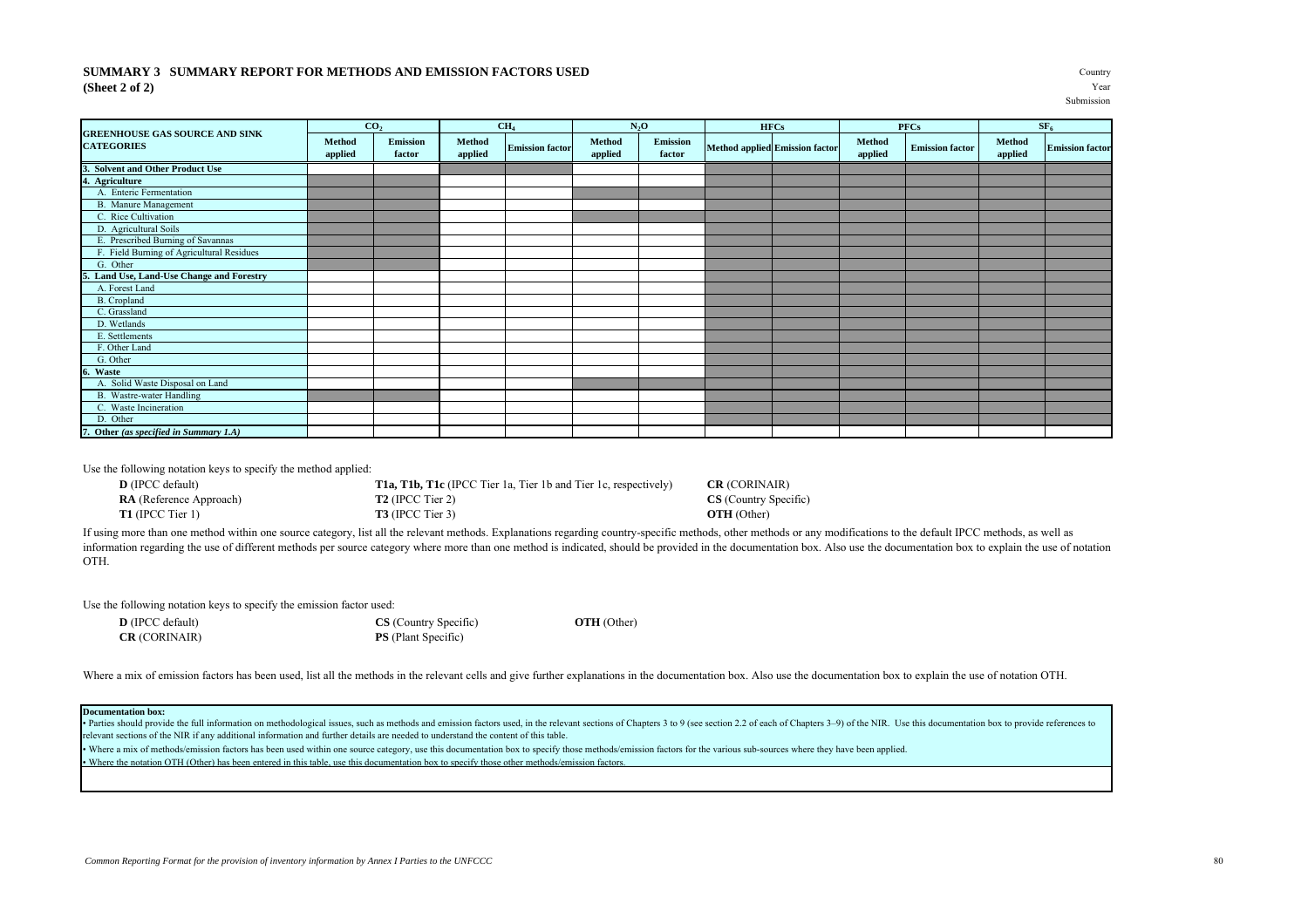#### **TABLE 7 SUMMARY OVERVIEW FOR KEY CATEGORIES** Country **(Sheet 1 of 1)** Year

| <b>KEY CATEGORIES OF EMISSIONS AND</b>                                            | <b>GAS</b>      |   | <b>CRITERIA USED FOR KEY CATEGORY IDENTIFICATION</b> | <b>Key category</b>         | <b>Key category</b>         | $COMMENTS^{(1)}$ |
|-----------------------------------------------------------------------------------|-----------------|---|------------------------------------------------------|-----------------------------|-----------------------------|------------------|
| <b>REMOVALS</b>                                                                   |                 | ≖ | O                                                    | excluding<br>$LULUCH^{(1)}$ | including<br>$LULUCH^{(1)}$ |                  |
| Specify key categories according to the national level<br>of disaggregation used: |                 |   |                                                      |                             |                             |                  |
| For example: 4.B Manure management                                                | CH <sub>A</sub> |   |                                                      |                             |                             |                  |
|                                                                                   |                 |   |                                                      |                             |                             |                  |
|                                                                                   |                 |   |                                                      |                             |                             |                  |
|                                                                                   |                 |   |                                                      |                             |                             |                  |
|                                                                                   |                 |   |                                                      |                             |                             |                  |

**Note:**  $L = \text{Level assessment}$ ;  $T = \text{Trend assessment}$ ;  $Q = \text{Qualitative assessment}$ .

<sup>(1)</sup> The term "key categories" refers to both the key source categories as addressed in the IPCC good practice guidance and the key categories as addressed in the IPCC good practice guidance for LULUCF.

<sup>(2)</sup> For estimating key categories Parties may chose the disaggregation level presented as an example in table 7.1 of the IPCC good practice guidance (page 7.6) and table 5.4.1 (page 5.31) of the IPCC good practice guida for LULUCF, the level used in table Summary 1.A of the common reporting format or any other disaggregation level that the Party used to determine its key categories.

#### **Documentation box:**

Parties should provide the full information on methodologies used for identifying key categories and the quantitative results from the level and trend assessments (according to tables 7.1–7.3 of the IPCC good practice guidance and tables 5.4.1–5.4.3 of the IPCC good practice guidance for LULUCF) in Annex 1 to the NIR.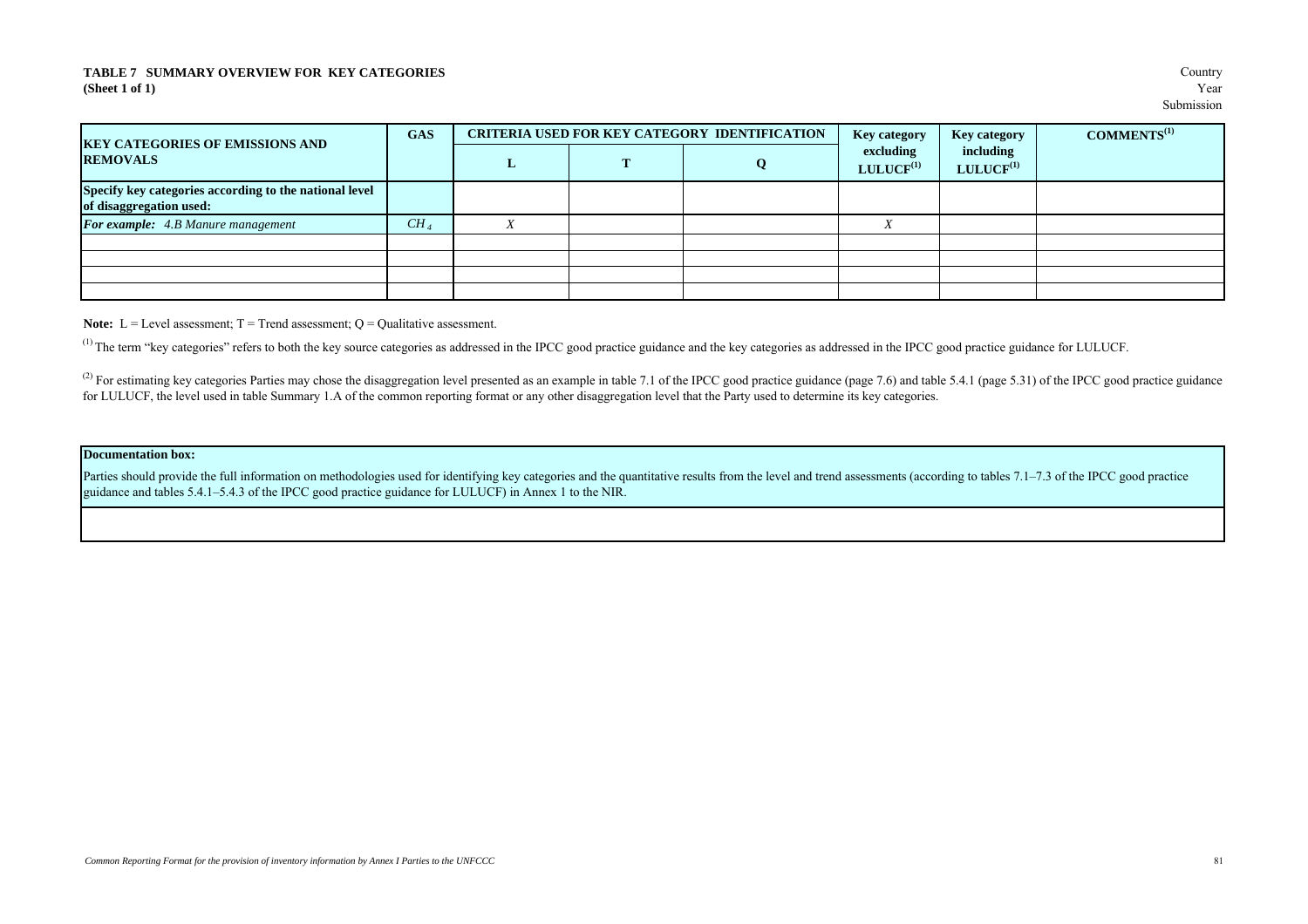# **TABLE 8(a) RECALCULATION - RECALCULATED DATA** Country Country Country Country Country Country Country Country Country Country Country Country Recalculated year:

#### **(Sheet 1 of 2) Recalculated year:** Year

|                                                                |                               |                                                  | CO <sub>2</sub> |                                             |                                                                                             |                 |                                    | CH <sub>4</sub> |                                             |                                                                                                              |                 |                                                             | $N_2$ O |                                            |                                                                       |
|----------------------------------------------------------------|-------------------------------|--------------------------------------------------|-----------------|---------------------------------------------|---------------------------------------------------------------------------------------------|-----------------|------------------------------------|-----------------|---------------------------------------------|--------------------------------------------------------------------------------------------------------------|-----------------|-------------------------------------------------------------|---------|--------------------------------------------|-----------------------------------------------------------------------|
| <b>GREENHOUSE GAS SOURCE AND SINK</b><br><b>CATEGORIES</b>     | <b>Previous</b><br>submission | Latest<br>submission<br>$CO$ , equivalent $(Gg)$ |                 | Difference Difference <sup>(1)</sup><br>(%) | <b>Impact of</b><br>recalculation on<br>total emissions submission submission<br>(2)<br>(%) | <b>Previous</b> | Latest<br>$CO$ , equivalent $(Gg)$ |                 | Difference Difference <sup>(1)</sup><br>(%) | <b>Impact of</b><br>$\operatorname{\mathbf{recalculation}}$ on<br>total emissions $^{\left(2\right)}$<br>(%) | <b>Previous</b> | Latest<br>submission submission<br>$CO$ , equivalent $(Gg)$ |         | Difference Difference <sup>(1</sup><br>(%) | <b>Impact of</b><br>recalculation on<br>total emissions<br>(2)<br>(%) |
| <b>Total National Emissions and Removals</b>                   |                               |                                                  |                 |                                             |                                                                                             |                 |                                    |                 |                                             |                                                                                                              |                 |                                                             |         |                                            |                                                                       |
| 1. Energy                                                      |                               |                                                  |                 |                                             |                                                                                             |                 |                                    |                 |                                             |                                                                                                              |                 |                                                             |         |                                            |                                                                       |
| <b>Fuel Combustion Activities</b><br>A.                        |                               |                                                  |                 |                                             |                                                                                             |                 |                                    |                 |                                             |                                                                                                              |                 |                                                             |         |                                            |                                                                       |
| <b>Energy Industries</b><br>A.1                                |                               |                                                  |                 |                                             |                                                                                             |                 |                                    |                 |                                             |                                                                                                              |                 |                                                             |         |                                            |                                                                       |
| Manufacturing Industries and Construction<br>A.2.              |                               |                                                  |                 |                                             |                                                                                             |                 |                                    |                 |                                             |                                                                                                              |                 |                                                             |         |                                            |                                                                       |
| A.3.<br>Transport                                              |                               |                                                  |                 |                                             |                                                                                             |                 |                                    |                 |                                             |                                                                                                              |                 |                                                             |         |                                            |                                                                       |
| Other Sectors<br>A.4                                           |                               |                                                  |                 |                                             |                                                                                             |                 |                                    |                 |                                             |                                                                                                              |                 |                                                             |         |                                            |                                                                       |
| Other<br>A.5.                                                  |                               |                                                  |                 |                                             |                                                                                             |                 |                                    |                 |                                             |                                                                                                              |                 |                                                             |         |                                            |                                                                       |
| Fugitive Emissions from Fuels<br><b>B.</b>                     |                               |                                                  |                 |                                             |                                                                                             |                 |                                    |                 |                                             |                                                                                                              |                 |                                                             |         |                                            |                                                                       |
| B.1<br>Solid Fuel                                              |                               |                                                  |                 |                                             |                                                                                             |                 |                                    |                 |                                             |                                                                                                              |                 |                                                             |         |                                            |                                                                       |
| Oil and Natural Gas<br>B.2.                                    |                               |                                                  |                 |                                             |                                                                                             |                 |                                    |                 |                                             |                                                                                                              |                 |                                                             |         |                                            |                                                                       |
| <b>Industrial Processes</b>                                    |                               |                                                  |                 |                                             |                                                                                             |                 |                                    |                 |                                             |                                                                                                              |                 |                                                             |         |                                            |                                                                       |
| <b>Mineral Products</b><br>A.                                  |                               |                                                  |                 |                                             |                                                                                             |                 |                                    |                 |                                             |                                                                                                              |                 |                                                             |         |                                            |                                                                       |
| Chemical Industry<br><b>B</b> .                                |                               |                                                  |                 |                                             |                                                                                             |                 |                                    |                 |                                             |                                                                                                              |                 |                                                             |         |                                            |                                                                       |
| C.<br><b>Metal Production</b>                                  |                               |                                                  |                 |                                             |                                                                                             |                 |                                    |                 |                                             |                                                                                                              |                 |                                                             |         |                                            |                                                                       |
| Other Production<br>D.                                         |                               |                                                  |                 |                                             |                                                                                             |                 |                                    |                 |                                             |                                                                                                              |                 |                                                             |         |                                            |                                                                       |
| Other<br>G.                                                    |                               |                                                  |                 |                                             |                                                                                             |                 |                                    |                 |                                             |                                                                                                              |                 |                                                             |         |                                            |                                                                       |
| 3. Solvent and Other Product Use                               |                               |                                                  |                 |                                             |                                                                                             |                 |                                    |                 |                                             |                                                                                                              |                 |                                                             |         |                                            |                                                                       |
| 4. Agriculture                                                 |                               |                                                  |                 |                                             |                                                                                             |                 |                                    |                 |                                             |                                                                                                              |                 |                                                             |         |                                            |                                                                       |
| <b>Enteric Fermentation</b><br>A.                              |                               |                                                  |                 |                                             |                                                                                             |                 |                                    |                 |                                             |                                                                                                              |                 |                                                             |         |                                            |                                                                       |
| <b>B</b> .<br>Manure Management                                |                               |                                                  |                 |                                             |                                                                                             |                 |                                    |                 |                                             |                                                                                                              |                 |                                                             |         |                                            |                                                                       |
| C.<br>Rice Cultivation                                         |                               |                                                  |                 |                                             |                                                                                             |                 |                                    |                 |                                             |                                                                                                              |                 |                                                             |         |                                            |                                                                       |
| Agricultural Soils $^{(3)}$<br>D.                              |                               |                                                  |                 |                                             |                                                                                             |                 |                                    |                 |                                             |                                                                                                              |                 |                                                             |         |                                            |                                                                       |
| Prescribed Burning of Savannas<br>${\bf E}.$                   |                               |                                                  |                 |                                             |                                                                                             |                 |                                    |                 |                                             |                                                                                                              |                 |                                                             |         |                                            |                                                                       |
| Field Burning of Agricultural Residues<br>F.                   |                               |                                                  |                 |                                             |                                                                                             |                 |                                    |                 |                                             |                                                                                                              |                 |                                                             |         |                                            |                                                                       |
| G.<br>Other                                                    |                               |                                                  |                 |                                             |                                                                                             |                 |                                    |                 |                                             |                                                                                                              |                 |                                                             |         |                                            |                                                                       |
| 5. Land Use, Land-Use Change and Forestry (net) <sup>(4)</sup> |                               |                                                  |                 |                                             |                                                                                             |                 |                                    |                 |                                             |                                                                                                              |                 |                                                             |         |                                            |                                                                       |
| Forest Land<br>A.                                              |                               |                                                  |                 |                                             |                                                                                             |                 |                                    |                 |                                             |                                                                                                              |                 |                                                             |         |                                            |                                                                       |
| $B$ .<br>Cropland                                              |                               |                                                  |                 |                                             |                                                                                             |                 |                                    |                 |                                             |                                                                                                              |                 |                                                             |         |                                            |                                                                       |
| C.<br>Grassland                                                |                               |                                                  |                 |                                             |                                                                                             |                 |                                    |                 |                                             |                                                                                                              |                 |                                                             |         |                                            |                                                                       |
| D.<br>Wetlands                                                 |                               |                                                  |                 |                                             |                                                                                             |                 |                                    |                 |                                             |                                                                                                              |                 |                                                             |         |                                            |                                                                       |
| Settlements<br>Ε.                                              |                               |                                                  |                 |                                             |                                                                                             |                 |                                    |                 |                                             |                                                                                                              |                 |                                                             |         |                                            |                                                                       |
| $F_{\rm{c}}$<br>Other Land                                     |                               |                                                  |                 |                                             |                                                                                             |                 |                                    |                 |                                             |                                                                                                              |                 |                                                             |         |                                            |                                                                       |
| G.<br>Other                                                    |                               |                                                  |                 |                                             |                                                                                             |                 |                                    |                 |                                             |                                                                                                              |                 |                                                             |         |                                            |                                                                       |

**Note:** All footnotes for this table are given at the end of the table on sheet 2.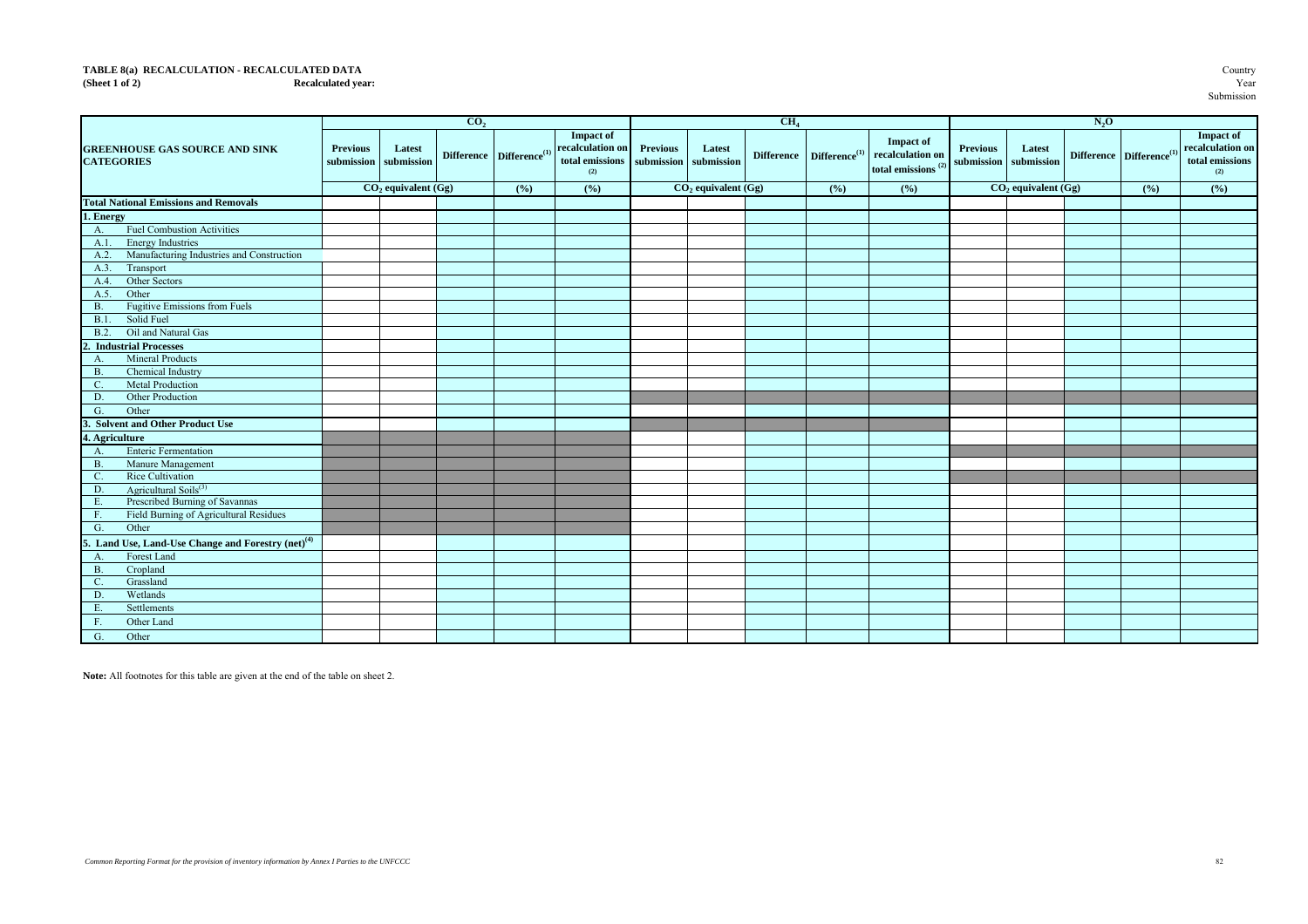#### **TABLE 8(a) RECALCULATION - RECALCULATED DATA** Country Country Country Country Country Country Country Country Country Country Country Country Country Recalculated year: Year **(Sheet 2 of 2) Recalculated year:** Year

Submission

|                                                  |                                          |                       | CO <sub>2</sub> |                                        |                                                                           |                               |                          | CH <sub>4</sub> |                                      |                                                                           |                                          |                         | $N_2O$            |                    |                                                                    |
|--------------------------------------------------|------------------------------------------|-----------------------|-----------------|----------------------------------------|---------------------------------------------------------------------------|-------------------------------|--------------------------|-----------------|--------------------------------------|---------------------------------------------------------------------------|------------------------------------------|-------------------------|-------------------|--------------------|--------------------------------------------------------------------|
| <b>GREENHOUSE GAS SOURCE AND SINK CATEGORIES</b> | <b>Previous</b><br>submission submission | Latest                |                 | Difference $\mathbf{Difference}^{(1)}$ | <b>Impact of</b><br>recalculation<br>on total<br>emissions <sup>(2)</sup> | <b>Previous</b><br>submission | Latest<br>submission     |                 | Difference Difference <sup>(1)</sup> | <b>Impact of</b><br>recalculation on<br>total<br>emissions <sup>(2)</sup> | <b>Previous</b><br>submission submission | Latest                  | <b>Difference</b> | $Difference^{(1)}$ | Impact of<br>recalculation<br>on total<br>emissions <sup>(2)</sup> |
|                                                  |                                          | $CO2$ equivalent (Gg) |                 | (%)                                    | (%)                                                                       |                               | $CO$ , equivalent $(Gg)$ |                 | (° <sub>0</sub> )                    | $($ %)                                                                    |                                          | $CO2$ equivalent $(Gg)$ |                   | (%)                | (%)                                                                |
| 6. Waste                                         |                                          |                       |                 |                                        |                                                                           |                               |                          |                 |                                      |                                                                           |                                          |                         |                   |                    |                                                                    |
| Solid Waste Disposal on Land                     |                                          |                       |                 |                                        |                                                                           |                               |                          |                 |                                      |                                                                           |                                          |                         |                   |                    |                                                                    |
| Waste-water Handling<br><b>B.</b>                |                                          |                       |                 |                                        |                                                                           |                               |                          |                 |                                      |                                                                           |                                          |                         |                   |                    |                                                                    |
| Waste Incineration                               |                                          |                       |                 |                                        |                                                                           |                               |                          |                 |                                      |                                                                           |                                          |                         |                   |                    |                                                                    |
| Other<br>D.                                      |                                          |                       |                 |                                        |                                                                           |                               |                          |                 |                                      |                                                                           |                                          |                         |                   |                    |                                                                    |
| 7. Other (as specified in Summary 1.A)           |                                          |                       |                 |                                        |                                                                           |                               |                          |                 |                                      |                                                                           |                                          |                         |                   |                    |                                                                    |
|                                                  |                                          |                       |                 |                                        |                                                                           |                               |                          |                 |                                      |                                                                           |                                          |                         |                   |                    |                                                                    |
| <b>Memo Items:</b>                               |                                          |                       |                 |                                        |                                                                           |                               |                          |                 |                                      |                                                                           |                                          |                         |                   |                    |                                                                    |
| <b>International Bunkers</b>                     |                                          |                       |                 |                                        |                                                                           |                               |                          |                 |                                      |                                                                           |                                          |                         |                   |                    |                                                                    |
| <b>Multilateral Operations</b>                   |                                          |                       |                 |                                        |                                                                           |                               |                          |                 |                                      |                                                                           |                                          |                         |                   |                    |                                                                    |
| $CO2$ Emissions from Biomass                     |                                          |                       |                 |                                        |                                                                           |                               |                          |                 |                                      |                                                                           |                                          |                         |                   |                    |                                                                    |

|                                                                                                          |                 |                                 | <b>HFCs</b> |                                      |                                                                           |                               |                         | <b>PFCs</b>               |                                      |                                                                           |                                          |                         | SF <sub>6</sub>   |                           |                                                                           |
|----------------------------------------------------------------------------------------------------------|-----------------|---------------------------------|-------------|--------------------------------------|---------------------------------------------------------------------------|-------------------------------|-------------------------|---------------------------|--------------------------------------|---------------------------------------------------------------------------|------------------------------------------|-------------------------|-------------------|---------------------------|---------------------------------------------------------------------------|
| <b>GREENHOUSE GAS SOURCE AND SINK CATEGORIES</b>                                                         | <b>Previous</b> | Latest<br>submission submission |             | Difference Difference <sup>(1)</sup> | <b>Impact of</b><br>recalculation<br>on total<br>emissions <sup>(2)</sup> | <b>Previous</b><br>submission | Latest<br>submission    |                           | Difference Difference <sup>(1)</sup> | <b>Impact of</b><br>recalculation on<br>total<br>emissions <sup>(2)</sup> | <b>Previous</b><br>submission submission | Latest                  | <b>Difference</b> | Difference <sup>(1)</sup> | <b>Impact of</b><br>recalculation<br>on total<br>emissions <sup>(2)</sup> |
|                                                                                                          |                 | $CO2$ equivalent $(Gg)$         |             | (%)                                  | $($ %)                                                                    |                               | $CO2$ equivalent $(Gg)$ |                           | (%)                                  | (%)                                                                       |                                          | $CO2$ equivalent $(Gg)$ |                   | (%)                       | (%)                                                                       |
| <b>Total Actual Emissions</b>                                                                            |                 |                                 |             |                                      |                                                                           |                               |                         |                           |                                      |                                                                           |                                          |                         |                   |                           |                                                                           |
| <b>Aluminium Production</b><br>C.3                                                                       |                 |                                 |             |                                      |                                                                           |                               |                         |                           |                                      |                                                                           |                                          |                         |                   |                           |                                                                           |
| Production of Halocarbons and SF <sub>6</sub>                                                            |                 |                                 |             |                                      |                                                                           |                               |                         |                           |                                      |                                                                           |                                          |                         |                   |                           |                                                                           |
| Consumption of Halocarbons and $SF6$                                                                     |                 |                                 |             |                                      |                                                                           |                               |                         |                           |                                      |                                                                           |                                          |                         |                   |                           |                                                                           |
| Other<br>G.                                                                                              |                 |                                 |             |                                      |                                                                           |                               |                         |                           |                                      |                                                                           |                                          |                         |                   |                           |                                                                           |
| Potential Emissions from Consumption of HFCs/PFCs and SF <sub>6</sub>                                    |                 |                                 |             |                                      |                                                                           |                               |                         |                           |                                      |                                                                           |                                          |                         |                   |                           |                                                                           |
|                                                                                                          |                 |                                 |             |                                      |                                                                           |                               |                         |                           |                                      |                                                                           |                                          |                         |                   |                           |                                                                           |
|                                                                                                          |                 |                                 |             | <b>Previous submission</b>           | <b>Latest submission</b>                                                  |                               | <b>Difference</b>       | Difference <sup>(1)</sup> |                                      |                                                                           |                                          |                         |                   |                           |                                                                           |
|                                                                                                          |                 |                                 |             |                                      | $CO2$ equivalent $(Gg)$                                                   |                               |                         | (%)                       |                                      |                                                                           |                                          |                         |                   |                           |                                                                           |
| Total CO <sub>2</sub> Equivalent Emissions with Land Use, Land-Use Change and Forestry <sup>(5)</sup>    |                 |                                 |             |                                      |                                                                           |                               |                         |                           |                                      |                                                                           |                                          |                         |                   |                           |                                                                           |
| Total CO <sub>2</sub> Equivalent Emissions without Land Use, Land-Use Change and Forestry <sup>(5)</sup> |                 |                                 |             |                                      |                                                                           |                               |                         |                           |                                      |                                                                           |                                          |                         |                   |                           |                                                                           |

<sup>(1)</sup> Estimate the percentage change due to recalculation with respect to the previous submission (Percentage change = 100 x [(LS-PS)/PS], where LS = Latest submission and PS = Previous submission. All cases of recalculati <sup>(2)</sup> Total emissions refer to total aggregate GHG emissions expressed in terms of CO<sub>2</sub> equivalent, excluding GHGs from the LULUCF sector. The impact of the recalculation on the total emissions is calculated as follows:

impact of recalculation (%) = 100 x [(source (LS) - source (PS))/total emissions (LS)], where LS = Latest submission, PS = Previous submission.

 $^{(3)}$  Parties which previously reported CO<sub>2</sub> from soils in the Agriculture sector should note this in the NIR.

 $^{(4)}$  Net CO<sub>2</sub> emissions/removals to be reported.

<sup>(5)</sup> The information in these rows is requested to facilitate comparison of data, because Parties differ in the way they report emissions and removals from Land Use, Land-Use Change and Forestry.

#### **Documentation box:**

Parties should provide detailed information on recalculations in Chapter 10: Recalculations and Improvements, and im the relevant sections of Chapters 3 to 9 (see section 2.5 of each of Chapters 3 - 9) of the NIR. Use this and further details are needed to understand the content of this table.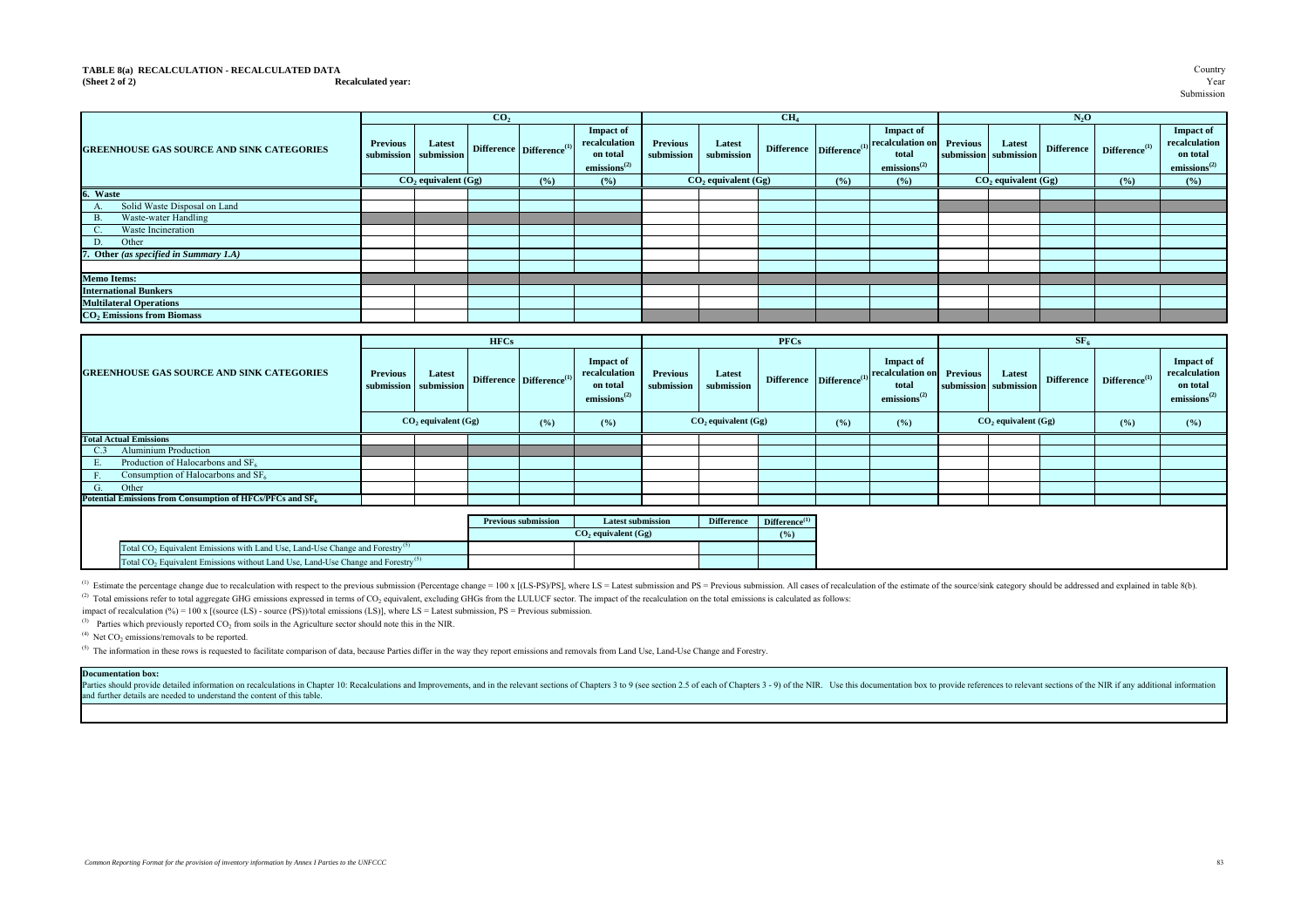### **TABLE 8(b) RECALCULATION - EXPLANATORY INFORMATION** Country **(Sheet 1 of 1)** Year

|                                                                |            |                 |                                              | <b>RECALCULATION DUE TO</b> |                                                             |                                                            |
|----------------------------------------------------------------|------------|-----------------|----------------------------------------------|-----------------------------|-------------------------------------------------------------|------------------------------------------------------------|
| Specify the sector and source/sink                             |            |                 | <b>CHANGES IN:</b>                           |                             |                                                             | Other changes in data (e.g.                                |
| category $^{(1)}$ where changes in estimates<br>have occurred: | <b>GHG</b> | $Methods^{(2)}$ | Emission factors <sup><math>(2)</math></sup> | Activity data $^{(2)}$      | Addition/removal/ reallocation of source/sink<br>categories | statistical or editorial changes,<br>correction of errors) |
|                                                                |            |                 |                                              |                             |                                                             |                                                            |
|                                                                |            |                 |                                              |                             |                                                             |                                                            |

<sup>(1)</sup> Enter the identification code of the source/sink category (e.g. 1.B.1) in the first column and the name of the category (e.g. Fugitive Emissions from Solid Fuels) in the second column of the table. Note that the sour table should match those used in table 8(a).

<sup>(2)</sup> Explain changes in methods, emission factors and activity data that have resulted in recalculation of the estimate of the source/sink as indicated in table 8(a). Include changes in the assumptions and coefficients in

#### **Documentation box:**

Parties should provide the full information on recalculations in Chapter 10: Recalculations and Improvements, and in the relevant sections of Chapters 3 to 9 (see section 2.5 of each of chapters 3 - 9) of the NIR. Use this provide references to relevant sections of the NIR if any additional information and further details are needed to understand the content of this table. References should point particularly to the sections of the NIR in wh changes as to improvements in the accuracy, completeness and consistency of the inventory are reported.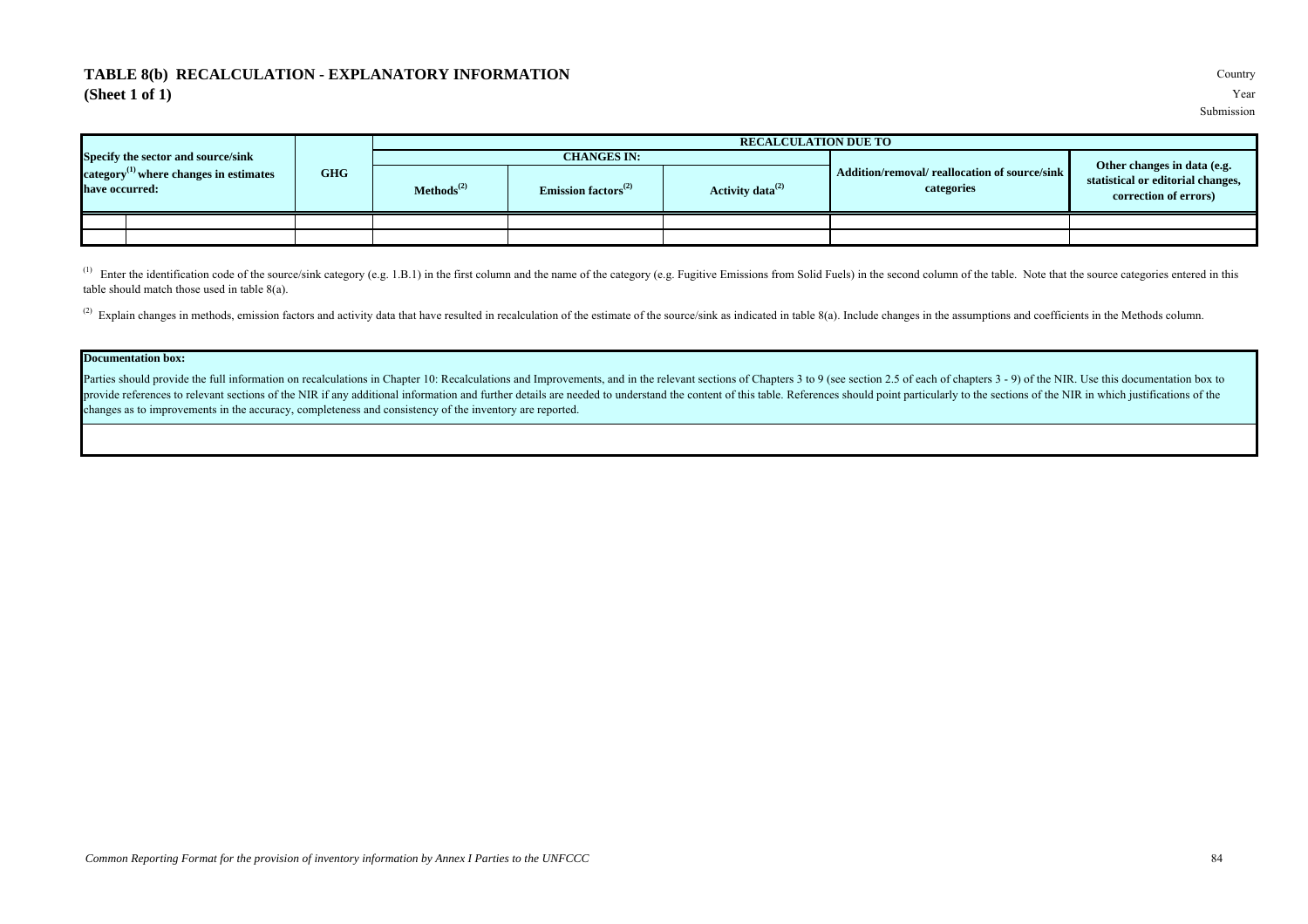### **TABLE 9(a) COMPLETENESS - INFORMATION ON NOTATION KEYS** Country **(Sheet 1 of 1)** Year

|                                  |                         |                                          | Sources and sinks not estimated ${\rm (NE)}^{(1)}$        |                    |
|----------------------------------|-------------------------|------------------------------------------|-----------------------------------------------------------|--------------------|
| $\mathbf{G}\mathbf{H}\mathbf{G}$ | $\mathbf{Sector}^{(2)}$ | Source/sink category $^{(2)}$            |                                                           | <b>Explanation</b> |
| CO <sub>2</sub>                  |                         |                                          |                                                           |                    |
| CH <sub>4</sub>                  |                         |                                          |                                                           |                    |
|                                  |                         |                                          |                                                           |                    |
| $N_2O$                           |                         |                                          |                                                           |                    |
|                                  |                         |                                          |                                                           |                    |
| <b>HFCs</b>                      |                         |                                          |                                                           |                    |
| PFCs                             |                         |                                          |                                                           |                    |
|                                  |                         |                                          |                                                           |                    |
| $SF_6$                           |                         |                                          |                                                           |                    |
|                                  |                         |                                          | Sources and sinks reported elsewhere ${(\rm I\!E)}^{(3)}$ |                    |
| GHG                              | Source/sink category    | <b>Allocation as per IPCC Guidelines</b> | <b>Allocation used by the Party</b>                       | <b>Explanation</b> |
| CO <sub>2</sub>                  |                         |                                          |                                                           |                    |
|                                  |                         |                                          |                                                           |                    |
| CH <sub>4</sub>                  |                         |                                          |                                                           |                    |
| $N_2O$                           |                         |                                          |                                                           |                    |
|                                  |                         |                                          |                                                           |                    |
| <b>HFCs</b>                      |                         |                                          |                                                           |                    |
|                                  |                         |                                          |                                                           |                    |
| PFCs                             |                         |                                          |                                                           |                    |
| SF <sub>6</sub>                  |                         |                                          |                                                           |                    |
|                                  |                         |                                          |                                                           |                    |

<sup>(1)</sup> Clearly indicate sources and sinks which are considered in the IPCC Guidelines but are not considered in the submitted inventory. Explain the reason for excluding these sources and sinks, in order to avoid arbitrary interpretations. An entry should be made for each source/sink category for which the notation key NE (not estimated) is entered in the sectoral tables.

(2) Indicate omitted source/sink following the IPCC source/sink category structure (e.g. sector: Waste, source category: Waste-Water Handling).

<sup>(3)</sup> Clearly indicate sources and sinks in the submitted inventory that are allocated to a sector other than that indicated by the IPCC Guidelines. Show the sector indicated in the IPCC Guidelines and the sector to which the source or sink is allocated in the submitted inventory. Explain the reason for reporting these sources and sinks in a different sector. An entry should be made for each source/sink for which the notation key IE (included elsewhere) is used in the sectoral tables.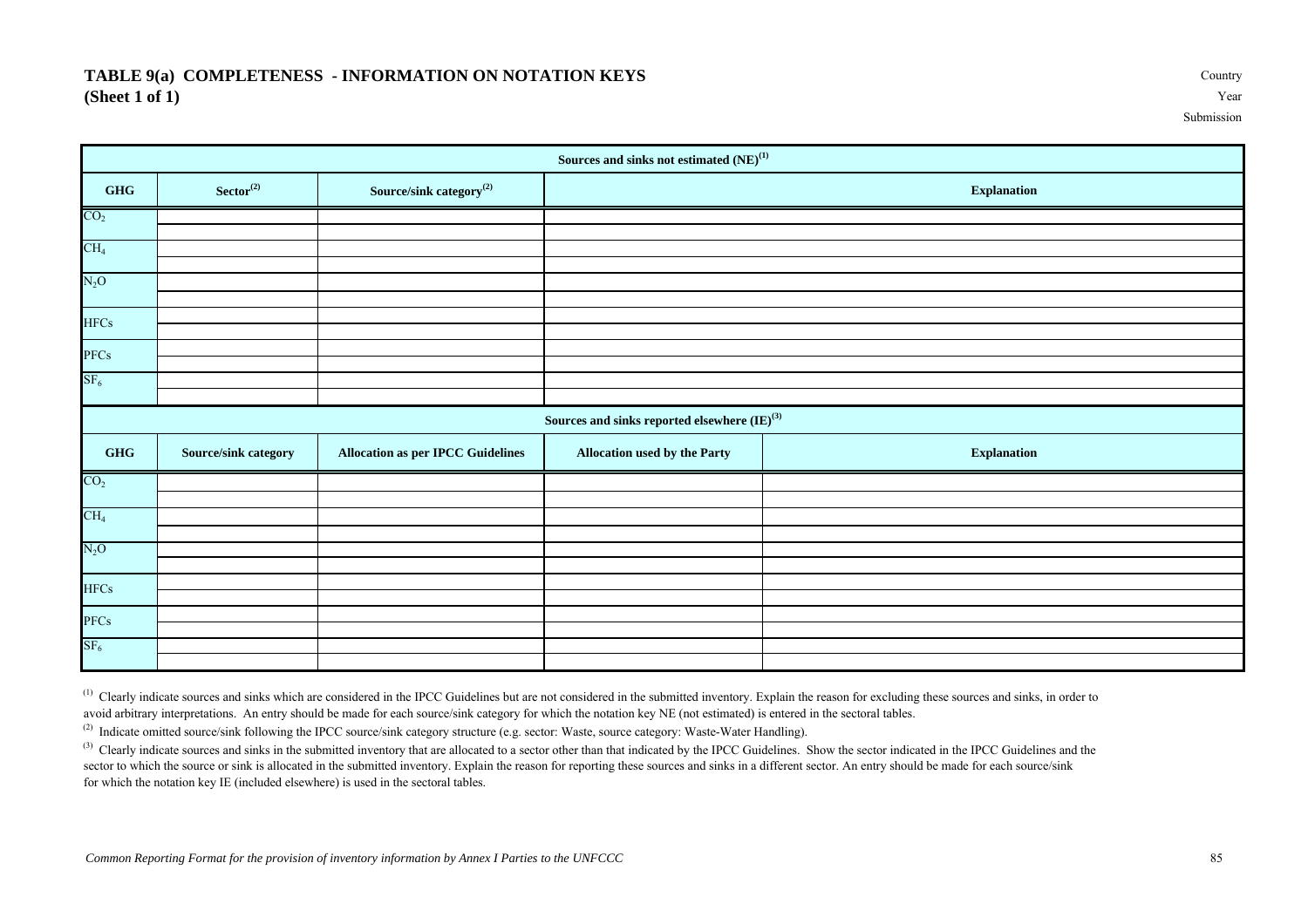## **TABLE 9(b) COMPLETENESS - INFORMATION ON ADDITIONAL GREENHOUSE GASES** Country **(Sheet 1 of 1)** Year

Submission

|            |                        |                                           | <b>Additional GHG emissions reported</b> <sup>(1)</sup> |  |  |
|------------|------------------------|-------------------------------------------|---------------------------------------------------------|--|--|
| <b>GHG</b> | <b>Source category</b> | <b>Explanation</b><br>source of GWP value |                                                         |  |  |
|            |                        |                                           |                                                         |  |  |

<sup>(1)</sup> Parties are encouraged to provide information on emissions of greenhouse gases whose GWP values have not yet been agreed upon by the COP. Include such gases in this table if they are considered in the submitted inventory. Provide additional information on the estimation methods used.

### **Documentation box:**

Parties should provide detailed information regarding completeness of the inventory in the NIR (Chapter 1.8: General Assessment of the Completeness, and Annex 5). Use this documentation box to provide references to relevant sections of the NIR if any additional information and further details are needed to understand the content of this table.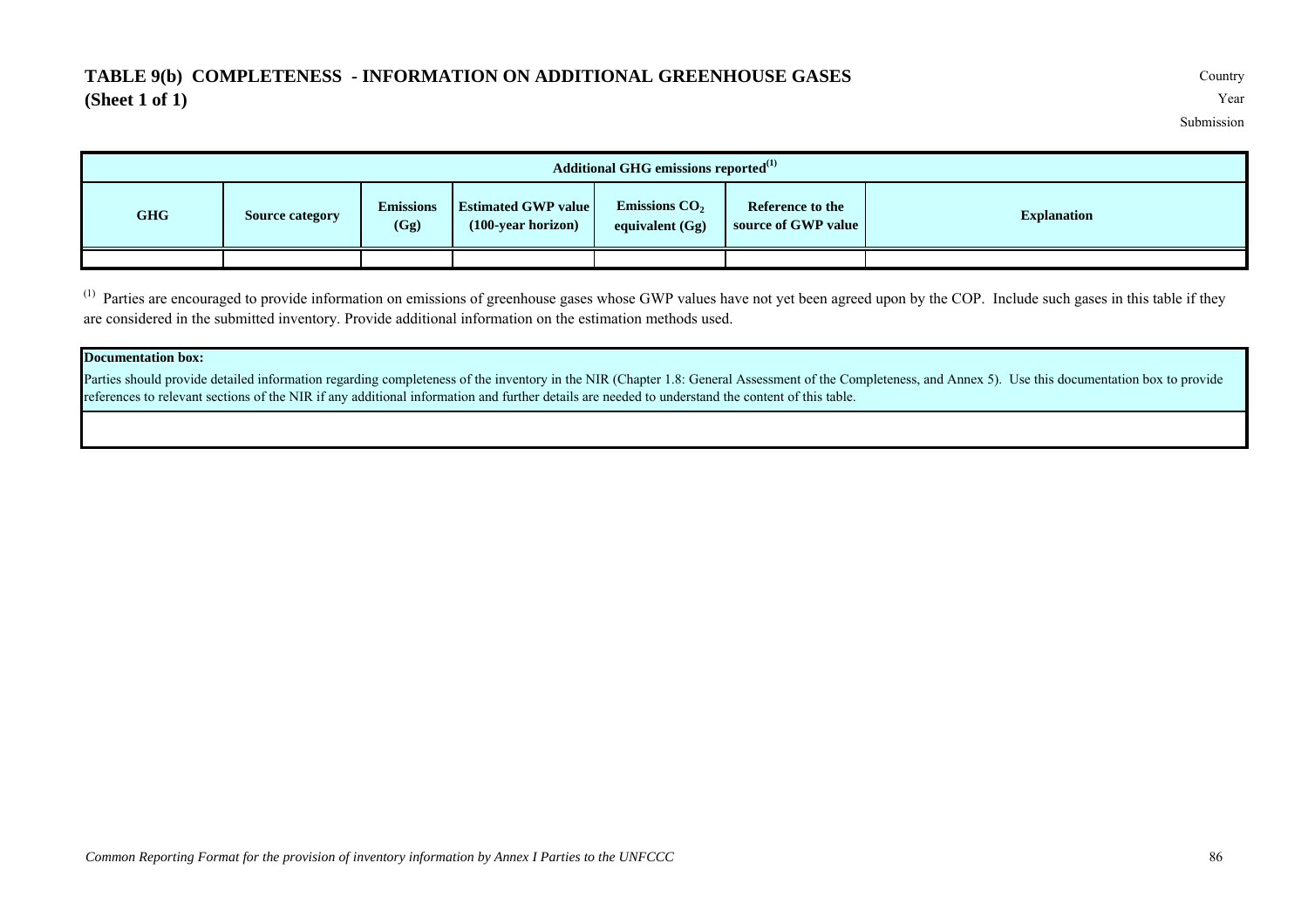### **TABLE 10 EMISSIONS TRENDS (CO<sup>2</sup>**

**(Sheet 1 of 5)** Year

| GREENHOUSE GAS SOURCE AND SINK CATEGORIES                              | Base year $\overset{(1)}{ }$ | 1990 | 1991 | 1992 | 1993 | 1994 | 1995 | 1996 | 1997 | 1998 | 1999 | 2000 | 2001 | 2002 | 2003 | Change from $1990^{(1)}$<br>to latest reported<br>year |
|------------------------------------------------------------------------|------------------------------|------|------|------|------|------|------|------|------|------|------|------|------|------|------|--------------------------------------------------------|
|                                                                        |                              |      |      |      | (Gg) |      |      |      |      |      |      |      |      |      |      | (%)                                                    |
| 1. Energy                                                              |                              |      |      |      |      |      |      |      |      |      |      |      |      |      |      |                                                        |
| A. Fuel Combustion (Sectoral Approach)                                 |                              |      |      |      |      |      |      |      |      |      |      |      |      |      |      |                                                        |
| 1. Energy Industries                                                   |                              |      |      |      |      |      |      |      |      |      |      |      |      |      |      |                                                        |
| 2. Manufacturing Industries and Construction                           |                              |      |      |      |      |      |      |      |      |      |      |      |      |      |      |                                                        |
| 3. Transport                                                           |                              |      |      |      |      |      |      |      |      |      |      |      |      |      |      |                                                        |
| 4. Other Sectors                                                       |                              |      |      |      |      |      |      |      |      |      |      |      |      |      |      |                                                        |
| 5. Other                                                               |                              |      |      |      |      |      |      |      |      |      |      |      |      |      |      |                                                        |
| B. Fugitive Emissions from Fuels                                       |                              |      |      |      |      |      |      |      |      |      |      |      |      |      |      |                                                        |
| 1. Solid Fuels                                                         |                              |      |      |      |      |      |      |      |      |      |      |      |      |      |      |                                                        |
| 2. Oil and Natural Gas                                                 |                              |      |      |      |      |      |      |      |      |      |      |      |      |      |      |                                                        |
| 2. Industrial Processes                                                |                              |      |      |      |      |      |      |      |      |      |      |      |      |      |      |                                                        |
| A. Mineral Products                                                    |                              |      |      |      |      |      |      |      |      |      |      |      |      |      |      |                                                        |
| <b>B.</b> Chemical Industry                                            |                              |      |      |      |      |      |      |      |      |      |      |      |      |      |      |                                                        |
| C. Metal Production                                                    |                              |      |      |      |      |      |      |      |      |      |      |      |      |      |      |                                                        |
| D. Other Production                                                    |                              |      |      |      |      |      |      |      |      |      |      |      |      |      |      |                                                        |
| E. Production of Halocarbons and $SF6$                                 |                              |      |      |      |      |      |      |      |      |      |      |      |      |      |      |                                                        |
| F. Consumption of Halocarbons and $SF6$                                |                              |      |      |      |      |      |      |      |      |      |      |      |      |      |      |                                                        |
| G. Other                                                               |                              |      |      |      |      |      |      |      |      |      |      |      |      |      |      |                                                        |
| 3. Solvent and Other Product Use                                       |                              |      |      |      |      |      |      |      |      |      |      |      |      |      |      |                                                        |
| 4. Agriculture                                                         |                              |      |      |      |      |      |      |      |      |      |      |      |      |      |      |                                                        |
| A. Enteric Fermentation                                                |                              |      |      |      |      |      |      |      |      |      |      |      |      |      |      |                                                        |
| <b>B.</b> Manure Management                                            |                              |      |      |      |      |      |      |      |      |      |      |      |      |      |      |                                                        |
| C. Rice Cultivation                                                    |                              |      |      |      |      |      |      |      |      |      |      |      |      |      |      |                                                        |
| D. Agricultural Soils                                                  |                              |      |      |      |      |      |      |      |      |      |      |      |      |      |      |                                                        |
| E. Prescribed Burning of Savannas                                      |                              |      |      |      |      |      |      |      |      |      |      |      |      |      |      |                                                        |
| F. Field Burning of Agricultural Residues                              |                              |      |      |      |      |      |      |      |      |      |      |      |      |      |      |                                                        |
| G. Other                                                               |                              |      |      |      |      |      |      |      |      |      |      |      |      |      |      |                                                        |
| 5. Land Use, Land-Use Change and Forestry <sup>(2)</sup>               |                              |      |      |      |      |      |      |      |      |      |      |      |      |      |      |                                                        |
| A. Forest Land                                                         |                              |      |      |      |      |      |      |      |      |      |      |      |      |      |      |                                                        |
| B. Cropland                                                            |                              |      |      |      |      |      |      |      |      |      |      |      |      |      |      |                                                        |
| C. Grassland                                                           |                              |      |      |      |      |      |      |      |      |      |      |      |      |      |      |                                                        |
| D. Wetlands                                                            |                              |      |      |      |      |      |      |      |      |      |      |      |      |      |      |                                                        |
| E. Settlements                                                         |                              |      |      |      |      |      |      |      |      |      |      |      |      |      |      |                                                        |
| F. Other Land                                                          |                              |      |      |      |      |      |      |      |      |      |      |      |      |      |      |                                                        |
| G. Other                                                               |                              |      |      |      |      |      |      |      |      |      |      |      |      |      |      |                                                        |
| 6. Waste                                                               |                              |      |      |      |      |      |      |      |      |      |      |      |      |      |      |                                                        |
| A. Solid Waste Disposal on Land                                        |                              |      |      |      |      |      |      |      |      |      |      |      |      |      |      |                                                        |
| B. Waste-water Handling                                                |                              |      |      |      |      |      |      |      |      |      |      |      |      |      |      |                                                        |
| C. Waste Incineration                                                  |                              |      |      |      |      |      |      |      |      |      |      |      |      |      |      |                                                        |
| D. Other                                                               |                              |      |      |      |      |      |      |      |      |      |      |      |      |      |      |                                                        |
| 7. Other (as specified in Summary 1.A)                                 |                              |      |      |      |      |      |      |      |      |      |      |      |      |      |      |                                                        |
|                                                                        |                              |      |      |      |      |      |      |      |      |      |      |      |      |      |      |                                                        |
| Total $CO_2$ emissions including net $CO_2$ from LULUCF <sup>(3)</sup> |                              |      |      |      |      |      |      |      |      |      |      |      |      |      |      |                                                        |
| Total $CO_2$ emissions excluding net $CO_2$ from LULUCF $^{(3)}$       |                              |      |      |      |      |      |      |      |      |      |      |      |      |      |      |                                                        |
|                                                                        |                              |      |      |      |      |      |      |      |      |      |      |      |      |      |      |                                                        |
| <b>Memo Items:</b>                                                     |                              |      |      |      |      |      |      |      |      |      |      |      |      |      |      |                                                        |
| <b>International Bunkers</b>                                           |                              |      |      |      |      |      |      |      |      |      |      |      |      |      |      |                                                        |
| Aviation                                                               |                              |      |      |      |      |      |      |      |      |      |      |      |      |      |      |                                                        |
| Marine                                                                 |                              |      |      |      |      |      |      |      |      |      |      |      |      |      |      |                                                        |
| <b>Multilateral Operations</b>                                         |                              |      |      |      |      |      |      |      |      |      |      |      |      |      |      |                                                        |
| CO <sub>2</sub> Emissions from Biomass                                 |                              |      |      |      |      |      |      |      |      |      |      |      |      |      |      |                                                        |

**Note:** All footnotes for this table are given at the end of the table on sheet 5.

**)** Country

Submission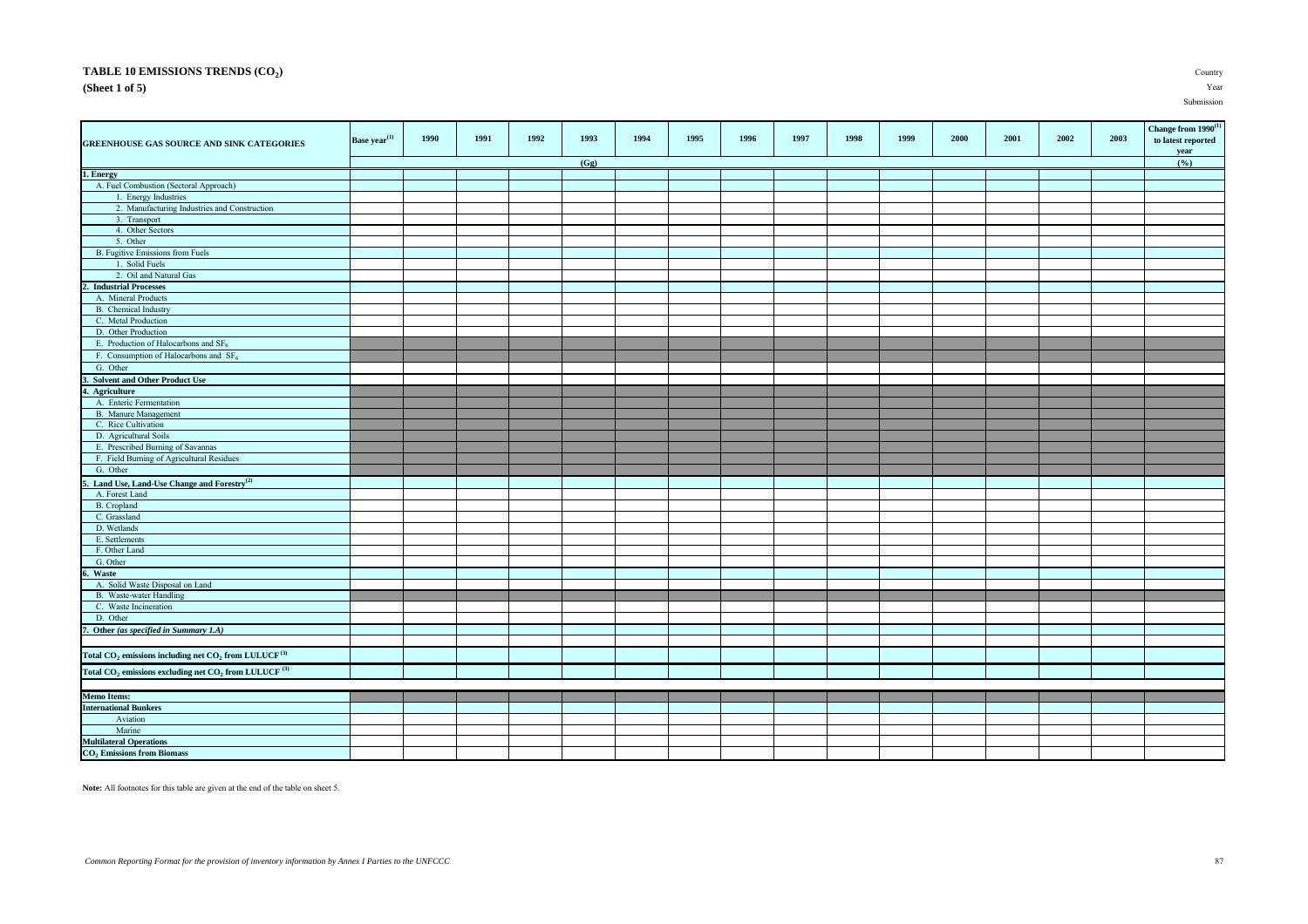#### **TABLE 10 EMISSIONS TRENDS (CH<sup>4</sup> ) (Sheet 2 of 5)**

| <b>GREENHOUSE GAS SOURCE AND SINK</b><br><b>CATEGORIES</b> | Base year <sup>(1)</sup> | 1990 | 1991 | 1992 | 1993 | 1994 | 1995 | 1996 | 1997 | 1998 | 1999 | 2000 | 2001 | 2002 | 2003 | <b>Change from</b><br>$1990^{\left(1\right)}$ to latest<br>reported year |
|------------------------------------------------------------|--------------------------|------|------|------|------|------|------|------|------|------|------|------|------|------|------|--------------------------------------------------------------------------|
|                                                            |                          |      |      |      | (Gg) |      |      |      |      |      |      |      |      |      |      | (%)                                                                      |
| <b>Total CH<sub>4</sub></b> emissions                      |                          |      |      |      |      |      |      |      |      |      |      |      |      |      |      |                                                                          |
| 1. Energy                                                  |                          |      |      |      |      |      |      |      |      |      |      |      |      |      |      |                                                                          |
| A. Fuel Combustion (Sectoral Approach)                     |                          |      |      |      |      |      |      |      |      |      |      |      |      |      |      |                                                                          |
| 1. Energy Industries                                       |                          |      |      |      |      |      |      |      |      |      |      |      |      |      |      |                                                                          |
| 2. Manufacturing Industries and Construction               |                          |      |      |      |      |      |      |      |      |      |      |      |      |      |      |                                                                          |
| 3. Transport                                               |                          |      |      |      |      |      |      |      |      |      |      |      |      |      |      |                                                                          |
| 4. Other Sectors                                           |                          |      |      |      |      |      |      |      |      |      |      |      |      |      |      |                                                                          |
| 5. Other                                                   |                          |      |      |      |      |      |      |      |      |      |      |      |      |      |      |                                                                          |
| B. Fugitive Emissions from Fuels                           |                          |      |      |      |      |      |      |      |      |      |      |      |      |      |      |                                                                          |
| 1. Solid Fuels                                             |                          |      |      |      |      |      |      |      |      |      |      |      |      |      |      |                                                                          |
| 2. Oil and Natural Gas                                     |                          |      |      |      |      |      |      |      |      |      |      |      |      |      |      |                                                                          |
| $\overline{\mathbf{c}}$<br><b>Industrial Processes</b>     |                          |      |      |      |      |      |      |      |      |      |      |      |      |      |      |                                                                          |
| A. Mineral Products                                        |                          |      |      |      |      |      |      |      |      |      |      |      |      |      |      |                                                                          |
| B. Chemical Industry                                       |                          |      |      |      |      |      |      |      |      |      |      |      |      |      |      |                                                                          |
| C. Metal Production                                        |                          |      |      |      |      |      |      |      |      |      |      |      |      |      |      |                                                                          |
| D. Other Production                                        |                          |      |      |      |      |      |      |      |      |      |      |      |      |      |      |                                                                          |
| E. Production of Halocarbons and $SF6$                     |                          |      |      |      |      |      |      |      |      |      |      |      |      |      |      |                                                                          |
| F. Consumption of Halocarbons and $SF6$                    |                          |      |      |      |      |      |      |      |      |      |      |      |      |      |      |                                                                          |
|                                                            |                          |      |      |      |      |      |      |      |      |      |      |      |      |      |      |                                                                          |
| G. Other                                                   |                          |      |      |      |      |      |      |      |      |      |      |      |      |      |      |                                                                          |
| 3. Solvent and Other Product Use                           |                          |      |      |      |      |      |      |      |      |      |      |      |      |      |      |                                                                          |
| 4. Agriculture                                             |                          |      |      |      |      |      |      |      |      |      |      |      |      |      |      |                                                                          |
| A. Enteric Fermentation                                    |                          |      |      |      |      |      |      |      |      |      |      |      |      |      |      |                                                                          |
| <b>B.</b> Manure Management                                |                          |      |      |      |      |      |      |      |      |      |      |      |      |      |      |                                                                          |
| C. Rice Cultivation                                        |                          |      |      |      |      |      |      |      |      |      |      |      |      |      |      |                                                                          |
| D. Agricultural Soils                                      |                          |      |      |      |      |      |      |      |      |      |      |      |      |      |      |                                                                          |
| E. Prescribed Burning of Savannas                          |                          |      |      |      |      |      |      |      |      |      |      |      |      |      |      |                                                                          |
| F. Field Burning of Agricultural Residues                  |                          |      |      |      |      |      |      |      |      |      |      |      |      |      |      |                                                                          |
| G. Other                                                   |                          |      |      |      |      |      |      |      |      |      |      |      |      |      |      |                                                                          |
| Land Use, Land-Use Change and Forestry                     |                          |      |      |      |      |      |      |      |      |      |      |      |      |      |      |                                                                          |
| A. Forest Land                                             |                          |      |      |      |      |      |      |      |      |      |      |      |      |      |      |                                                                          |
| B. Cropland                                                |                          |      |      |      |      |      |      |      |      |      |      |      |      |      |      |                                                                          |
| C. Grassland                                               |                          |      |      |      |      |      |      |      |      |      |      |      |      |      |      |                                                                          |
| D. Wetlands                                                |                          |      |      |      |      |      |      |      |      |      |      |      |      |      |      |                                                                          |
| E. Settlements                                             |                          |      |      |      |      |      |      |      |      |      |      |      |      |      |      |                                                                          |
| F. Other Land                                              |                          |      |      |      |      |      |      |      |      |      |      |      |      |      |      |                                                                          |
| G. Other                                                   |                          |      |      |      |      |      |      |      |      |      |      |      |      |      |      |                                                                          |
| . Waste                                                    |                          |      |      |      |      |      |      |      |      |      |      |      |      |      |      |                                                                          |
| A. Solid Waste Disposal on Land                            |                          |      |      |      |      |      |      |      |      |      |      |      |      |      |      |                                                                          |
| B. Waste-water Handling                                    |                          |      |      |      |      |      |      |      |      |      |      |      |      |      |      |                                                                          |
| C. Waste Incineration                                      |                          |      |      |      |      |      |      |      |      |      |      |      |      |      |      |                                                                          |
| D. Other                                                   |                          |      |      |      |      |      |      |      |      |      |      |      |      |      |      |                                                                          |
| 7. Other (as specified in Summary 1.A)                     |                          |      |      |      |      |      |      |      |      |      |      |      |      |      |      |                                                                          |
| <b>Memo Items:</b>                                         |                          |      |      |      |      |      |      |      |      |      |      |      |      |      |      |                                                                          |
| <b>International Bunkers</b>                               |                          |      |      |      |      |      |      |      |      |      |      |      |      |      |      |                                                                          |
| Aviation                                                   |                          |      |      |      |      |      |      |      |      |      |      |      |      |      |      |                                                                          |
| Marine                                                     |                          |      |      |      |      |      |      |      |      |      |      |      |      |      |      |                                                                          |
| <b>Multilateral Operations</b>                             |                          |      |      |      |      |      |      |      |      |      |      |      |      |      |      |                                                                          |
| $CO2$ Emissions from Biomass                               |                          |      |      |      |      |      |      |      |      |      |      |      |      |      |      |                                                                          |
|                                                            |                          |      |      |      |      |      |      |      |      |      |      |      |      |      |      |                                                                          |

**Note:** All footnotes for this table are given at the end of the table on sheet 5.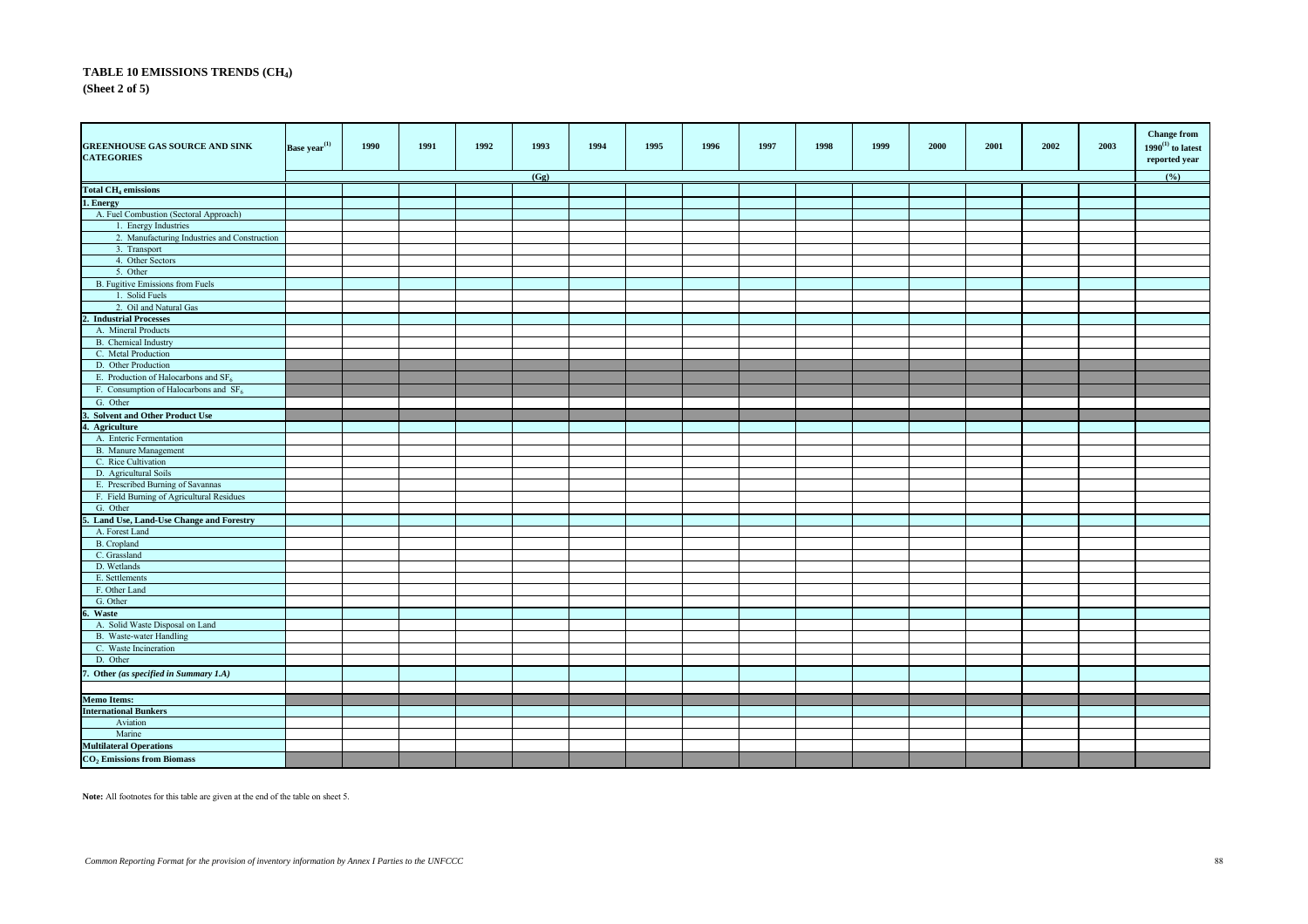#### **TABLE 10 EMISSIONS TRENDS (N2O)** Country **(Sheet 3 of 5)** Year

Submission

| <b>GREENHOUSE GAS SOURCE AND SINK</b><br><b>CATEGORIES</b> | Base year <sup>(1)</sup> | 1990 | 1991 | 1992 | 1993 | 1994 | 1995 | 1996 | 1997 | 1998 | 1999 | 2000 | 2001 | 2002 | 2003 | Change from 1990 <sup>(1)</sup><br>to latest reported<br>year |
|------------------------------------------------------------|--------------------------|------|------|------|------|------|------|------|------|------|------|------|------|------|------|---------------------------------------------------------------|
|                                                            |                          |      |      |      | (Gg) |      |      |      |      |      |      |      |      |      |      | (%)                                                           |
| Total N <sub>2</sub> O emissions                           |                          |      |      |      |      |      |      |      |      |      |      |      |      |      |      |                                                               |
| 1. Energy                                                  |                          |      |      |      |      |      |      |      |      |      |      |      |      |      |      |                                                               |
| A. Fuel Combustion (Sectoral Approach)                     |                          |      |      |      |      |      |      |      |      |      |      |      |      |      |      |                                                               |
| 1. Energy Industries                                       |                          |      |      |      |      |      |      |      |      |      |      |      |      |      |      |                                                               |
| 2. Manufacturing Industries and Construction               |                          |      |      |      |      |      |      |      |      |      |      |      |      |      |      |                                                               |
| 3. Transport                                               |                          |      |      |      |      |      |      |      |      |      |      |      |      |      |      |                                                               |
| 4. Other Sectors<br>5. Other                               |                          |      |      |      |      |      |      |      |      |      |      |      |      |      |      |                                                               |
| B. Fugitive Emissions from Fuels                           |                          |      |      |      |      |      |      |      |      |      |      |      |      |      |      |                                                               |
| 1. Solid Fuels                                             |                          |      |      |      |      |      |      |      |      |      |      |      |      |      |      |                                                               |
| 2. Oil and Natural Gas                                     |                          |      |      |      |      |      |      |      |      |      |      |      |      |      |      |                                                               |
| 2. Industrial Processes                                    |                          |      |      |      |      |      |      |      |      |      |      |      |      |      |      |                                                               |
| A. Mineral Products                                        |                          |      |      |      |      |      |      |      |      |      |      |      |      |      |      |                                                               |
| B. Chemical Industry                                       |                          |      |      |      |      |      |      |      |      |      |      |      |      |      |      |                                                               |
| C. Metal Production                                        |                          |      |      |      |      |      |      |      |      |      |      |      |      |      |      |                                                               |
| D. Other Production                                        |                          |      |      |      |      |      |      |      |      |      |      |      |      |      |      |                                                               |
| E. Production of Halocarbons and $SF6$                     |                          |      |      |      |      |      |      |      |      |      |      |      |      |      |      |                                                               |
|                                                            |                          |      |      |      |      |      |      |      |      |      |      |      |      |      |      |                                                               |
| F. Consumption of Halocarbons and $SF6$                    |                          |      |      |      |      |      |      |      |      |      |      |      |      |      |      |                                                               |
| G. Other                                                   |                          |      |      |      |      |      |      |      |      |      |      |      |      |      |      |                                                               |
| 3. Solvent and Other Product Use                           |                          |      |      |      |      |      |      |      |      |      |      |      |      |      |      |                                                               |
| 1. Agriculture                                             |                          |      |      |      |      |      |      |      |      |      |      |      |      |      |      |                                                               |
| A. Enteric Fermentation                                    |                          |      |      |      |      |      |      |      |      |      |      |      |      |      |      |                                                               |
| B. Manure Management                                       |                          |      |      |      |      |      |      |      |      |      |      |      |      |      |      |                                                               |
| C. Rice Cultivation                                        |                          |      |      |      |      |      |      |      |      |      |      |      |      |      |      |                                                               |
| D. Agricultural Soils                                      |                          |      |      |      |      |      |      |      |      |      |      |      |      |      |      |                                                               |
| E. Prescribed Burning of Savannas                          |                          |      |      |      |      |      |      |      |      |      |      |      |      |      |      |                                                               |
| F. Field Burning of Agricultural Residues                  |                          |      |      |      |      |      |      |      |      |      |      |      |      |      |      |                                                               |
| G. Other                                                   |                          |      |      |      |      |      |      |      |      |      |      |      |      |      |      |                                                               |
| . Land Use, Land-Use Change and Forestry                   |                          |      |      |      |      |      |      |      |      |      |      |      |      |      |      |                                                               |
| A. Forest Land                                             |                          |      |      |      |      |      |      |      |      |      |      |      |      |      |      |                                                               |
| B. Cropland                                                |                          |      |      |      |      |      |      |      |      |      |      |      |      |      |      |                                                               |
| C. Grassland<br>D. Wetlands                                |                          |      |      |      |      |      |      |      |      |      |      |      |      |      |      |                                                               |
| E. Settlements                                             |                          |      |      |      |      |      |      |      |      |      |      |      |      |      |      |                                                               |
| F. Other Land                                              |                          |      |      |      |      |      |      |      |      |      |      |      |      |      |      |                                                               |
|                                                            |                          |      |      |      |      |      |      |      |      |      |      |      |      |      |      |                                                               |
| G. Other<br>Waste                                          |                          |      |      |      |      |      |      |      |      |      |      |      |      |      |      |                                                               |
|                                                            |                          |      |      |      |      |      |      |      |      |      |      |      |      |      |      |                                                               |
| A. Solid Waste Disposal on Land<br>B. Waste-water Handling |                          |      |      |      |      |      |      |      |      |      |      |      |      |      |      |                                                               |
| C. Waste Incineration                                      |                          |      |      |      |      |      |      |      |      |      |      |      |      |      |      |                                                               |
| D. Other                                                   |                          |      |      |      |      |      |      |      |      |      |      |      |      |      |      |                                                               |
|                                                            |                          |      |      |      |      |      |      |      |      |      |      |      |      |      |      |                                                               |
| 7. Other (as specified in Summary 1.A)                     |                          |      |      |      |      |      |      |      |      |      |      |      |      |      |      |                                                               |
| <b>Memo Items:</b>                                         |                          |      |      |      |      |      |      |      |      |      |      |      |      |      |      |                                                               |
| <b>International Bunkers</b>                               |                          |      |      |      |      |      |      |      |      |      |      |      |      |      |      |                                                               |
| Aviation                                                   |                          |      |      |      |      |      |      |      |      |      |      |      |      |      |      |                                                               |
| Marine                                                     |                          |      |      |      |      |      |      |      |      |      |      |      |      |      |      |                                                               |
| <b>Multilateral Operations</b>                             |                          |      |      |      |      |      |      |      |      |      |      |      |      |      |      |                                                               |
| <b>CO<sub>2</sub></b> Emissions from Biomass               |                          |      |      |      |      |      |      |      |      |      |      |      |      |      |      |                                                               |

**Note:** All footnotes for this table are given at the end of the table on sheet 5.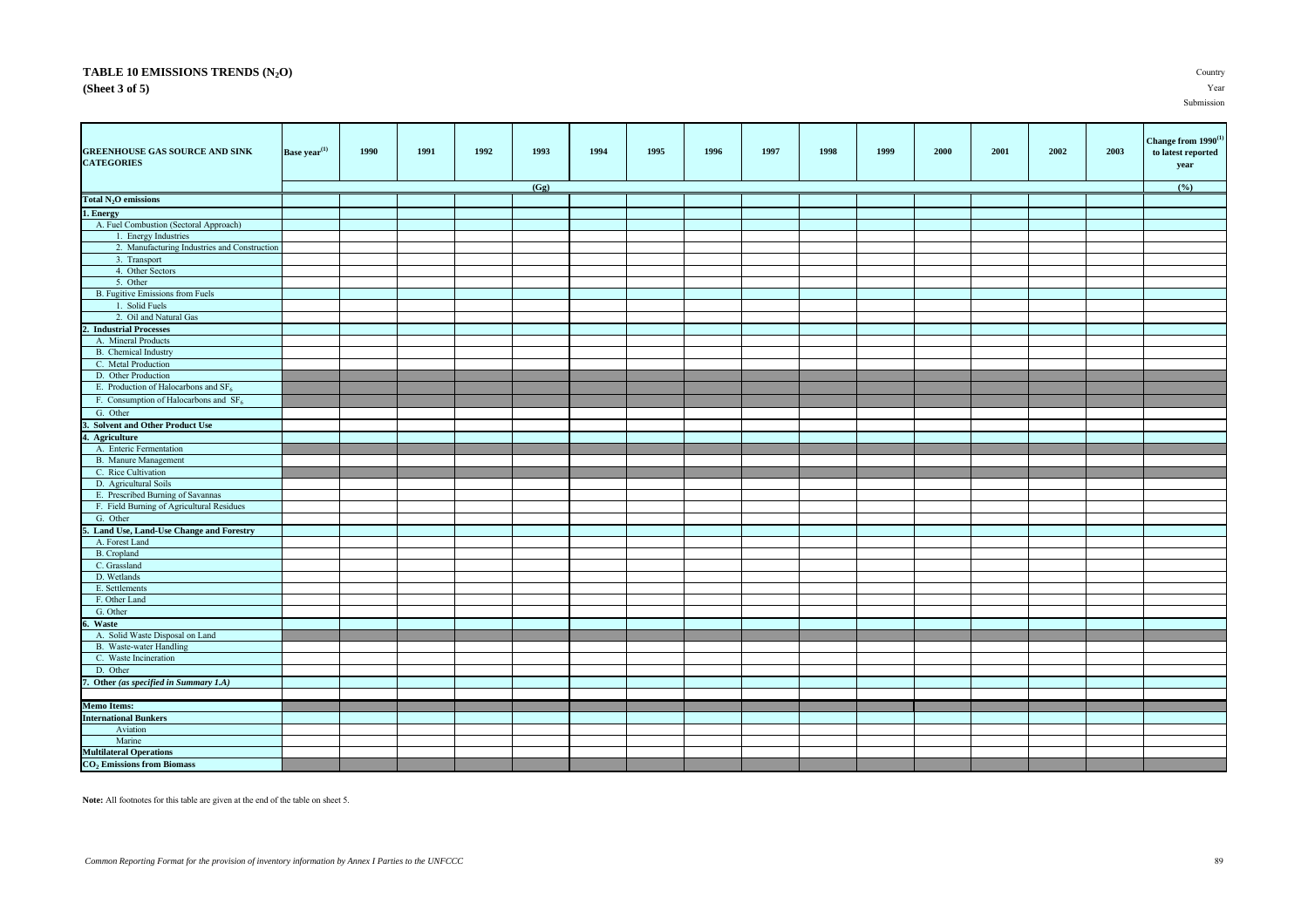#### **TABLE 10 EMISSIONS TRENDS ( HFCs, PFCs and SF<sup>6</sup> (Sheet 4 of 5)** Year

| <b>GREENHOUSE GAS SOURCE</b><br>AND SINK CATEGORIES                                               | Base year <sup>(1)</sup> | 1990 | 1991 | 1992 | 1993 | 1994<br>(Gg) | 1995 | 1996 | 1997 | 1998 | 1999 | 2000 | 2001 | 2002 | 2003 | <b>Change from</b><br>$1990^{(1)}$ to<br>latest<br>reported year | Chemical        |            | $\ensuremath{\mathbf{GWP}}$ |
|---------------------------------------------------------------------------------------------------|--------------------------|------|------|------|------|--------------|------|------|------|------|------|------|------|------|------|------------------------------------------------------------------|-----------------|------------|-----------------------------|
| Emissions of $HFCs^{(4)}$ -<br>(Gg CO <sub>2</sub> equivalent)                                    |                          |      |      |      |      |              |      |      |      |      |      |      |      |      |      |                                                                  |                 | $\rm HFCs$ |                             |
| <b>HFC-23</b>                                                                                     |                          |      |      |      |      |              |      |      |      |      |      |      |      |      |      |                                                                  | $HFC-23$        |            | 11700                       |
| <b>HFC-32</b>                                                                                     |                          |      |      |      |      |              |      |      |      |      |      |      |      |      |      |                                                                  | <b>HFC-32</b>   |            | 650                         |
| HFC-41                                                                                            |                          |      |      |      |      |              |      |      |      |      |      |      |      |      |      |                                                                  | $HFC-41$        |            | 150                         |
| HFC-43-10mee                                                                                      |                          |      |      |      |      |              |      |      |      |      |      |      |      |      |      |                                                                  | HFC-43-10mee    |            | 1300                        |
| <b>HFC-125</b>                                                                                    |                          |      |      |      |      |              |      |      |      |      |      |      |      |      |      |                                                                  | <b>HFC-125</b>  |            | 2800                        |
|                                                                                                   |                          |      |      |      |      |              |      |      |      |      |      |      |      |      |      |                                                                  | <b>HFC-134</b>  |            | 1000                        |
| HFC-134<br>HFC-134a                                                                               |                          |      |      |      |      |              |      |      |      |      |      |      |      |      |      |                                                                  | HFC-134a        |            | 1300                        |
| <b>HFC-152a</b>                                                                                   |                          |      |      |      |      |              |      |      |      |      |      |      |      |      |      |                                                                  | <b>HFC-152a</b> |            | 140                         |
| <b>HFC-143</b>                                                                                    |                          |      |      |      |      |              |      |      |      |      |      |      |      |      |      |                                                                  | <b>HFC-143</b>  |            | 300                         |
| HFC-143a<br>HFC-227ea                                                                             |                          |      |      |      |      |              |      |      |      |      |      |      |      |      |      |                                                                  | <b>HFC-143a</b> |            | 3800                        |
|                                                                                                   |                          |      |      |      |      |              |      |      |      |      |      |      |      |      |      |                                                                  | HFC-227ea       |            | 2900                        |
| HFC-236fa                                                                                         |                          |      |      |      |      |              |      |      |      |      |      |      |      |      |      |                                                                  | HFC-236fa       |            | 6300                        |
| HFC-245ca                                                                                         |                          |      |      |      |      |              |      |      |      |      |      |      |      |      |      |                                                                  | HFC-245ca       |            | 560                         |
| Unspecified mix of listed<br>$HFCs^{(5)}$ - (Gg $CO2$ equivalent)                                 |                          |      |      |      |      |              |      |      |      |      |      |      |      |      |      |                                                                  | CF <sub>4</sub> | PFCs       | 6500                        |
| Emissions of $PFCs^{(4)}$ -<br>(Gg CO <sub>2</sub> equivalent)                                    |                          |      |      |      |      |              |      |      |      |      |      |      |      |      |      |                                                                  | $C_2F_6$        |            | 9200                        |
|                                                                                                   |                          |      |      |      |      |              |      |      |      |      |      |      |      |      |      |                                                                  | $C_3F_8$        |            | 7000                        |
| $\frac{\text{CF}_4}{\text{C}_2\text{F}_6}$<br>$\frac{\text{C}_3\text{F}_8}{\text{C}_3\text{F}_8}$ |                          |      |      |      |      |              |      |      |      |      |      |      |      |      |      |                                                                  | $C_4F_{10}$     |            | 7000                        |
|                                                                                                   |                          |      |      |      |      |              |      |      |      |      |      |      |      |      |      |                                                                  | $c$ - $C_4F_8$  |            | 8700                        |
| $C_4F_{10}$                                                                                       |                          |      |      |      |      |              |      |      |      |      |      |      |      |      |      |                                                                  | $C_5F_{12}$     |            | 7500                        |
| $c$ - $C_4F_8$                                                                                    |                          |      |      |      |      |              |      |      |      |      |      |      |      |      |      |                                                                  | $C_6F_{14}$     |            | 7400                        |
|                                                                                                   |                          |      |      |      |      |              |      |      |      |      |      |      |      |      |      |                                                                  | SF <sub>6</sub> |            | 23900                       |
| $\frac{C_5F_{12}}{C_6F_{14}}$                                                                     |                          |      |      |      |      |              |      |      |      |      |      |      |      |      |      |                                                                  |                 |            |                             |
|                                                                                                   |                          |      |      |      |      |              |      |      |      |      |      |      |      |      |      |                                                                  |                 |            |                             |
| Unspecified mix of listed<br>$PFCs^{(5)}$ - (Gg $CO2$ equivalent)                                 |                          |      |      |      |      |              |      |      |      |      |      |      |      |      |      |                                                                  |                 |            |                             |
| Emissions of $SF6(4)$ -<br>(Gg CO <sub>2</sub> equivalent)                                        |                          |      |      |      |      |              |      |      |      |      |      |      |      |      |      |                                                                  |                 |            |                             |
| SF <sub>6</sub>                                                                                   |                          |      |      |      |      |              |      |      |      |      |      |      |      |      |      |                                                                  |                 |            |                             |

**Note:** All footnotes for this table are given at the end of the table on sheet 5.

### **)** Country Submission